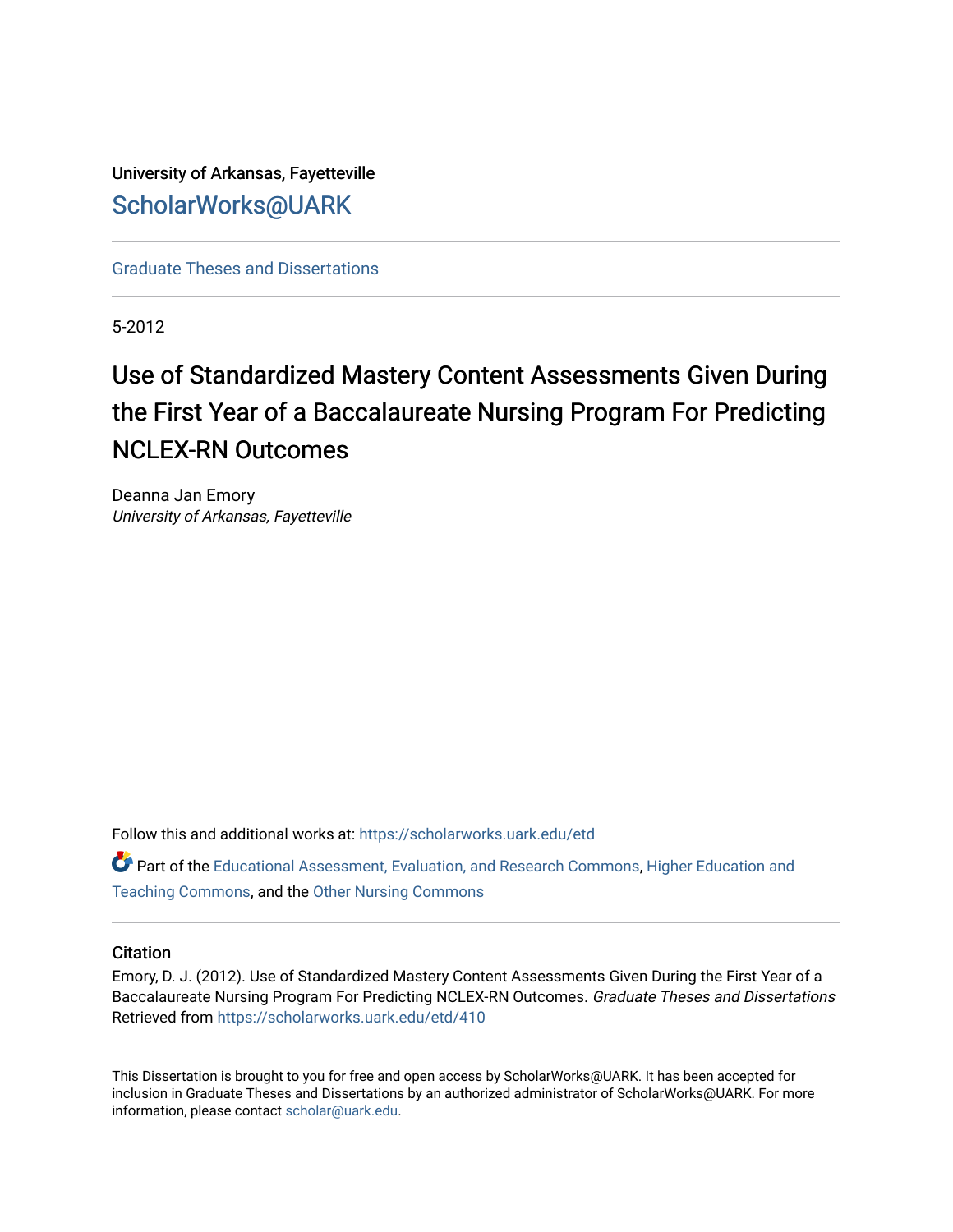USE OF STANDARDIZED MASTERY CONTENT ASSESSMENTS GIVEN DURING THE FIRST YEAR OF A BACCALAUREATE NURSING PROGRAM FOR PREDICTING NCLEX-RN OUTCOMES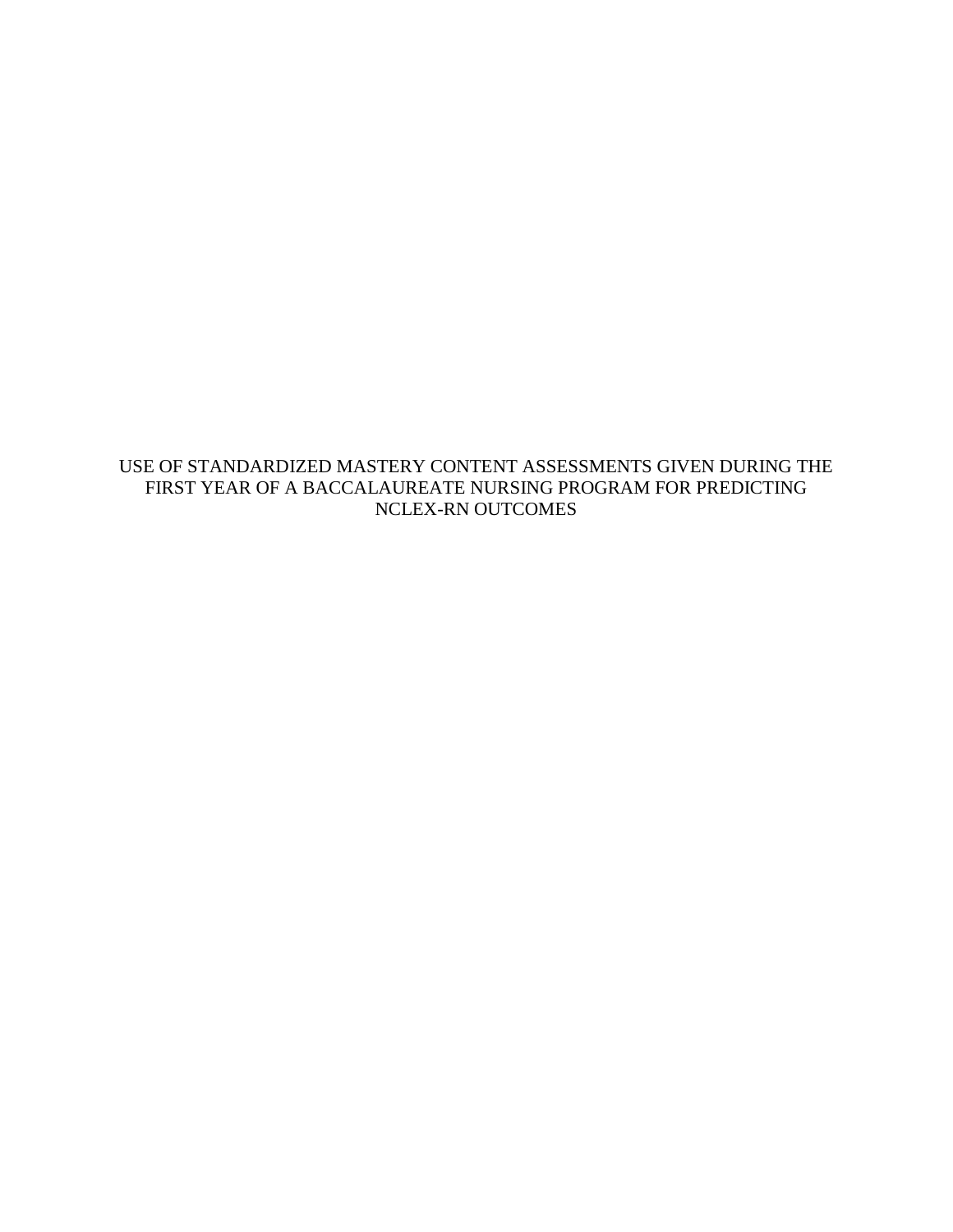# USE OF STANDARDIZED MASTERY CONTENT ASSESSMENTS GIVEN DURING THE FIRST YEAR OF A BACCALAUREATE NURSING PROGRAM FOR PREDICTING NCLEX-RN OUTCOMES

A dissertation submitted in partial fulfillment of the requirements for the degree of Doctor of Philosophy in Curriculum and Instruction

By

DeAnna Jan Emory University of Oklahoma Health Science Center Bachelor of Science in Nursing, 1986 University of Oklahoma Health Science Center Master of Science in Nursing, 1994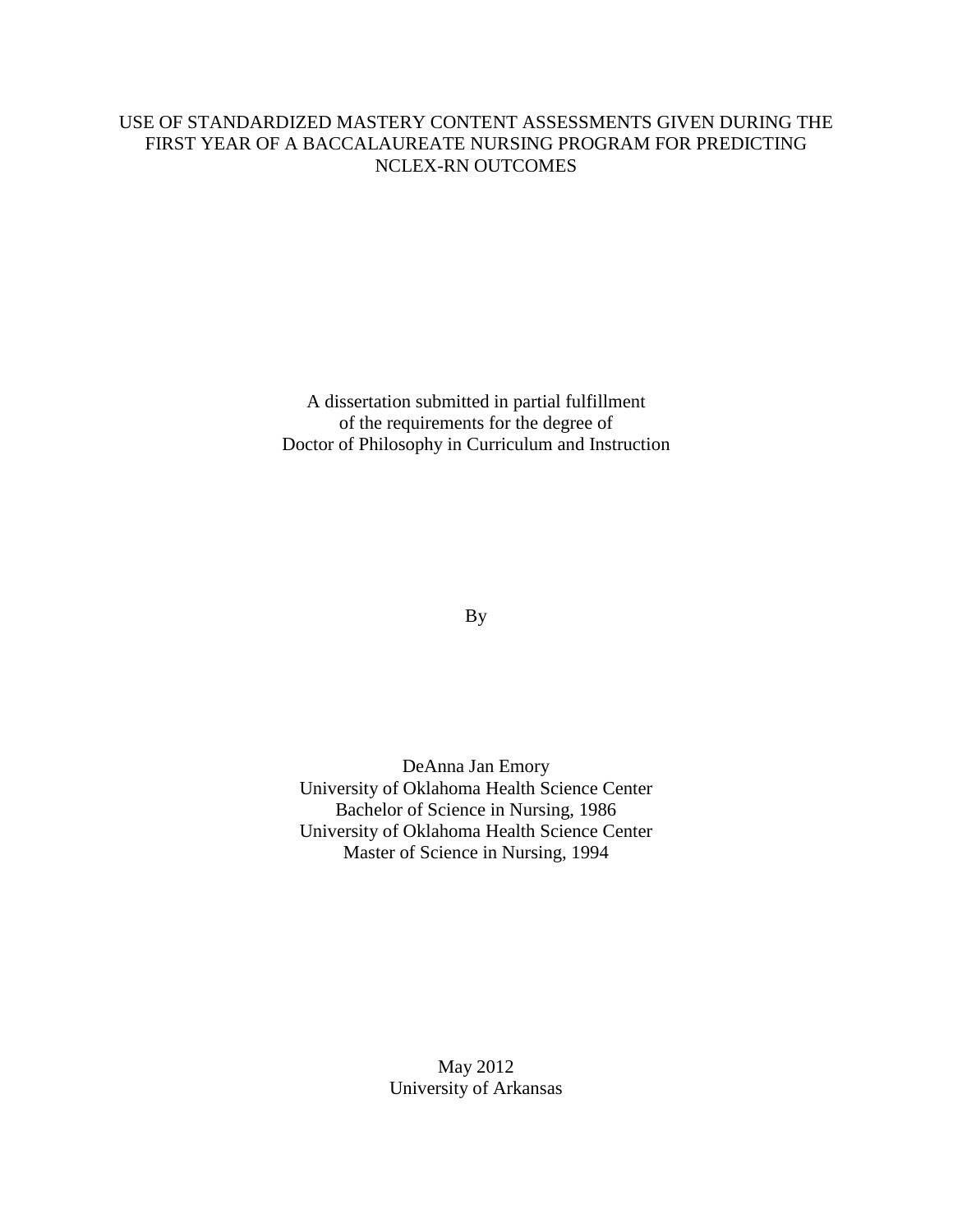#### **ABSTRACT**

 The purpose of this study was to evaluate the relationship between standardized content specific mastery assessments and NCLEX-RN outcomes. Three content-specific standardized assessments testing Fundamentals, Pharmacology and Mental Health concepts were used to explain the dichotomous NCLEX-RN outcome of pass or fail. The three assessments were developed by Assessment Technologies Institute, LLC (ATI). The assessments were administered to baccalaureate nursing students ( $N = 119$ ) during the first year of a nursing program in one public university over a period of five consecutive semesters. Group comparisons between those passing and those failing NCLEX-RN on the first attempt and correlations were calculated using SAS, Version 9.2. Multivariate analysis of the quantitative data was completed using the logistic regression procedure. The Stepwise iterative method to determine the most accurate model revealed the Pharmacology assessment score predicted the NCLEX-RN outcome of the sample with 73.7% accuracy. Use of the Pharmacology content assessment can assist nurse educators in early identification of at risk students for implementation of a comprehensive remediation plan to decrease NCLEX-RN failures.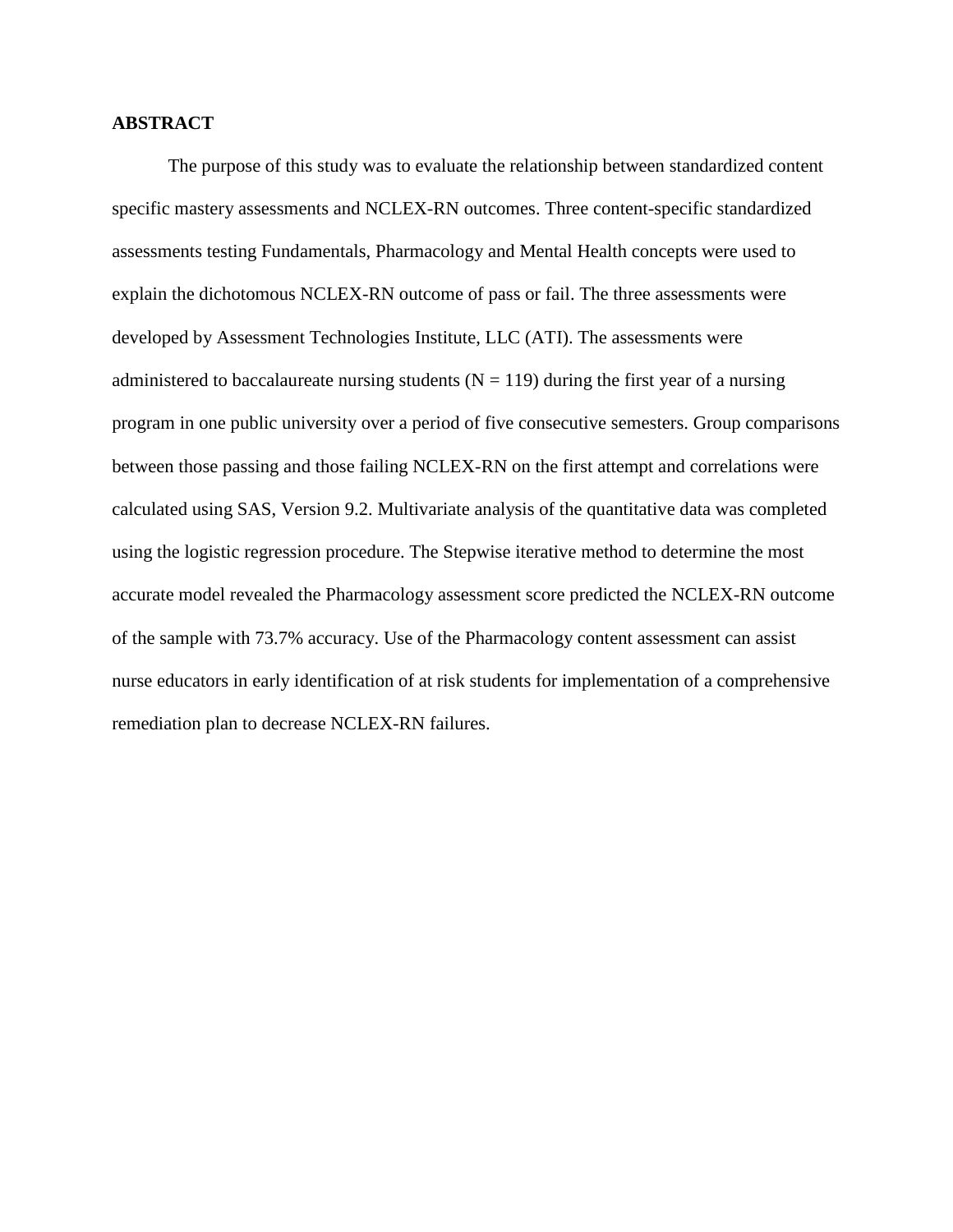This dissertation is approved for Recommendation to the Graduate Council

\_\_\_\_\_\_\_\_\_\_\_\_\_\_\_\_\_\_\_\_\_\_\_\_\_\_\_\_\_\_\_\_\_

\_\_\_\_\_\_\_\_\_\_\_\_\_\_\_\_\_\_\_\_\_\_\_\_\_\_\_\_\_\_\_\_\_

Dissertation Director:

*Dr. Tom E. C. Smith* 

Dissertation Committee:

\_\_\_\_\_\_\_\_\_\_\_\_\_\_\_\_\_\_\_\_\_\_\_\_\_\_\_\_\_\_\_\_\_ *Dr. Kathleen Collins* 

\_\_\_\_\_\_\_\_\_\_\_\_\_\_\_\_\_\_\_\_\_\_\_\_\_\_\_\_\_\_\_\_\_ *Dr. Nan Smith-Blair* 

*Dr. Michael Wavering*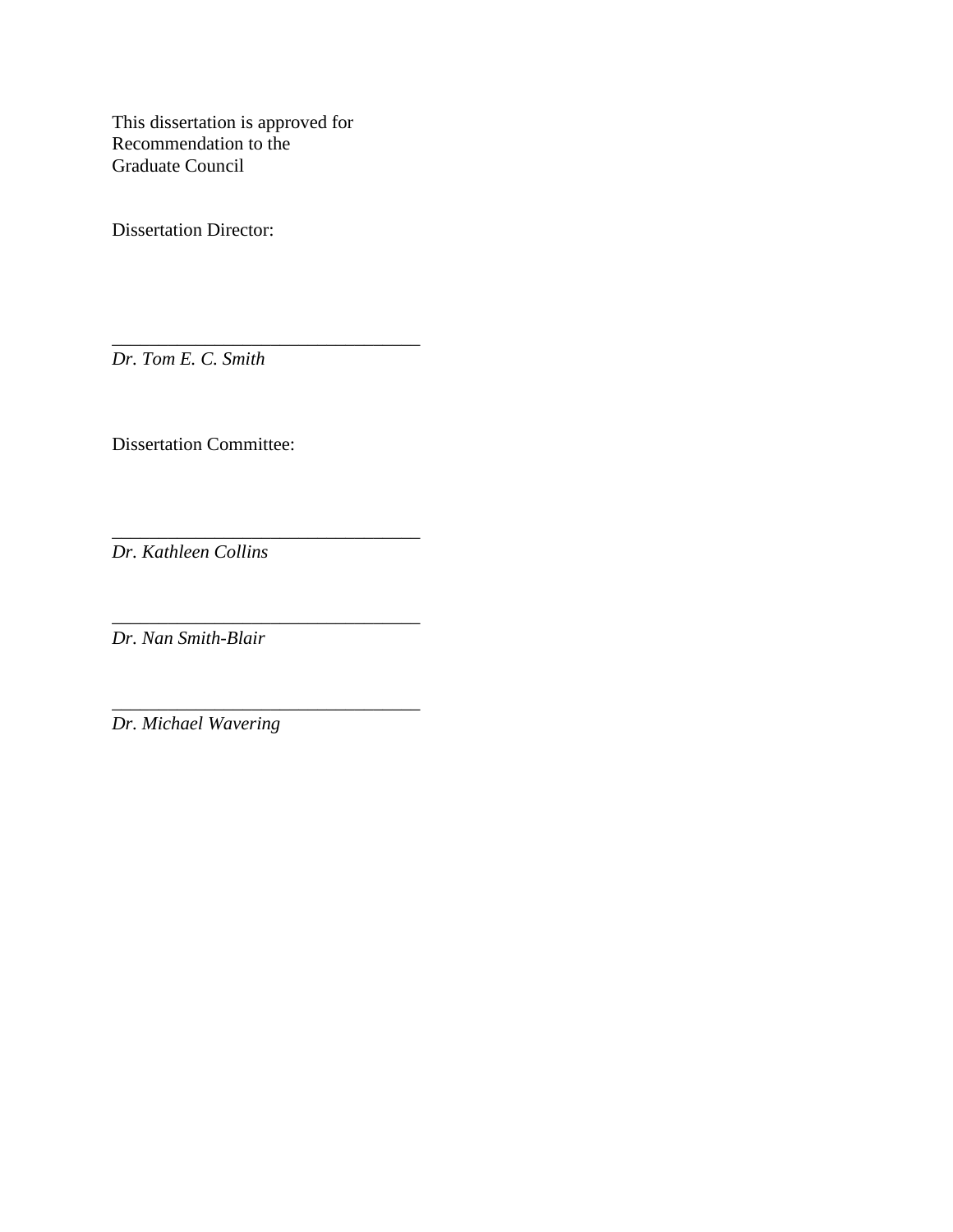# **DISSERTATION DUPLICATION RELEASE**

 I hereby authorize the University of Arkansas Libraries to duplicate this Dissertation when needed for research and/or scholarship.

Agreed \_\_\_\_\_\_\_\_\_\_\_\_\_\_\_\_\_\_\_\_\_\_\_\_\_\_\_\_\_\_\_\_\_

*DeAnna Jan Emory* 

Refused \_\_\_\_\_\_\_\_\_\_\_\_\_\_\_\_\_\_\_\_\_\_\_\_\_\_\_\_\_\_\_\_\_

*DeAnna Jan Emory*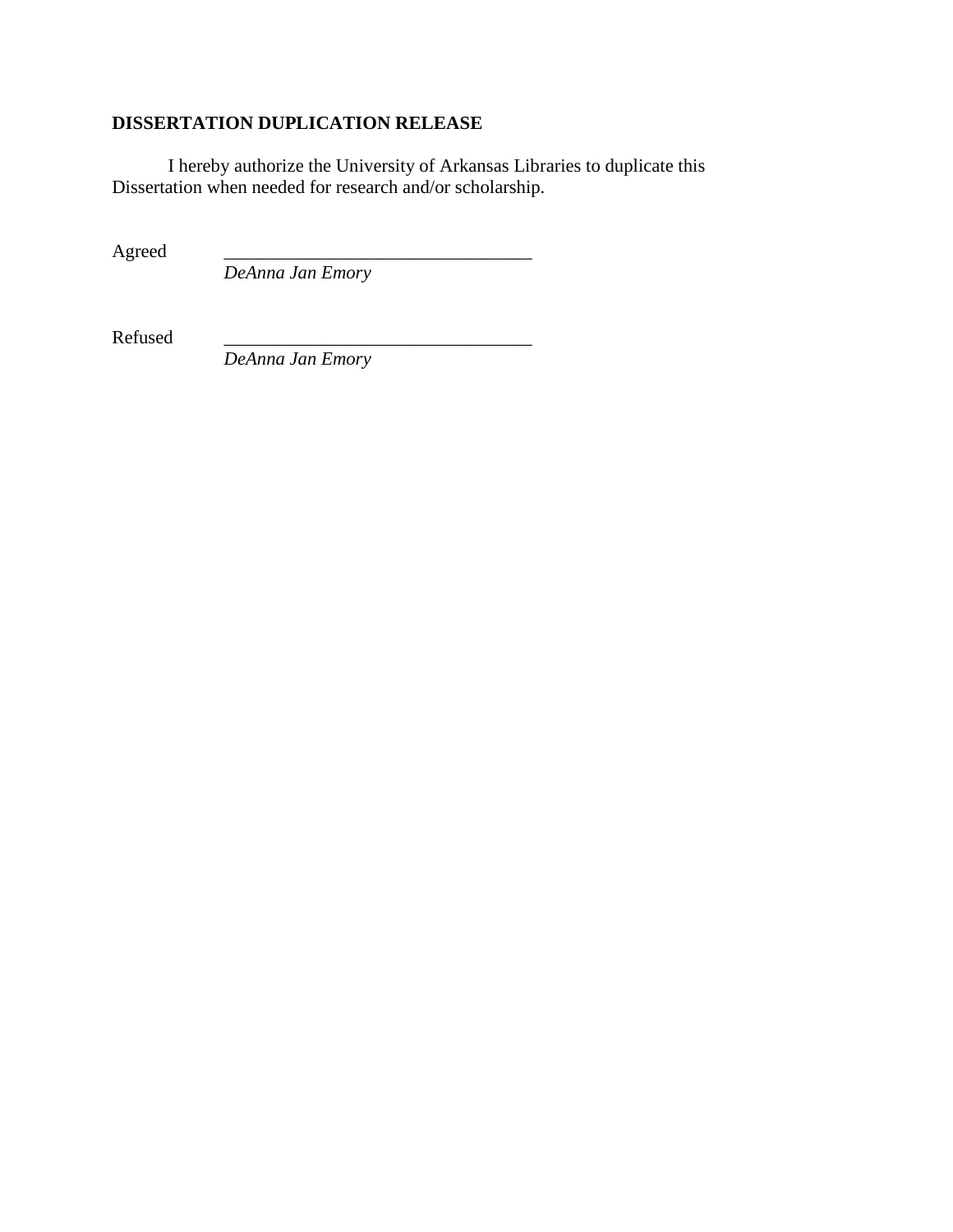## **ACKNOWLEGEMENTS**

 I would like to acknowledge the contributions of the following individuals for their assistance along the way toward completion of my goal.

- Dr. Geraldine Ellison, Professor Emeritus, University of Oklahoma, College of Nursing-Tulsa for the unselfish way in which you offered yourself and time to hold my hand and critique my words along the way to the final product. Thank you for seeing something in me when I couldn't see it in myself. You are priceless.
- Dr. Betty Kupperschmidt, Director of Nursing Administration University of Oklahoma, College of Nursing-Tulsa and University of Arkansas alumni for your continued support and endless prayers for my future and successes. Your confidence in me is humbling. You will always be my friend.
- Dr. Leann Horsley, who made the journey with me in a parallel universe and offered constant support with a listening ear when I didn't think I could keep putting "one foot in front of the other", I look forward to our future collaborations.
- Dr. Daniel Zhao, Dr. Lise DeShea and Ling Ting for their expertise and guidance in all things statistical. Thank you for alleviating my fears and checking my numbers. I would like to thank the members of my dissertation committee for their thoughtful guidance during the learning process. I have learned research can be genuinely enjoyable.
	- Dr. Tom E. C. Smith, Chair of my dissertation committee, whose calming voice and constant reassurances that I could meet my self-imposed deadlines is greatly appreciated.
	- Dr. Kathleen Collins for clarifying my research question and the organization of the study.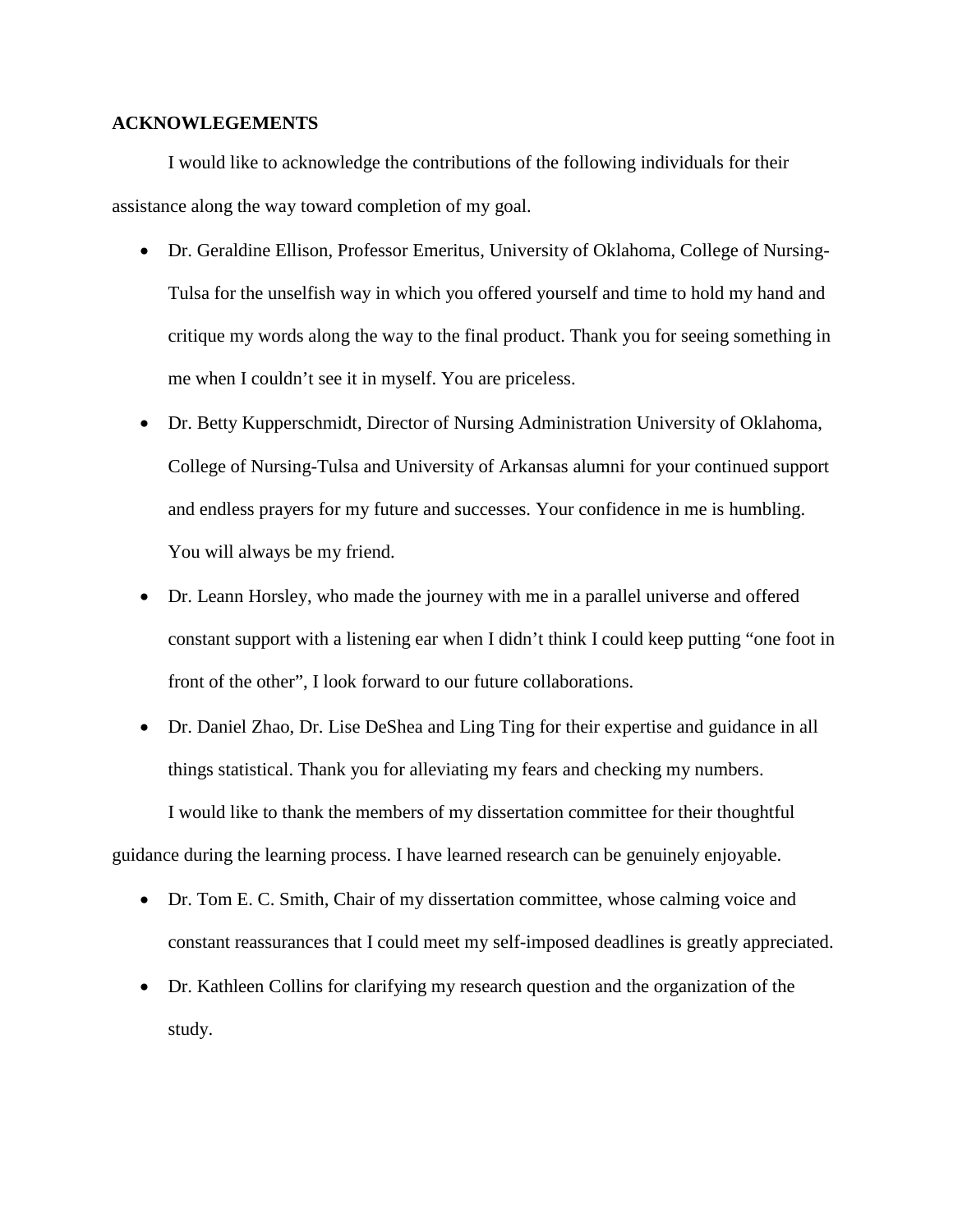- Dr. Nan Smith-Blair for permission to use the data from the Eleanor Mann School of Nursing. I look forward to future partnerships in research.
- Dr. Michael Wavering for his contributions to my proposal and reminder that I could, in fact, proceed with my study. I will always remember that first day of Instructional Theory class. I have completed my program of study. I was one of the 50% to make it!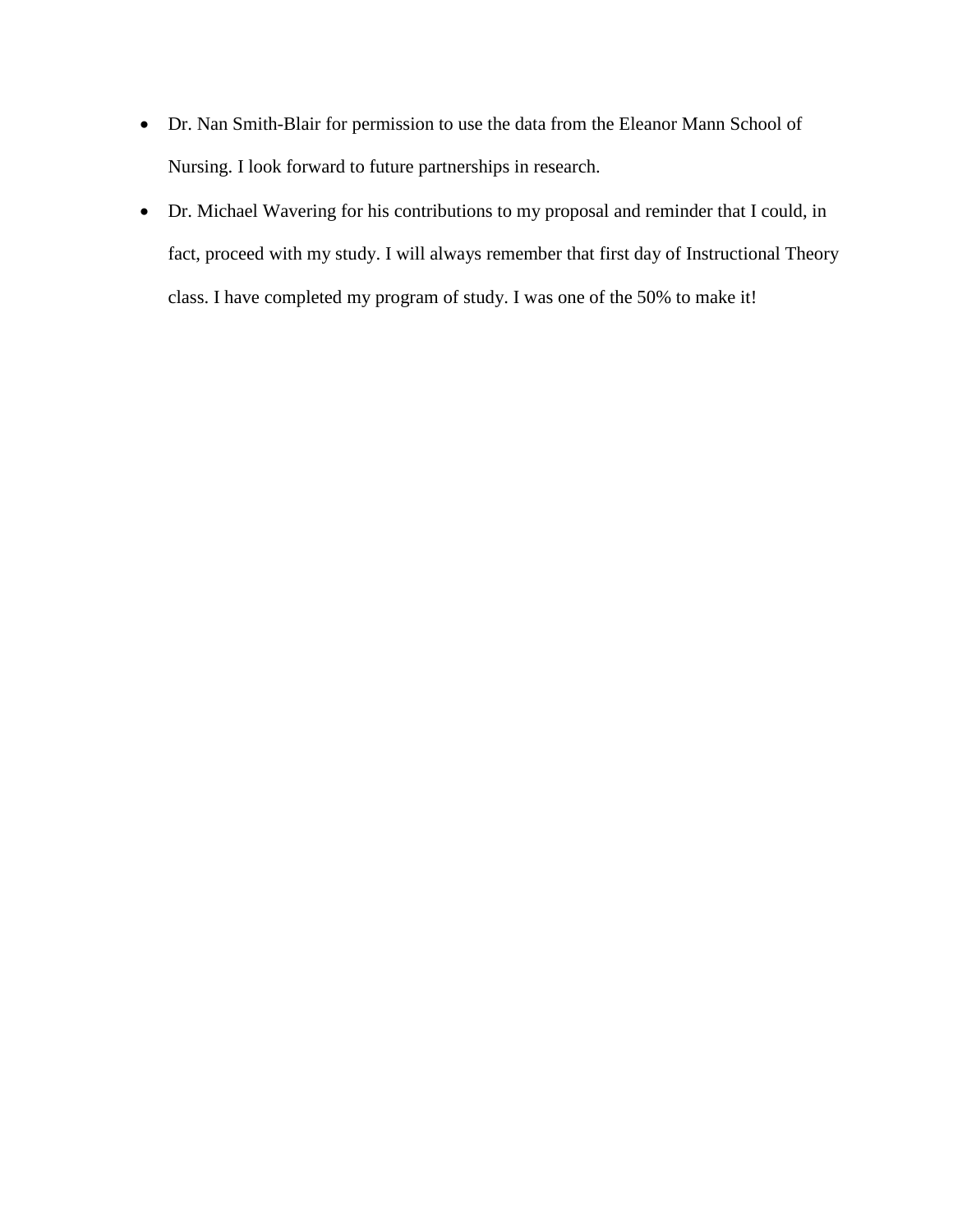# **DEDICATIONS**

 This achievement would not be possible without those significant others around me. I would like to dedicate my success, first and foremost, to God for bringing Charles R. Emory, my husband to me. Without Chuck's continued support, constant faith, confidence in me and encouragement for me, I could not have completed this program of study. Thank you for your understanding and the constant reminders to keep my goals in sight and to manage my destiny. I thank God for you.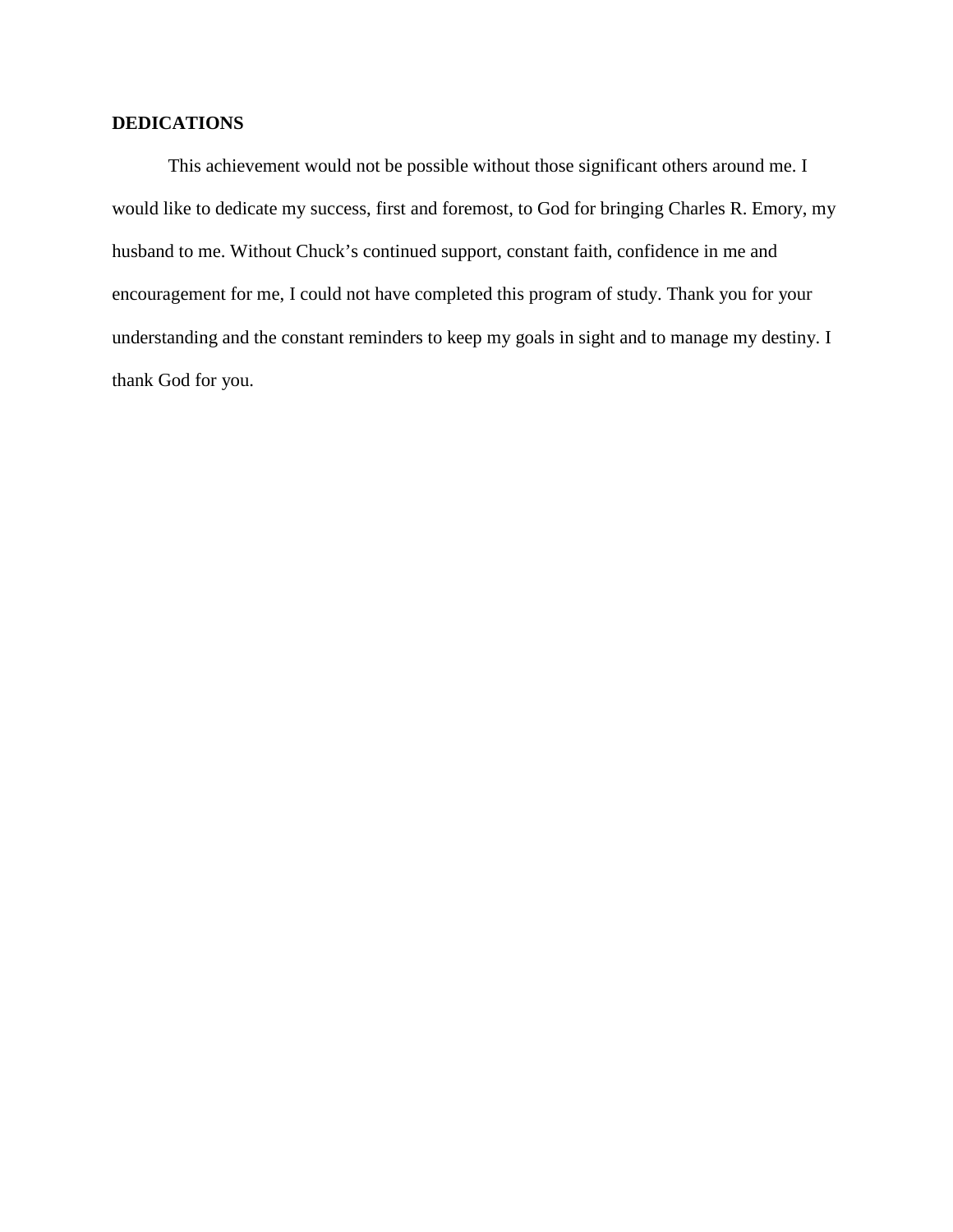# **TABLE OF CONTENTS**

| I.   | <b>CHAPTER ONE: INTRODUCTION</b>                      | 1            |
|------|-------------------------------------------------------|--------------|
|      | A. Significance of the Problem                        | $\mathbf{1}$ |
|      | B. Significance of the Study                          | 7            |
|      | C. Educational Foundations                            | 9            |
|      | D. Research Design                                    | 10           |
|      | 1. Research Question                                  | 10           |
|      | 2. Definition of Terms                                | 11           |
|      | 3. Assumptions                                        | 13           |
|      | 4. Limitations                                        | 13           |
|      | E. Summary                                            | 14           |
| П.   | <b>CHAPTER TWO: REVIEW OF LITERATURE</b>              | 16           |
|      | A. Overview                                           | 16           |
|      | B. History of Standardized Testing and NCLEX-RN       | 16           |
|      | C. Predicting NCLEX-RN Performance                    | 21           |
|      | 1. Literature on NCLEX-RN failure                     | 21           |
|      | 2. Literature on NCLEX-RN success                     | 26           |
|      | D. Summary of the Literature Reviewed                 | 35           |
|      | E. Educational Framework Applied to Nursing Education | 36           |
|      | 1. Behaviorism and Constructivism                     | 36           |
|      | 2. Foundational Concepts of Nursing                   | 41           |
|      | F. Conclusion                                         | 43           |
| III. | <b>CHAPTER THREE: METHODS</b>                         | 46           |
|      | A. Introduction                                       | 46           |
|      | <b>B.</b> Formulation Stage                           | 46           |
|      | 1. Goal of the Study                                  | 47           |
|      | 2. Research Objective                                 | 47           |
|      | 3. Rationale for the Research                         | 47           |
|      | 4. Purpose of the Research                            | 48           |
|      | 5. Research Questions                                 | 48           |
|      | C. Planning and Implementation Stage                  | 48           |
|      | 1. Sampling and Research Design                       | 48           |
|      | a. Description of Nursing Program                     | 51           |
|      | b. Use of ATI in the Nursing Program                  | 52           |
|      | 2. Data Collection                                    | 54           |
|      | a. Instruments and Procedure                          | 55           |
|      | <b>Fundamentals Assessment</b><br>i.                  | 58           |
|      | ii. Pharmacology Assessment                           | 58           |
|      | iii. Mental Health Assessment                         | 58           |
|      | iv. NCLEX-RN Licensure Exam                           | 60           |
|      | 3. Description of Data Analysis                       | 60           |
|      | 4. Description of Data Validation                     | 63           |
|      | 5. Description of Data Interpretation                 | 63           |
|      |                                                       |              |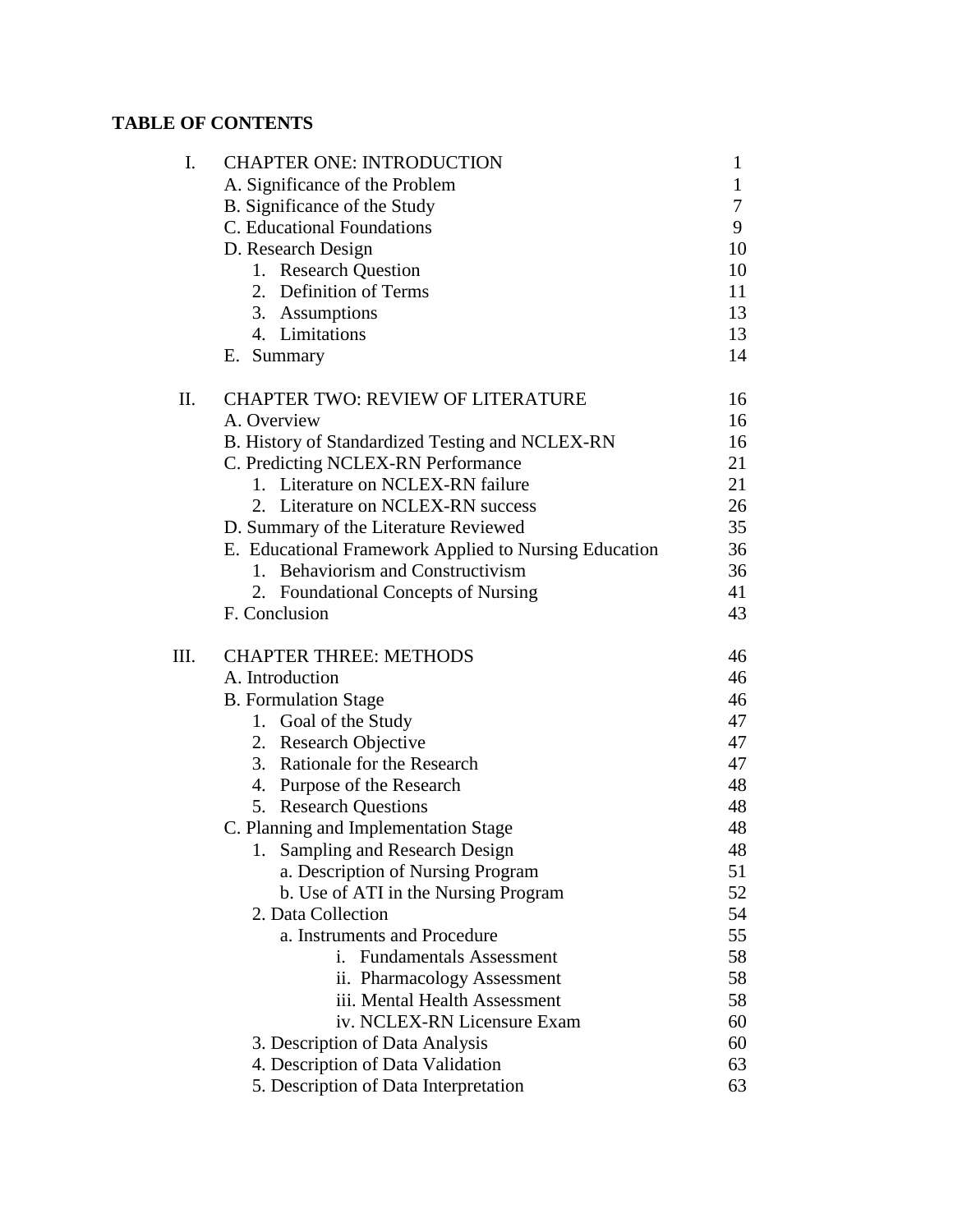| IV.  | <b>CHAPTER FOUR: DATA ANALYSIS</b>                   | 65  |
|------|------------------------------------------------------|-----|
|      | A. Sample Description                                | 65  |
|      | <b>B.</b> Data Validation                            | 66  |
|      | C. Data Interpretation                               | 67  |
|      | 1. Descriptive Analysis                              | 67  |
|      | a. Group Comparisons                                 | 69  |
|      | b. Binary Logistic Regression                        | 70  |
| V.   | <b>CHAPTER FIVE: DISCUSSION</b>                      | 78  |
|      | A. Demographics                                      | 80  |
|      | <b>B.</b> Correlations Among Variables               | 81  |
|      | C. Group Comparisons                                 | 82  |
|      | D. Binary Logistic Regression                        | 83  |
|      | E. Implications                                      | 85  |
|      | F. Limitations                                       | 86  |
|      | G. Recommendations for Practice                      | 87  |
|      | H. Recommendations for Future Research               | 88  |
|      | I.<br>Summary                                        | 88  |
| VI.  | <b>REFERENCES</b>                                    | 90  |
| VII. | <b>LIST OF APPENDICES</b>                            |     |
|      | A. Standardized Testing Policy                       | 99  |
|      | <b>B.</b> Assessment Results from ATI                | 103 |
|      | C. Letter of Approval-Eleanor Mann School of Nursing | 104 |
|      | D. Research Approval Form-University of Arkansas     | 105 |
|      |                                                      |     |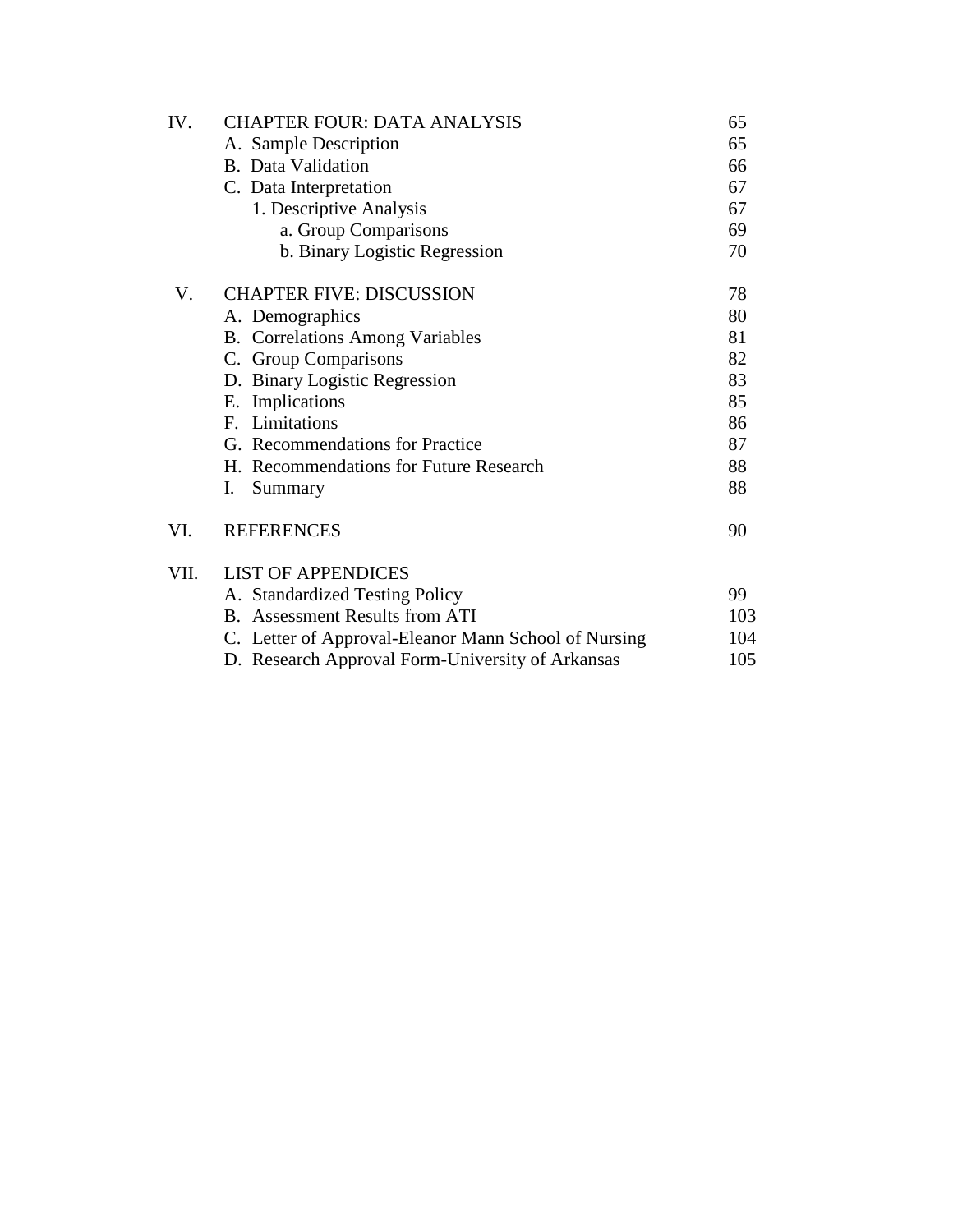# **LIST OF TABLES**

| 1. Concept Comparison                                 | 41 |
|-------------------------------------------------------|----|
| 2. Mastery Assessment Placement                       | 53 |
| 3. Levels of Proficiency                              | 57 |
| 4. Content-Specific Assessment Levels with Cut Scores | 57 |
| 5. Item Distribution in Client Need Categories        | 59 |
| 6. Group Score Compared to National Average           | 67 |
| 7. Participants by Group, Gender and Age              | 68 |
| 8. Content Assessment Scores by Group                 | 70 |
| 9. Between Variable Correlations                      | 71 |
| 10. Full Model Main and Interaction Effects           | 72 |
| 11. Model Fit Statistics                              | 74 |
| 12. Results of Stepwise Logistic Regression           | 76 |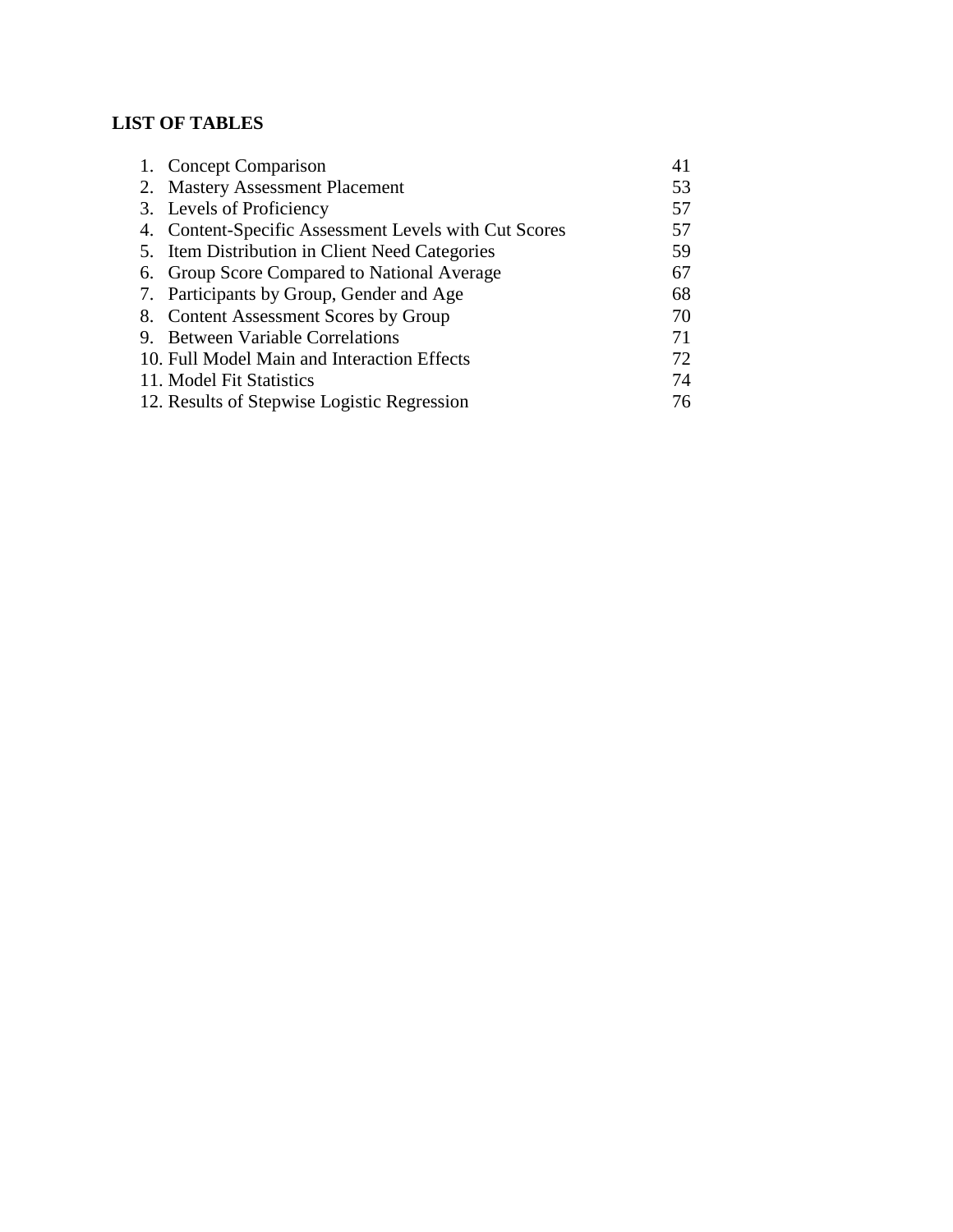# **Chapter One: Introduction**

#### **Significance of the Problem**

 The scope of nursing practice has expanded significantly over the decades since Nightingale's *Notes on Nursing* were authored in 1859. No longer is the scope of nursing limited to the physical and psychological needs evident to Florence Nightingale during the Crimean War and throughout her career. "The challenges that face the nursing profession today have become increasing complex" (Billings & Halstead, 2005, p. xiii). Nursing has grown to include advanced practice skills in specialized units where evidence-based nursing interventions are supported with strong scientific research. Nurses are leaders in health care, influencing policies. They perform as scientists to support and create evidence-based nursing interventions. Nurses are employed in academia, corporate and political arenas (Holstein, Zangrilli & Taboas, 2006) as well as in the community and at the bedside.

 To meet the variety of roles in the profession, schools of nursing and nurse educators continually strive to improve the success and educational experience of students. Recognizing the needs of students to achieve success is critical to the profession and teaching practice. A hallmark measure of success for schools of nursing, nurse educators and nursing graduates is passing the National Council Licensure Exam for Registered Nurses (NCLEX-RN). For schools of nursing, the first-attempt pass rate of its graduates is a defining characteristic of a quality program. The licensure examination validates the nursing student's acquisition of the knowledge base needed to provide safe nursing practice (Holstein et al., 2006).

 Likewise, NCLEX-RN failures can have many negative ramifications. Low pass rates on NCLEX-RN can have serious implications impacting the academic institution, the nursing program faculty, graduates and employers as well as society at large (De Lima, London &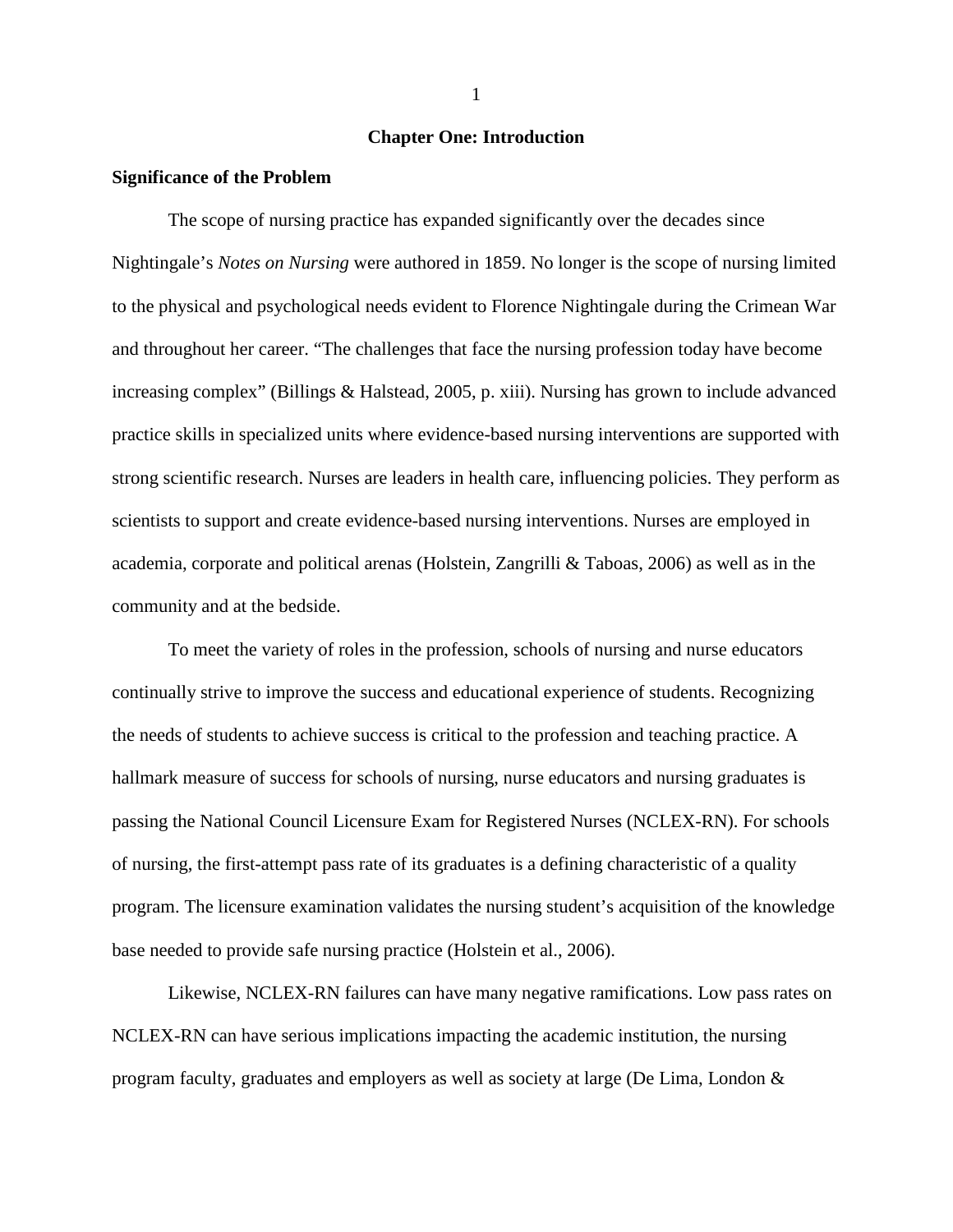Manieri, 2011). While the impact of failures is widespread, the outcome is particularly important for three major stakeholders (a) graduate nurses, (b) healthcare organizations and (c) programs of study (Roa, Shipman, Hooten & Carter, 2011). The immediate impact for the new graduate becomes evident in personal and financial consequences. When students become aware of their failure on NCLEX-RN, they can be overwhelmed with feelings of inadequacy, guilt and loss. In addition, the financial impact becomes apparent with loss of potential income as a registered nurse and costs of reapplication for additional attempts (Roa et al., 2011). Many students have incurred loans to fund their educational goals. The new graduate expects to receive a return on investment following completion of the program (Roa et al., 2011). Without the expected income, loan repayment can be difficult if not impossible. As the reality of a second attempt approaches, anxiety levels can increase (Roa et al., 2011) and for good reason. In 2011, United States educated nursing students failing NCLEX-RN on the first-attempt, failed again at 55.8% (National Council State Boards of Nursing, 2011).

 Employers of nurse graduates are also impacted by failures. Hiring and training costs of new graduates are significant and on the rise. A failure creates a vacancy which increases costs to the health care facility and also impacts the community through outpatient facilities, community health nursing, school nursing and nursing homes (Roa et al., 2011).

 Nursing programs too, feel the impact. Those consistently falling below the national average for first attempt pass rates could experience lower enrollment because the student may choose another program with a higher success rate to improve chances of NCLEX-RN success (Roa et al., 2011). If poor pass rates become common, nursing programs are in jeopardy of losing approval from their respective State Boards of Nursing (Carrick, 2011) and accrediting bodies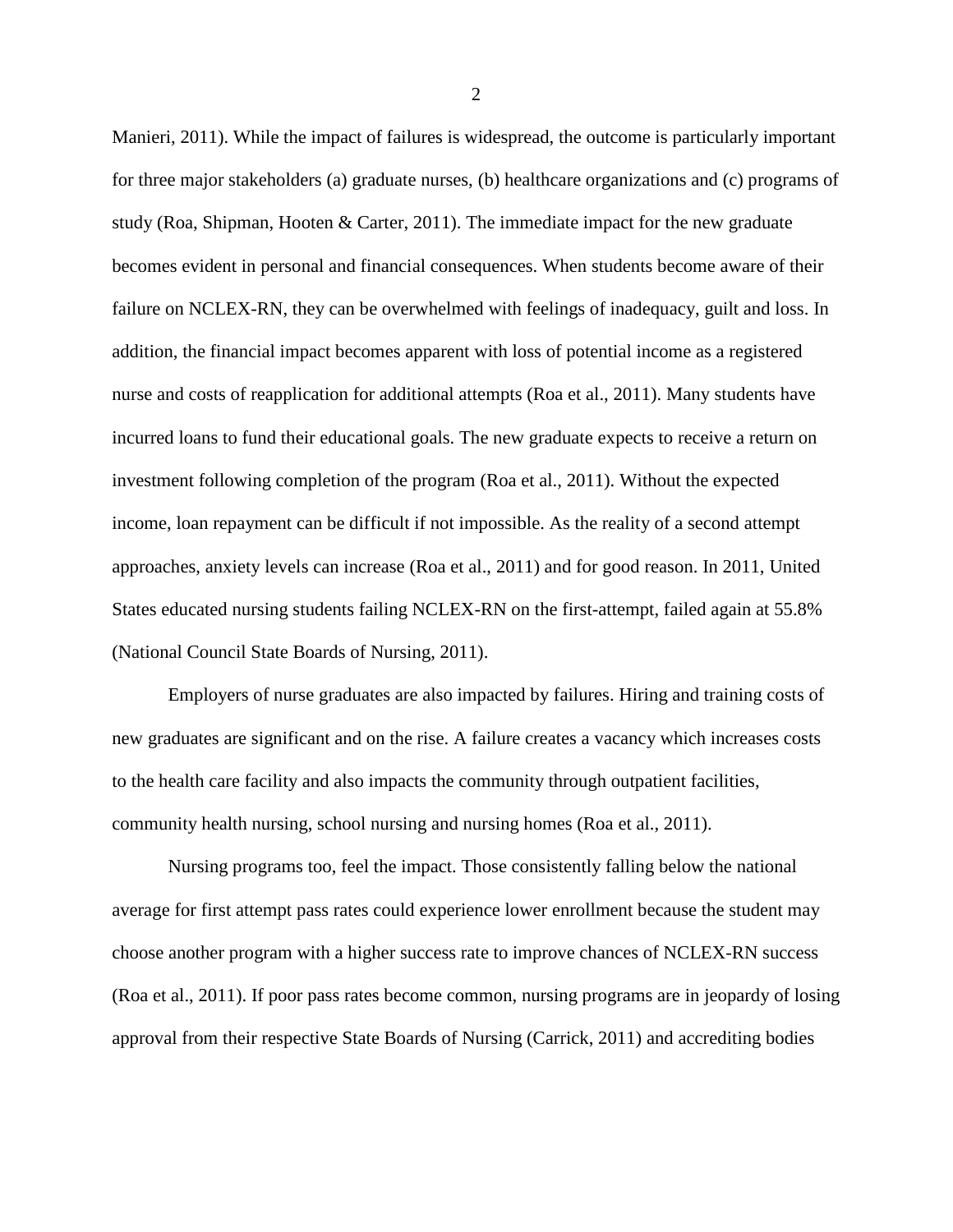such as the National League for Nursing Accrediting Commission (NLNAC) or Commission on Collegiate Nursing Education (CCNE).

 Many variables can impact success or failure on NCLEX-RN for students. One variable is the student's attitude toward preparation for licensure. Procrastination in preparing for NCLEX-RN until near completion of the nursing program results in little time for needed remediation efforts. Jacobs and Koehn (2006) studied student attitudes toward licensure preparation. Many students in the study reported being unconcerned with NCLEX-RN and chose to wait until after graduation to prepare. In addition, recent changes in wait time for a second attempt at NCLEX-RN from 90 days to 45 has some students wanting to "see what the test is like" before serious attempts at preparation are completed. Implementation of a standardized assessment program can assist in addressing these student attitudes of procrastination and waitand-see by providing a means of simulation the licensure exam well before the first-attempt on NCLEX-RN.

 In 1994, the NCLEX-RN was converted in method of delivery by the National Council of State Boards of Nursing (NCSBN) to computerized adaptive testing (CAT) for determining safe entry-level practice (NCSBN, 2010). CAT created new challenges for nursing graduates as well as nurse educators. This technological advancement brought additional teaching and learning options for students and programs of nursing. In addition, this change in method of administration offered testing companies with NCLEX preparation programs new opportunities. To assist schools of nursing in recognizing at-risk students early in the educational process, commercially developed standardized assessment programs were made available to evaluate student mastery of content. In an effort to minimize licensure failures, nursing schools have voluntarily incorporated these evaluation strategies and tools into curricula (Holstein et al.,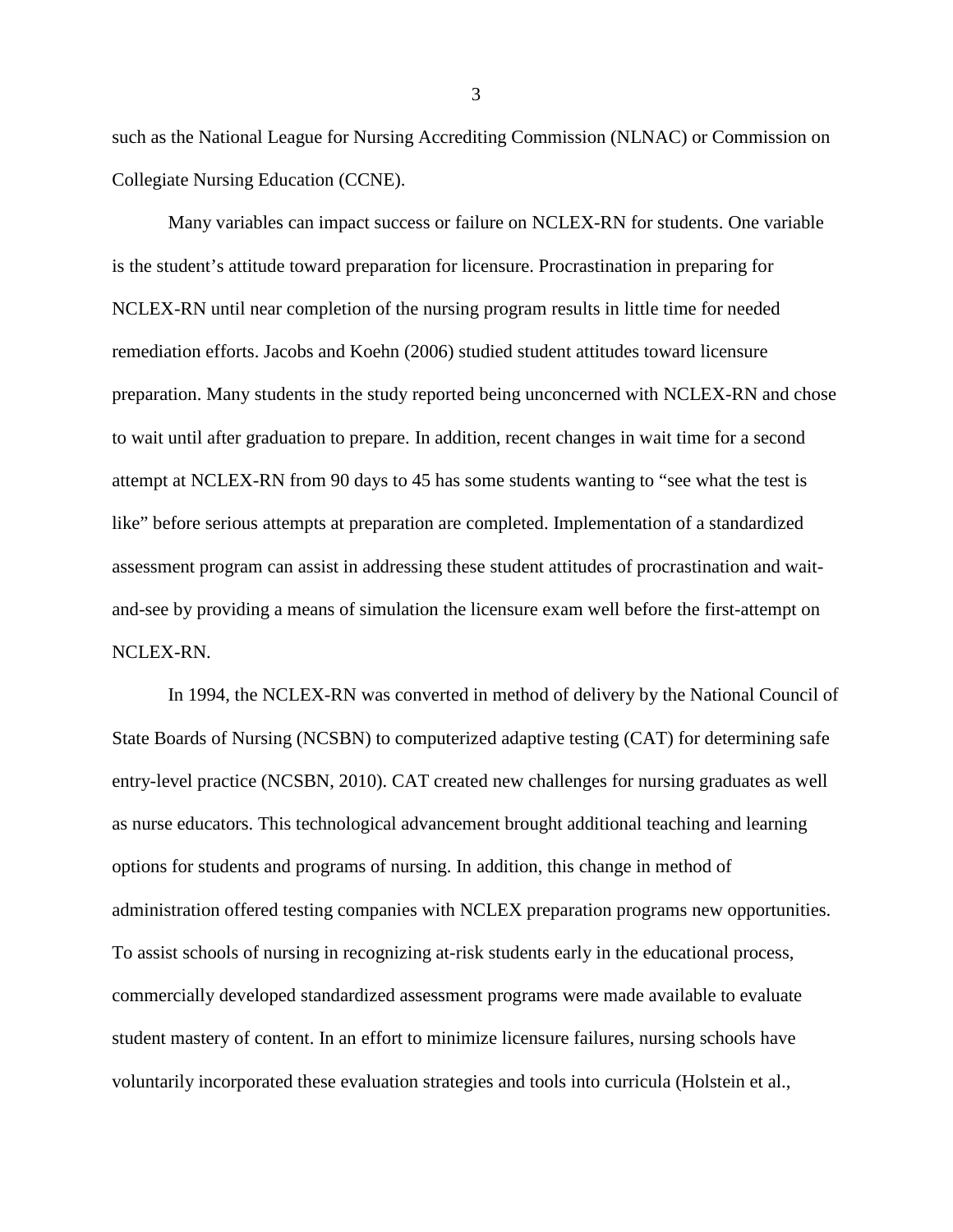2006). Research on these strategies since that time has strengthened the move of schools of nursing to utilize commercial companies for assistance through computerized testing programs that simulate CAT for RN licensure.

 The available commercially prepared NCLEX preparation programs include a computerized testing option allowing students to simulate the NCLEX-RN testing environment and process. Computerized testing can be used to assess learning needs, administer pre and post tests to determine mastery or provide students with an opportunity to practice test taking. In addition, computerized testing is used for preparing student for licensure or certification exams (Zwirn, 2005; Billings, 1998). With computerized testing a rapid turnaround time is possible that provides feedback to students and faculty for early identification of areas of weakness. Results are almost immediately available to the students and faculty for score comparisons and evaluations related to the content areas (Assessment Technologies Institute, LLC, 2011). The assessment program is implemented throughout the nursing curriculum allowing identification of poor knowledge acquisition very early in the educational process. This early identification allows for remediation to begin immediately to assist students to acquire requisite knowledge and not just at the end (Holstein et al., 2006).

 Testing companies specializing in NCLEX-RN preparation provide a series of assessments in specific content areas to detail student mastery of concepts for the purpose of identifying those at-risk for failure earlier in the educational process. The series of standardized content mastery assessments can be aligned within the curriculum at the recommendation of company of origination. Companies such as Educational Resources Incorporated (ERI), Assessment Technologies Institute, LLC (ATI), Health Education Systems, Inc. (HESI) and the National League for Nursing (NLN), as well as others, develop a variety of assessments to assist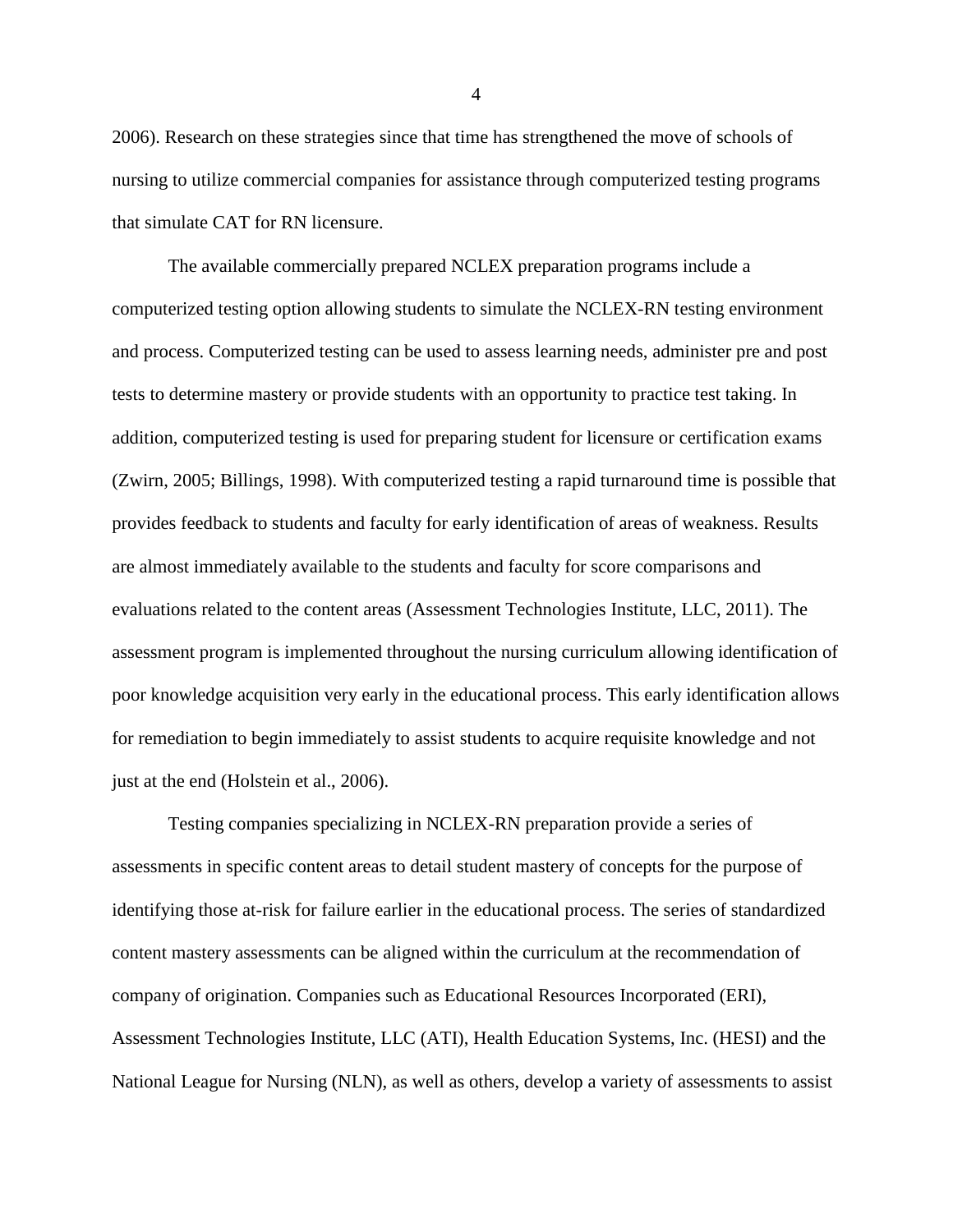nursing programs in the evaluation of student mastery of learning. The company used by the school of nursing included in this study was Assessment Technologies Institute, LLC (ATI). ATI provides a series of mastery assessments in specific content areas as well as a comprehensive predictor to be administered at the end of the program of study. The content mastery series is composed of review modules and assessments based upon the NCLEX-RN blueprint (ATI, 2011). The modules include Fundamentals, Mental Health, Maternal/Newborn, Nursing Care of Children, Community Health, Nutrition and Leadership and Management. At the request of a school of nursing purchasing the review and assessment package, ATI will evaluate educational programs and align the modules and assessments strategically within the nursing curriculum to coincide with the appropriate course content (Assessment Technologies Institute, LLC, 2011; Holstein et al., 2006).

 To address the issue of licensure preparation, nurse scholars have conducted empirical studies to identify variables that predict success on the NCLEX-RN. The outcomes of these studies have served to identify variables that will support student achievement of success on NCLEX-RN (De Lima et al., 2011). The plethora of publications studying predictors of NCLEX-RN pass rates lacks sufficient evidence to suggest that the methods and strategies utilized by many nursing programs are adequately supported. Decades of publications on the problem of pass rates have yielded little evidence of substantially effective strategies to correct the problem. Data analysis has failed to identify consistently predictors for success. Thus, failure rates have not changed substantially over the past several years regardless of the efforts by schools of nursing to eliminate NCLEX-RN failures completely.

 Multiple studies evaluate the relationship of the end-of-program comprehensive standardized assessment exams to predict success on NCLEX-RN from a variety of companies.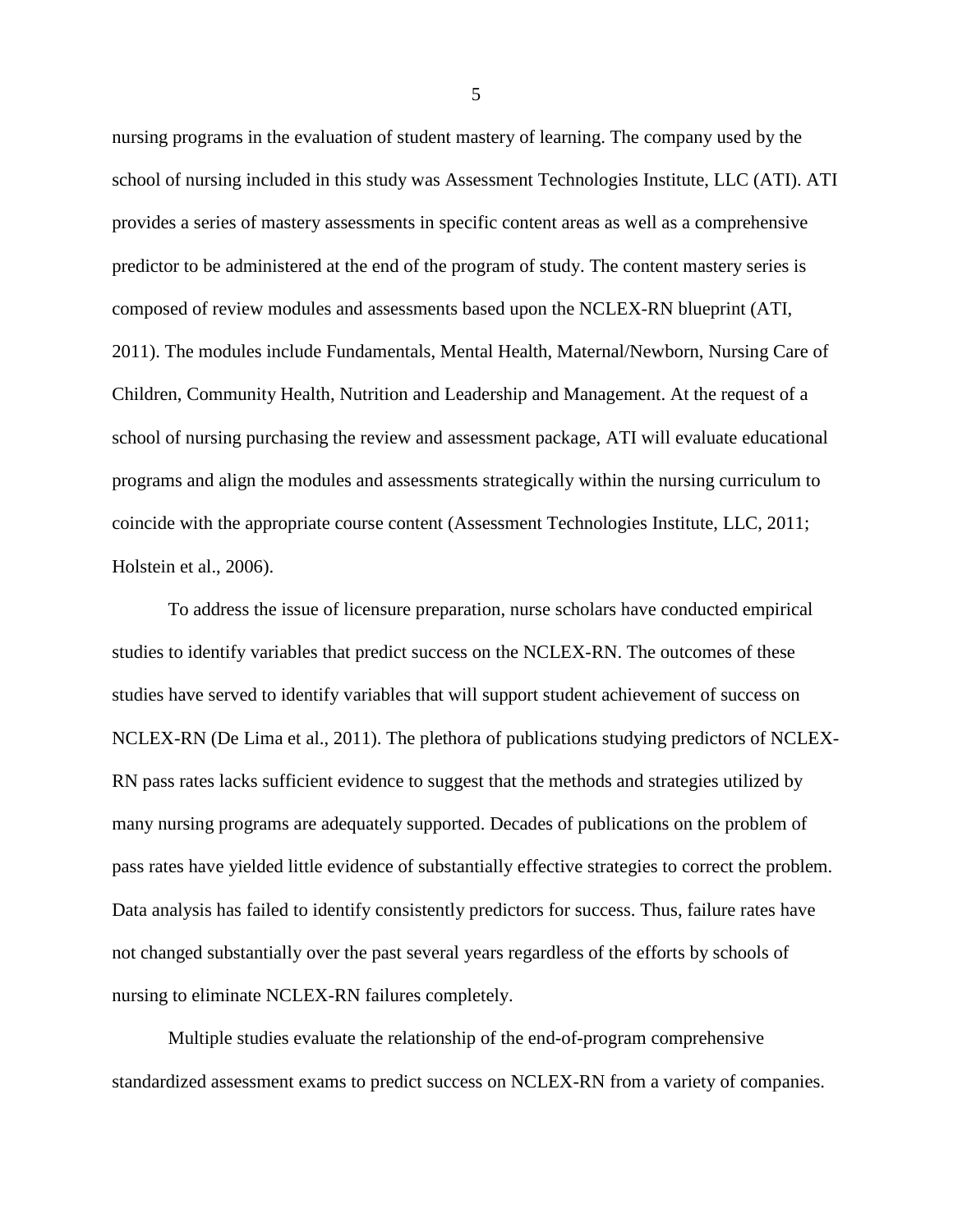The literature largely supports the ability of the end-of-program comprehensive assessments to indicate accurately which students are more likely to be successful on NCLEX-RN. However, fewer studies were found utilizing standardized content-specific assessments as independent variables. Of those few studies, content specific standardized assessments that recognized significant correlations with NCLEX-RN success were varied in findings. In the studies reviewed, most researchers utilized a variety of commercial vendors and types of contentspecific standardized assessments as variables. The use of multiple commercial vendors and varied assessments has resulted in fragmented findings and little consistency for reliability in predicting NCLEX-RN outcomes, especially in the population of NCLEX-RN failures. The lack of consistency and variability of instruments in the research has limited generalizability to many nursing programs. In a study by Crow, Handley, Morrison and Shelton (2004) high scores on content specific standardized assessments for mental health and community indicated a strong correlation with NCLEX-RN success. Ukpabi (2008) utilized eighteen assessments from ATI and the National League for Nursing (NLN) as variables to predict NCLEX-RN success. Content specific assessments found to be significant in predicting NCLEX-RN success were developed by both the NLN and ATI.

 Lacking in the body of literature were consistent findings of standardized assessments accurately predicting failures. Only one recent study investigated content-specific assessments as predictors of failure on NCLEX-RN. Findings by the scientists supported the use of standardized assessments developed and provided by the NLN. The assessments were supported as predictors of students most likely to fail NCLEX-RN (De Lima et al., 2011). The findings of this study are summarized in Chapter Two.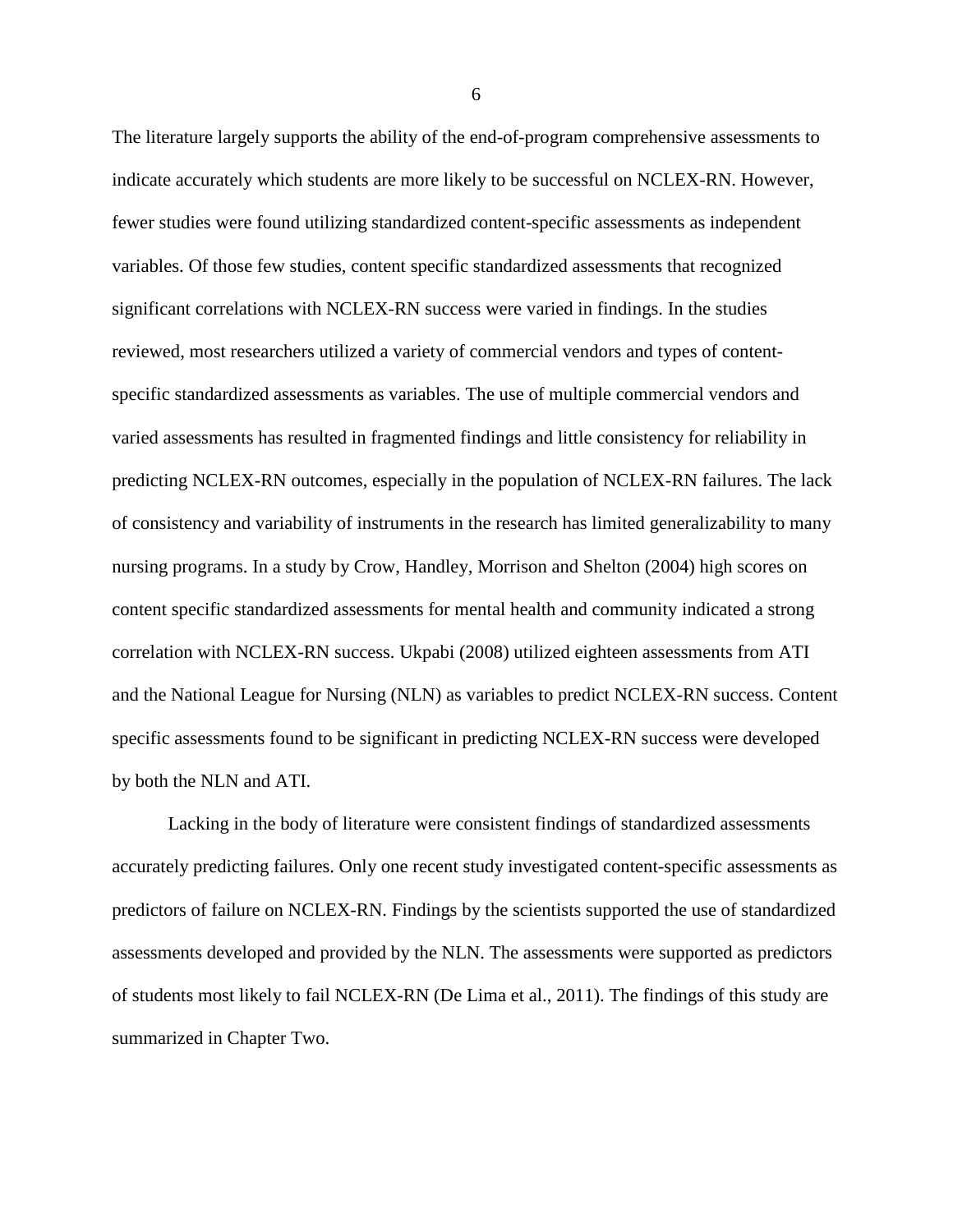Using educational strategies to facilitate learning measurement, such as standardized content-specific assessment scores of first-year nursing students, may lead to early identification of those at-risk for failure on NCLEX-RN and ultimately more successes in meeting the ever growing health care needed for qualified registered nurses.

#### **Significance of the Study**

 The stakes are high in nursing education. Nursing programs are under continuous pressure to produce more graduates, more quickly, with fewer faculty members and less financial and clinical resources (Siler, DeBasio & Roberts, 2008). Failures indirectly contribute to the already critical nursing shortage and affect a school's reputation which has consequences for faculty and admissions (McGahee et al., 2010). The current projected shortage of nurses has heightened educators' interest in identifying students at-risk for failure. Despite efforts by nurse educators to predict success on NCLEX-RN, addressing the needs of students at-risk for failure is an ongoing problem (DiBartolo & Seldomridge, 2004).

 Nursing programs utilize a variety of teacher generated methods to evaluate student mastery of content but teacher generated methods of evaluation to measure student mastery of content and understanding have limitations. Teacher developed tests can be very time consuming and establishing reliability and validity for such tests is an arduous process. "To establish test validation, correlational methods and factor analysis are common statistical techniques" (Crocker & Algina, 1986, p. 9). An additional limitation of teacher generated evaluation methods is the ability to compare student performance to other programs of nursing. Commercially prepared standardized assessment programs can address many of these limitations. The assessment offerings available through the commercial developers provide support for implementation of a standardized program to facilitate successful completion of NCLEX-RN.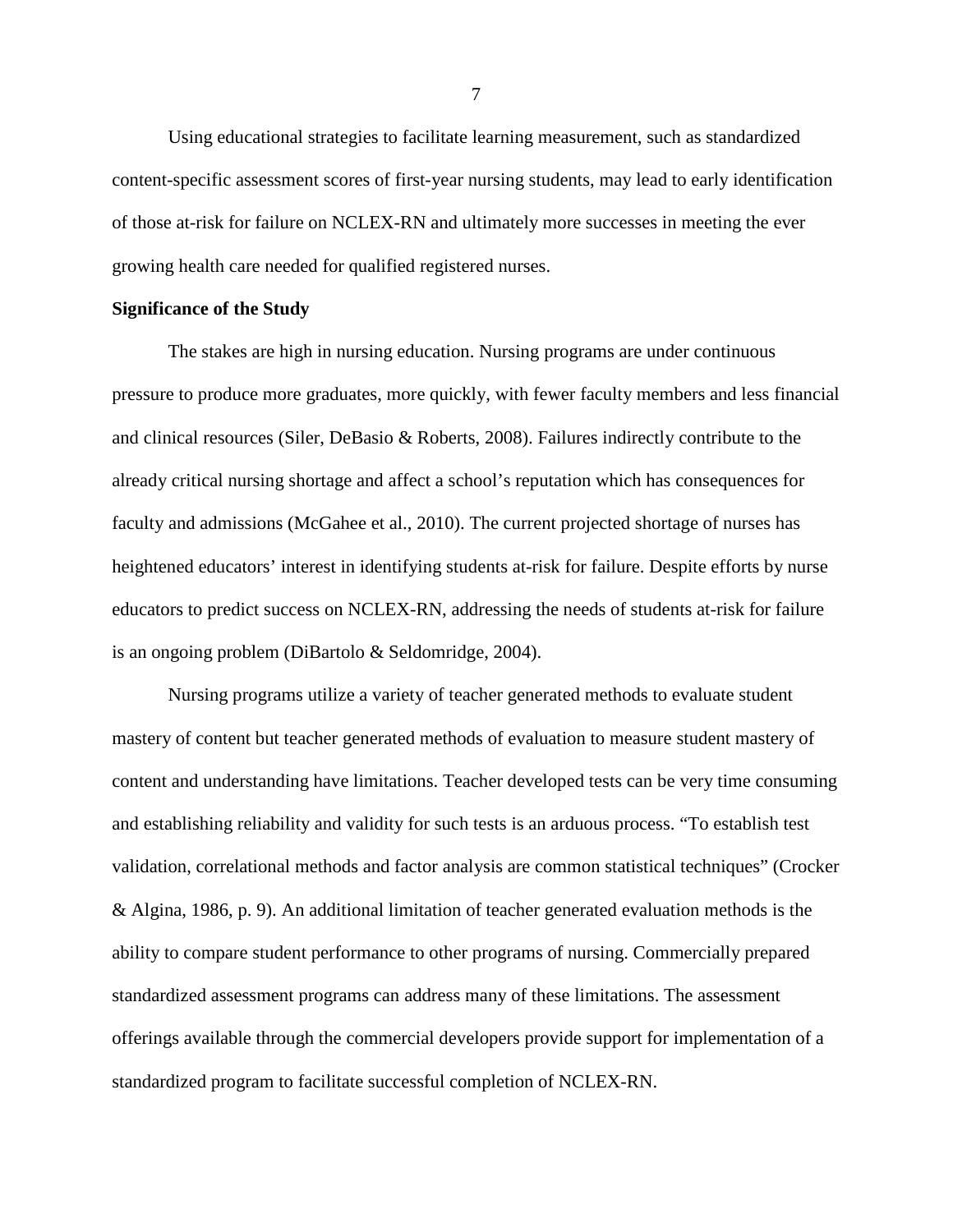Nurse educators should insure students are adequately prepared to be successful on NCLEX-RN and for the complexities of the workplace. Nursing programs must address the ethical responsibility of graduating students who meet the academic rigor of the curriculum but cannot pass boards (Roa et al., 2011). They should also produce practitioners with requisite knowledge, critical thinking abilities and work behaviors to meet the ever changing health care needs of the population by delivering competent, compassionate care with the ability to adapt to change (Johnson & Halstead, 2005; Roa et al., 2011). To assist in achieving this goal, it is important for faculty critically to examine the student body of their respective programs and implement early interventions that will support students who are recognized as at-risk for failure on NCLEX-RN (De Lima et al., 2011). Scientists have support for characteristics identifying atrisk students. These characteristics include low grade point average, low standardized test scores and decreased critical thinking skills. With the knowledge of characteristics surrounding at-risk students, faculty members must make ethical decisions to identify these students and intervene when necessary (Johnson & Halstead, 2005; Pennington & Spurlock, 2010).

 The purpose of this study was to explore the relationship between content-specific content assessment scores administered during the first year of a baccalaureate nursing program and outcomes on NCLEX-RN. A finding of this study further informs nurse educators of the predictive ability associated with the three content-specific assessments used in this study. Also, early identification of at-risk students has the potential to decrease NCLEX-RN failures for programs of nursing by allowing intervention with remedial activities before the final academic year of a nursing program. With more successful graduates, the nation as a whole will benefit (Roa et al., 2011).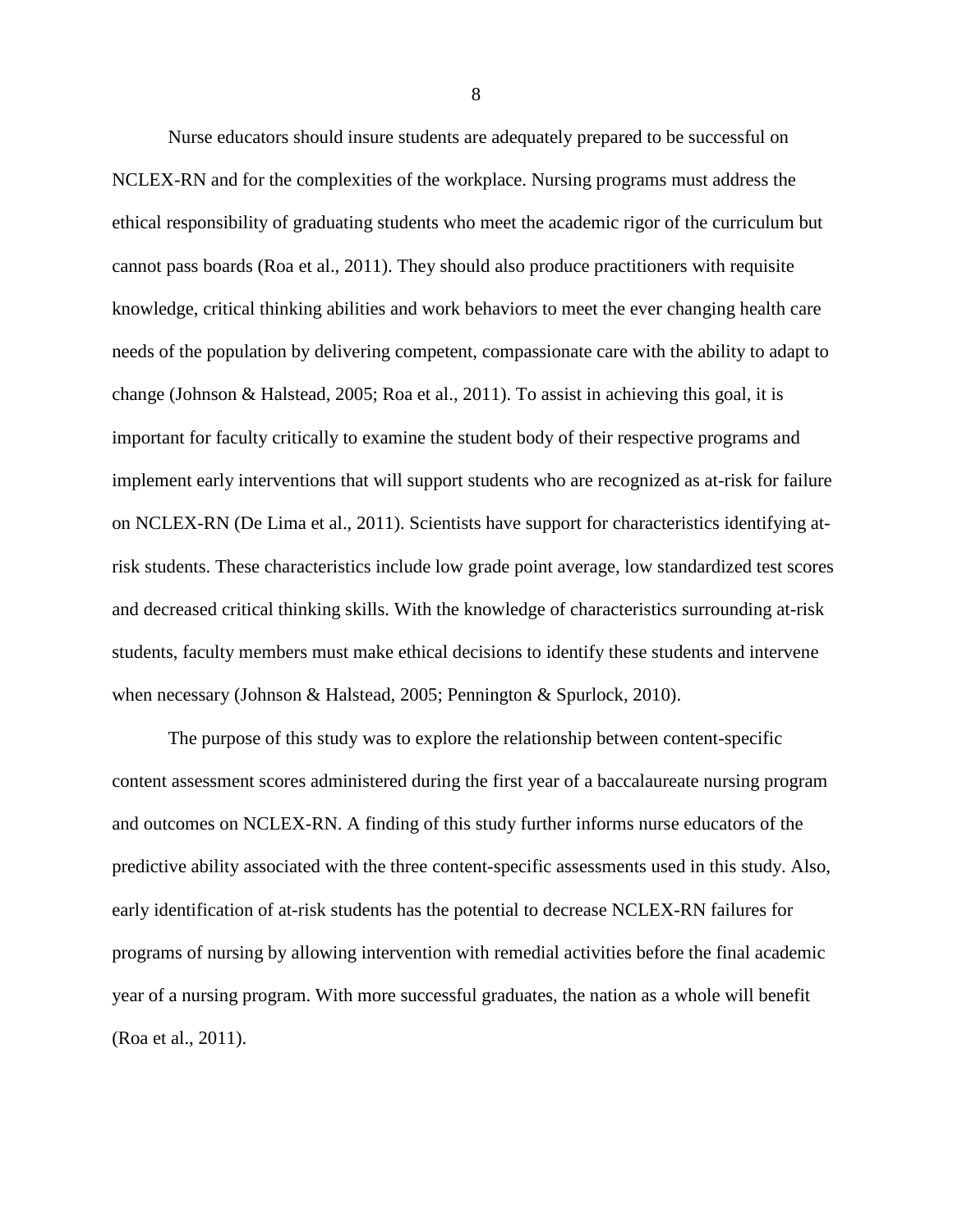# **Educational Foundations**

 To determine achievement of measurable outcomes from teaching and learning, evaluation becomes necessary. And, is the final step in the educational process (Vandeveer & Norton, 2005). Evaluation can be presented in a variety of forms. Formative evaluation tools and strategies can be considered diagnostic and serve to assist faculty in identifying areas of deficiency or difficulty for students. These diagnostic tools allow for corrective intervention designed to further facilitate learning (Vandeveer & Norton, 2005). Summative evaluation methods refer to data collected at the end of the activity or course with focus on the whole event with all work completed (Bourke & Ihrke, 2005). For the purposes of this study, standardized content mastery assessments provided by ATI were used as a formative method of evaluation to determine mastery of content-specific concepts as related to NCLEX-RN Client Need categories.

Acquisition of nursing knowledge is believed to be constructed beginning with a foundation specific to the discipline and progressing to mastery of content. There are times when students must memorize information. Memorization is a traditional learning strategy used effectively for centuries. Every discipline has its own terms, names, facts and rules on which to construct the foundational principles. The challenge to educators is whether a student can use these foundational constructs effectively to solve new problems and develop new schemas (Woolfolk, 2010).

According to Damon (2005), the contrast between the "discovery learning" of constructivism and the "practice-and-drill" of traditional learning is a false dichotomy. Students benefit from both, they require both, and the two complement rather than fight each other in the actual dynamics of mastering knowledge. The usefulness of memorized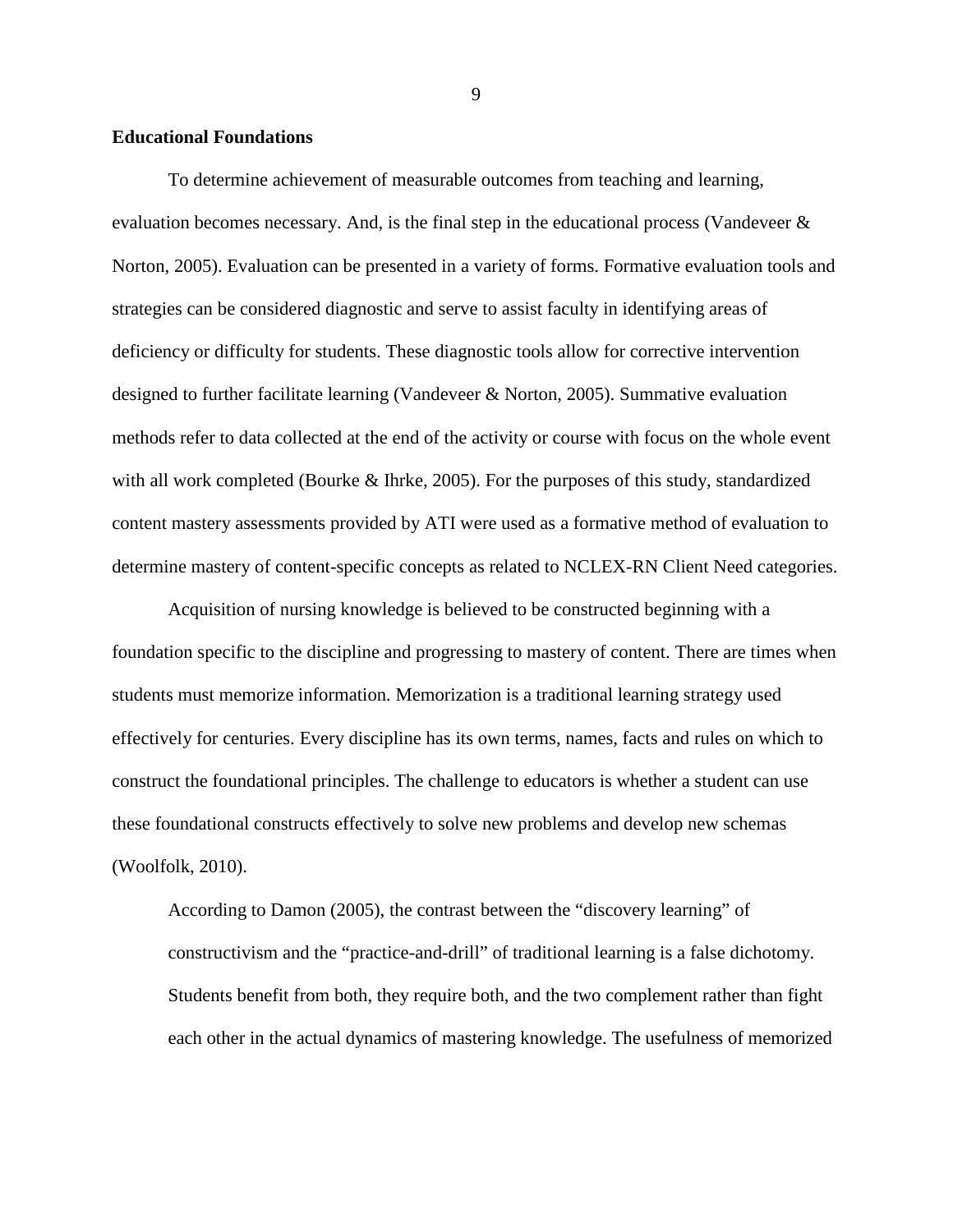facts and definitions are stored and used at a later time, when they are better understood in lived experiences (p. 27).

Constructivism provides a solid framework for the educational processes in nursing education with each course building upon previous knowledge in subsequent courses. Use of content-specific assessments to evaluate knowledge level serves as building blocks to construct the concepts of nursing. Without the foundations of nursing, additional concepts within the discipline are more difficult to acquire. The combination of knowledge acquisition and constructivist views supports the educational practice of using standardized assessments to assist in preparation for NCLEX-RN. This framework is discussed further in Chapter Two.

#### **Research Design**

 This non-experimental quantitative retrospective case study sought to determine the relationship between student scores on three content-specific assessments and NCLEX-RN outcomes. The three content-specific assessments administered in the first academic year of the nursing program required by the Eleanor Mann School of Nursing were (a) Fundamentals (b) Pharmacology and (c) Mental Health, developed by ATI. The independent variables were the individual student scores on each of the assessments administered during the first year (two semesters) of the nursing program. The dependent variable was the dichotomous outcome of pass or fail on the first attempt of NCLEX-RN. Five consecutive semesters of admitted students between fall 2008 and spring 2010 provided data for the analysis. The descriptive and inferential between group statistics of those passing NCLEX-RN on the first attempt and those failing on the first attempt were used for comparison.

#### **Research Question**

The research question guiding the inquiry was: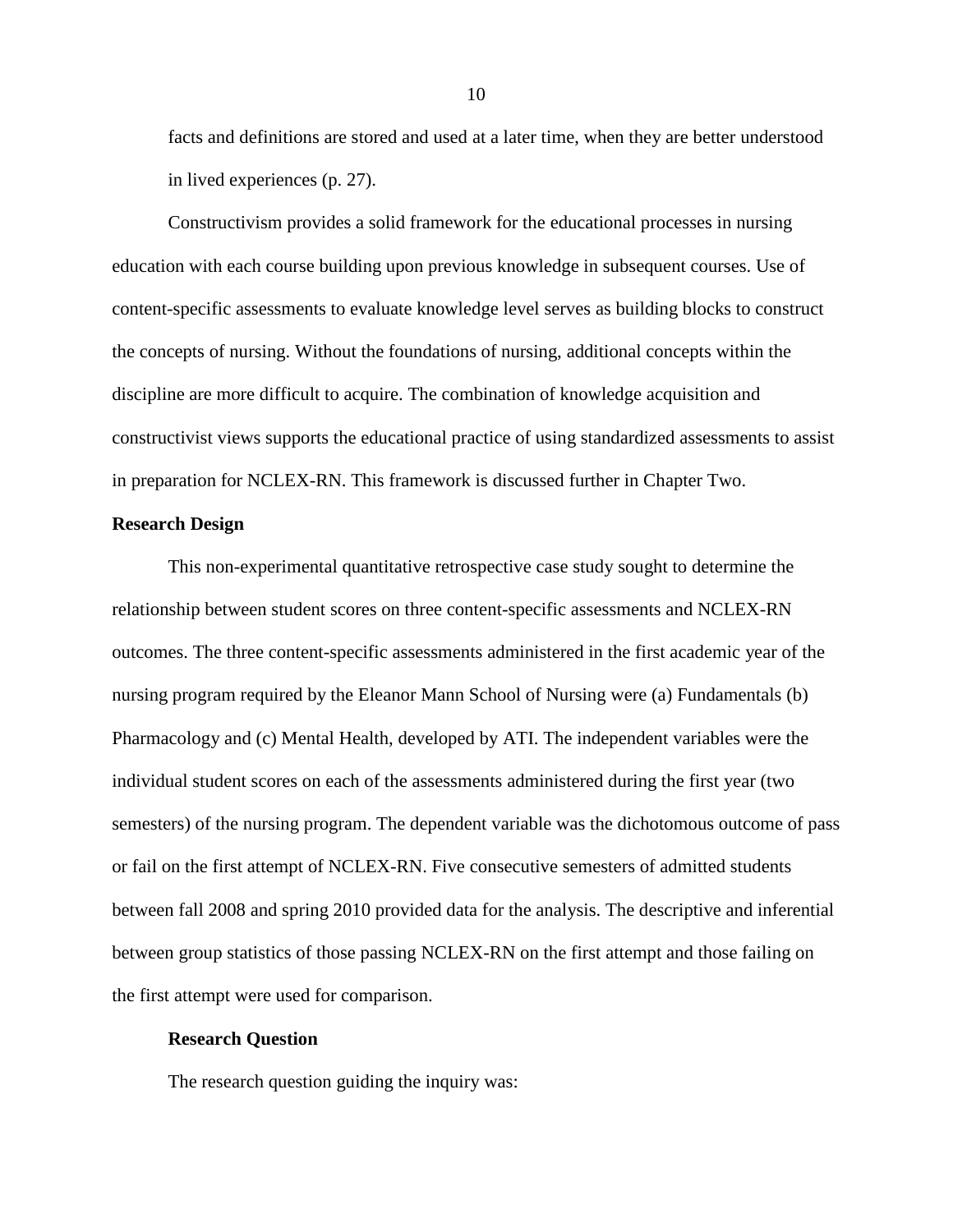1. What are the odds or the probability that student scores on the following ATI assessments: Fundamentals, Pharmacology, and Mental Health will predict their outcome of pass or fail on the NCLEX-RN exam?

# **Definition of Terms**

- 1. Standardized content-specific assessment: Refers to the "measurement of a student's abilities and changes in knowledge, skills and attitudes after participation in courses"(Bourke & Ihrke, 2005, p. 444) aligned with the content in each of the specific assessments. The three content-specific assessments provided by ATI are used in this study as independent variables. The assessments are (a) Fundamentals (b) Pharmacology and (c) Mental Health.
- 2. First year of academic program: Refers to courses offered during the first two consecutive semesters of the baccalaureate program at the University of Arkansas, Eleanor Mann School of Nursing.
- 3. NCLEX-RN: A Computerized Adaptive Test (CAT) developed by the National Council of State Boards of Nursing (NCSBN), designed to test knowledge, skills, and abilities essential to the safe and effective practice of nursing at the entry level (Department of Consumer Affairs, 2011).
- 4. NCLEX-RN Failure: Unsuccessful first-attempt on NCLEX-RN for licensure.
- 5. NCLEX-RN Success or Passing: Achievement of the passing benchmark as designated by the NCSBN resulting in licensure as a registered nurse.
- 6. Content Specific Assessment Benchmark: The national average score for each assessment provided by ATI. This benchmark is determined by the Eleanor Mann School of Nursing.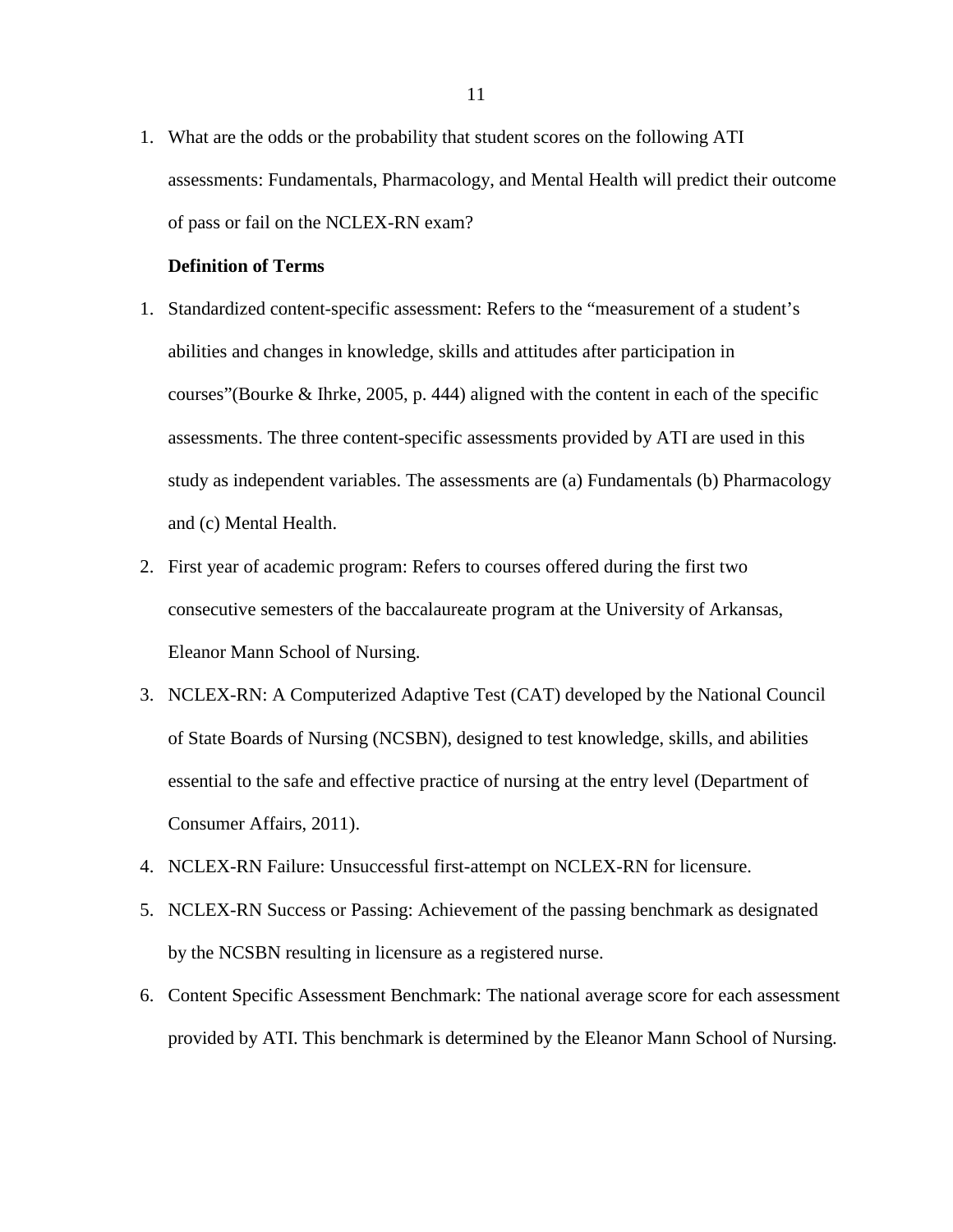- 7. At-risk students: Those students who are at a level of achievement on standardized assessments below the recommended benchmark set by the University of Arkansas Eleanor Mann, School of Nursing.
- 8. Fundamentals assessment: A 65-item test offering an assessment of the student's basic comprehension and mastery of the fundamental principles for nursing practice. Concepts assessed include: 1) foundations of practice (health care delivery, thinking strategies for nursing practice, communication, professional standards, nursing through the lifespan, health assessment); 2) basic nursing care (admission, transfer and discharge processes, medication administration and error prevention, safety, infection control, comfort and basic needs and care of wounds); 3) support of psychosocial needs (psychosocial, family, cultural and spiritual health, end-of-life); 4) support of physiologic needs (oxygenation, circulatory, fluid, electrolyte and acid-base balance, gastrointestinal, elimination, neurosensory); and 5) health assessment (e.g., assessment of vital signs and general and system specific assessments).
- 9. Pharmacology assessment: A 65-item test offering an assessment of the student's basic comprehension and mastery of pharmacologic principles and knowledge of prototype drugs. Concepts assessed include: basic pharmacologic principles (pharmacodynamics, pharmacokinetics, safe medication administration, medication error prevention, age specific considerations) and knowledge related to the safe administration and monitoring of prototype drugs that are used to treat infections, pain and inflammation; as well as those that affect the immune, nervous, cardiovascular, respiratory, renal, digestive, endocrine, reproduction systems and the blood.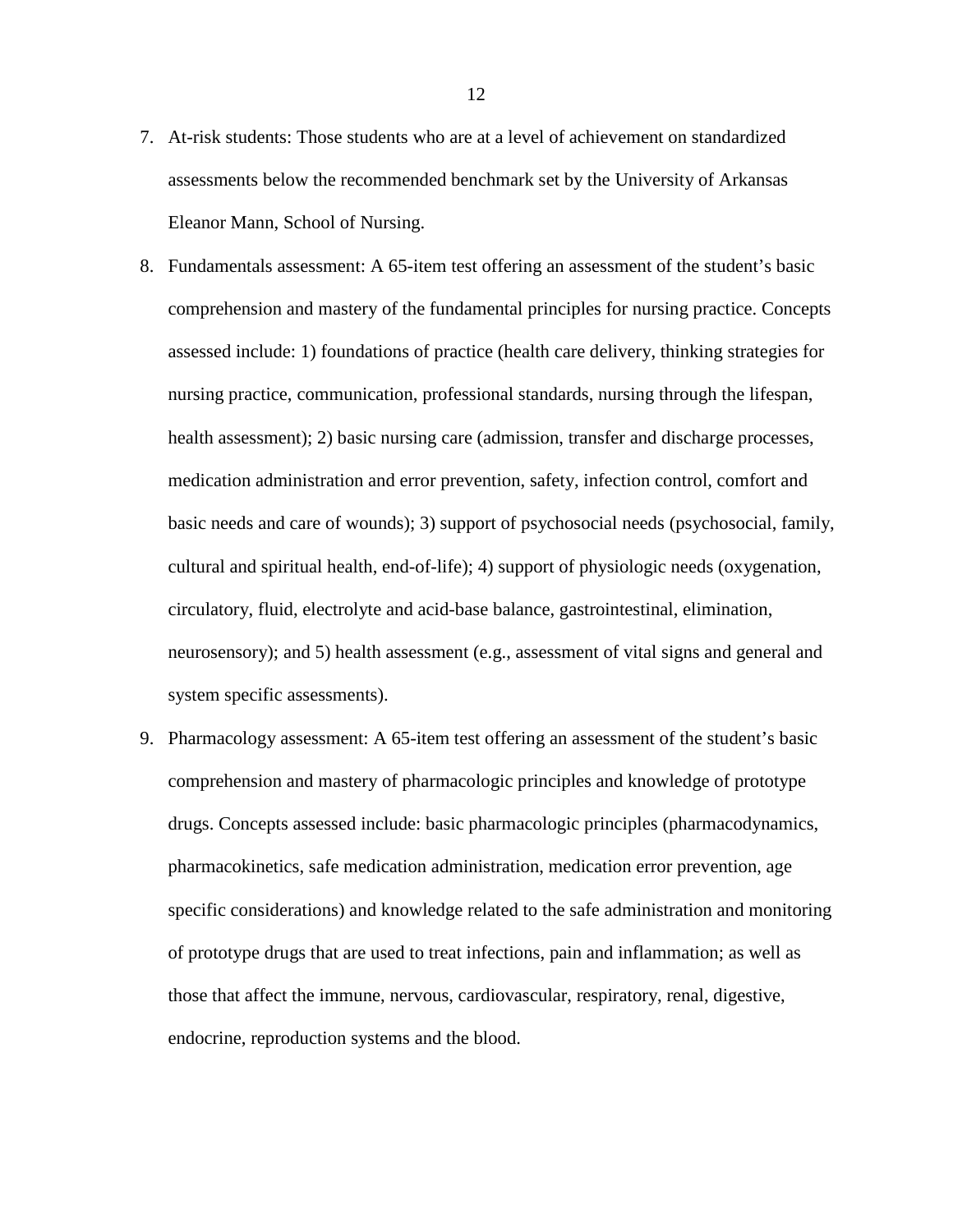10. Mental Health assessment: A 65-item test offering an assessment of the student's basic comprehension and mastery of mental health nursing principles. Assessed concepts include: 1) basic concepts in mental health nursing (assessment, legal/ethical principles, therapeutic communication, therapeutic nurse-client relationship, anxiety and defense mechanisms, mental health nursing in diverse populations); 2) non-pharmacologic therapy of mental health disorders; 3) pharmacologic therapy of mental health disorders; and 4) nursing care of clients with various mental health disorders.

# **Assumptions**

The following assumptions were identified in this research study:

- 1. Data received from the University of Arkansas were accurate and appropriately reflected the scores and pass or fail status for graduates between fall 2008 and spring 2010.
- 2. The reliability and validity of the commercially prepared standardized assessments from ATI has been established by the developer.
- 3. Students desire to perform at their optimal level to reflect accurately acquired knowledge of content specified in the assessments.
- 4. Students are capable of reading and comprehending the English language at the proficiency level required of NCLEX-RN.
- 5. All students in the study sample received the same educational instruction from semester to semester.
- 6. The testing environment for all students was consistent.

## **Limitations**

 There were several limitations in this study. The first was sample size. Because most nursing programs have fewer failures than passing students, the sample size was self-limiting due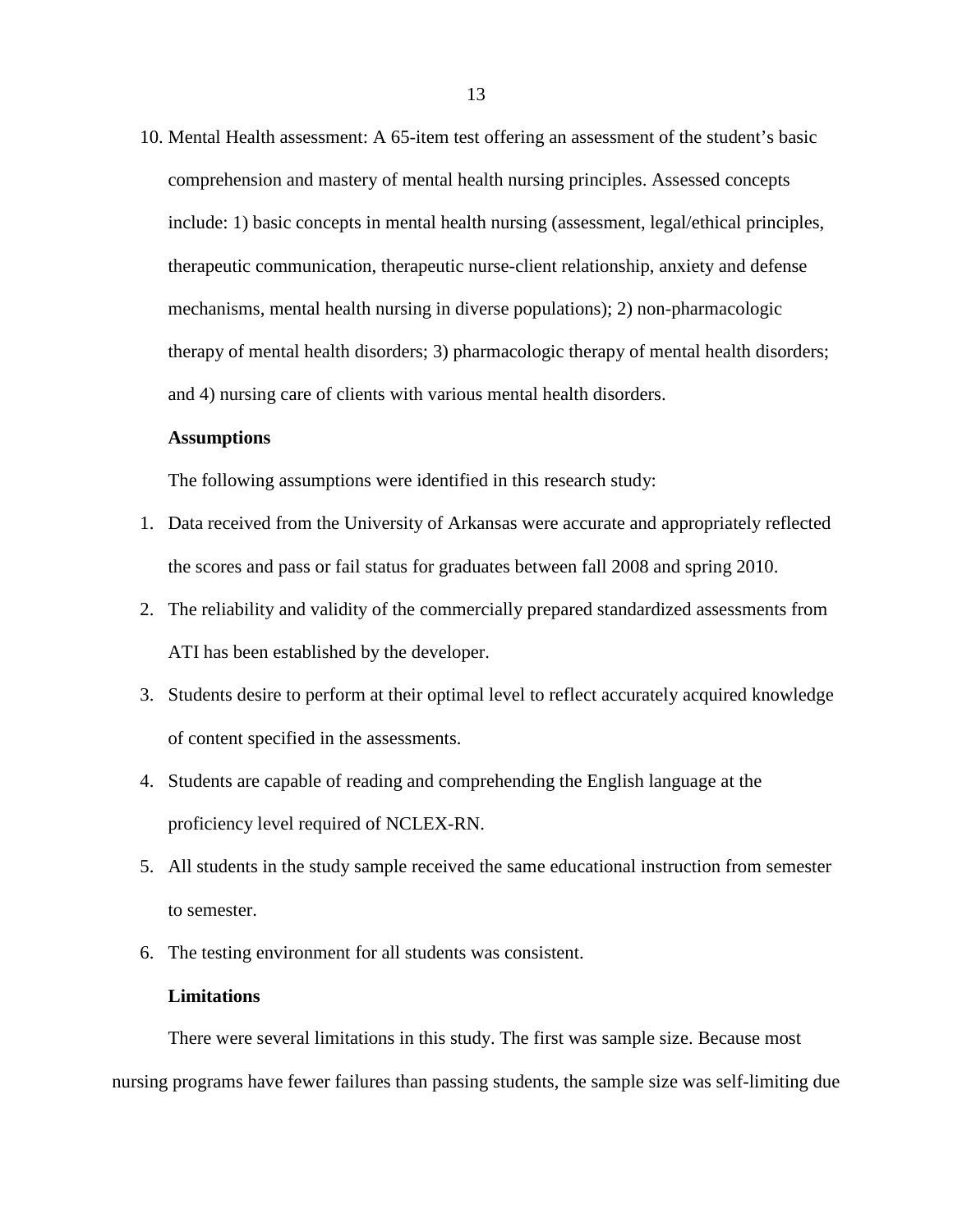to the dichotomous outcome of NCLEX-RN as either pass or fail. Additionally, the sample lacks randomization and was purposive in that participant selection was consistent with the purpose of the study. The generalizability of the findings was limited to nursing programs with similar curricular structures that include administration of the three selected ATI assessments during the first academic year. Also, use of the findings by schools of nursing utilizing other commercial preparers of assessments could prove problematic. Assessments included as instruments for this study were limited to the 2007 versions provided by ATI. The available data for the recently updated 2010 versions of content-specific assessments were available to students currently enrolled and progressing through the nursing program beginning fall 2010. No NCLEX-RN data were available for these students and thus, were not included in the sample for this study.

# **Summary**

Nursing student preparation continues to be a valid concern for nurse educators. The projected shortage coupled with 10% failure rates nationwide brings attention to methods to decrease NCLEX-RN failures. Empirical evidence on the use of standardized content-specific assessments in predicting NCLEX-RN success or failure was limited and lacks consistency and generalizability. In addition, the lack of available research identifying use of standardized assessments ability to contribute to early identification of NCLEX-RN failures is evident. Those studies including assessments developed by ATI were even fewer in number. The purpose of this study was to explore the relationship between content-specific content assessment scores administered during the first year of a baccalaureate nursing program and outcomes on NCLEX-RN. To guide the inquiry, one primary research questions was identified. Definitions of terms, assumptions and potential limitations were described. The educational framework of integrating knowledge acquisition and constructivism was introduced in relation to use of standardized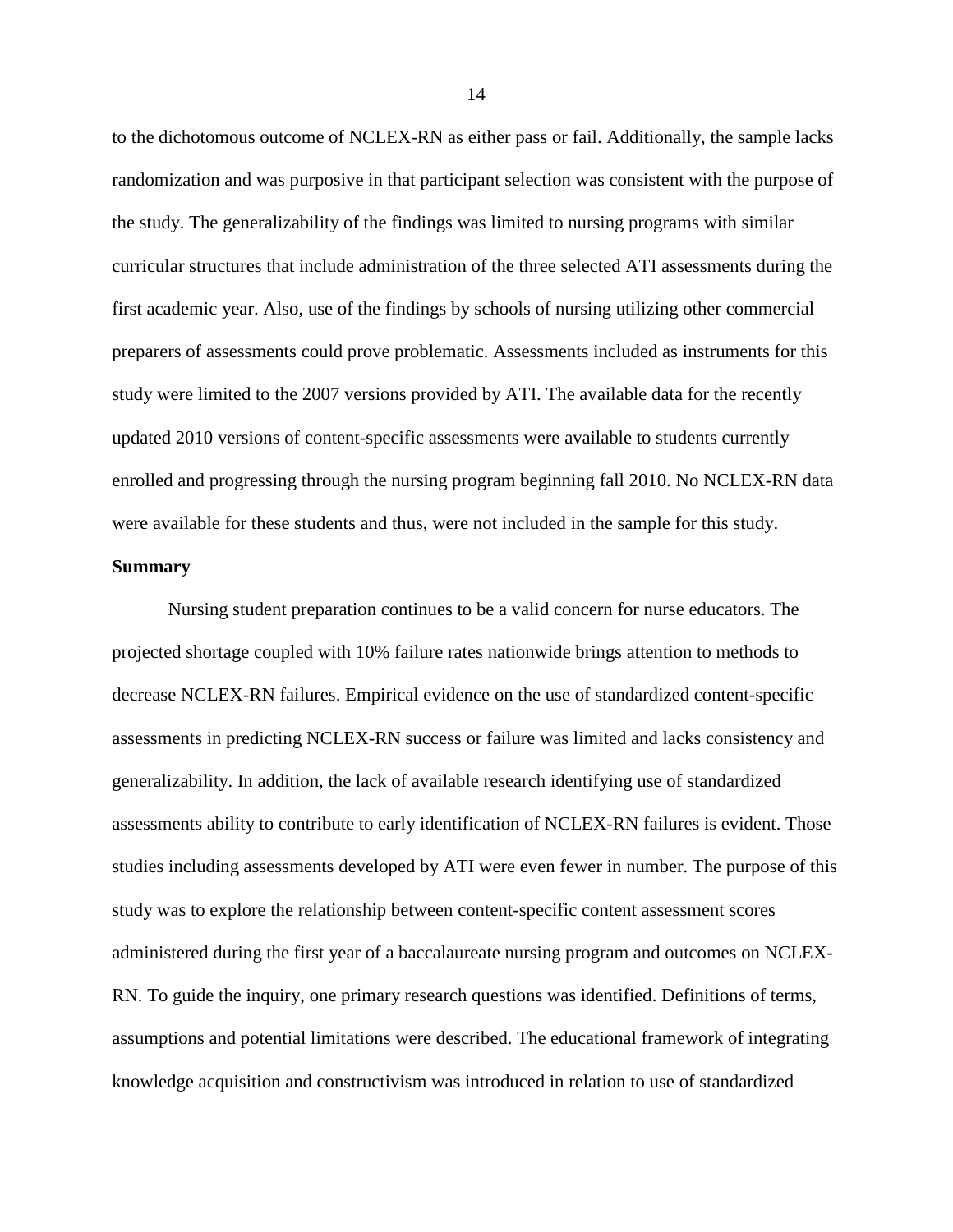assessments as a means of formative evaluation. A thorough review of the most recent available literature is provided in Chapter Two.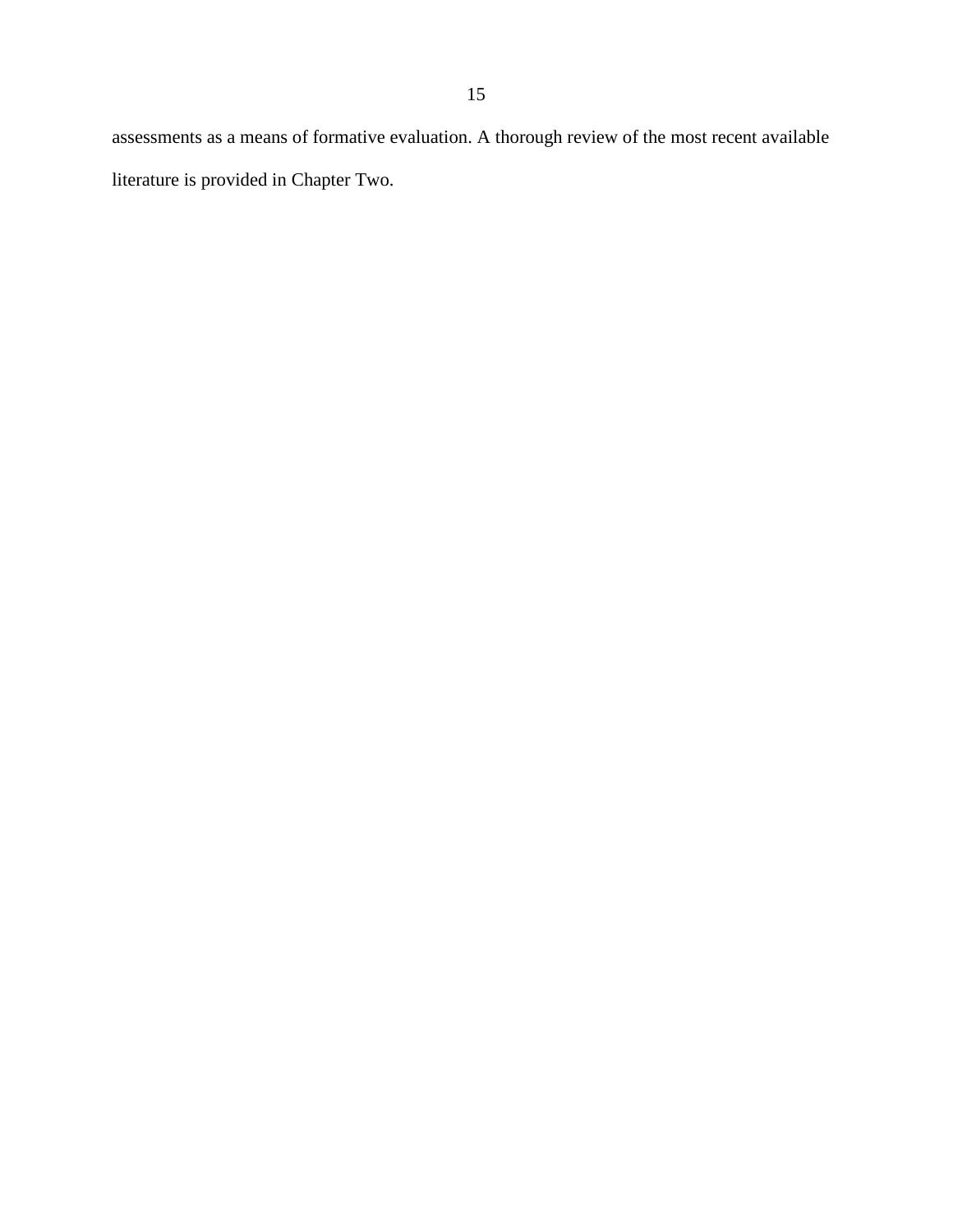## **Chapter Two: Review of Literature**

#### **Overview**

This chapter contains a review of the current literature regarding the use of standardized assessments, specific to the domain of nursing, to predict success and/or failure on NCLEX-RN. A brief historical overview of standardized assessment development and use in nursing education are described. This literature review presents research studies utilizing a wide variety of commercially prepared standardized assessments from multiple companies. The educational framework describes the use of standardized content-specific assessments during the first academic year of a nursing program as a foundation for constructing nursing knowledge to impact performance on NCLEX-RN. Finally, the gaps in the existing literature are revealed as support for the completion of this research study.

#### **History of Standardized Testing and NCLEX-RN**

 One of the most important developments of educational measurement came from psychologists Alfred Binet and Theodore Simon in the form of the intelligence test (IQ). The IQ test was originally developed for the purpose of identifying students in need of special education. The original 1905 version was brought to the United States in 1908 by Henry Goddard for use in a school for retarded children. Through repeated implementation and modification of the original testing methods, the IQ test became a tool for predicting success. As methods of assessment improved, scientists realized the possibility that training could impact outcomes (Button  $\&$ Provenzo, 1989).

 In 1904, Thorndike published the first textbook on test theory. Since that time, many scholars have contributed to the body of knowledge surrounding testing theory that has now evolved into *Classical Test Theory*. "This theory provides the theoretical foundation for the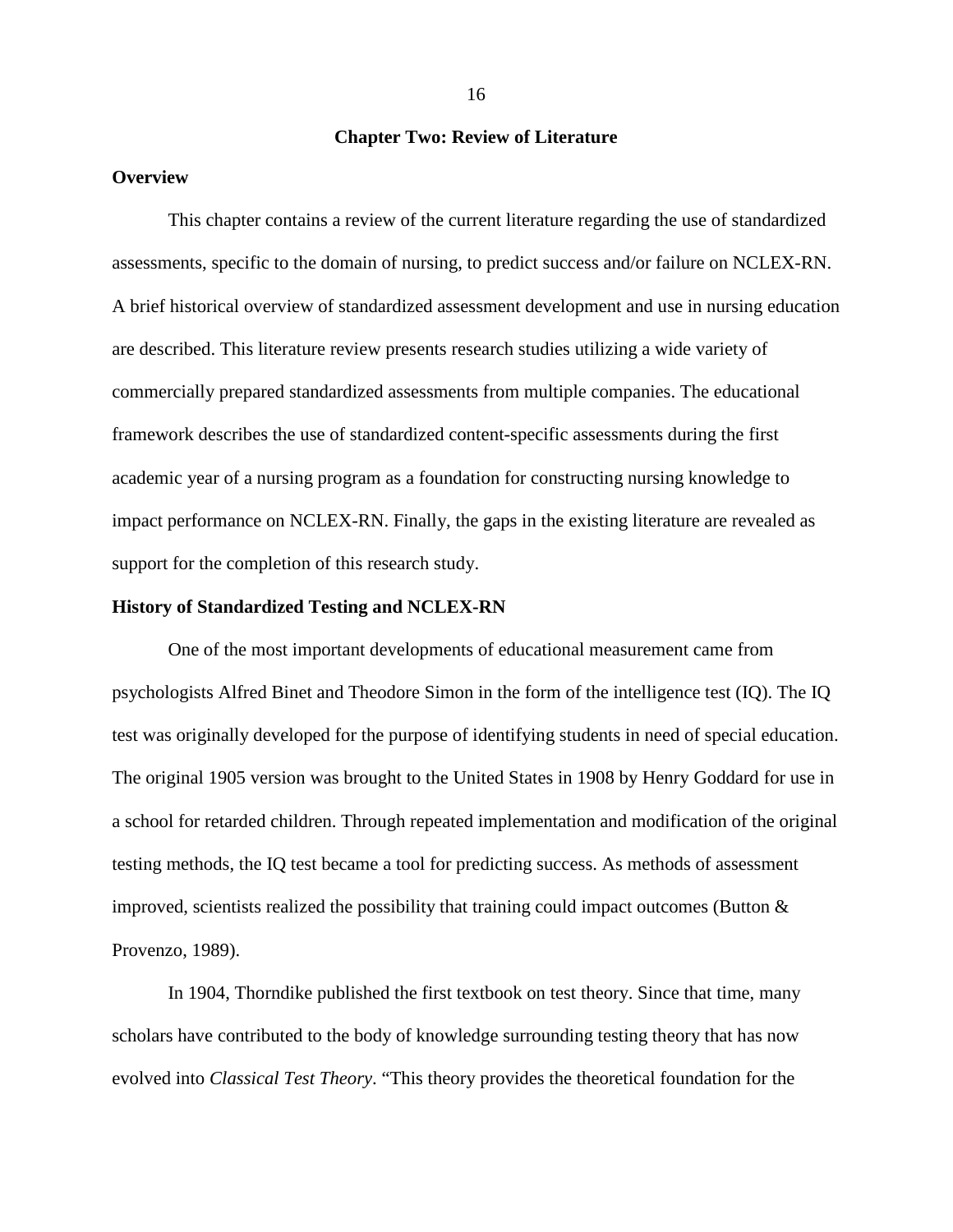development of most aptitude, achievement, personality and interest measures used in this century." (Cocker & Algina, 1986, p. v).

 Measurement is quantitative in nature and describes an event using numbers. The quantitative statistical approach, using numbers, from Belgium native, A. Quitelet, was borrowed by Florence Nightingale to show the terrible shortcomings of Crimean War hospitals (Button & Provenzo, 1989). Measurement allows for comparison of performance with a specific standard or the performance of others on the same task (Woolfolk, 2010). The term *assessment* is used to describe the process of gathering data about student learning. Assessment is broader than testing and measurement because a variety of methods are used to sample a student's skill, knowledge and abilities. "Standard methods of developing items, administering the test, scoring it and reporting the scores are all implied by the term *standardized* test." (Woolfolk, 2010, p. 606). The roots of today's use of standardized assessments in nursing stems from the need to measure "inputs" and "outputs" of education.

 Measurement and evaluation of student achievement has continued to advance rapidly. Student outcomes such as test scores, grade point averages, attrition rates, standardized assessment test scores and NCLEX-RN performance serve as feedback loops to assist in determining the effectiveness of nursing programs (Carrick, 2011). The National Council of State Boards of Nursing (NCSBN) was developed in 1978 with the goal of insuring safe competent nursing care to protect the public. NCSBN recognized the best way to insure safe nursing care for the public was development of the legally defensible nurse licensure exam. The NCSBN insures the NCLEX examination is appropriate for the profession of nursing by establishing content, face, construct, predictive and scoring validity (National Council State Boards of Nursing, 2011b). In 1982, the NCLEX-RN replaced the State Board Test Pool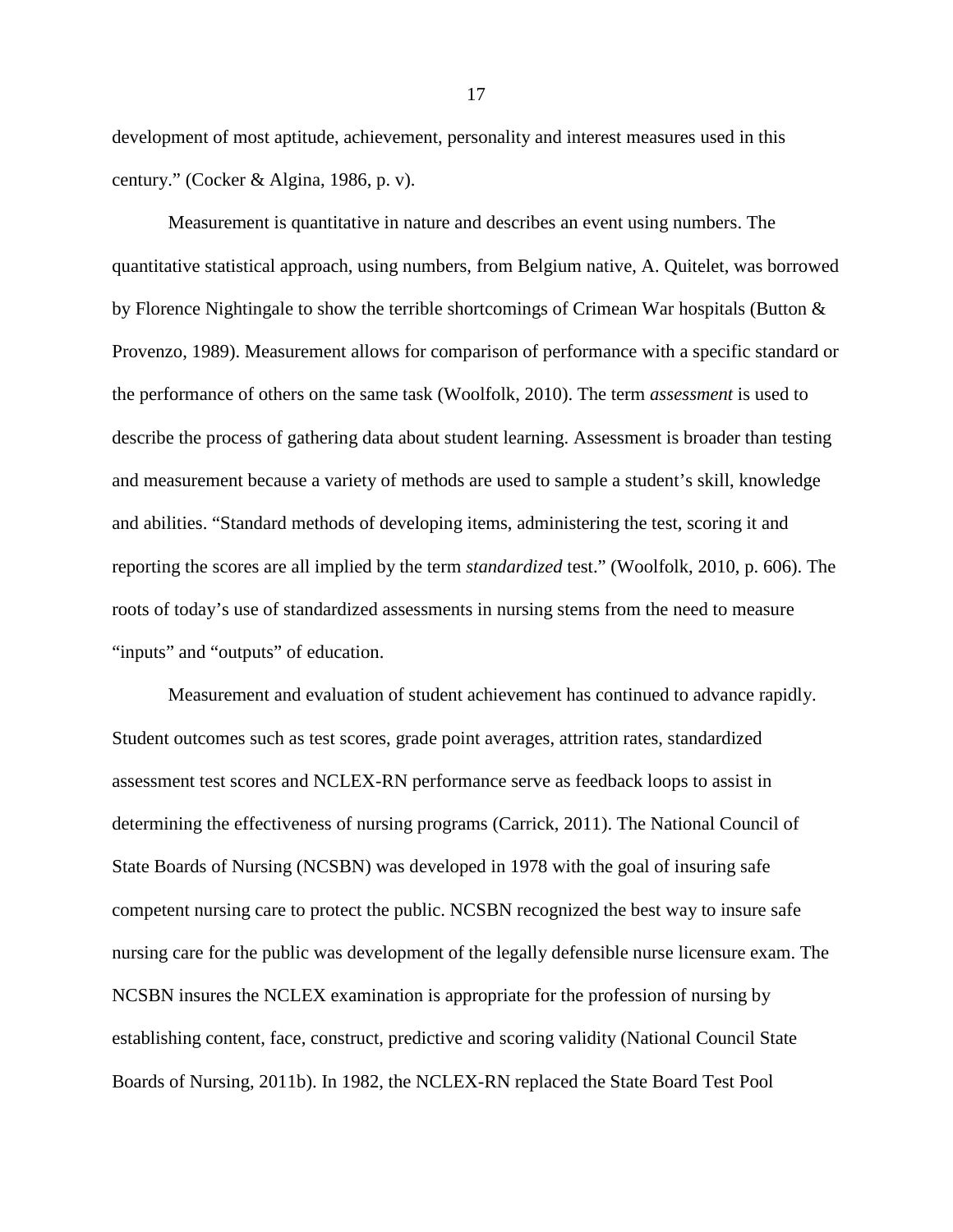Examination as the accepted method of mandating that a nurse has met the minimum requirement for safe nursing practice (Holstein et al., 2006). In 1994, the previously hand-written exam moved to administration by use of computerized adaptive testing (CAT). Following the implementation of CAT for NCLEX-RN licensure a significant decline in the first-attempt passing rate of new graduates was realized. Since 1994, over 2.4 million candidates educated in the United States have taken NCLEX utilizing the computer adaptive test (National Council State Boards of Nursing, 2011b).

 In 2004 NCSBN changed from multiple choice only items for NCLEX-RN. Higher level questions were incorporated into the NCLEX-RN test blueprint (Carrick, 2011). These changes were reflected in the emphasis placed on construct and content representativeness for each of the Client Need categories. Of particular interest was the increase in content associated with Pharmacology and Physiological Integrity. The NCSBN, which controls NCLEX-RN, increases the passing standard every three years to reflect the complexities of the patient population encountered by nurses. The latest update occurred in April 2010 (National Council State Boards of Nursing, 2011a). Consistent with expectations, the national pass percentage for nursing programs declined over the next few years. Current trends in national pass rates between 2007 and 2011 to date are reported at 85.5%, 86.7%, 88.4%, 87.4% and 87.9%, respectively.

 Recent projections indicate a shortage of approximately one million nurses nationally by the year 2020 (Bargaliotti, 2009; as cited in Roa et al., 2011). The end of year report from NCSBN for 2011 shows the first-attempt US educated baccalaureate nursing student number was 58,264 with a national pass rate of 89.1%, continuing the trend of approximately 10% of nursing students failing NCLEX-RN. Existing NCLEX-RN failure rates coupled with the aging RN workforce has created a heightened awareness of the impending shortage of qualified nurses for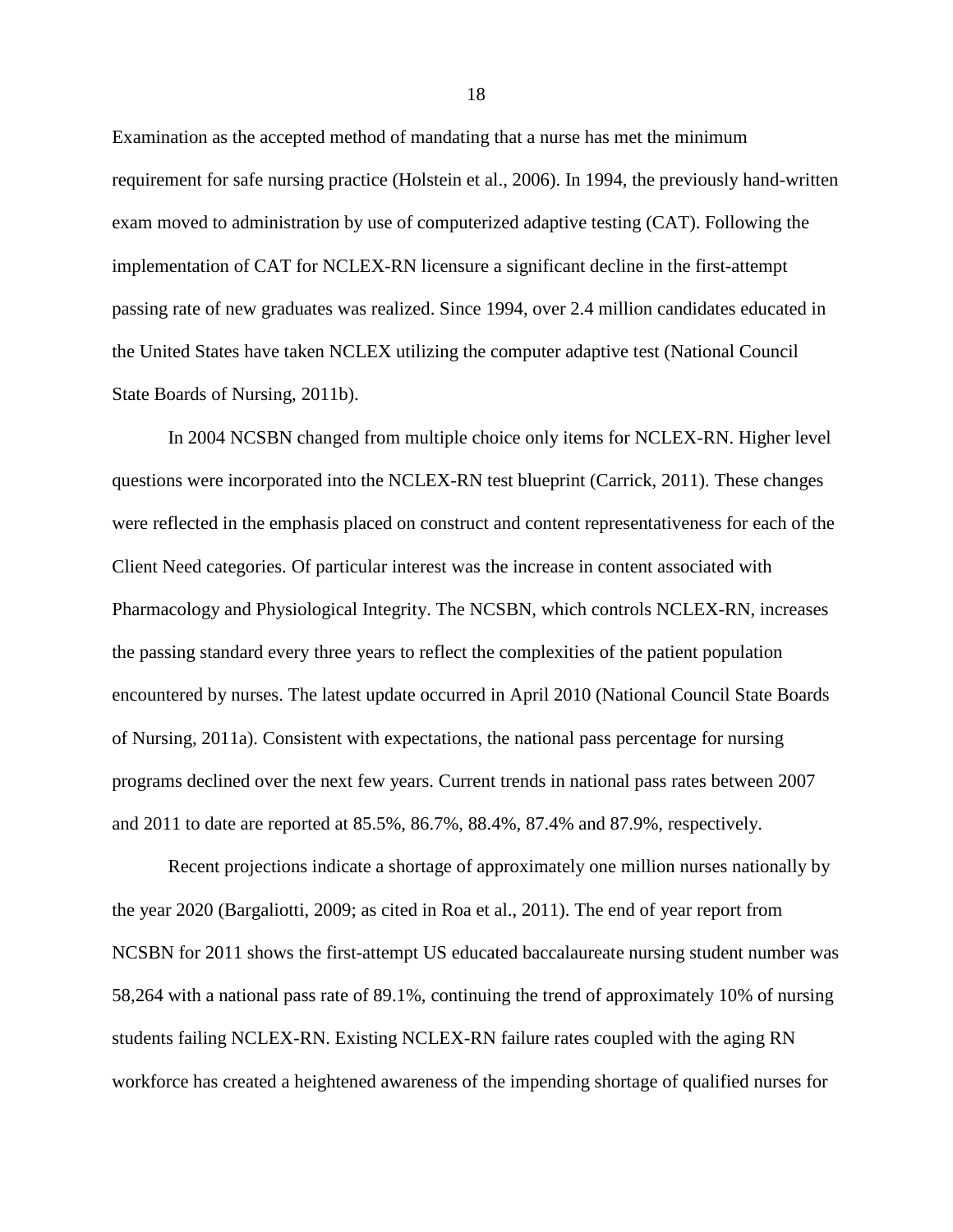healthcare organizations (Roa et al., 2011). The resulting first-attempt failures of 10.9% reflect over 6300 US educated baccalaureate graduates unable to contribute to the nursing shortage. Hiring and training costs for each new graduate has risen to \$27,600. When a new graduate fails NCLEX-RN, the result increases cost to \$87,197 (Greenspan, Springer & Ray, 2009). Decreasing NCLEX-RN first attempt failures can assist to decrease the impact of the expected shortage as well as decrease the cost of orientation for newly graduated nurses.

 Because nursing programs should produce graduates with requisite knowledge, critical thinking abilities and work behaviors to meet the health care needs of the population, the depth and breadth of learning required to master the body of knowledge in nursing and then apply that knowledge in appropriate context using clinical judgment are overwhelming to new nursing students. As students attempt to navigate through the learning process, many find it difficult to differentiate information that is important to learn and that which is less important. Many students lack experience in nursing that could assist them in sense-making of the information and the appropriate context for application (Carrick, 2011).

 To assist students and supplement teaching and evaluation methods to address NCLEX-RN outcomes, commercially prepared standardized assessment programs were increasingly adopted by schools of nursing. Standardized assessment programs developed for nursing education serve to evaluate knowledge in specific content areas and comprehensively at the end of the nursing program. Testing companies specializing in NCLEX-RN preparation provide a series of content-specific assessments for use throughout the nursing curriculum to detail student progress in knowledge acquisition.

 After 1994, CAT was adopted as the method of delivery for NCLEX-RN. This move required companies specializing in NCLEX preparation to develop programs to reflect the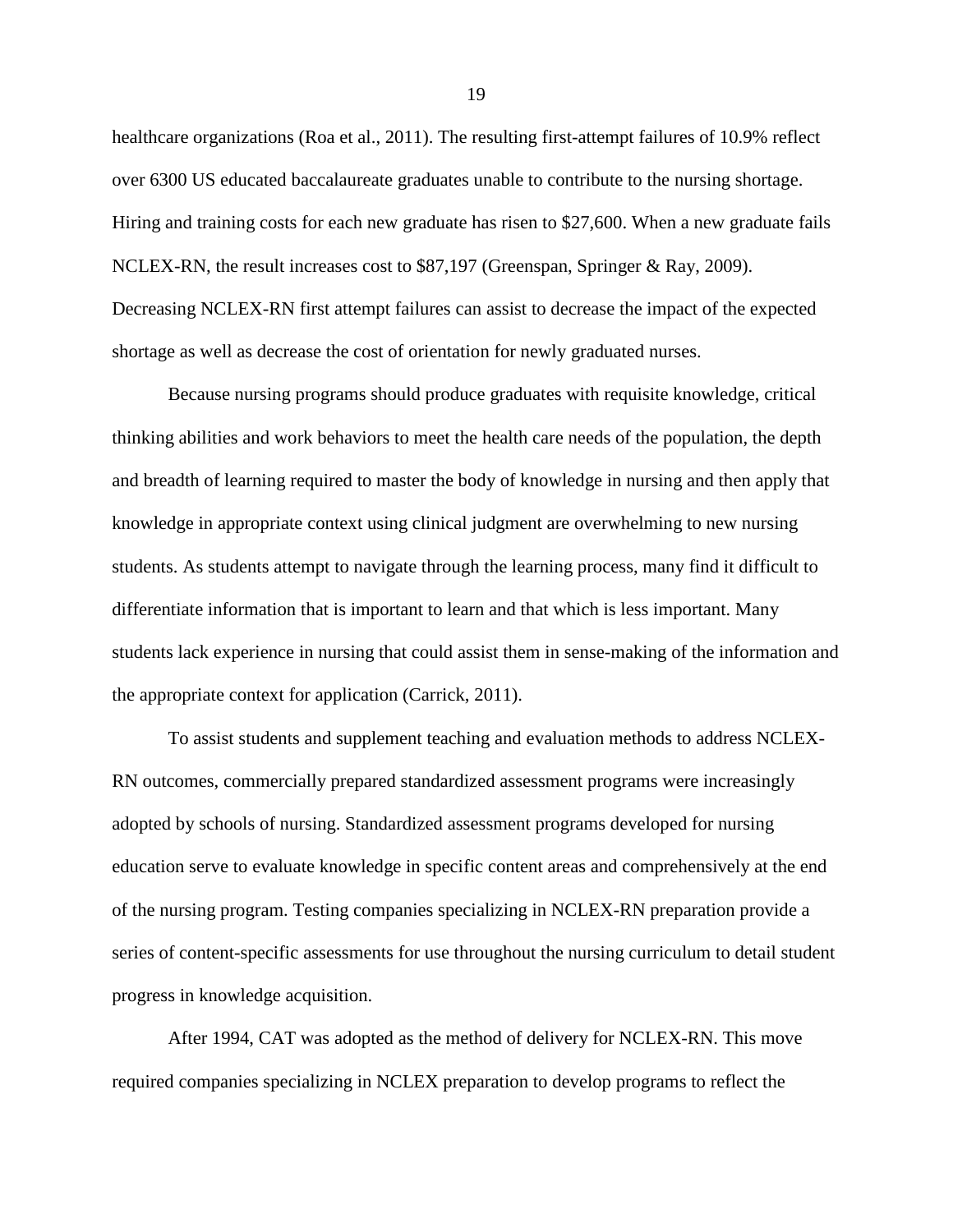current licensure standards for administration. With standardized computerized assessments, a rapid turn-around time with immediate feedback on students' level of performance was readily available. This educational tool identified low student scores and provided feedback on areas of weakness earlier in the educational process than ever before and not just at the end of the program (Holstein et al., 2006). Companies such as Educational Resources Incorporated (ERI), Assessment Technology Institute, LLC (ATI), Health Education Systems, Inc. (HESI), the National League for Nursing (NLN) and Mosby developed a variety of computerized assessments to assist nursing programs in the evaluation of student acquisition of knowledge.

 ERI offered the first testing program in 1997. Since that time, the available assessment packages have expanded to contain content-specific and predictive comprehensive end-ofprogram exams. In addition to the assessment packages, ATI offers remediation materials and tools to assist students and faculty in the educational process. The inclusion of predictive testing has increased use of comprehensive assessment programs exponentially. Recently, reports of a near 7-fold increase in the use of HESI testing in the past 5 years have been identified (Sayles, Shelton & Powell, 2003). Crow et al. (2004) studies 160 nursing programs use of standardized assessments and found 90% utilized a standardized comprehensive end-of-program exam to evaluate student performance. Currently, ATI reports a collaborative testing relationship with more than 2100 schools of nursing (Assessment Technologies Institute, LLC, 2011a).The addition of content-specific assessments in specialty areas of nursing has allowed for evaluation of student knowledge acquisition and early identification of at-risk students for remediation throughout the nursing program well before the critical NCLEX-RN examination.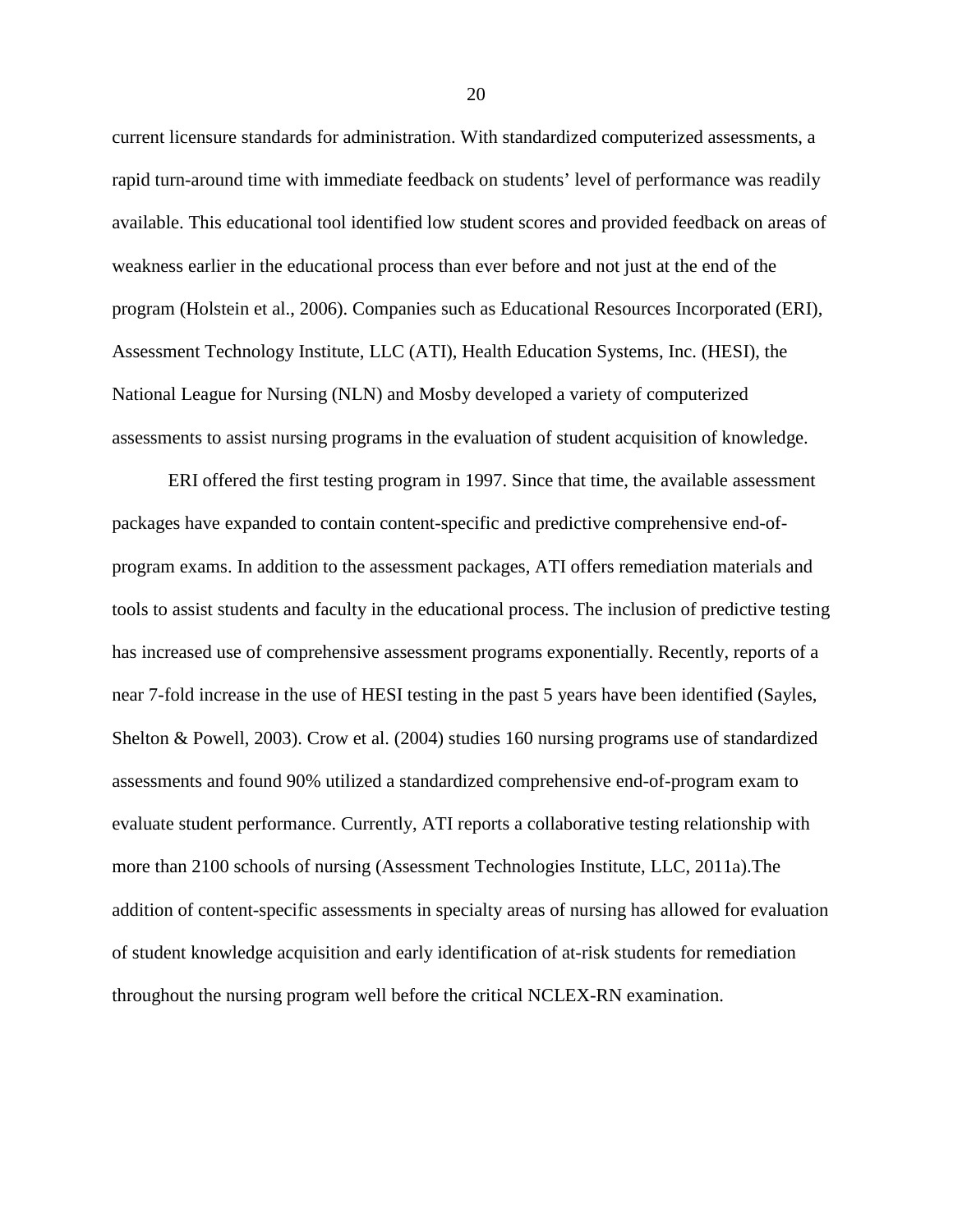#### **Predicting NCLEX-RN Performance**

 As evident in the literature, nurse scientists have been interested in the predictive relationship of standardized assessment exams in identifying students likely to be successful and unsuccessful on NCLEX-RN for some time. While many studies evaluate variables related to success, fewer are evident in the literature attempting to identify variables with a relationship to students at-risk for failure (Alexander & Brophy, 1997; De Lima et al., 2011; Jacobs & Koehn, 2006; Spurlock & Hunt, 2008; Uyehara, Magnussen, Itano, & Zhang, 2007). The initial search in the available literature focused on content-specific assessments in a variety of nursing preparation programs, using NCLEX-RN failure as the dependent variable. The literature search revealed relatively few studies regardless of academic preparation. This finding was supported by De Lima et al. (2011). Even fewer studies were found using content-specific assessments as independent variables within a sample population of baccalaureate nursing students. In contrast, the literature comparing end-of-program assessments and NCLEX-RN success or failure with samples from a variety of nursing preparation programs revealed a multitude of studies. The focus of this study required the review of literature to expand and include research on a variety of standardized and content-specific assessments and their relationship to NCLEX-RN outcomes and various techniques surrounding their use in schools of nursing. The following section includes the current evidence in the literature consistent with the purpose of the study.

# **Literature on NCLEX-RN failures.**

 De Lima, et al. (2011) completed a retrospective study using demographic data and academic records to identify common characteristics of the students who were unsuccessful on NCLEX-RN. Some of the independent variables included were a standardized preadmissions assessment, NLN content-specific assessment scores and a HESI comprehensive end-of-program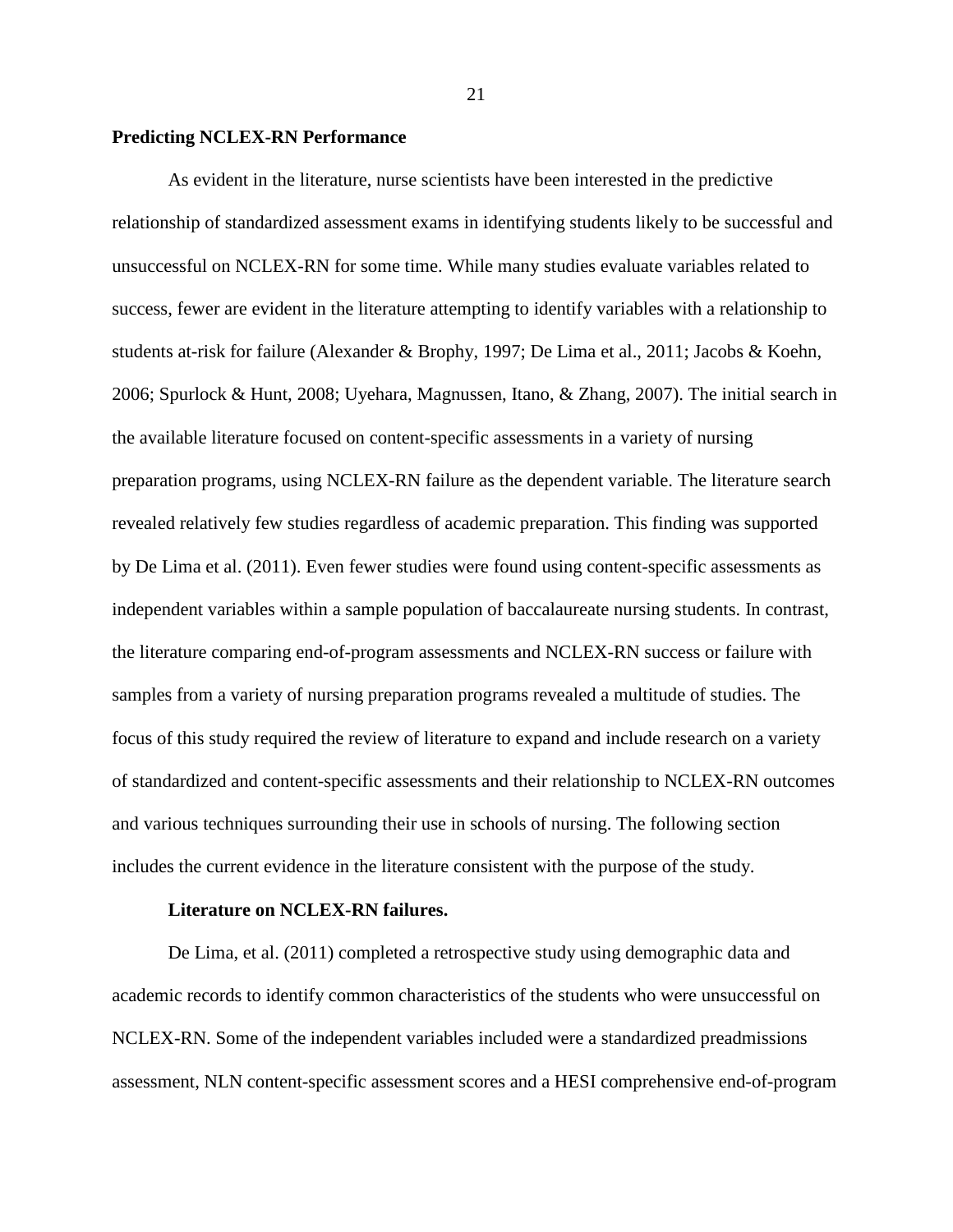assessment score. The dependent variable was identified as success on first attempt at NCLEX-RN. The sample  $(N = 38)$  consisted of 19 students failing NCLEX-RN on the first attempt and 19 students randomly selected from those passing NCLEX-RN on the first attempt from one associate degree program of nursing. An independent two sample *t*-test was used to compare the independent variables mean scores between the groups. Statistically significant values were indicated  $(p < .05)$  for the standardized pre-admission PAX-RN the score on the HESI comprehensive exit assessment and the NLN content-specific assessment scores on the Fundamental, Parent-Child and Mental Health assessments. The authors reported findings that support standardized content-specific assessment results as the most significant variables identified as profiling the student most likely to fail NCLEX-RN.

 Vandenhouten (2008) also recognized the lack of consistency in findings related to NCLEX-RN failures. In her retrospective study for dissertation, *Predictors of Success and Failure on NCLEX-RN for Baccalaureate Graduates,* a convenience sample of graduates (*N* = 296) was tested using a dichotomous outcome of success or failure on the licensure exam. Regression analysis indicated scores on standardized content-specific assessments from ATI were able to predict NCLEX-RN success  $(p < .05)$ . However, the regression models were less effective in predicting NCLEX-RN failures. The most significant finding in detecting failures resulted from the regression model utilizing a combination of content-specific assessment scores including Nursing Care of Children, Leadership, Mental Health, Community Health and Pharmacology. The combinations of interactions in assessments were able to predict NCLEX-RN failures 30.8% of the time. Individual ATI content assessment scores for Fundamentals, Medical Surgical, and Maternal Newborn assessments were predictive of failure to a lesser degree in a range of 7.7% - 8.7%. The researcher recommends further studies including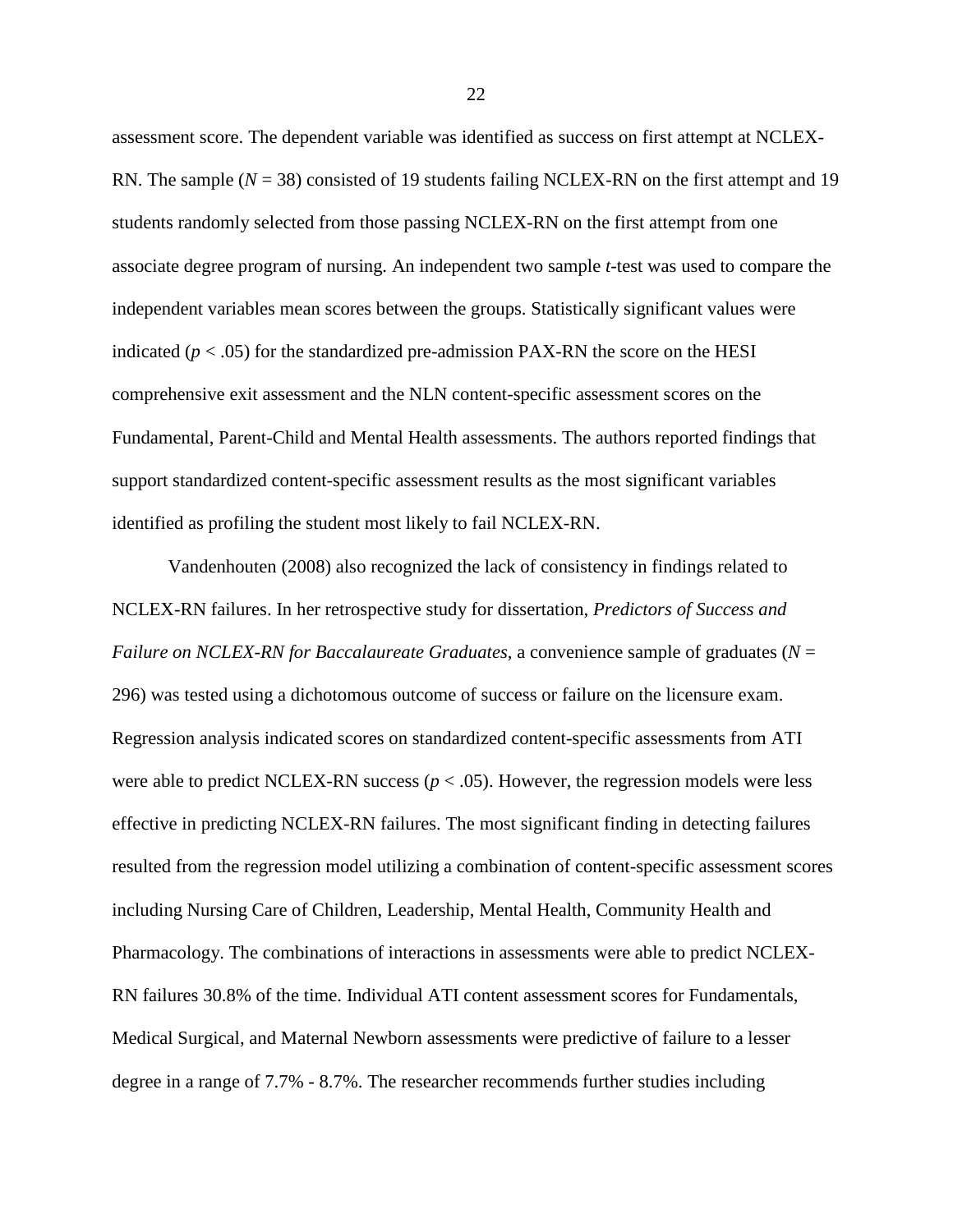graduates from multiple nursing programs with more diverse student bodies were needed to improve generalizability of findings.

 Steunkel (2008) focused her study on exploring the predictive value of various standardized assessments and achievement measures with NCLEX-RN performance especially on those students who were likely to fail. The author used an archival correlational design to examine nursing student records from six graduating classes  $(N = 312)$ . The overall pass rate on the first attempt for the convenience sample was  $77\%$  ( $n = 241$ ). Of this number 71 students failed NCLEX-RN on the first attempt. A variety of content-specific standardized assessments were utilized from the NLN. Of the five standardized content specific assessments used, the most predictive of NCLEX-RN failures was the NLN Community Health assessment which detected 24%  $(n = 17)$  of the failures. In the combination effects, the NLN Community Health and NLN Adult Health examination detected 29% ( $n = 20$ ) failures. The findings indicate that standardized assessments are upheld in predicting NCLEX-RN failures but fall well below the ability to predict successful performance. Steunkel suggests the identification of students who will fail remains elusive.

 Bondmass, Moonie, and Kowalski (2008) evaluated standardized admission and contentspecific assessments for their relationship to NCLEX-RN pass rates. The authors compared 16 ERI standardized assessment scores in a sample of baccalaureate graduates  $(N = 147)$  who passed or failed NCLEX-RN. One aim of the study was to determine if a standardized nurse entrance assessment (NET) and ERI content-specific assessment scores differ between baccalaureate graduates passing NCLEX-RN on the first attempt and those who do not. Of those who graduated, 87.8% ( $n = 129$ ) passed on the first attempt and 12.2% ( $n = 18$ ) did not. Graduates who passed the NCLEX-RN had statistically higher NET scores for admission and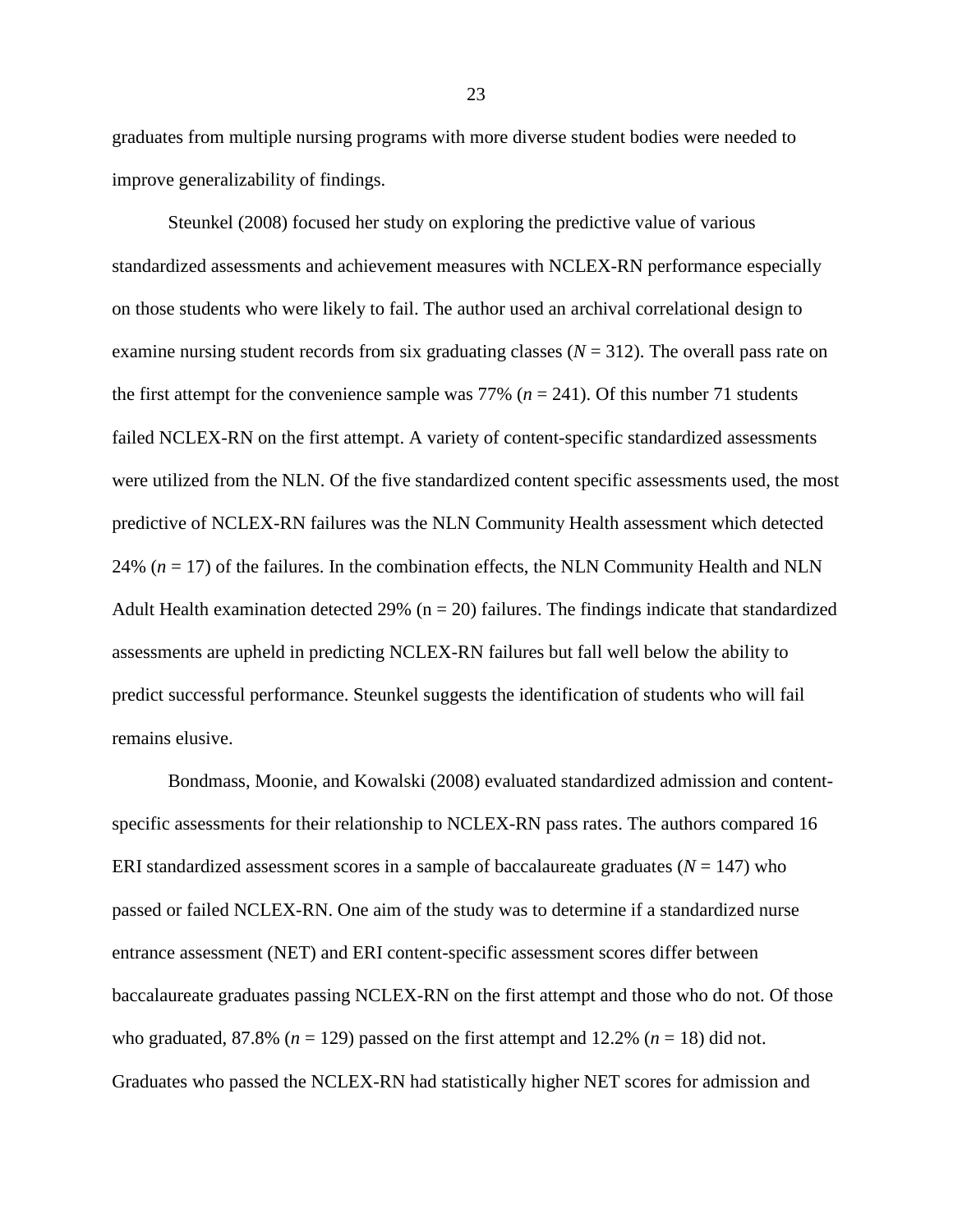scores significantly higher on 13 out of 16 ERI exams ( $p < .05$ ) than those who failed NCLEX-RN. Significant findings were reported for scores on gerontology, adult care, therapeutic communication, critical care and end-of-program RN assessments. Composite ERI scores for pharmacology, mental health and maternal child were found to be higher although not to a level of significance. Findings support the belief that students with lower standardized exam scores may require intervention to increase their knowledge level to achieve higher scores on standardized tests.

 Spurlock and Hunt (2008) conducted a retrospective descriptive correlational design studying poor outcomes following the implementation of a progression policy that included the use of a comprehensive standardized end-of-program assessment exam provided by HESI. Logistic regression analysis was used to predict NCLEX-RN failures from the HESI end-ofprogram examination. Data was collected from one large college of nursing  $(N = 179)$ . The student name, number of attempts on the HESI end-of-program examination with accompanying scores and pass/fail status were gathered from student records. The established benchmark for progression to graduation was determined by the college of nursing at 850. When the scientist used the first-attempt score only on the HESI end-of-program examination and correlations were calculated, results revealed a statistically significant relationship between first examination score and NCLEX-RN outcomes ( $p < .05$ ). Using the highest HESI end-of-program assessment score for each student regardless of number of attempts showed that of those predicted to pass NCLEX-RN ( $n = 167$ ), 22 failed. Based on final HESI scores of the 12 expected to fail, 10 passed NCLEX-RN. The results showed that two of those expected to fail actually failed. Further analysis classified HESI end-of-program assessments first-attempt scores as *fair* predictors of NCLEX-RN outcomes. Only students' first-attempt scores on the HESI end-of-program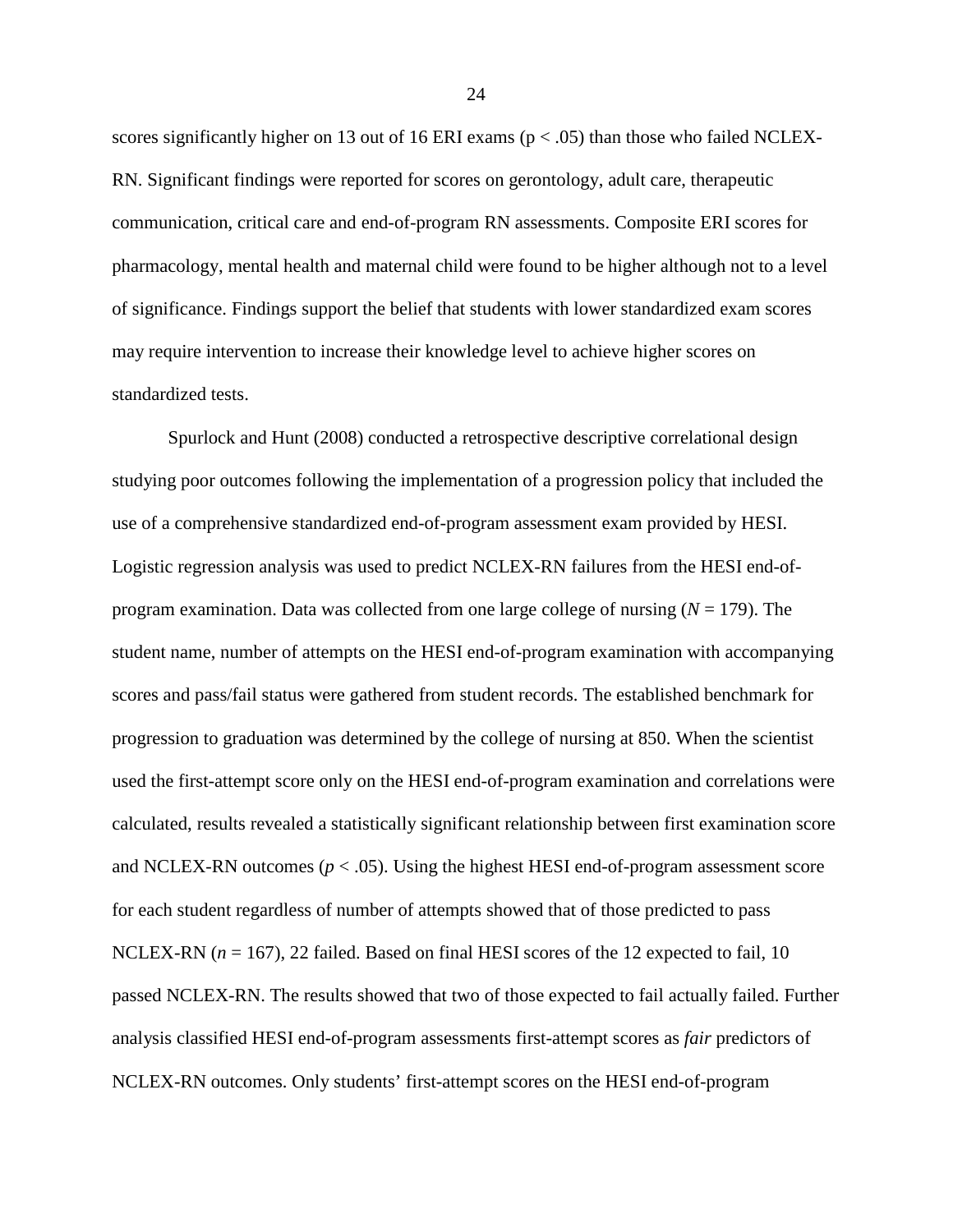examination were found to be statistically significant in predicting NCLEX-RN outcomes. Students who repeat the examination until the benchmark was successfully reached dilute the relationship between the variables. Students requiring repeat testing to achieve the benchmark are more likely to fail after three, four or five attempts than those who reach the benchmark on the first attempt. Allowing repeated testing to reach a benchmark on the HESI end-of-program examination for prediction of NCLEX-RN success or failure was not supported empirically. The authors also recommend decreasing the cutoff score below the recommended level of 850 can increase the predictive accuracy of the HESI examination. Predicting NCLEX-RN failures were not supported using HESI end-of-program assessments alone.

 Seldomridge and DiBartolo (2004) conducted a retrospective study of baccalaureate students  $(N = 186)$  to determine variables that best predict success and failure on NCLEX-RN. The researchers were interested in three points during the curriculum for the sample of baccalaureate students (a) preadmission, (b) after the first year of nursing courses and (c) immediately prior to graduation. The NLN comprehensive end-of-program assessment was analyzed and a positive correlation was found with NCLEX-RN success. The regression model identified the ability of the NLN comprehensive end-of-program assessment as 94.7% accurate in predicting success and 25% accurate in predicting failures. The findings of the study suggest that the NLN comprehensive assessment and course scores in selected classes were very accurate in predicting NCLEX-RN successes; they were much less accurate in predicting NCLEX-RN failures. Findings of the interaction models between the NLN comprehensive end-of-program assessment and the pathophysiology course grade showed the highest ability to predict failures at 50% of the time. Overall, the variables under study were not consistent in predicting NCLEX-RN failures.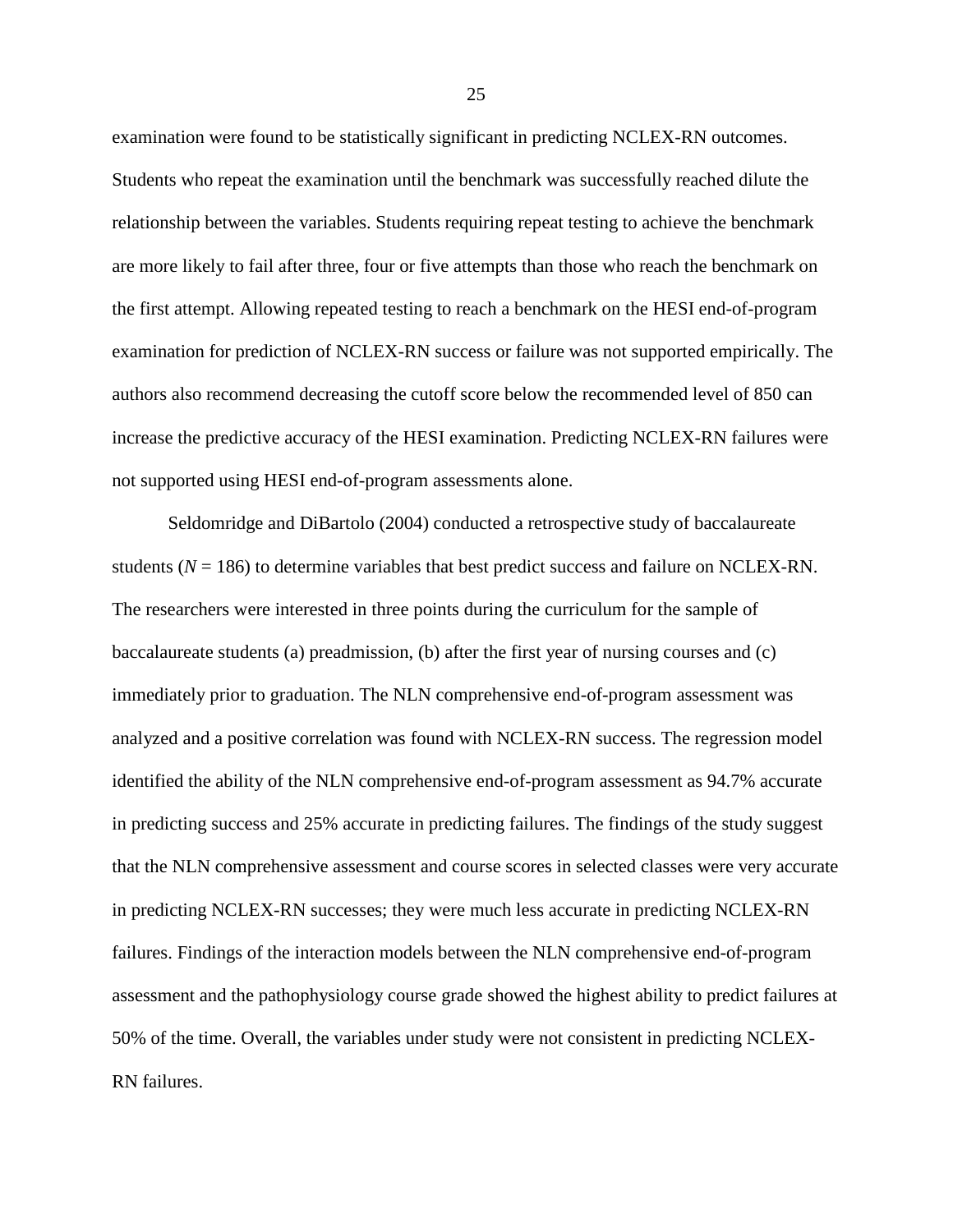#### **Literature on NCLEX-RN success.**

 The strongest evidence found in the literature for predicting NCLEX-RN success in baccalaureate nursing students was reported in a meta-analysis conducted by Grossbach and Kuncel (2011). Meta-analysis is the dominant approach to research synthesis in the sciences. Meta-analysis evaluates quantitative data and provides summaries relevant to the content in question (Aguinis, 2011). The authors reviewed 31 studies of baccalaureate nursing students (*N*  $= 7,159$ ) on first attempt at NCLEX-RN. Inclusion of studies for the meta-analysis was based on correlational methods used to analyze data or findings that could easily be translated into correlations. Program type was a limiting factor and only studies with samples of baccalaureate nursing students were considered. The extensive review identified 13 separate academic variables including standardized assessment examinations as possible predictors of NCLEX-RN success. ACT  $(r = .42)$  and SAT  $(r = .46)$  scores and to a lesser extent prenursing GPA  $(r = .39)$ proved predictive. Interactions between the standardized assessment scores and prerequisite grades also demonstrated a strong relationship to performance on NCLEX-RN. Nursing grades in general and second year grades in particular  $(r = .49)$  were highly predictive of NCLEX-RN success which rivaled predictive validity for some standardized NLN and Mosby end-of-program assessments as claimed by the authors. Standardized admissions assessment scores and grades earned in nursing programs were identified as the two best predictors of performance on NCLEX-RN with prenursing GPA and standardized end-of-program assessments predictive to a lesser extent.

 Harding (2010) completed a systematic literature search associated with standardized comprehensive end-of-progam assessments' ability to predict success on NCLEX-RN. Sixteen studies were reviewed utilizing a variety of commercially available standardized comprehensive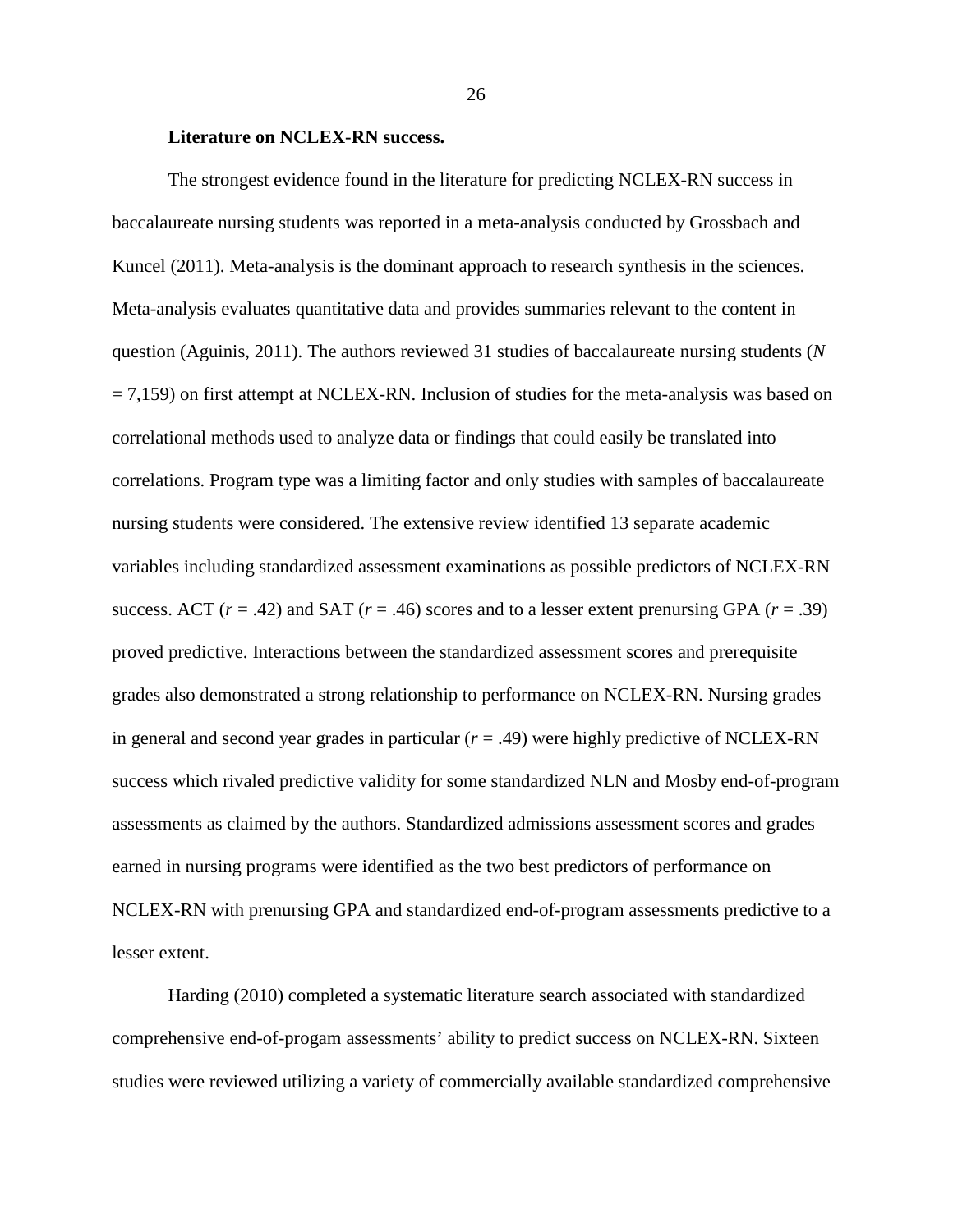end-of-program assessments. The inclusion criteria for the systematic review were (a) reported a relationship between computerized assessment measures and NCLEX-RN pass rates (b) administered a commercially available standardized end-of-program examination comparable to the NCLEX-RN, using the same test blueprint and similar computerized features (c) and presented new information not already reported in an earlier source. Harding's claim of end-ofprogram comprehensive testing was found to be a consistently strong predictor of NCLEX-RN success among students scoring high on the comprehensive end-of-program assessments. However, the review of the literature found the end-of-program assessments were not significant in predicting failures.

 Pennington and Spurlock (2010) conducted a systematic review to assess the quality of studies focused on remediation only in the context of improving NCLEX-RN results. All studies included in the review were prior to the CAT administration method for NCLEX which was implemented in 1994. A total of eight studies met the criteria for inclusion. All studies were single descriptive studies. No experimental or quasi-experimental designs could be located to evaluate the effectiveness of remediation interventions on improving NCLEX outcomes. Several themes were apparent in the recommendations of the included studies. For the purposes of this study, the noteworthy finding was that the use of standardized assessments was recognized as possibly beneficial in assisting students to identify areas of weakness when combined with other factors. However, the review provided no substantial evidence of effectively supported remediation plans, even those including standardized assessments.

 Matos' (2007) correlational study examined the relationship between selected nonacademic variables and students' standardized assessment scores on the comprehensive ERI produced examination given at the end of the program and successful passage of NCLEX-RN.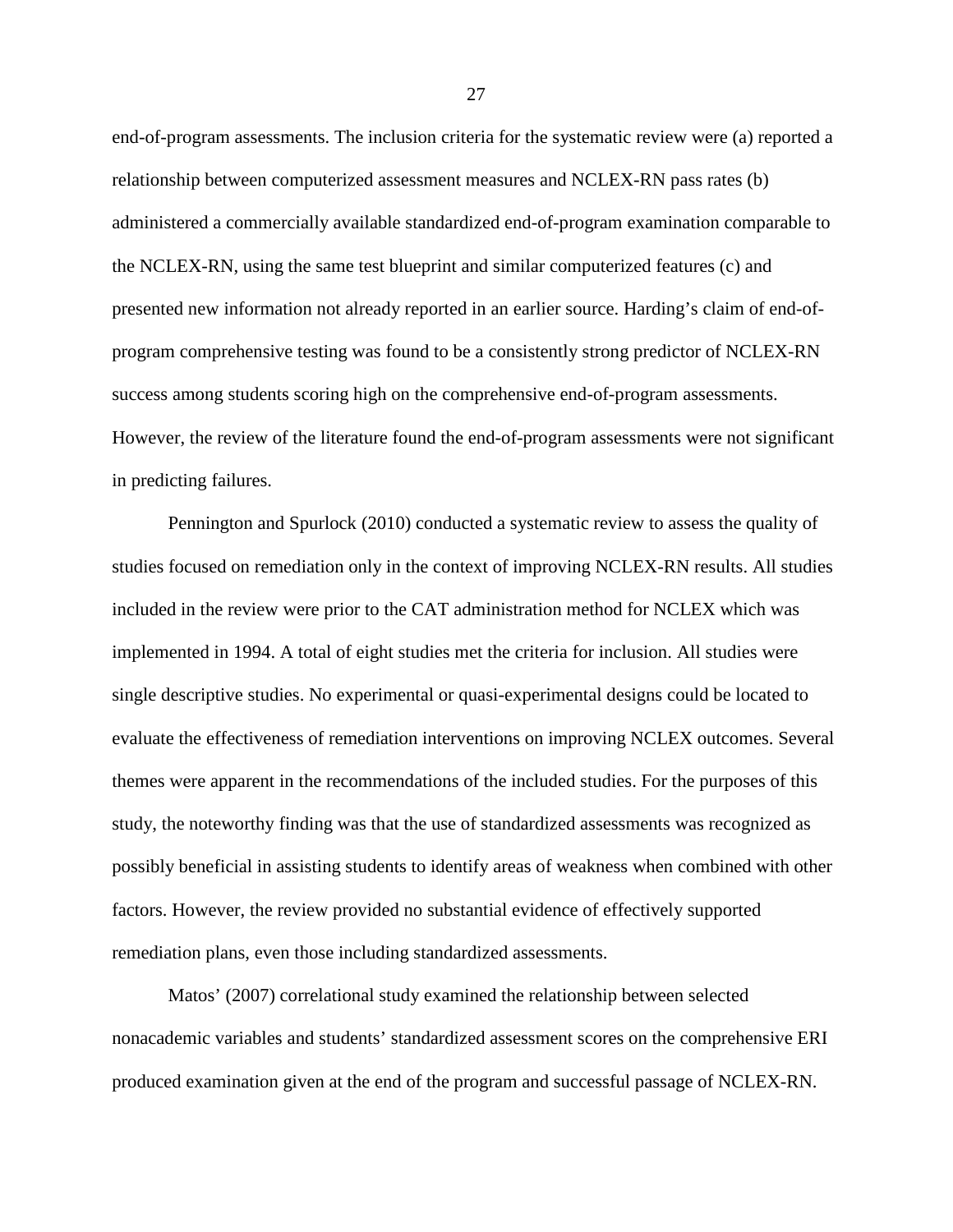Participants were selected from a convenience sample  $(N = 291)$  from one school of nursing from 2002 to 2005. Qualified participants successfully completed a baccalaureate program and were eligible to take the NCLEX-RN. *T*-test comparison showed a significant difference in scores on standardized end-of-program assessments from ERI between those who passed (*n* = 273, *M* = 59.03, *p* < .05) and those who failed (*n* = 18, *M* = 54.89, *p* < .05) NCLEX-RN. The Pharmacology course grade was found to be significant  $(p < .05)$  in predicting NCLEX-RN outcomes. The author indicated that the use of the results can assist faculty in identifying at-risk students early in the nursing program and prior to sitting for NCLEX-RN.

 Treas (2006) studied the degree to which use of a nursing achievement test, as well as other variables, account for the success of failure on NCLEX-RN for baccalaureate and associate degree programs using logistic regression analysis procedures. The sample  $(N = 968)$  was from 34 programs of nursing in the United States. The comprehensive predictor end-of-program assessment developed by ATI was used in conjunction with other strategies to predict NCLEX-RN outcomes. The test of significance showed the differences in the scores between those passing and those failing NCLEX-RN were found significantly different (*p* < .05). Using the Stepwise procedure, the reduced model, combining the comprehensive end-of-program predictor assessment with five additional variables predicted outcome status on NCLE-RN with 81.5% accuracy. The model revealed correct classification of passing at 97.7%. However, the author espouses that the assessment is less likely to be an accurate predictor of failures.

 Crow, Handley, Morrison and Sheldon (2004) conducted a descriptive correlational study of schools of nursing  $(N = 160)$  to identify predictors of success and interventions that increase pass rates on NCLEX-RN across baccalaureate programs. The purposes of the study were (a) to identify specific program requirements and educational interventions that might positively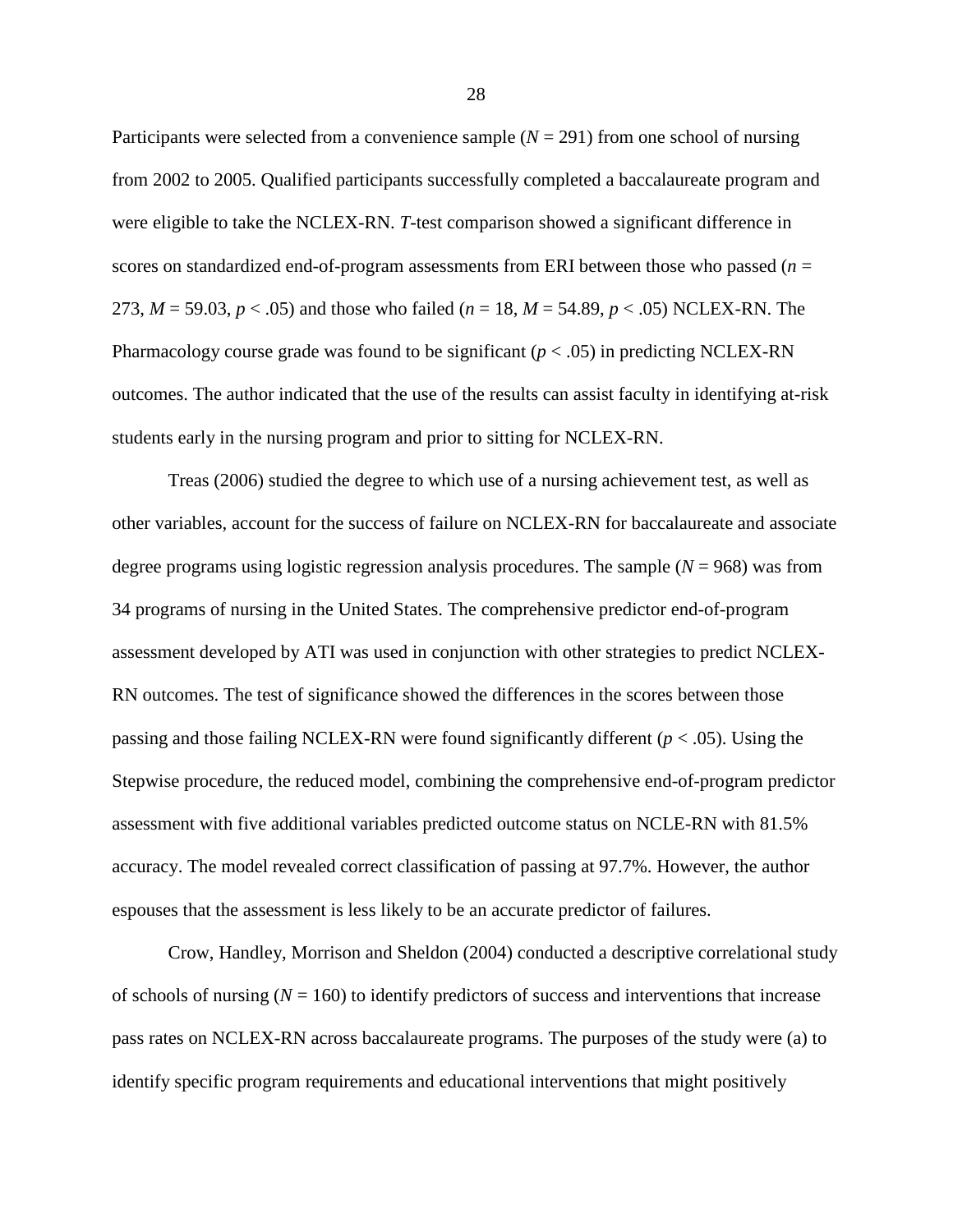impact NCLEX-RN success and (b) to determine the best predictors of NCLEX-RN success used by baccalaureate programs. The study included admission parameters, content-specific assessments for progression and comprehensive end-of-program assessments used as graduation requirements. Of the schools surveyed, only a few utilized standardized assessment test scores, such as NLN, as a means for progression. Fifty-nine of the 160 programs represented required a standardized end-of-program examination before graduation. Ninety percent of programs surveyed utilized comprehensive standardized end-of-program assessments to predict NCLEX-RN success or failure for students. For programs using NLN content-specific assessments to determine student readiness to progress, the at-risk benchmark scores identified by the programs found only two examinations significantly correlated with passing NCLEX. These were Mental Health nursing ( $r = .55$ ,  $p = .02$ ) and Community nursing ( $r = .76$ ,  $p = .02$ ). Two graduation requirements were found to be significantly correlated with NCLEX-RN success: clinical proficiency (*p* =.03) and use of a standardized comprehensive end-of-program assessment (*p* =.05). The findings of the study indicate a strong positive relationship between NLN Mental Health and Community content examinations as well as clinical proficiency and end-of-program examinations with passing NCLEX. The authors suggest that baccalaureate programs should continue using at-risk scores on content specific assessments for progression in the nursing program or at least to identify at-risk students.

In the study by Ukpabi (2008), nursing students from one university  $(n = 39)$  were sampled to determine significant variables to indicate success on the NCLEX-RN. Mean scores for those who passed compared to those who failed NCLEX-RN were significantly discriminating. The eleven significant assessments were: ATI Critical Thinking, ATI TEAS Comprehensive, ATI Reading, ATI Math, ATI English, NLN Adult I, NLN Adult II, Nursing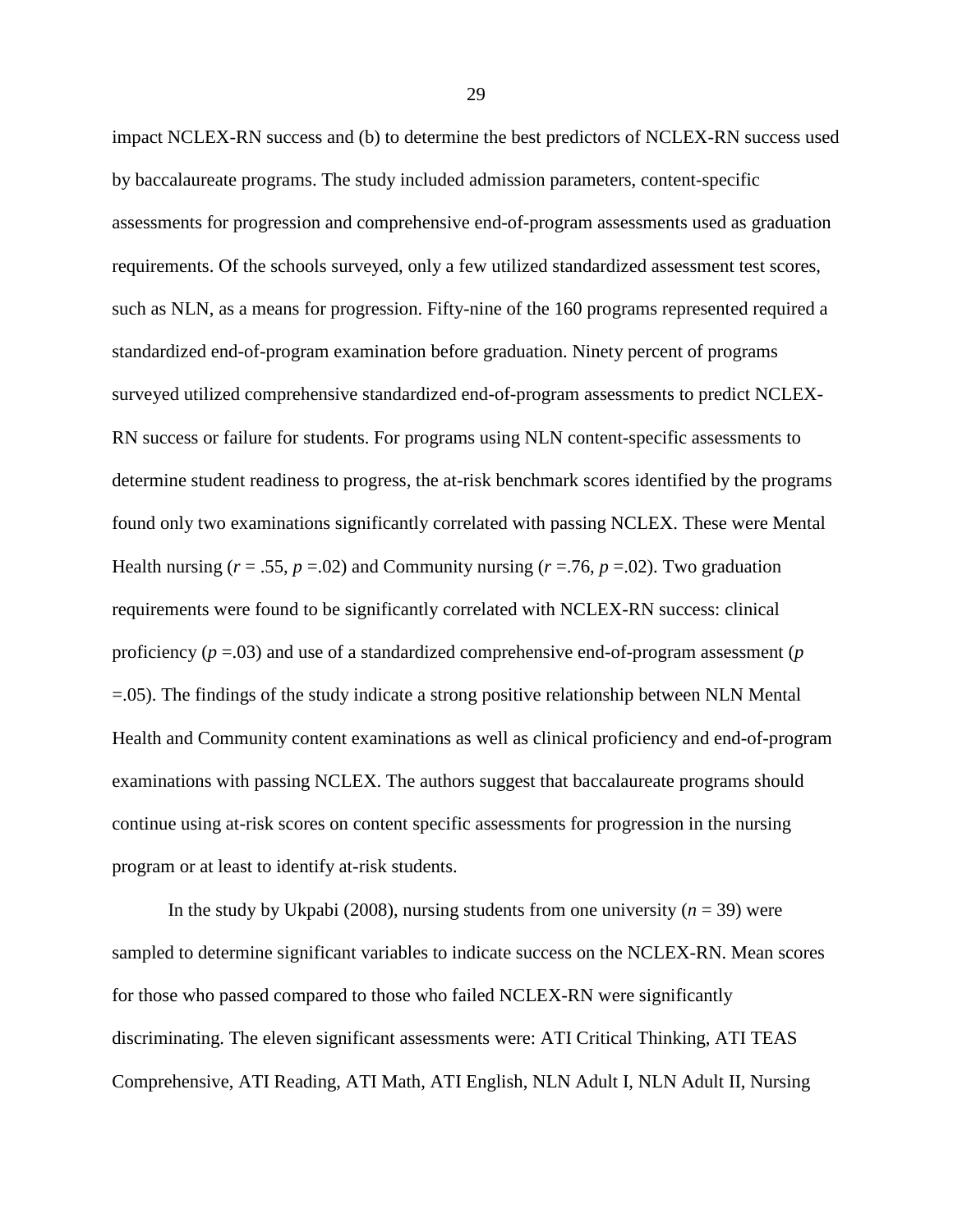Care of Newborn, Pediatric, Mental Health ATI, Pharmacology ATI and Fundamental ATI. The findings suggest that NCLEX-RN success for students in the convenience sample of graduates in the 2006 nursing program can be predicted by a combination of eleven identified Assessment Technology Institute, LLC (ATI) assessments and National League for Nursing (NLN) assessments more than others. Eleven of the assessment test variables were determined to be statistically significant ( $p < .05$ ). Implications of the study suggest that scores on the various ATI and NLN assessments may be useful in advising students and for developing academic support services to increase student success in nursing programs and as a predictor of success on NCLEX-RN.

 Esper (2009) utilized the Test of Academic Skills (TEAS) and Fundamentals contentspecific assessments from ATI to determine a relationship with student outcomes for the first semester in an associate degree nursing program. In her exploratory action study for her doctoral dissertation, freshman nursing students  $(N = 120)$  were examined to assess the relationship of variables to predict first semester success. The study sought to determine the strength of relationships between the predictor variables (TEAS scores overall and content-specific; math, science, and English course grades; age and gender) and the dependent variables (pharmacology and math exam grade, Nursing Fundamentals course grade, Nurse Health Assessment course grade, and standardized ATI Nursing Fundamental content-specific scores).The standardized TEAS assessment provided by Assessment Technologies Institute, LLC (ATI) was utilized along with other additional admissions variables. An additional focus of the study was to determine the best indicator of first semester academic outcomes. Simple correlations and regression analysis procedures were used to determine the contributions of each of the predictor variables in determining student success in the first semester of the nursing program. Only the TEAS total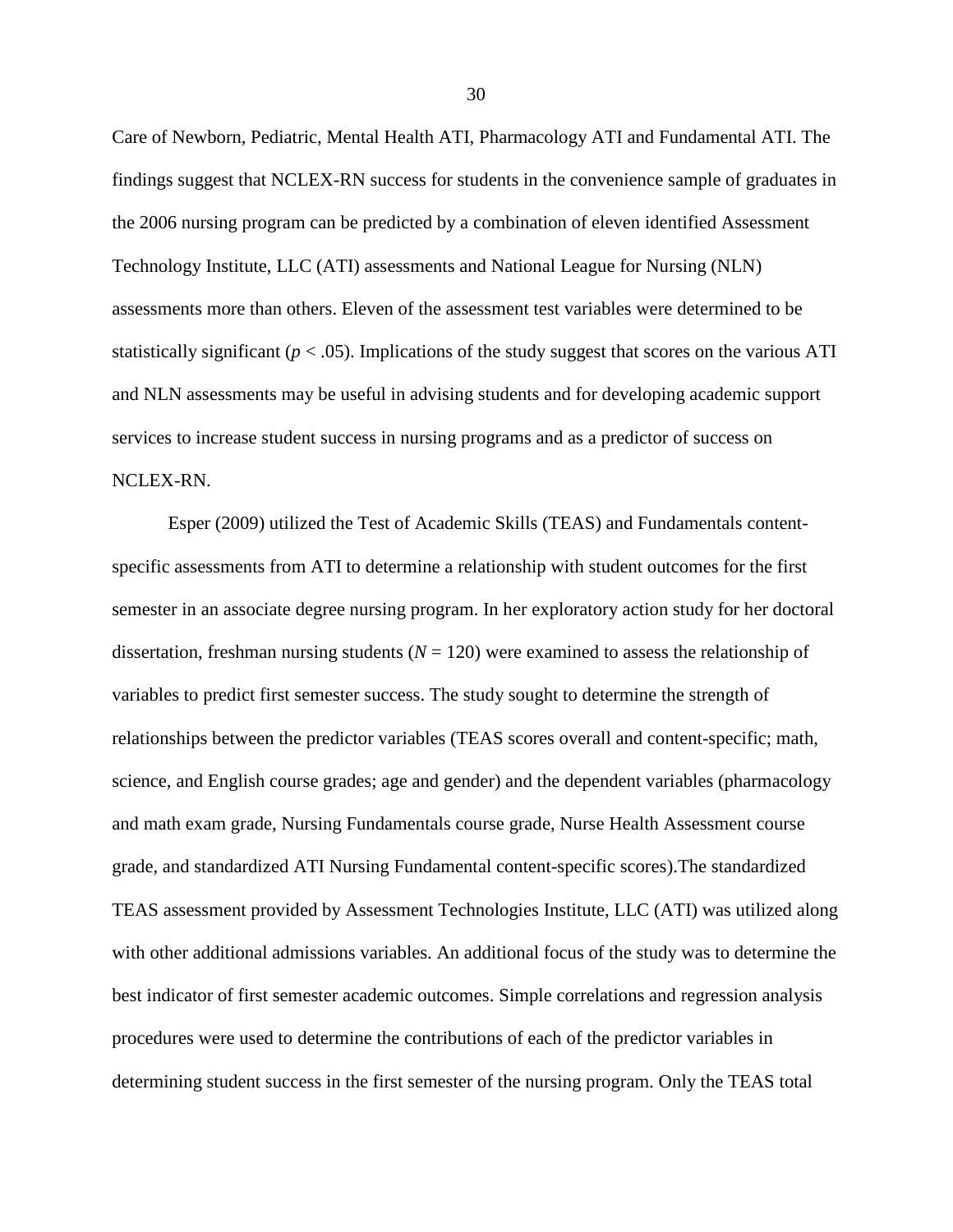score showed significant positive correlation with a broad range of successful course grades and the standardized ATI Fundamentals content-specific assessment  $(p = .05)$ .

 In dissertation work, Carl (2008) completed a retrospective quantitative correlation study (*N* = 65) that included nursing students in an associate degree program between 2003 and 2006. The scientist study included eight ATI assessments. The study described the development of a nursing program performance improvement model to measure pass/fail rates. Sixty-one (93.8%) students passed NCLEX-RN on the first attempt with four (6.2%) students failing. The eight ATI standardized content specific and comprehensive end-of-program assessments were critical thinking, leadership, math, science, English, reading, total TEAS scores and the comprehensive predictor end-of-program assessment. Pearson's product-moment correlation was used to identify relationships between variables. Statistical analysis results revealed higher ATI test scores were associated with passing the NCLEX-RN on the first attempt and lower scores were associated with nursing program failures. Positive significant correlations were found in GPA, reading, science, English, TEAS total score, critical thinking and the end-of-program RN Comprehensive 2.0 predictor. The strongest relationship based on inferential statistics was with English ( $r = .447$ ,  $p < .01$ ). The combination of English and critical thinking correlation found the higher the scores in those areas, the more likely the student was to pass the NCLEX-RN on the first attempt. Reading and science scores also demonstrated a significant positive correlation to NCLEX-RN pass rates. The relationship between NCLEX-RN success and failure was not found to be significant with age, math and leadership.

 Work by McGahee, Grambling, and Reid (2010) examined predictors from a baccalaureate nursing program  $(N = 153)$  over a three year period. The purpose of the study was to examine student academic variables from a baccalaureate nursing program to determine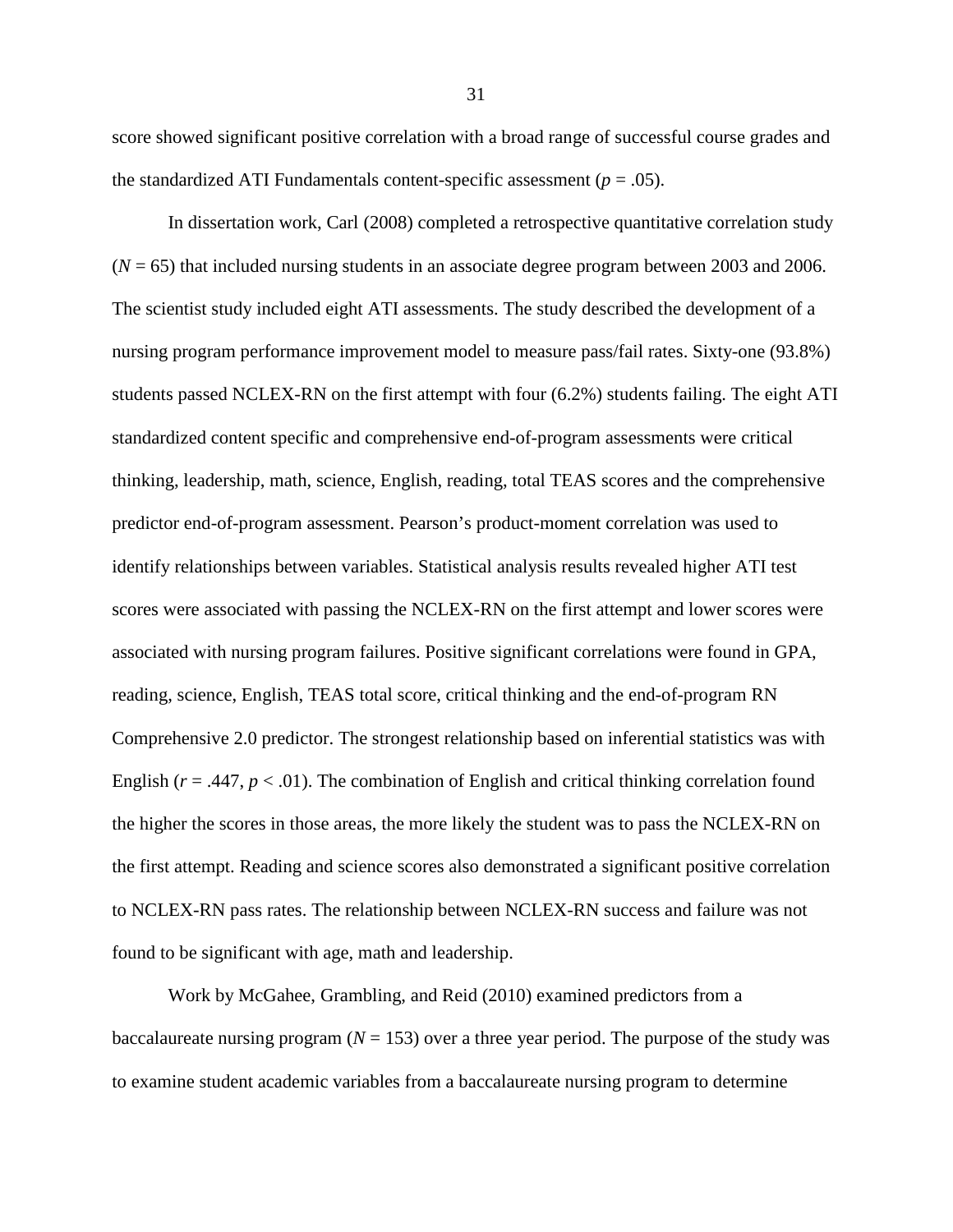factors that may be predictive of student success on NCLEX-RN. Academic variables examined were scores on the Scholastic Aptitude Tests (SAT), American College Test (ACT), performance in pre-nursing, science GPA, selected nursing courses and scores on standardized nursing assessments. The standardized assessment included a critical thinking assessment, and an end-ofprogram RN comprehensive assessment designed to be predictive of NCLEX-RN success. Endof-semester teacher generated comprehensive exams specific to the nursing program were also identified as independent variables. In this retrospective correlational design, logistic regression for analysis of the data was used with NCLEX-RN passing success as the dependent variable. The logistic regression analysis indicated the variables with a significant main effect on NCLEX-RN success were RN Assessment Test scores, passing grades of C or better in Theoretical Foundations and passing grades in Pathophysiology. The combined variables having a significant main effect on NCLEX-RN success were the RN Assessment Test and pathophysiology. The variables that were significant in the interaction models included science GPA, RN Assessment Test, the Fundamentals course scores, and scores in Health Assessment and Pathophysiology. Science GPA was found to be significant in four different interaction models. The strongest predictors of NCLEX-RN success were found among the interactions.

 Sayles, Shelton and Powell (2003) conducted a correlation study investigating the relationship between scores on commercially prepared standardized assessment exams created by ERI and success on NCLEX-RN. The purpose of the study was to determine the relationship between performance on the standardized nurse entrance assessment (NET) and the end-ofprogram PreRN comprehensive assessment scores and success on the NCLEX-RN. The sample population (*N*=78) consisted of one graduating class of an associate degree in nursing program. Sixty-eight students (87.2%) successfully passed NCLEX-RN on the first attempt. Pearson's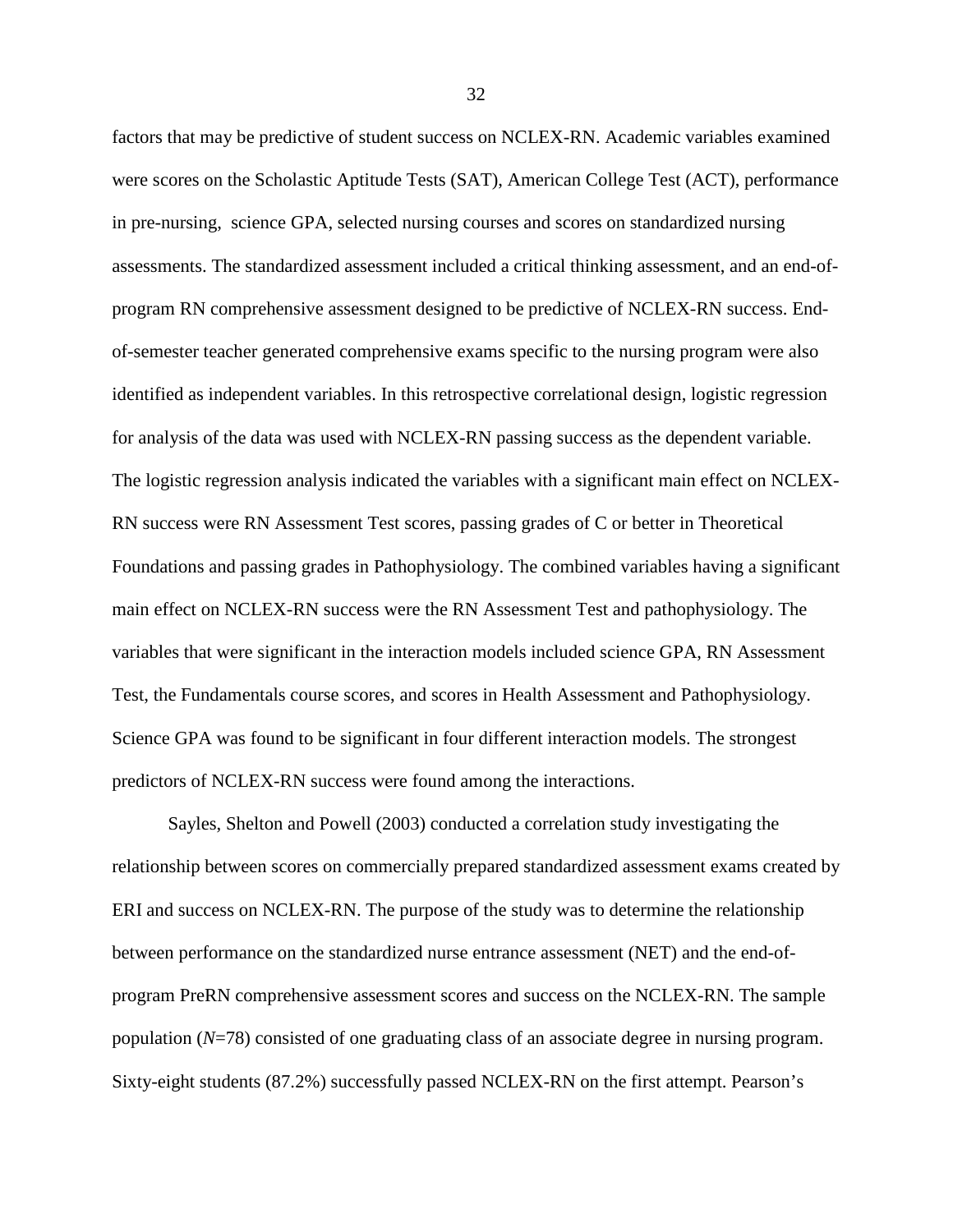product-moment was used to determine strength of relationship between variables. For between group comparisons, the two tailed independent *t*-test statistic was calculated ( $p < .05$ ). Variables found to have significance from the standardized NET scores included math, reading and the overall composite scores. The end-of-program PreRN comprehensive examination composite score correlated higher values positively with success on NCLEX-RN.

 Jacobs and Koehn (2006), in a case study approach, described the implementation process for a commercially available standardized testing program in a large Midwestern university. The standardized testing program offered by ATI was adopted in an effort to meet recommendations to address the need for increasing NCLEX-RN pass rates. First-attempt pass rates were compared before and after implementation of the program. The descriptive statistic showed an increase from 86% to 92%. Senior level student feedback from 36 students reported 29 students reacting positively to the ATI program. Those in descent reported a lack of time to prepare. The obstacles to implementing the ATI program were discussed and the impact of the ATI program on curriculum decisions was identified. The article goes on to explain the implementation process in detail to assist schools of nursing in similar endeavors.

 In the qualitative study by Rogers (2010), students recognized standardized assessments as instrumental in their success on NCLEX-RN. Three faculty and five former students passing NCLEX-RN on the first attempt were interviewed. Three major thematic categories emerged (a) student related, (b) collaborative and (c) curriculum related. Within the curriculum related theme, use of standardized assessments that mimic NCLEX-RN were recognized as a reoccurring activity identified by participants as contributing to preparation and success.

 Uyehara, Magnussen, Itano, and Zhang (2007) used NLN content specific assessment scores as predictors of NCLEX-RN and program success and as indicators for attrition. The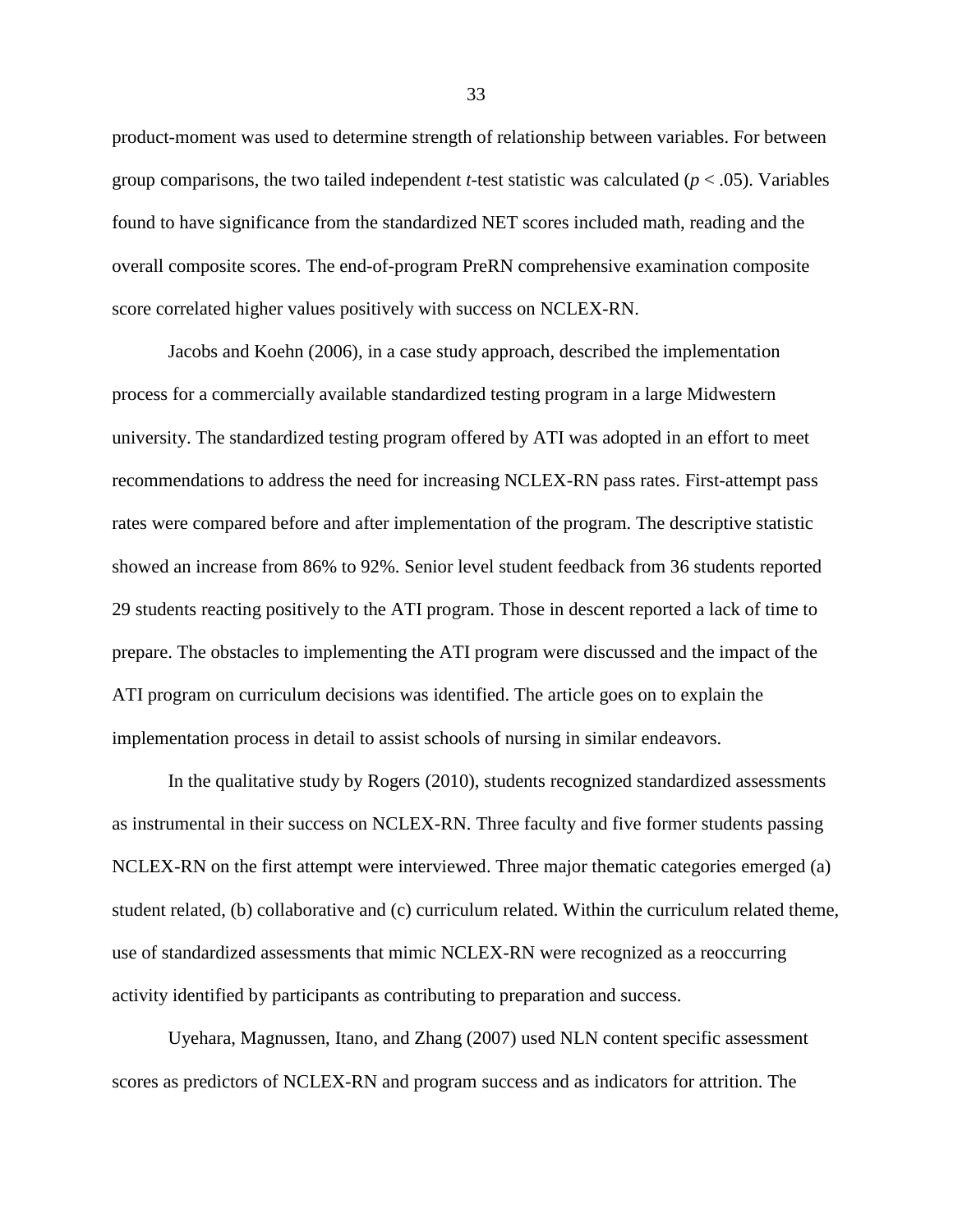study was conducted at one school of nursing over a five year period after implementation of a new curriculum. Data were collected retrospectively at three phases (a) admissions, (b) within the program and (c) at exit with a convenience sample  $(N = 280)$  of generic baccalaureate nursing students. Within the program, NLN content-specific assessment scores for Mental Health, Maternal Newborn, Pediatric nursing and Adult Health nursing were evaluated. Of those passing NCLEX-RN on the first attempt significant correlations were detected between the Adult Health ( $p < .05$ ), the Maternal Newborn ( $p < .05$ ) and, the Pediatric Nursing ( $p < .05$ ) assessments. When variables were analyzed by statistical regression models, the best predictor of success was the score on the Adult Health test  $(p < .05)$ . Of the eleven students who were unsuccessful, no significant correlations among the variables were detected. The outcome of the study indicated that early recognition of the student as being at-risk based on NLN contentspecific assessment scores, course grades and GPA are warranted so that students are able to prepare sufficiently prior to taking NCLEX-RN.

 Alexander and Brophy (1997) conducted a study identifying predictors of NCLEX-RN success and failures in baccalaureate students. Data was collected from a five year period beginning in July 1988 and ending February 1994, just prior to implementation of the CAT for licensure. The study contained a convenience sample  $(N = 94)$  of students failing NCLEX-RN on the first attempt and compared this group with a sample  $(N = 94)$  of students passing the exam. The independent variables tested included all admission criteria, nursing program course and exam scores and a standardized comprehensive end-of-program exam from NLN. A logistic regression model selected four significant variables related to NCLEX-RN success (a) NLN comprehensive end-of-program assessment, (b) Childbearing course, (c) Nursing Adult 1 course and (d) Mental Health course grades. The authors claim using these variables for progression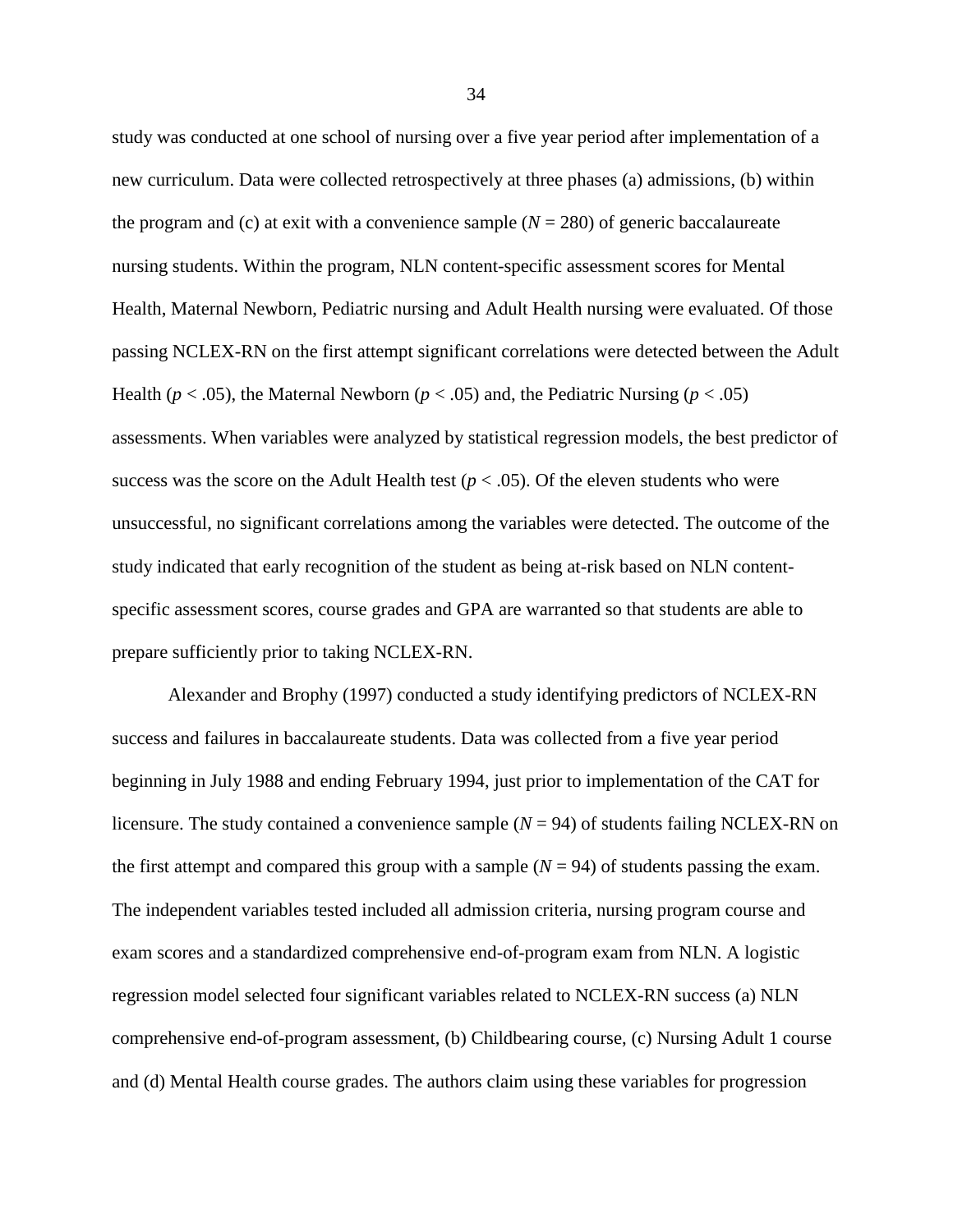would allow for identification and intervention of students at-risk in nursing programs. The study recognized the importance of early evaluation for student counseling and intervention.

## **Summary of the Literature Reviewed**

 The literature reflects student preparation for safe, entry-level practice and successful completion of the NCLEX-RN for licensure is a priority for nurse educators. Many studies seek to identify predictive factors and interventions that enhance success of graduates on the NCLEX-RN. Multiple studies indicated that nursing standardized comprehensive end-of-program assessments are significantly correlated with NCLEX-RN success regardless of company affiliation (Alexander & Brophy, 1997; Bondmass et al., 2008; Carl, 2008; Crow et al., 2004; DeLima et al., 2011; Grossbach & Kuncel, 2011; Harding, 2010; Matos, 2007; McGahee et al., 2010; Noel, 2009; Sayles et al., 2003; Seldomridge & DiBartolo, 2004; Spurlock & Hunt, 2008; Treas, 2006; Ukpabi, 2008). In the one meta-analysis (Grossbach & Kuncel, 2011) found in the literature reviewing a variety of standardized assessments as variables related to NCLEX-RN, results show the strongest statistically correlated evidence was detected between ACT and SAT and end-of-program comprehensive examinations.

 Nursing content-specific standardized assessments used to determine correlations with NCLEX-RN outcomes were varied in content and company affiliation from study to study. Mental Health (Alexander & Brophy, 1997; Bondmass et al., 2008; Crow et al., 2004; De Lima et al., 2011; Steunkel, 2008; Ukpabi, 2008), Community (Crow et al., 2004), Parent Child (Bondmass et al., 2008; De Lima et al., 2011), Pharmacology (Bondmass et al., 2008; Ukpabi, 2008) and Fundamentals (De Lima et al., 2011; Esper, 2009; Ukpabi, 2008) as well as other content-specific assessments were significantly correlated with NCLEX-RN success. Studies show the relationships between standardized comprehensive end-of-program exams and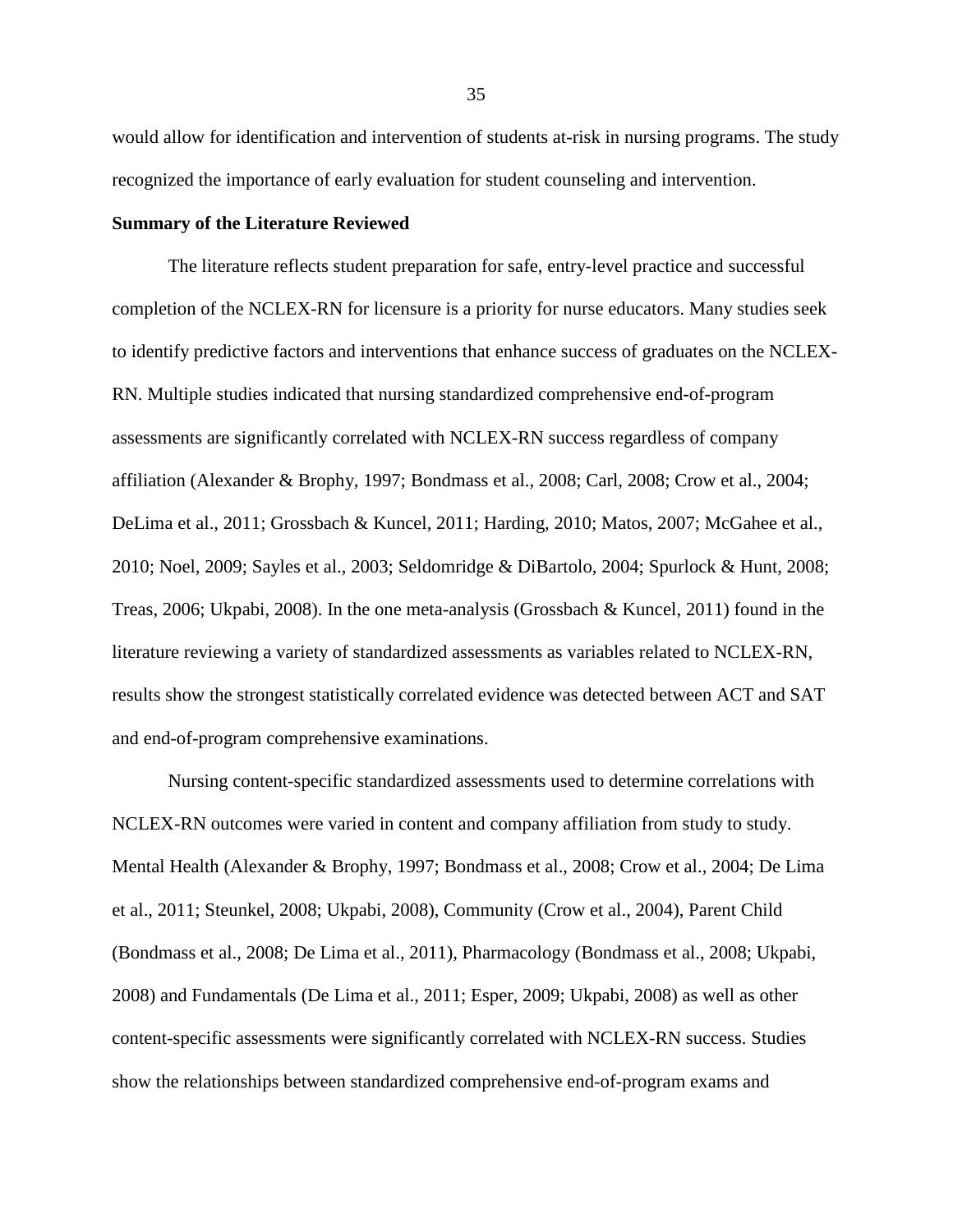NCLEX-RN failure not significant and inconclusive. However, end-of-program assessments were found predictive of NCLEX-RN success consistently. A variety of content-specific assessments were studied to determine their relationship to NCLEX-RN outcome that were also inconsistent in findings.

 This completes the review of the most recent and significant literature relevant to the study. The theoretical support for the educational foundations for utilizing standardized assessments will be described in the following section.

#### **Educational Framework Applied to Nursing Education**

## **Behaviorism and constructivism.**

Knowledge about the world does not simply exist out there, waiting to be discovered, but is rather constructed by human beings in their interaction with the world (Gordon, 2009). As students gain knowledge and apply that knowledge in the social context of professional nursing practice, understanding of concepts become more evident. Ultimately students must be able to demonstrate their level of understanding on standardized assessments showing mastery of specific content within the discipline needed for safe nursing practice.

 Behaviorism forms the basis of traditional learning environments in which the teacher is the authority in the classroom and students do as the teacher instructs. Historically, nursing has utilized a behaviorist approach to learning. Behavioral theories focus on direct instruction where the teacher transmits the knowledge to students in a well-organized manner (Li, 2007). Criticism of the limitations of behaviorism, as a system for explaining learning led to development of other theoretical formulations in cognitive and developmental psychology that focused on how people learn. Some students did not respond well to the behaviorist approach and need the opportunity to explore and discover their own ideas….. (Norton, 1998; Vandeveer & Norton, 2005).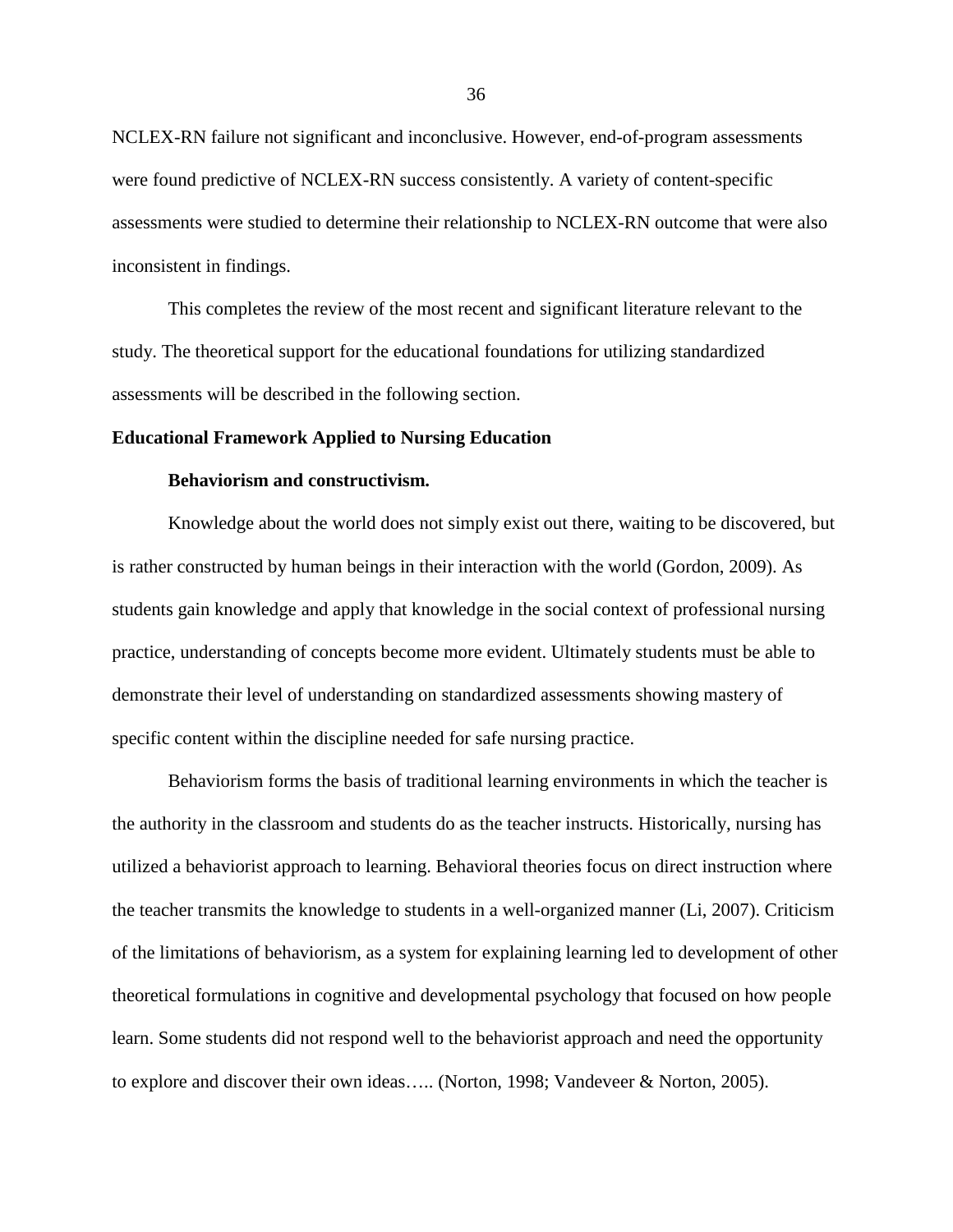Behaviorist teaching is able to account for measurable goals and outcomes in education but cannot be uncritically applied to education. Kohn (as cited in Gordon, 2009) criticized some of behaviorism's main concepts when appropriated into classroom management.

 Prominent nursing educators of the 1970s and 80s made extensive use of the principles of behaviorism. The move from the pure behaviorist approach toward a constructivist philosophy supports the educational framework in nursing programs. Nursing is defined by NCSBN as "both an art and a science, founded on a professional body of knowledge that integrates concepts from the liberal arts, and the biological, physical, psychological and social sciences." (National Council State Boards of Nursing, 2010a).To Accomplish the less visible processes involved in complex mental functions such as concept formation, problem solving, and critical thinking, a move from the behavioristic paradigm was required.

Foundations of cognitive learning theory originated from the Gestalt psychologists who believed that people respond to complex situations or patterns rather than just parts of a situation which provides insight into a phenomenon (Vandeveer & Norton, 2005). Cognitive theorists focus on and emphasize the mental processes and knowledge structure that can be inferred from behavioral actions. The specific focus is on mental processes of perception, thinking, knowledge representation and memory with emphasis on understanding and knowledge acquisition not just on a new behavior or learning how to perform a task (Vandeveer & Norton, 2005). In cognitive models of learning students have active rather than passive roles in instruction and a new responsibility for learning.

Constructivism in general terms, as explained in Gredler (2005), emphasizes the importance of social processes along with cognitive learning in the production of knowledge. The constructivist sociocultural theory accounts for the important roles that social relations,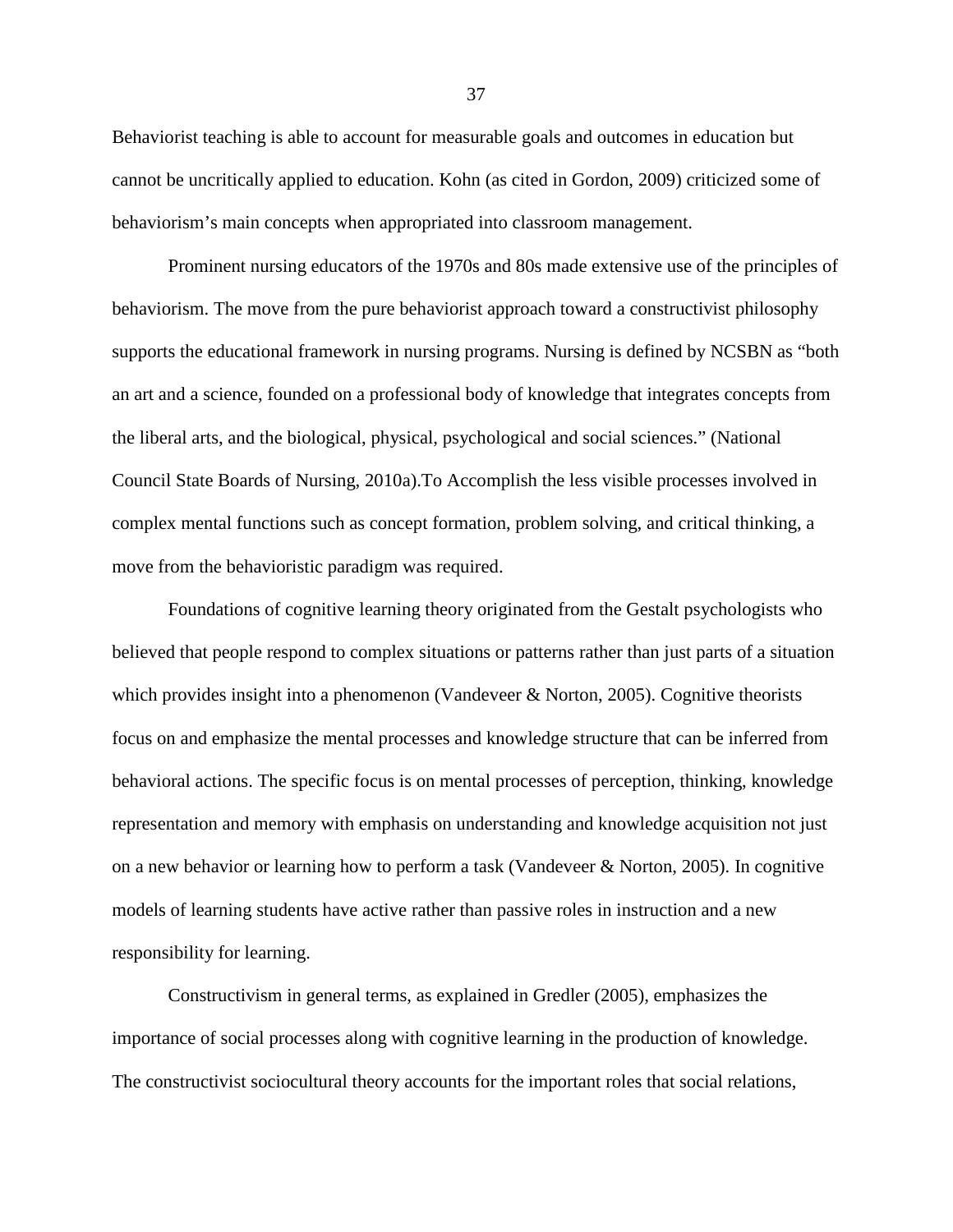community, and culture play in cognition and learning. The goal of learning within social constructivism is to shift the focus from correctly replicating the teacher's words and actions to the successful organization by the student based on experiences. Educational constructivist theory suggests that learners actively develop their own knowledge and social interactions (Woolfolk, 2010).

According to Windschitl (as cited in Gredler, 2009) constructivism is based on the assertion that learners actively create, interpret, and organize knowledge in individual ways. These fluid intellectual transformations, he maintains, occur when students reconcile formal instructional experiences with their existing knowledge, with the cultural and social contexts in which ideas occur, and with a host of other influences that serve to mediate understanding (p. 39).

 Cognitive constructivism acknowledges that new knowledge is developed and builds on previous knowledge. To accomplish the building of knowledge, a learner-centered approach is required, where the teacher aims to elicit and understand what previous knowledge each individual has and helps to construct new knowledge to develop new schemas (Woolfolk, 2010) within the discipline of nursing (Li, 2007). The previous knowledge should include those learned terms, conditions and principles that apply to nursing. Learners build upon previous knowledge and life experiences in the acquisition of knowing and understanding. One method to acquire this needed foundation is through development of declarative knowledge. Declarative knowledge is knowledge that can be declared through words and symbol systems. Procedural knowledge is recognizing the process of doing something. It is knowing in action (Woolfolk, 2010). Understanding involves declarative knowledge about characteristics and images as well as procedural knowledge for application in context. People learn best when they have a good base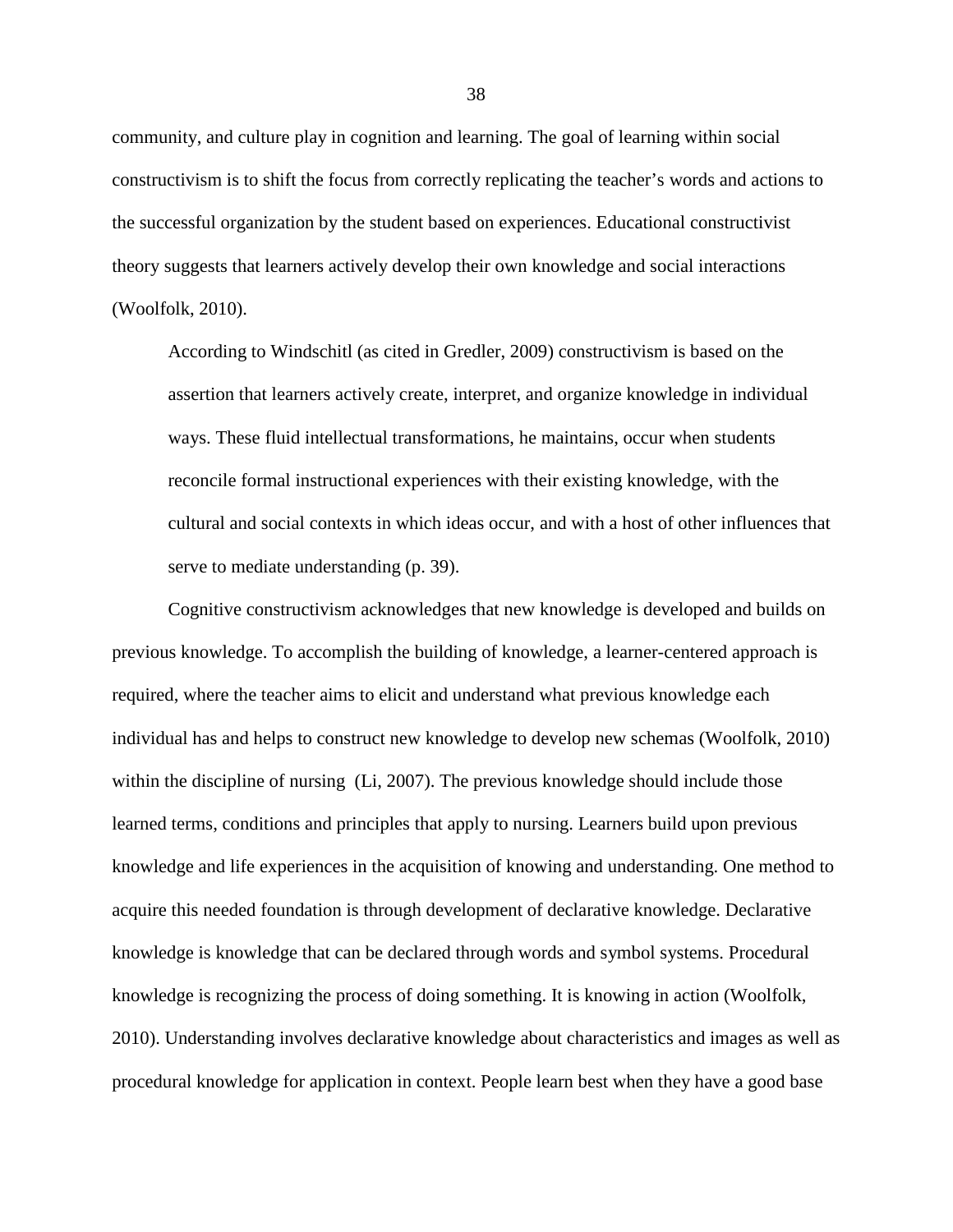of knowledge in the area they are studying. With well-defined schemas to guide cognition new material makes more sense.

 In the context of nursing, declarative knowledge is important to development of schemas toward understanding. Schemas originated from Piaget. Woolfolk (2010) describes schemas as the "basic building blocks of organized thinking" (p. 46). They are systems of thought that link objects with events in the environment. A person's thinking processes become more organized and new schemas develop; behavior becomes more sophisticated and better suited to the environment. Examples of such content in schema development are medical terminology, pharmacology classifications and mathematical principles to calculate medication dosages for administration to patients. "Understanding binds together knowledge learned from schemas to make sense of the world. Without understanding only unclear, isolated or unhelpful facts are seen." (Wiggins & McTighe, 2005, p. 7).

 "Nursing is a dynamic, continually evolving discipline that employs critical thinking to integrate increasingly complex knowledge, skills, technologies and client care activities into evidence-based nursing practice." (NCSBN, 2010a). Consistent with the theory of learning described the foundations of nursing practice for recall of information becomes necessary to create the basis for continued complexity of learning required throughout subsequent nursing courses. Students must be active participants in the learning process. Self-regulation becomes necessary to manage learning needs. Self-regulatory knowledge is knowing how to manage your learning. It is knowing when and how to use declarative and procedural knowledge. In this framework, the locus of control no longer rests with the teacher. Students need to learn how to learn (Li, 2007).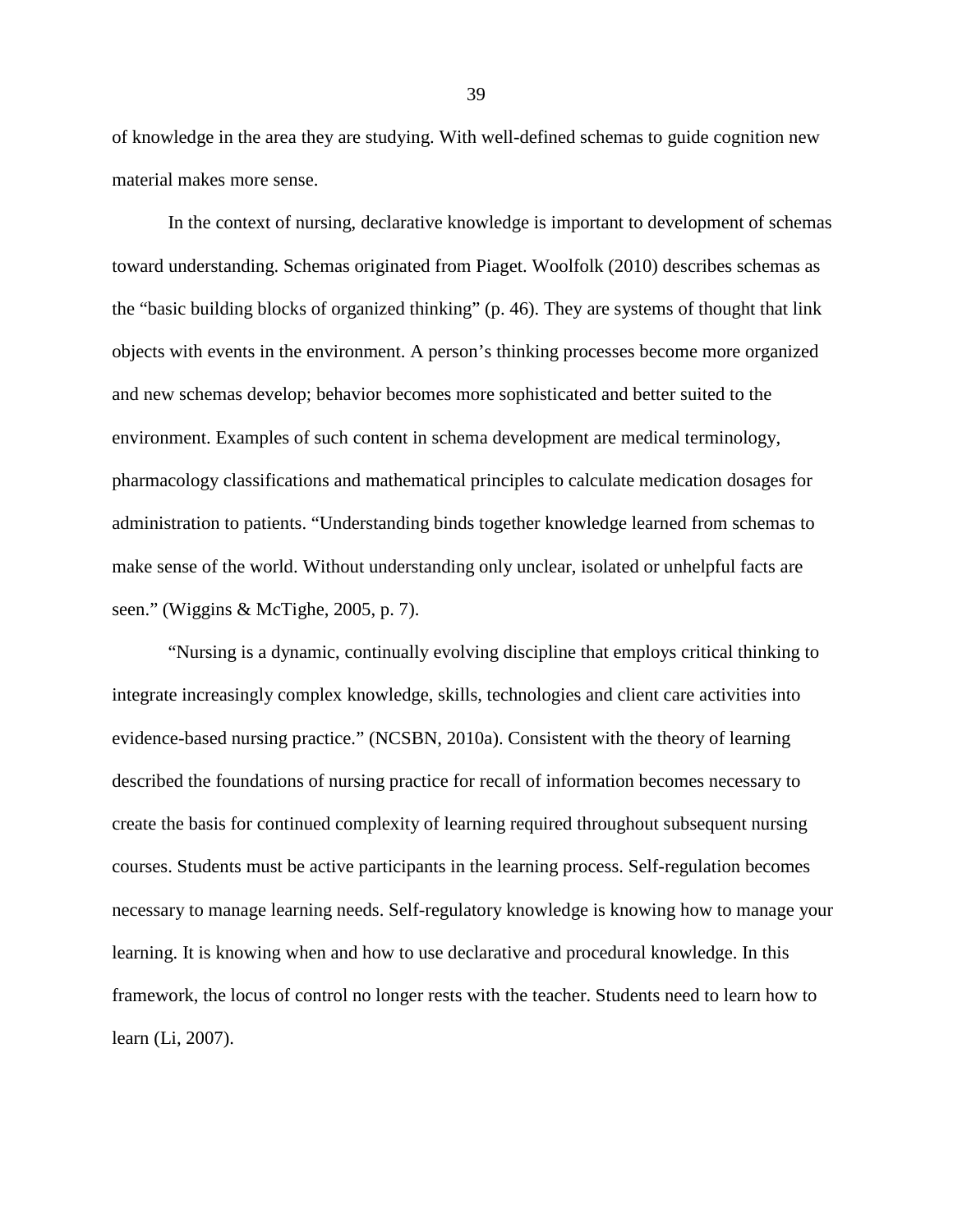The ATI standardized content-specific assessments evaluate the students' basic foundational concepts and principles required at the beginning level (Assessment Technologies Incorporated, LLC, 2011b). Students' prior knowledge and experiences are organized into schema, patterns and connections for understanding and remembering (Woolfolk, 2010) nursing content. Learning is augmented by active events in the classroom and clinical settings requiring participation in authentic learning opportunities for transfer of knowledge. Transfer of knowledge to the authentic environment is evidence of understanding concepts learned. The evidence can then be measured by multiple means including use of standardized content-specific assessments. Mastery of this foundation is then built upon through subsequent course work and clinical experiences toward understanding of the domain of nursing culminating in success on NCLEX-RN.

As mentioned previously, foundations of nursing practice are evaluated in the contentspecific assessments offered by ATI. The Fundamentals assessment evaluates students' basic comprehension and mastery of the fundamental principles of nursing practice. The list of concepts includes communication techniques, health assessment, medication administration, safety and support of psychosocial needs. The Pharmacology assessment includes basic pharmacologic principles and knowledge related to safe administration and monitoring of drugs. The Mental Health assessment covers basic assessment, therapeutic nurse-client relationships, anxiety and defense mechanisms as well as pharmacologic and non-pharmacologic interventions for clients with a variety of mental health disorders (Assessment Technologies Institute, LLC, 2011b). Chapter one has a complete description of concepts contained in each assessment used in this study.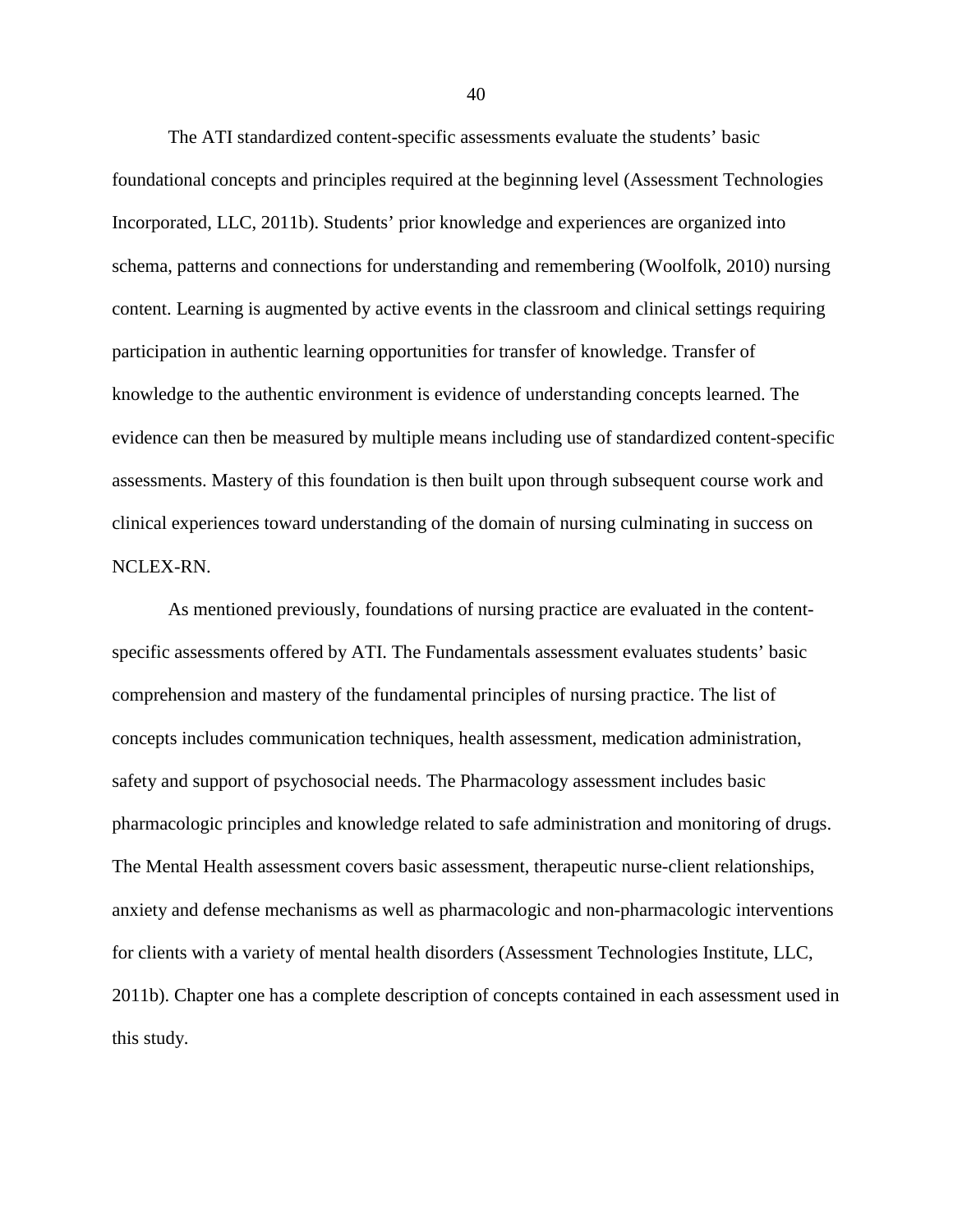## **Foundational concepts of nursing**.

The combination of declarative and constructivist influences described previously form the educational framework for this study. The foundations of learning in nursing use memory and recall of concepts developed in the didactic setting and build upon those concepts through authentic clinical experiences. It is hypothesized that a student's success or failure on NCLEX-RN is directly related to the acquisition of the cognitive knowledge of foundational principles in the domain of nursing and are influenced by the educational framework of constructivism. The knowledge constructed during the first academic year influences performance on standardized content-specific assessments which will ultimately impact the knowledge acquisition and formation of principles and concepts expressed in future performance on NCLEX-RN.

The concepts and processes assessed by ATI are consistent with the foundations basic to nursing practice. The content of NCLEX-RN is organized into Client Need categories and subcategories. The categories described by the NCLEX-RN blueprint are Safe and Effective Care Environment, Health Promotion and Maintenance, Psychosocial Integrity and Physiological Integrity (National Council State Boards of Nursing, 2010a). Table 1 shows the comparison of concepts consistent between the three ATI assessments under study and NCLEX-RN Client Need categories.

Table 1

*Concept Comparison* 

| <b>NCLEX-RN</b> |
|-----------------|
|                 |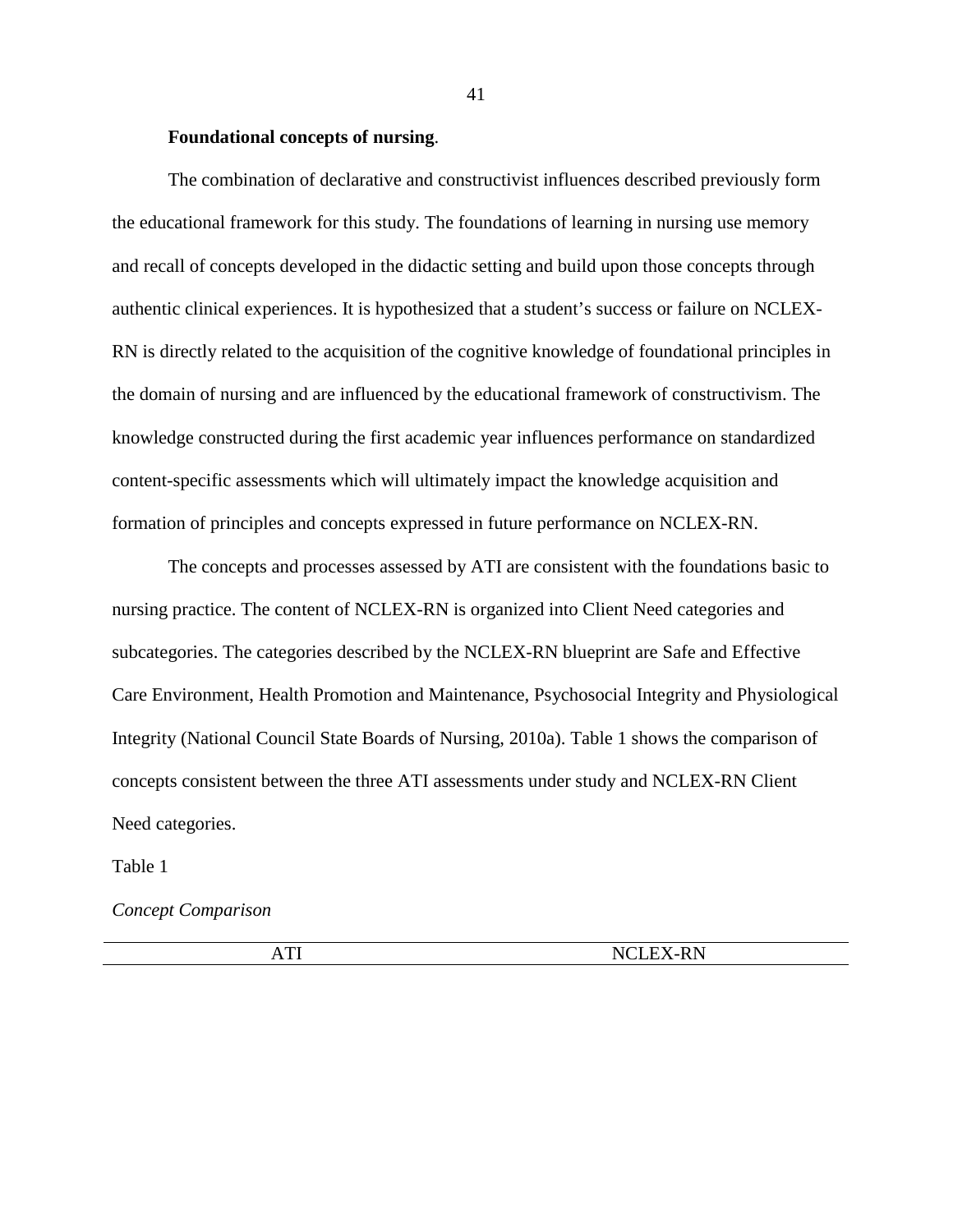# Fundamentals

- Health care delivery
- Thinking strategies
- Communication
- Professional standards
- Nursing through the lifespan
- Health Assessment
- Admission, transfer, discharge
- Medication administration
- Error prevention
- Safety
- Infection control
- Comfort
- Basic needs
- Wound Care
- Psychosocial family, cultural and spiritual health
- End of life care
- Oxygenation
- Circulatory
- Fluid and electrolyte, Acid/Base
- Elimination
- Neurosensory

# Pharmacology

- Pharmacodynamics
- Pharmacokinetics
- Safe medication administration and monitoring
- Medication error prevention
- Age specific considerations

# Mental Health

- Legal/ethical principles
- Therapeutic communication
- Therapeutic nurse-client relationship
- Anxiety
- Defense mechanisms

# Safe Effective Care Environment

- Legal rights and responsibilities
- Ethical practice
- Confidentiality
- Advocacy
- Error prevention
- Safety
- Variance reporting
- Safe use of equipment
- Use of restraints/safety devices
- Handling infectious materials

# Health Promotion and Maintenance

- Aging processes
- Health promotion
- Disease prevention

# Physiological Integrity

- Assistive devices
- Elimination
- Mobility/immobility
- Non-pharmacologic comfort interventions
- Medication adverse effects
- Blood and blood products
- Dosage calculation
- Vital signs
- Fluid and electrolyte imbalances

# Psychosocial Integrity

- Behavioral interventions
- Chemical and other dependencies
- Coping mechanisms
- Crisis interventions
- Cultural diversity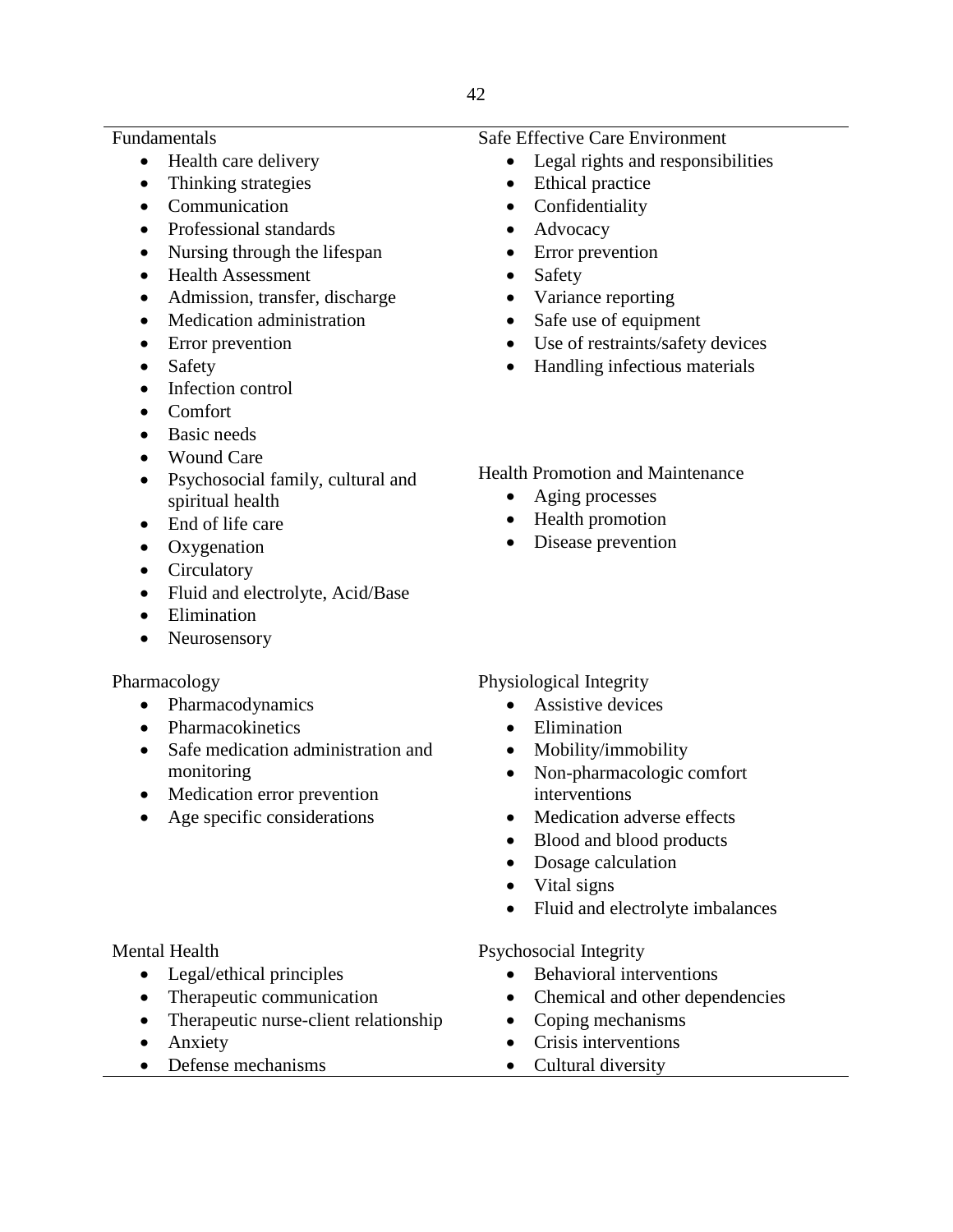• End of life care Family dynamics

- MH nursing in diverse populations
- Non-pharmacologic therapies
- Pharmacologic therapies for various mental health disorders

## **Conclusion**

 This chapter provides a brief history of the development and use of standardized assessments and student outcomes on the NCLEX-RN licensure examination. Multiple studies were reviewed that examined the relationship of standardized assessments to student performance on the licensure exam. Studies utilizing content-specific assessments as predictor variables for NCLEX-RN outcomes were limited in the literature. The variety of content-specific assessments used as independent variables within those studies was inconsistent in content and company of origination. No studies were found to predict NCLEX-RN outcomes using first-year content-specific assessments only as the independent variables. Many studies utilized associate degree nursing programs as the population of interest whereas the population of interest for this study was baccalaureate prepared nursing students.

 Based upon the lack of studies to identify any relationship between ATI content-specific assessment scores of baccalaureate students during the first academic year with NCLEX-RN outcomes, the findings of this study will further inform schools of nursing and add to the body of knowledge surrounding the subject. Reliable predictors of passing and failing are needed in the first year of a nursing program. Early identification can allow for intervention to increase the probability of passing NCLEX-RN on the first attempt which will ultimately increase the number of nurses graduating to fill the projected shortages needed to care for the growing aged population.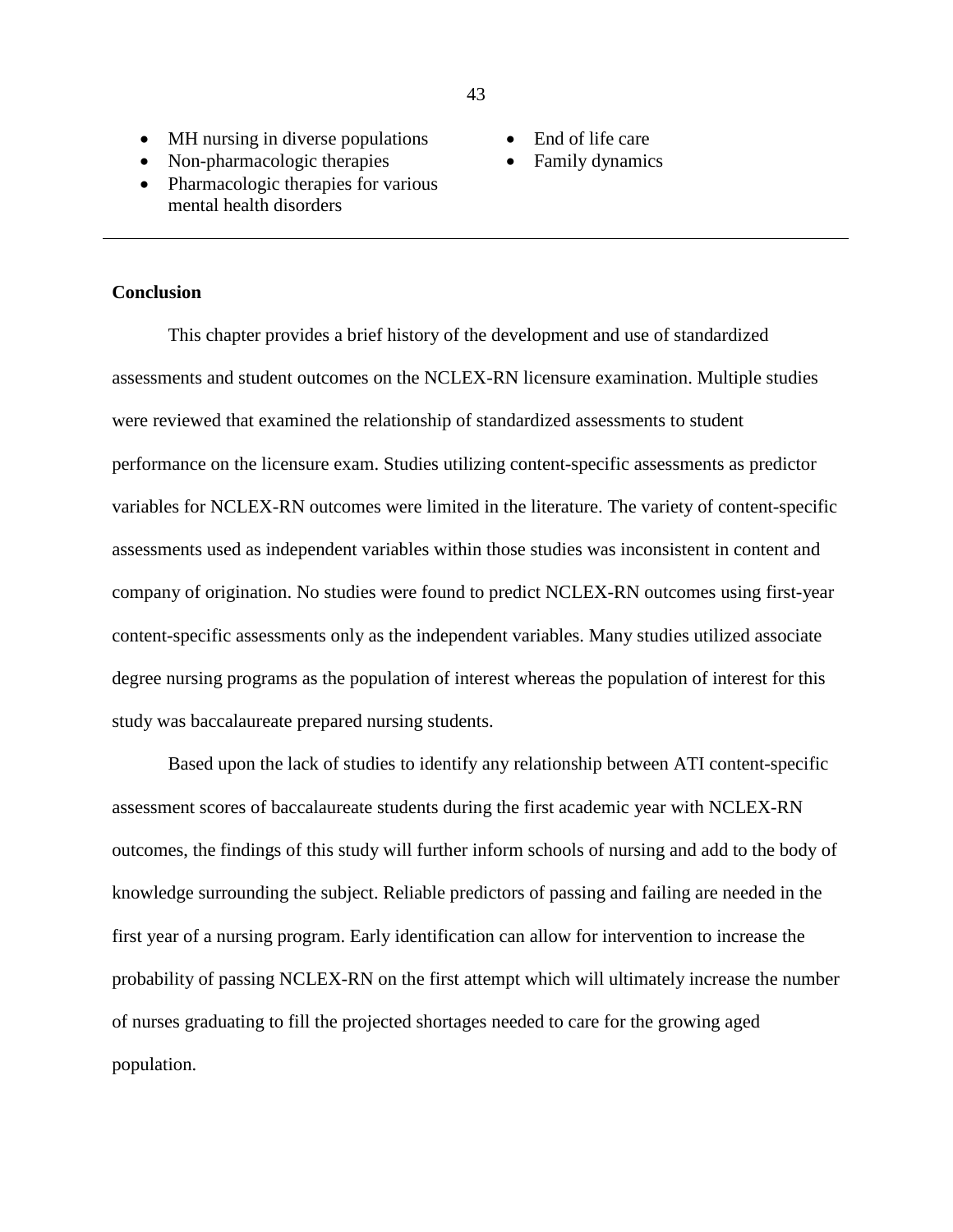Some educators criticize the use of standardized assessments (Spurlock & Hunt, 2004; Wiggins, 1991). One limitation identified is the exams have a history of molding instructional content to teach to the test (Gordon, 2009). Other nurse educators support the implementation of a standardized assessment program. Jacobs and Koehn (2006), describe the need for standardized assessments as part of a program for early identification of at-risk students. Their recommendations included using individual student percentile scores from content-specific assessments offered by ATI.

 Even though Bondmass et al., (2008) identified critical assessments necessary for student progression to include Fundamentals of nursing, Pharmacology and Mental Health nursing. No studies were found evaluating the relationships among these three ATI content-specific assessments to NCLEX-RN outcomes for baccalaureate prepared nursing students during the first year of a nursing program. The rationale for including Fundamentals, Pharmacology and Mental Health content-specific assessments was influenced by the curricular framework of the Eleanor Mann School of Nursing generic baccalaureate program. In addition, the NCLEX-RN Client Need categories identified by NCSBN include psychosocial integrity, basic care and comfort and pharmacological therapies. Chapter 3 contains tables explaining each Client Need category as related to the three ATI assessments.

 Studies reviewed utilized a variety of companies and types of content-specific standardized assessments as variables. The sample populations were drawn from a variety of nursing program. In most studies samples were small, especially when using NCLEX-RN failures as the outcome of interest. Those studies utilizing ATI standardized assessments were also limited. Of the four studies found utilizing ATI assessments, two reported sample populations from a university setting. In summary, the gaps in the literature where the results of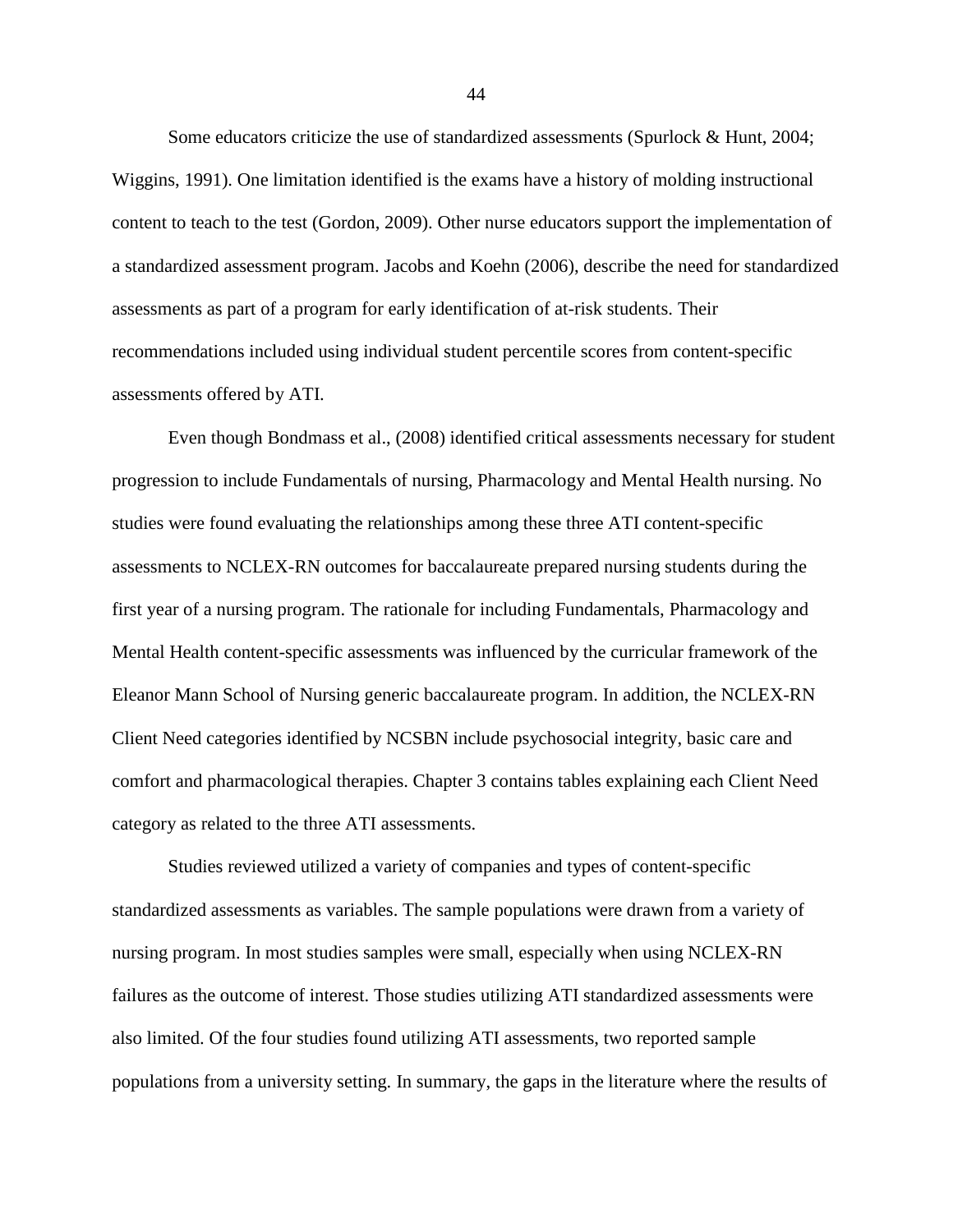this study could be useful were identified as predicting NCLEX-RN outcomes based on scores from content-specific assessments administered during the first year of a baccalaureate program.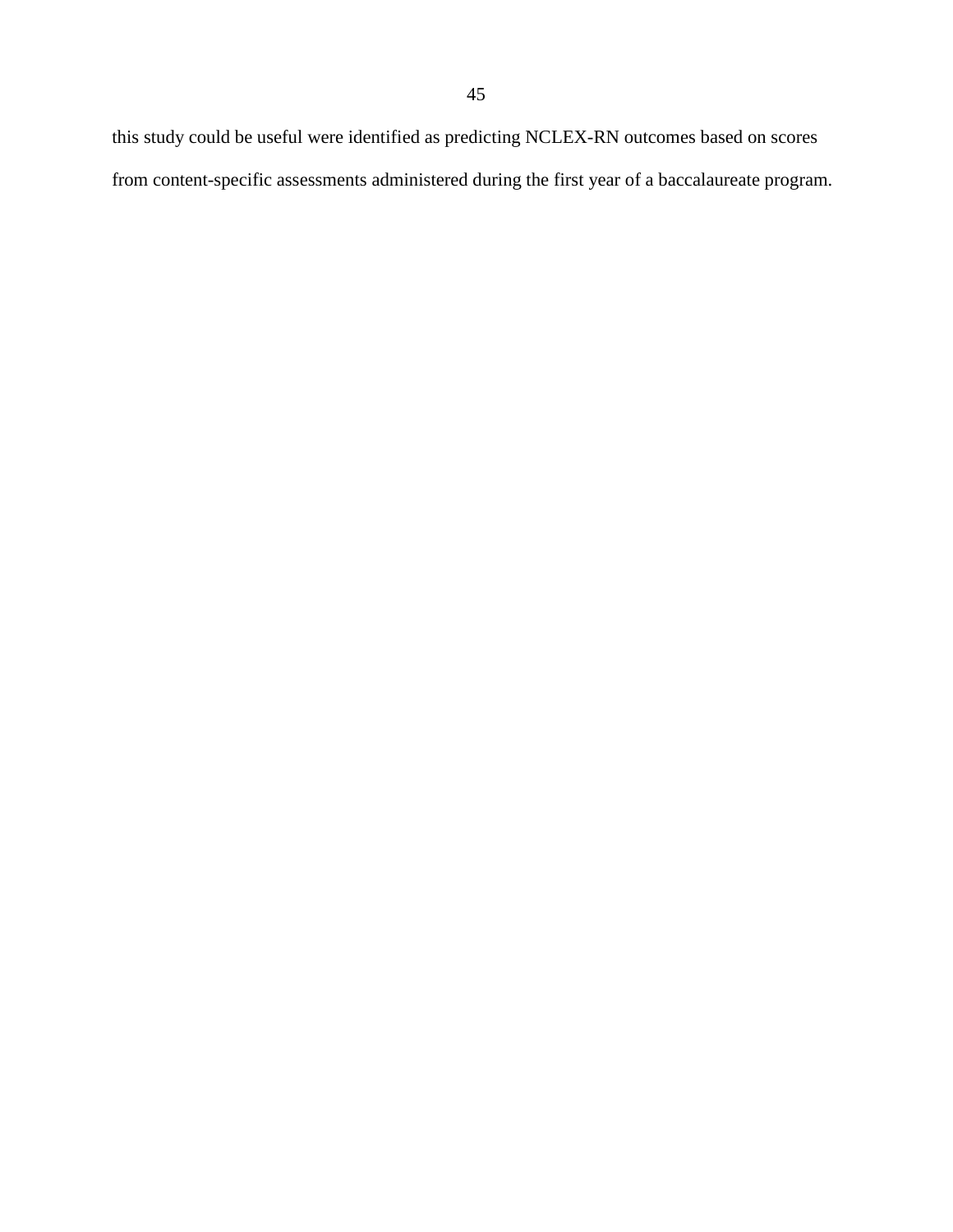## **Chapter Three: Method**

#### **Introduction**

This chapter is presented using the organizing framework developed by Collins, Onwuegbuzie and Sutton (2006). The authors' conceptualize the research process as comprised of 13 steps. The steps were developed primarily for mixed-methods research although the framework is appropriate for monomethod quantitative and qualitative studies as well. Collins and colleagues describe the process beginning at;

 the *Research Formulation* stage followed by the *Planning* and *Implementation* stages. Within each stage multiple steps describe the research process through completion. The proposed study will be described in the following steps; (1) determining the goal of the study, (2) formulation of the research objectives(s), (3) determining the research rationale, (4) determining the research purpose, (5) determining the research questions, (6) selecting the sampling design, (7) selecting the research design, (8) collecting the data,  $(9)$  analyzing the data,  $(10)$  validating the data and data interpretations,  $(11)$  interpreting the data, (12) writing the final report, and (13) reformulating the research questions (p. 69-70).

#### **Formulation Stage**

In this stage, five steps represent a linear process to begin the formulation of the research design. The overall approach of the design was quantitative. The type of quantitative inquiry was correlational with predictive analysis in an attempt to determine if a relationship exists between the independent and dependent variables. The approach utilized descriptive and inferential statistical procedures to analyze the data. No variables were manipulated and inferences were made based on retrospectively collected assessment scores, results on NCLEX-RN and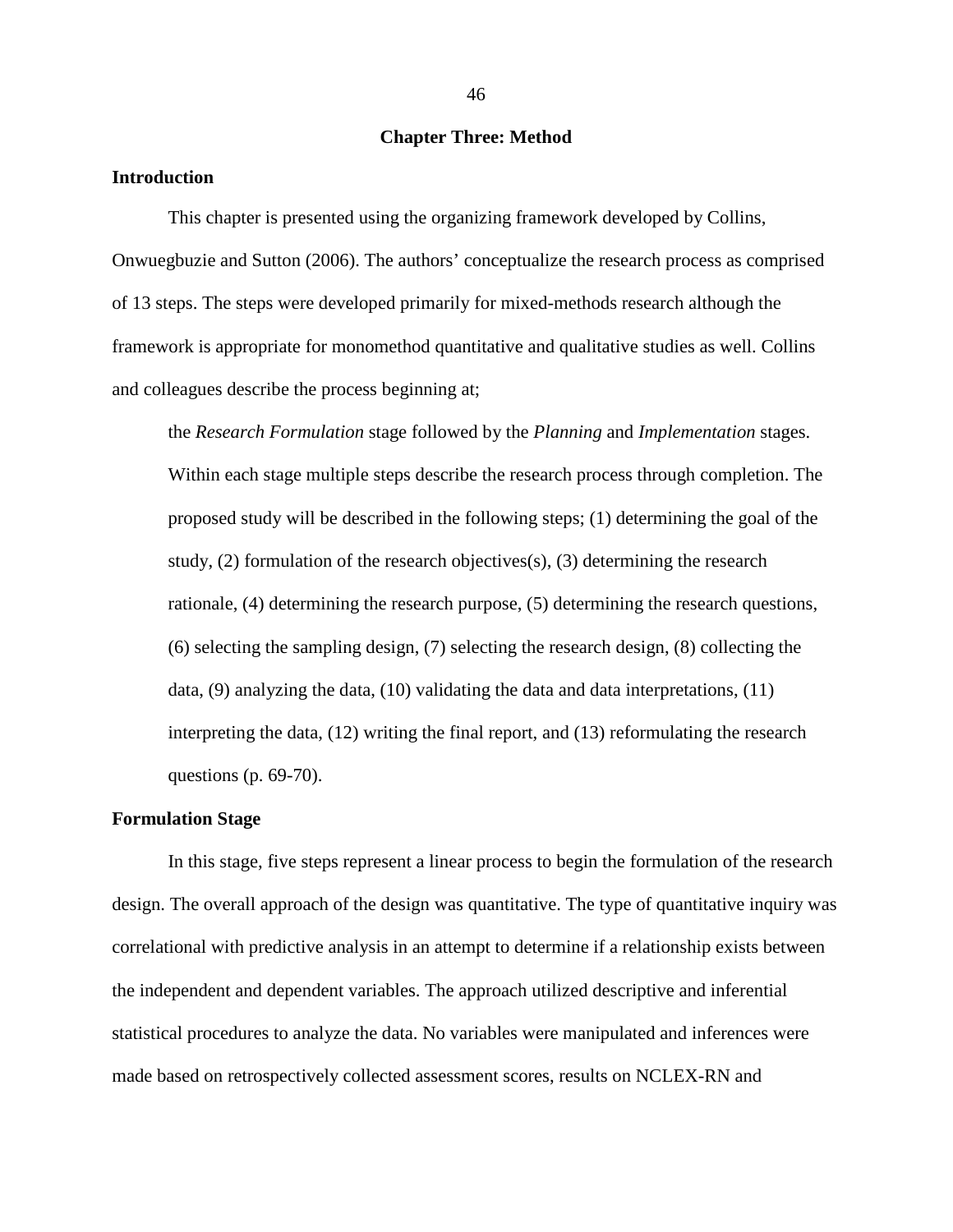demographics. The potential impact of the study on the field of nursing education is discussed at length in Chapter Five.

#### **Goal of the Study**

Findings of this study further informs nurse educators regarding the use of standardized content-specific assessments provided by ATI in predicting NCLEX-RN failures within the first year of a nursing program and adds to the body of knowledge surrounding use of commercially prepared standardized testing programs. Early identification of at-risk students has the potential to decrease NCLEX-RN failures for programs of nursing by allowing time for implementation of a remedial plan before and during the final academic year of a nursing program and first-attempt on the licensure exam. Examining students' past performance can serve to inform the stakeholders in nursing education for future impact on NCLEX-RN failure rates.

## **Research Objective**

 The objective for this study is to identify any relationships between the independent variables (ATI assessments) and the dichotomous dependent variable (NCLEX-RN outcome).

### **Research Rationale**

 The vision for this study was guided by the gaps in the literature utilizing commercially prepared content-specific assessments developed by ATI to predict NCLEX-RN outcomes in first-year baccalaureate nursing students. Use of ATI assessments was limited in the research literature. No studies utilizing the combination of content-specific assessments analyzed as independent variables to predict NCLEX-RN failures for first-year baccalaureate nursing students were found in the literature.

 An electronic search for the most current research was conducted during the period of June 2011 and October 2011. The computer-based search engines used were primarily EBSCO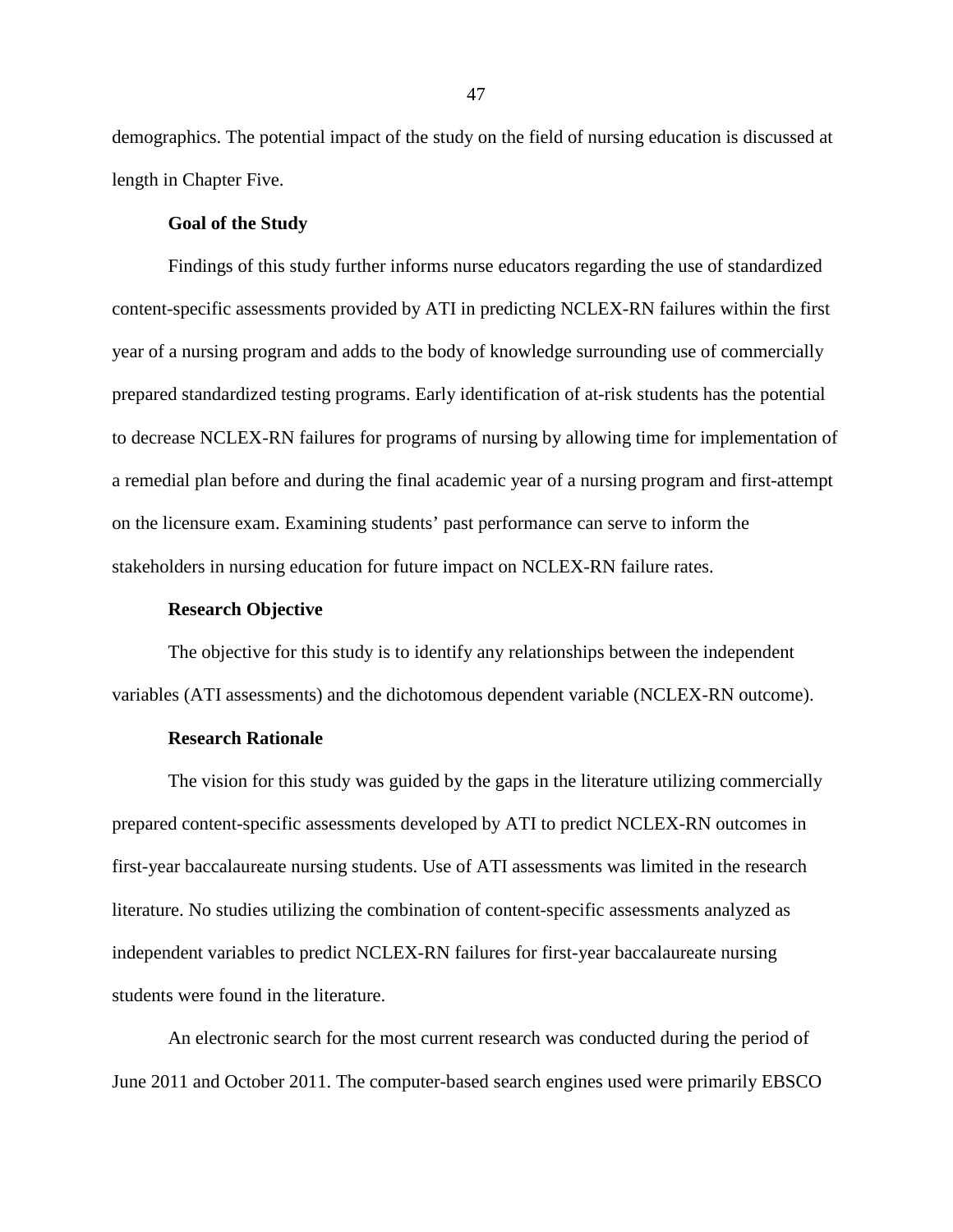and OVID. The descriptors used to locate the available literature included: standardized assessment, exam, assessment, nursing, education, Assessment Technologies Institute, predicting NCLEX-RN, predictor NCLEX-RN, licensure and NCLEX-RN success and failure. Searches for the latest educational literature surrounding the topic were also completed from electronic educational newsletters, such as *Chronicles of Higher Education,* and from personal holdings.

 The Eleanor Mann School of Nursing program Standardized Tests policy for implementation of the ATI CARP program for the first academic year guided the selection of the content-specific assessments identified for use as independent variables in the study. Analysis of relationships between the variables of content-specific assessments scores during the first year of the nursing program could prove to assist in early identification of at-risk students which can ultimately influence NCLEX-RN pass and fail rates.

## **Purpose of the Research**

 As explained in Chapter One, the purpose of this study was to determine the relationship and predictive ability between ATI developed content-specific assessment scores and student outcomes on NCLEX-RN. Scores were collected from archived data available through the Eleanor Mann School of Nursing and ATI.

#### **Research Question**

The question guiding the selection of the research design was:

What are the odds or the probability that student scores on the following ATI assessments: Fundamentals, Pharmacology, and Mental Health will predict their outcome of pass or fail on the NCLEX-RN exam?

## **Planning Stage and Implementation Stage**

 **Sampling and Research Design**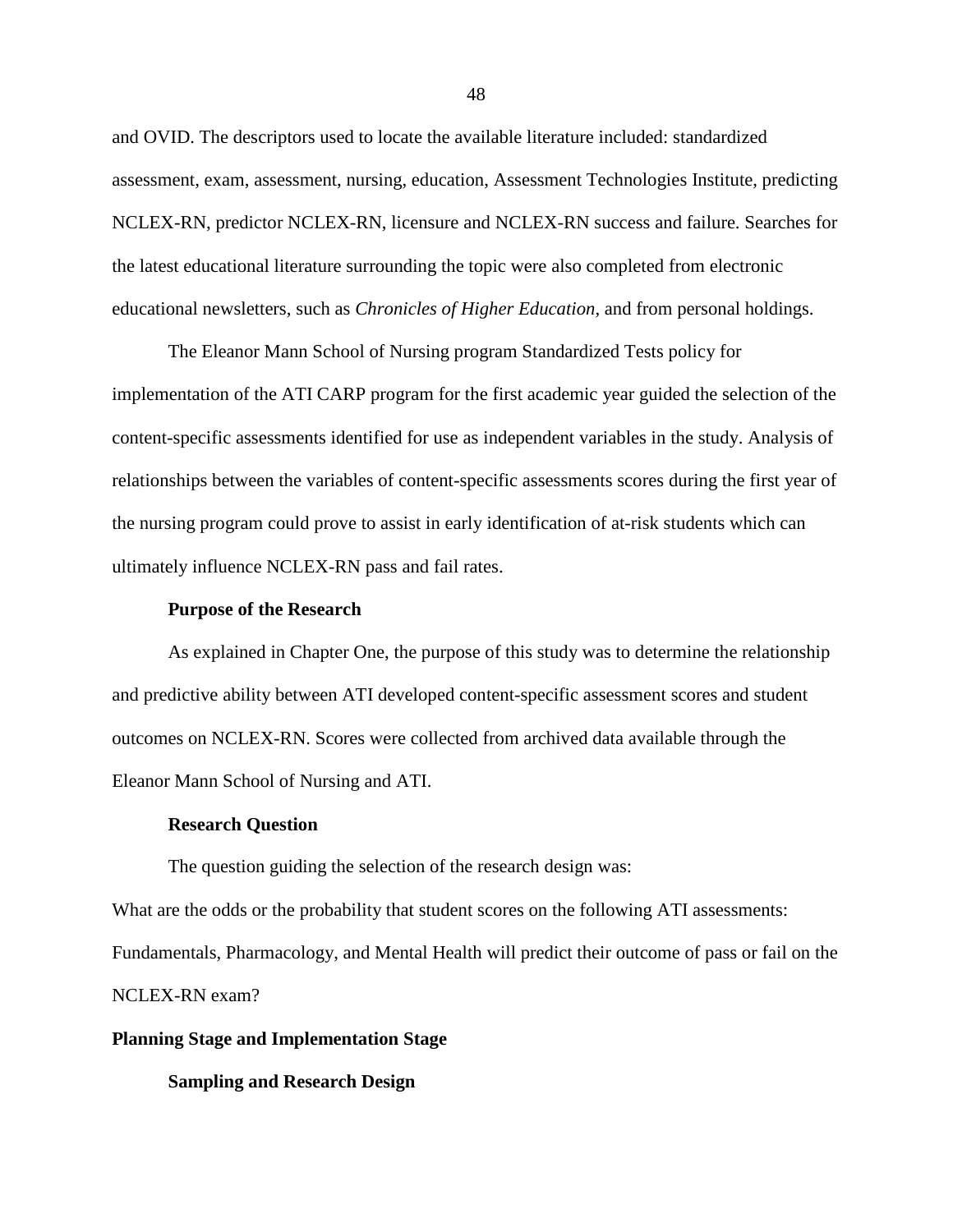The University of Arkansas is a public university and considered to be the state's flagship higher educational institution having provided advanced learning opportunities for nearly 150 years. The total student population has exceeded 23,000 students for the fall 2011 enrollment period. Students from approximately 100 nations attend the University seeking continued educational experiences. The University boasts nearly 200 academic programs with an emphasis on teaching, research and service (University of Arkansas, 2011a).

 The Arkansas Board of Nursing reported a total of 272 graduates between 2008 and 2010. The report also indicates 228 students successfully passing NCLEX-RN on the first attempt for the same time frame (Arkansas Board of Nursing, 2011). These numbers indicated a potential of 44 NCLEX-RN failures for the 2008 through 2010 time frame. The number of those reported graduating from the generic baccalaureate program was not specified. The sample containing student records on the first-attempt of NCLEX-RN was collected. The number was expected to be significantly larger for NCLEX-RN pass category than for those failing NCLEX-RN on the first attempt. The anticipated total sample was expected to be within the range of 200- 250. The final number of participants included in the sample was quite lower at 119. The dependent variable was dichotomous with two groups (a) those who failed NCLEX-RN on the first attempt and (b) those who passed NCLEX-RN on the first attempt.

 The participants for this study were from one university, which is consistent with a casestudy research strategy. Quantitative studies characteristically use large, representative samples with the purpose of generalizability (Green, 2007, p. 149). However, a case can be made for this studies' sampling design to meet the characteristics of purposive sampling as described by Teddlie and Tashakkori (2009) where researchers want to generate a wealth of information from a few cases. The sampling design was purposive in that the sample addresses the specific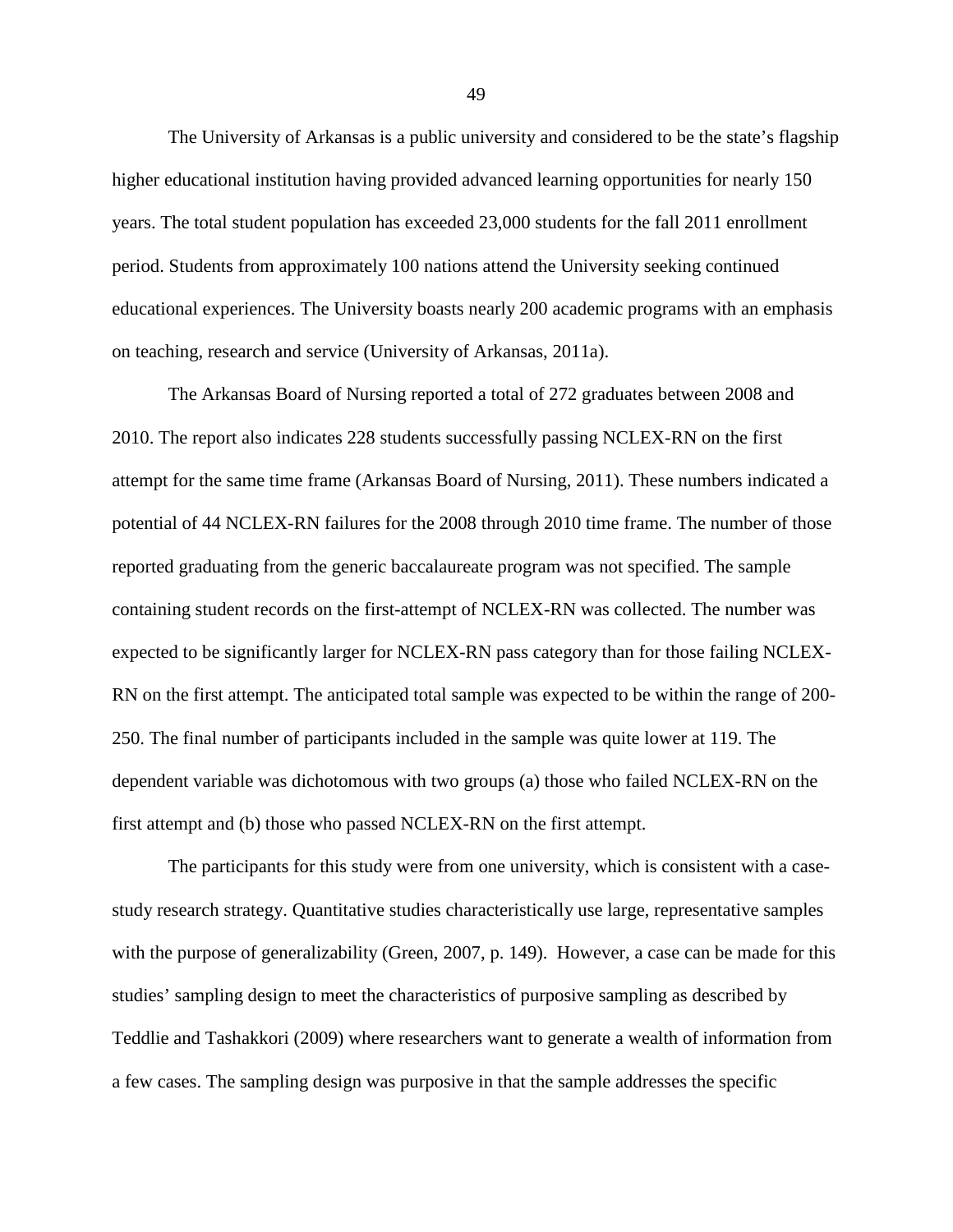purpose of the study and was selected to achieve representativeness that is typical of the larger population and for comparability across studies (Teddlie & Tashakkori, (2009). Because the study includes a dichotomous outcome of passing or failing NCLEX-RN, the size of the sample varied significantly between the two groups. The total sample size was 119. One-hundred twelve participants passed and seven failed NCLEX-RN on the first attempt. Glass and Hopkins (1996) declare convenience samples as "accidental" (p.226). The selection of the sample for this study was not accidental and the sampling characteristics align more closely to purposive. Based upon the evidence in the literature, the sample design for this study was identified as purposive.

 The sample selected for this study was from a generic baccalaureate of nursing program offered by one University. Johnson (1988) studied differences in nursing performance between baccalaureate prepared nurses and the more technical programs of associate degree and diploma. Baccalaureate prepared nurses showed significant differences in communication, knowledge, problem-solving and the professional role. Associate degree and diploma programs have traditionally prepared nurses for the direct patient care roles. In addition to patient care skills, baccalaureate nurse are provided didactic courses on research, leadership and management and community focused health care. The addition of the described courses limits the number of credits devoted to direct patient care for baccalaureate education as compared to associate degree and diploma programs. This difference in philosophy of nursing programs could result in score differences on standardized assessments. NCLEX-RN is developed and presented to all levels of education for entry into practice as a registered nurse with the focus on patient care to promote a safe effective care environment (NCSBN, 2011c). Thus, it might be expected that average scores on the content-specific assessments differ across program types with baccalaureate prepared students performing at a lower level.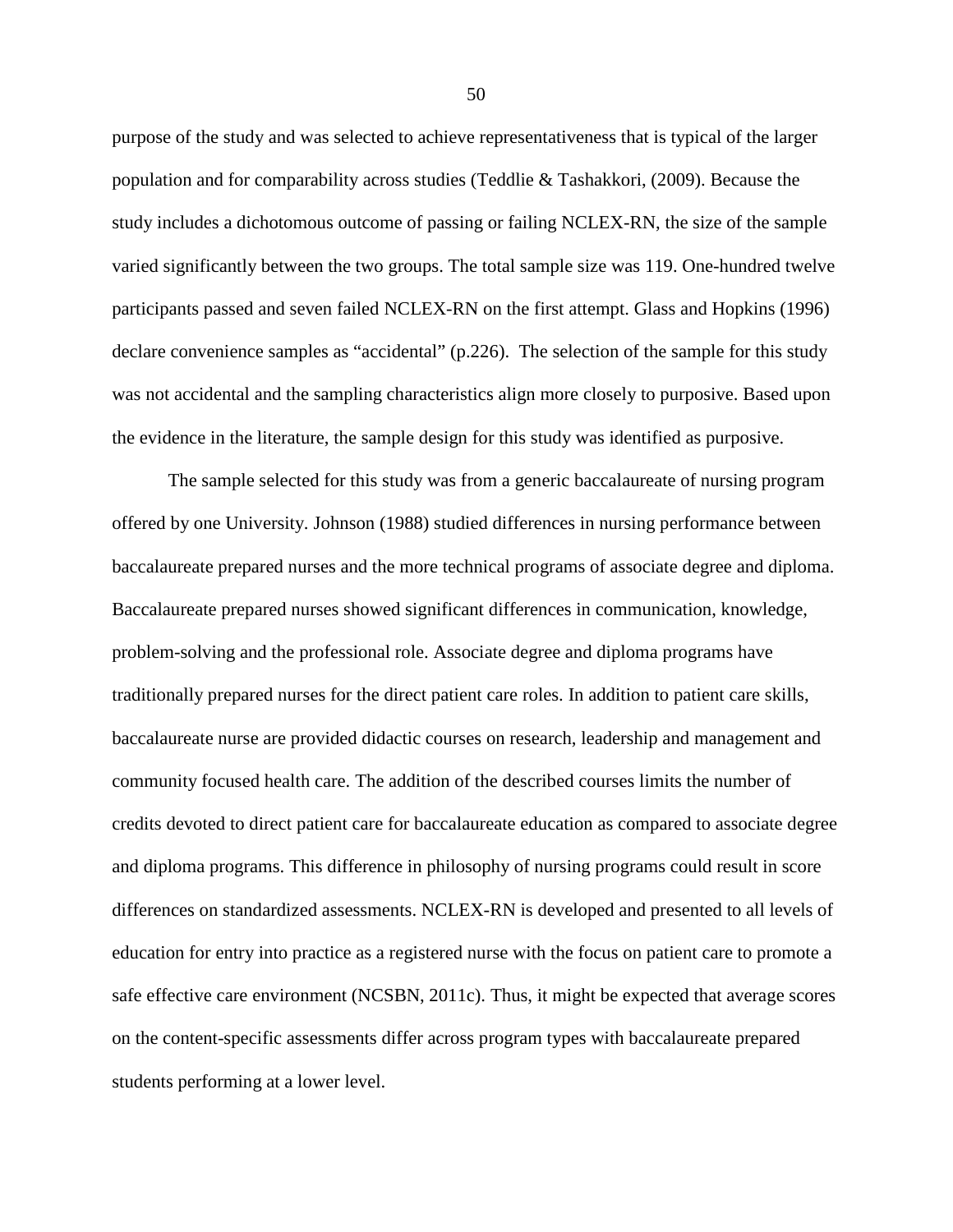Inclusion criteria for the sample were (a) completion of the generic baccalaureate nursing program (b) completion of the 2007 versions of the content specific mastery assessments provided by ATI and (c) record of the pass or fail status on the first-attempt of NCLEX-RN. Archived student data for the graduates completing the 2007 version of the ATI content-specific assessments between 2008 and 2010 from one university were used in the sample. Subsequent graduates received the updated 2010 versions of the ATI content-specific assessments and were not included in this study. Data were incomplete for those students taking the 2010 versions of the content-specific assessments as NCLEX-RN pass or fail status for this population will not be available until summer of 2012. Exclusion criteria omitted those students with missing scores on any of the three assessments identified as variables in the study or who had no record of firstattempt on NCLEX-RN.

 To further guide the investigation, the research design selected used systematic quantitative research techniques to develop and measure the relationship between the variables. All data collected were retrospective in nature and considered non-experimental due to lack of implementation of a treatment.

#### **Description of the nursing program.**

 The Eleanor Mann School of Nursing resides on the campus of the University in Fayetteville, Arkansas. The school of nursing offers baccalaureate and graduate programs in nursing. The baccalaureate nursing program prepares graduates for a variety of care settings including acute care facilities and community settings where they manage acute and chronic patient care and promote health and wellness. The first nursing program offered at the School of Nursing (SN) was at the associate degree level approximately 30 years ago. The baccalaureate program was first offered in 1992.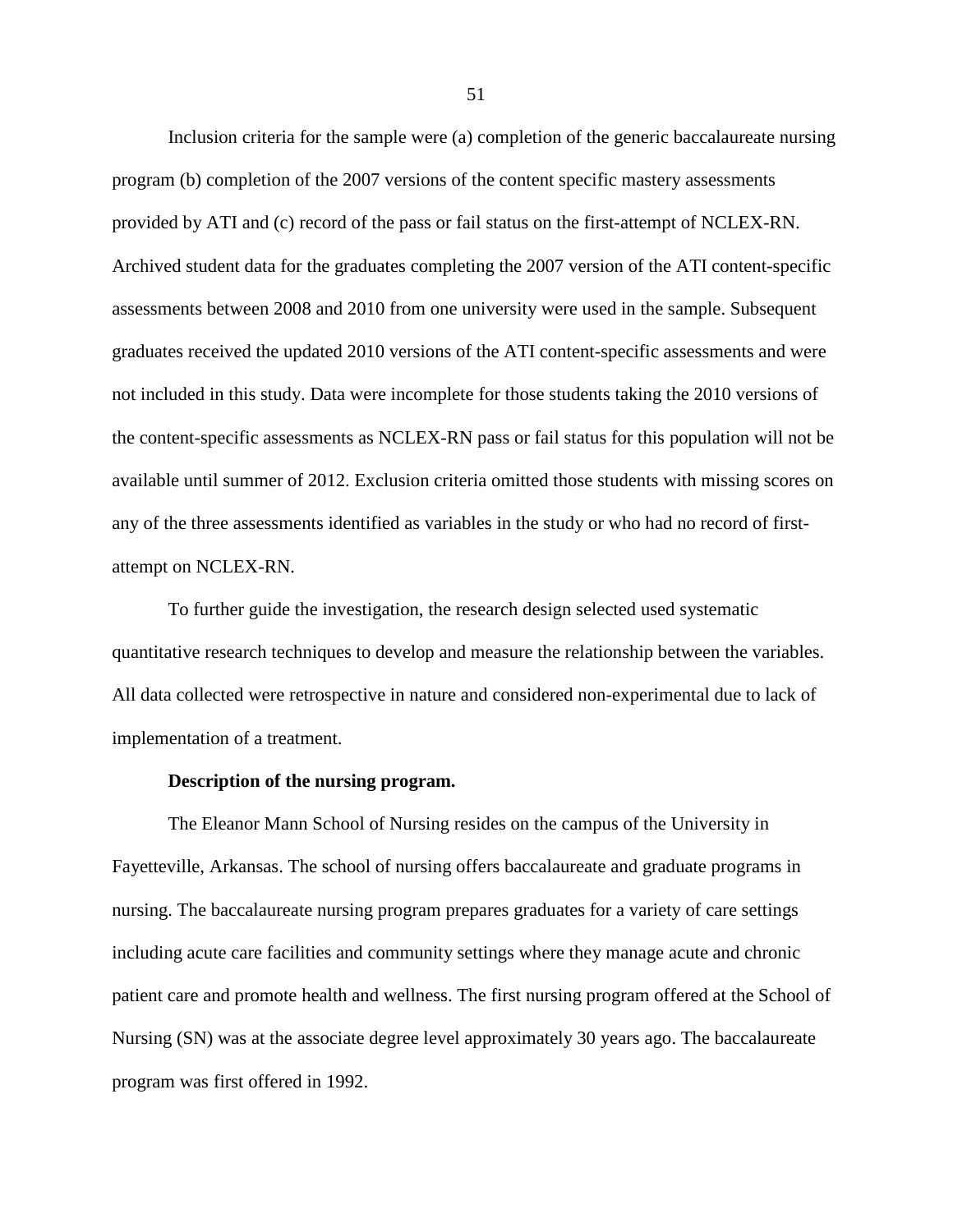The SN offers four options for granting baccalaureate degrees including a generic program, generic with honors program, licensed practical nurse to baccalaureate program (LPN – BSN) and registered nurse to baccalaureate program (RN-BSN). The SN admits two times per year. The two generic and LPN – BSN programs prepare graduates to take the NCLEX-RN for licensure as a registered nurse (University of Arkansas, 2011b).The generic baccalaureate program is four semesters in length for full time students requiring two years for completion. The SN holds accreditation from the Commission on Collegiate Nursing Education (CCNE) and approval from the Arkansas State Board of Nursing. CCNE accreditation was earned in 2002 and continued approval is granted through June 20, 2017. The state board of nursing approval is current and granted through January 2013. The minimum GPA expected of students applying to the SN is a 3.0 with the application process being competitive using a ranking system for admissions.

#### **Use of ATI in the nursing program.**

 The SN began using the ATI Comprehensive Assessment and Remediation Package (CARP) in the fall of 2008. The student handbook for nursing students at the University of Arkansas contains a policy for *Standardized Tests* requiring all baccalaureate students to achieve the national average or higher on the content-specific assessments for completion of the nursing program. Administration of the Fundamentals, Pharmacology and Mental Health assessments occurs during the first two semesters of the nursing program. The Standardized Tests policy followed by the Eleanor Mann School of nursing allows for multiple attempts to reach the benchmark accompanied with supplemental remediation activities. For the purposes of this study, first-attempt scores on content-specific assessments were used. Spurlock and Hunt (2004) found that programs allowing multiple attempts to achieve a minimum score on standardized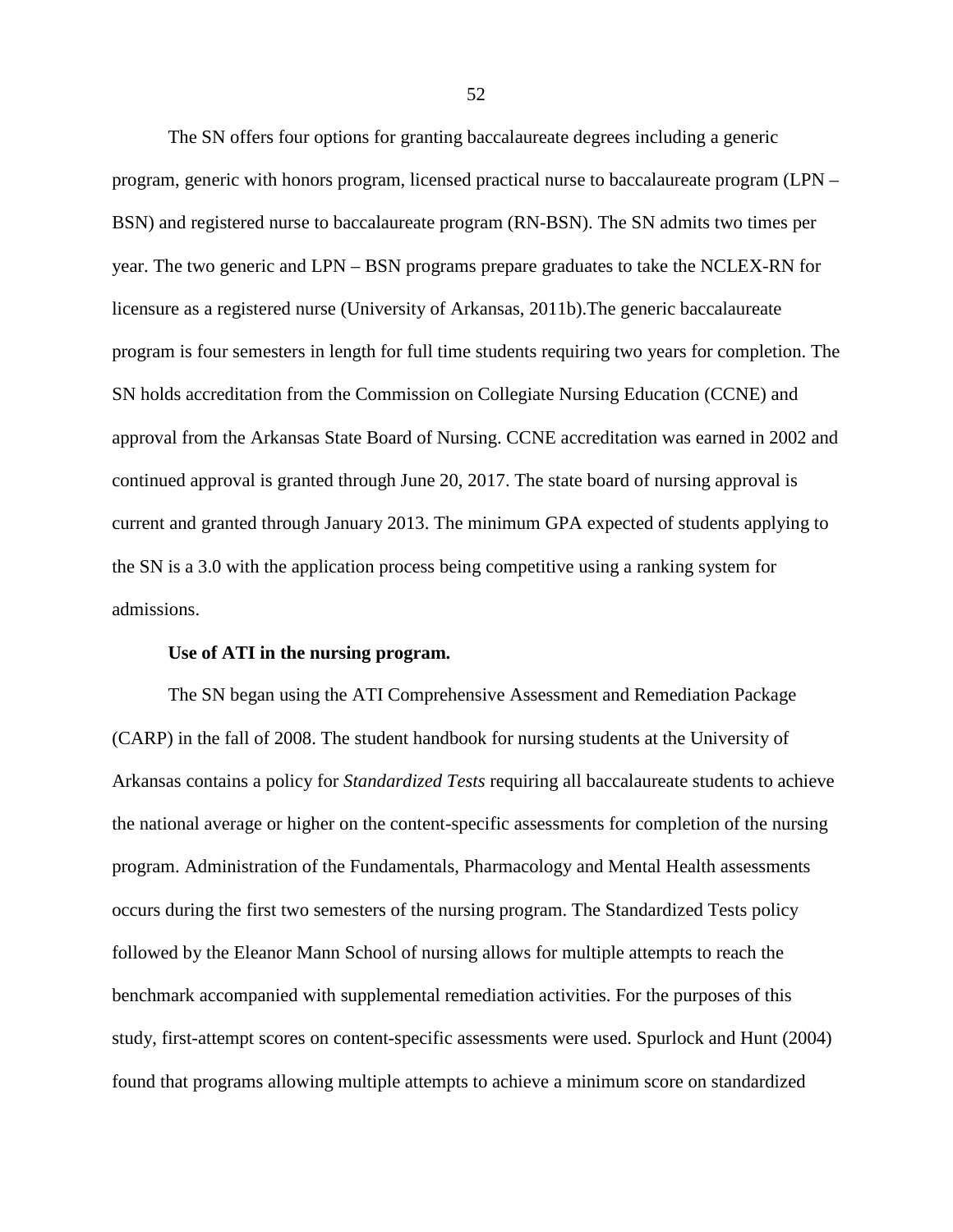assessments were not significant in identifying those students at-risk for failure on NCELX-RN. Further, the authors indicate only the first-attempt scores were significant in relation to NCLEX-RN outcomes and were considered the best indicators of level of knowledge in nursing. The content-specific assessments and associated nursing course placement is displayed in Table 2. The complete *Standardized Testing* policy is included as Appendix A.

### Table 2

*Content-Specific Assessment Placement within the Curriculum* 

| <b>Content-Specific Assessment</b> | Nursing Course                             |
|------------------------------------|--------------------------------------------|
| <b>Fundamentals of Nursing</b>     | NURS 3422: Foundations of Nursing Practice |
| Pharmacology                       | NURS 3634: Adult Health and Illness 1      |
| Mental Health Nursing              | NURS 3742: Mental Health and Illness       |

 ATI offers the CARP via computerized means or the more traditional paper and pencil method. ATI provides schools of nursing with standardized procedures for administration of proctored assessments. The Eleanor Mann School of Nursing administers the assessments utilizing the computerized option. The assessment administration environment was a classroom space with computers available to each student. The testing parameters for students were provided to proctors in the *Proctor Manual for ATI On-line Assessments*. This document is available to proctors on-line for reference. The proctor manual is available only to faculty members with a valid identification code and password from institutions purchasing assessment products from ATI. The specific physical environment for computerized testing was claimed to be appropriate and consistent with the standards expected by ATI. Accommodations are made available for students with disabilities to comply with the Americans with Disabilities Act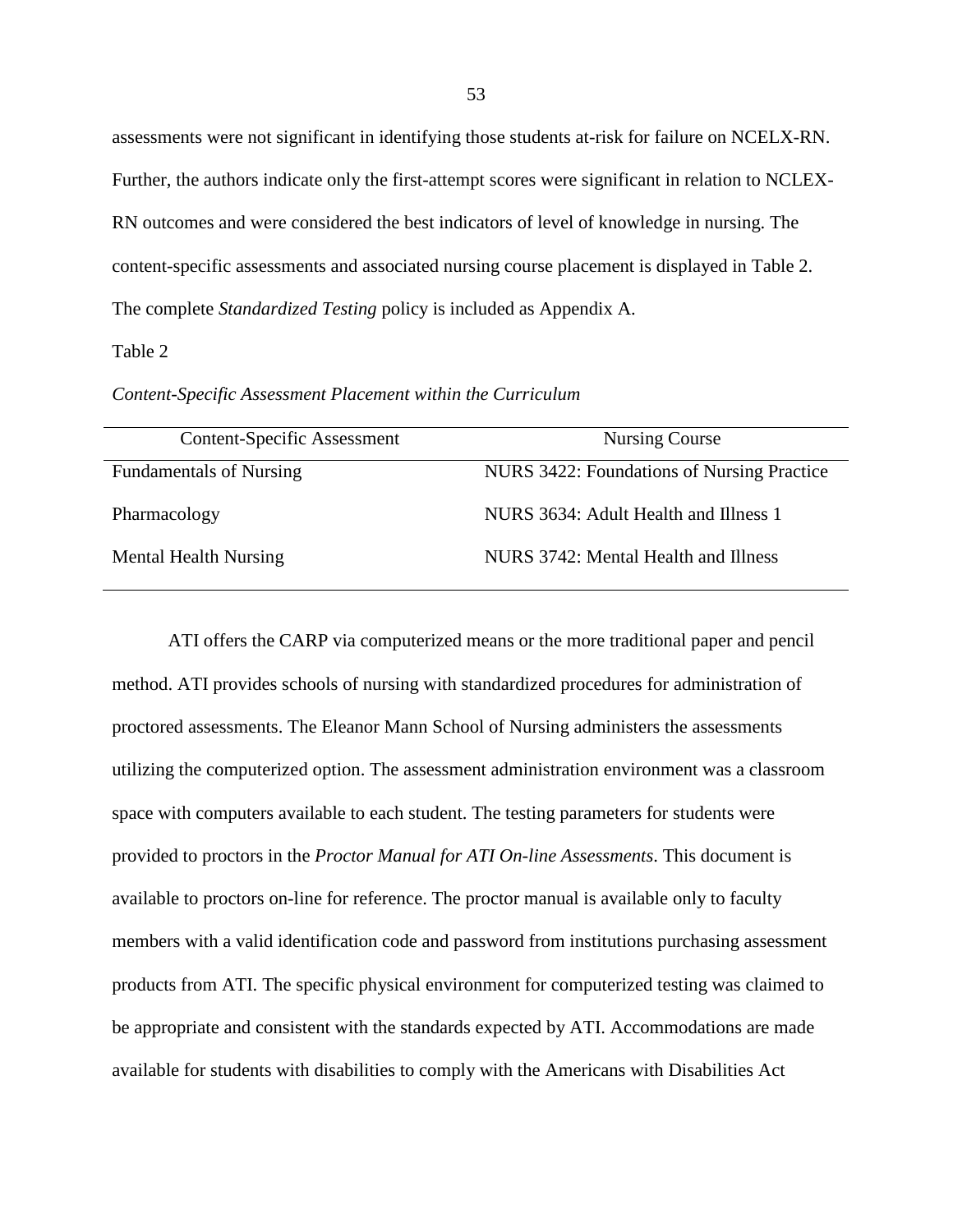(ADA) "requiring reasonable testing accommodations for students with disabilities" (Airasian, 2010, p. 341).

## **Data Collection**

 Retrospective data was collected from archived files from the University of Arkansas admissions office and the Eleanor Mann School of Nursing. "Retrospective studies use historical data to look backward in time and are particularly useful for studying the relationship between variables whose occurrences are difficult to predict" (Kirk, p. 9). Permission for use of the data was sought from the Institutional Review Board (IRB) at the University of Arkansas and the Eleanor Mann School of Nursing. Following approval, the data collection process was coordinated with the Eleanor Mann School of Nursing. Demographic data of age and gender were provided by the administrative contact from the SN. Additional demographic information was not gathered for purposes of admission to the SN therefore no additional demographics were included in this study.

Ages, gender, ATI content-specific assessment scores and NCLEX-RN pass or fail status from the first academic year of the nursing program were combined into one data set. Data were correlated and then de-identified by replacing student names with dataline numbers that could not be re-linked. Date of birth was transformed into age in number of years at the time of firstattempt on NCLEX-RN. During the research process the data and all associated documents were maintained in a locked system in electronic format. All data were reported in aggregate form. The original file correlating student names with corresponding assessment scores, NCLEX-RN status and demographic data was discarded and deleted from all devices. The de-identified data files were and will continue to be secured by the principle investigator with password protected files in electronic format.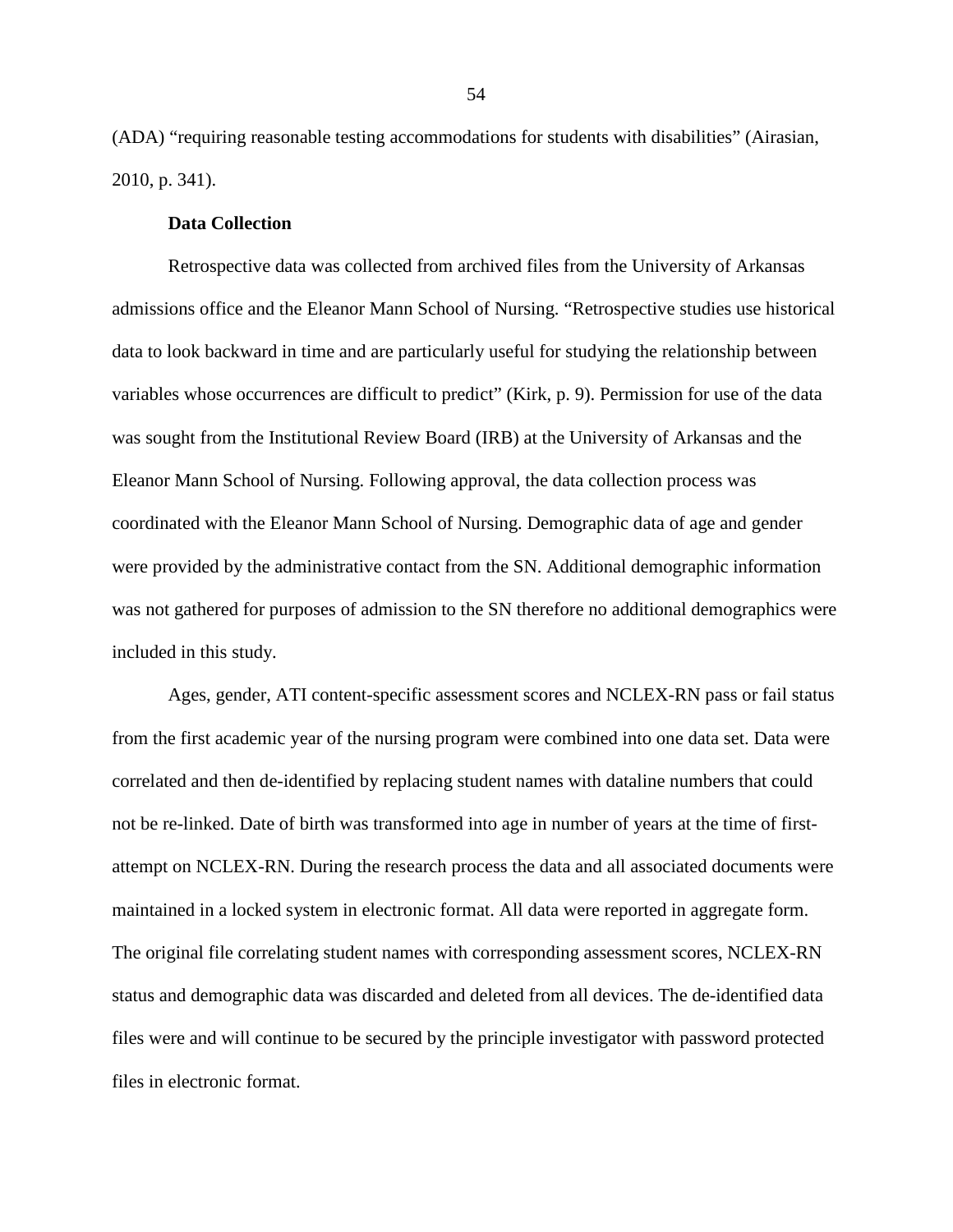Age was calculated and placed into ranges. Gender was categorized as female (1) or male (2) and dummy coded in the analysis. A summary of the age ranges and gender is provided in table format in Chapter Four.

#### **Instruments and procedure.**

ATI claims to assist students in achieving NCLEX-RN success at a rate closer to 100% than any other commercially prepared educational system on the market today and also claims to be the leader in on-line learning (Assessment Technologies Institute, LLC, 2011). The comprehensive assessment and review program (CARP) offered by ATI provides remediation and assessment activities to assist students throughout the nursing program. The CARP also includes academic measuring tools to identify potential problems for early intervention to promote student success.

 As part of the CARP package, the content mastery series (CMS) provides assessment information regarding a student's mastery of concepts in specific areas that are correlated to the NCLEX-RN test plan. The CMS is designed to evaluate assessment scores and provide a formative indication of developing NCLEX-RN readiness in specific content areas. Group performance information can be obtained by participating schools of nursing purchasing the ATI CARP. The CMS contains eight content specific assessments. Three of the eight were used in this study: (1) Fundamentals, (2) Pharmacology and (3) Mental Health. For the purposed of this study, these mastery assessments are referred to as "content-specific assessment" for the remainder of this paper. Table 1 provides a complete list of concepts addressed in each assessment utilized as independent variables for this study. The assessments are criterion referenced indicated a specific behavior or outcome associated with the score reflecting performance on a set of standards expected of the registered nurse. A combination of the Angoff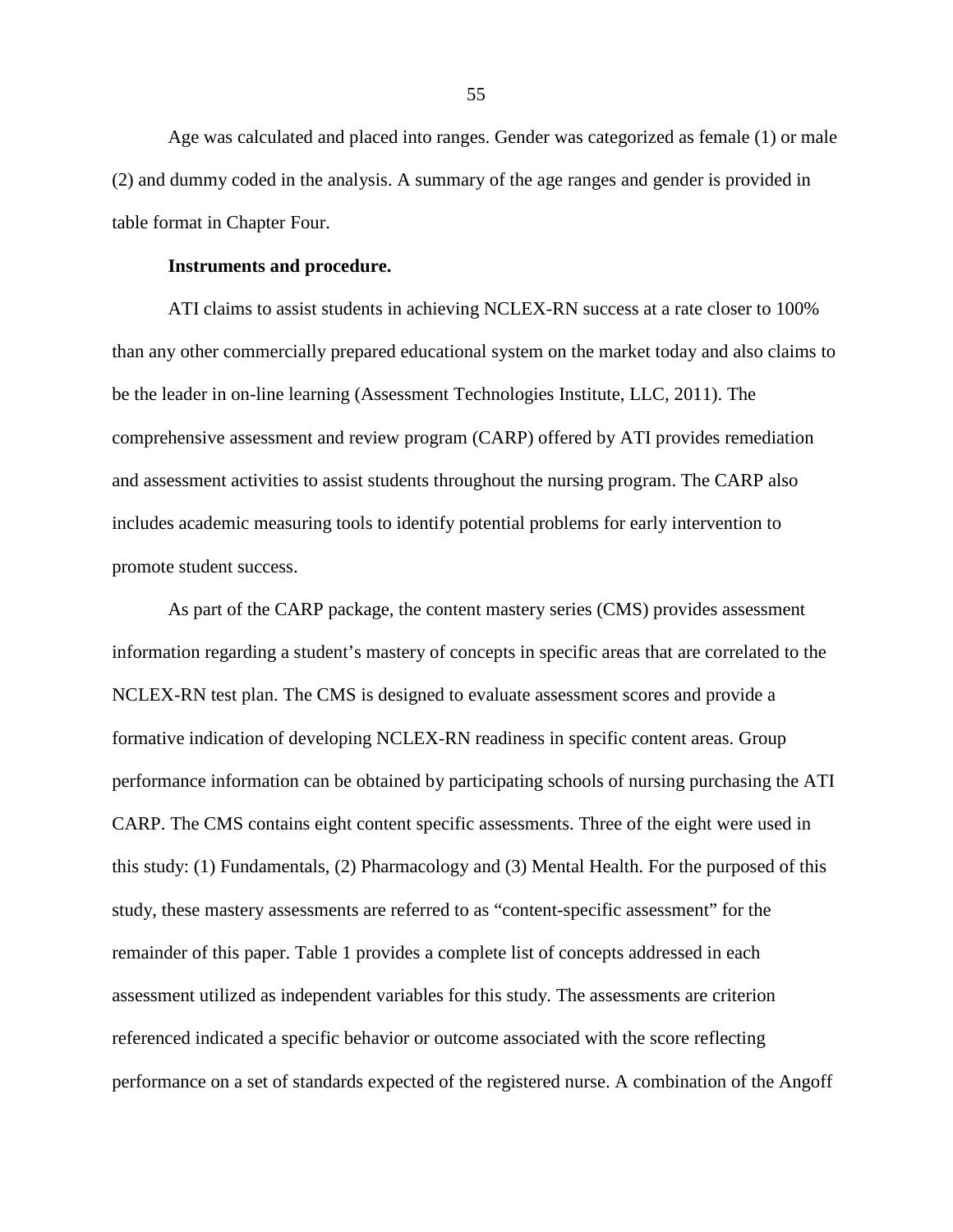and the Bookmark standard setting methods were used to establish reliability and validity of the assessments and determine cut scores for three levels of proficiency on each of the CMS assessments. In this process, expert nurses (judges) were consulted and test items evaluated and scored according to set criteria. Each level cut score range was calculated at a 95% confidence interval (Kelley, 2007).

 From the reports of the scientists and psychometricians at ATI, it is concluded that reliability and validity of the content-specific assessments has been established for the intended use and purposes of the test. Cultural bias is addressed by ATI with ethnic and gender experts. Multiple revisions and modifications are suggested to display the assessments items without bias to gender or ethnicity. It is concluded that bias within the existing 2007 assessments has been satisfactorily addressed by ATI.

 Students receive a report (Appendix B) following administration of the assessment providing overall raw percentage correct, a norm-reference of percentile rank comparing each student's respective score to all students taking the assessment from a baccalaureate program of study and comparisons to all students in registered nursing programs nationally. Students are also provided an assigned level of performance based on their respective scores. Table 3 describes students expected behaviors at each level. Table 4 shows the levels of performance and associated cut score for each assessment used in this study.

ATI aligns assessment content with NCLEX-RN Client Need categories. Each category is assigned a specified number of assessment items. Table 5 identifies the categories and number of items to evaluate student performance in each content-specific area. Each assessment includes an additional 5 items for analysis and possible use in future assessments. The added items are not included in the student performance analysis in the results.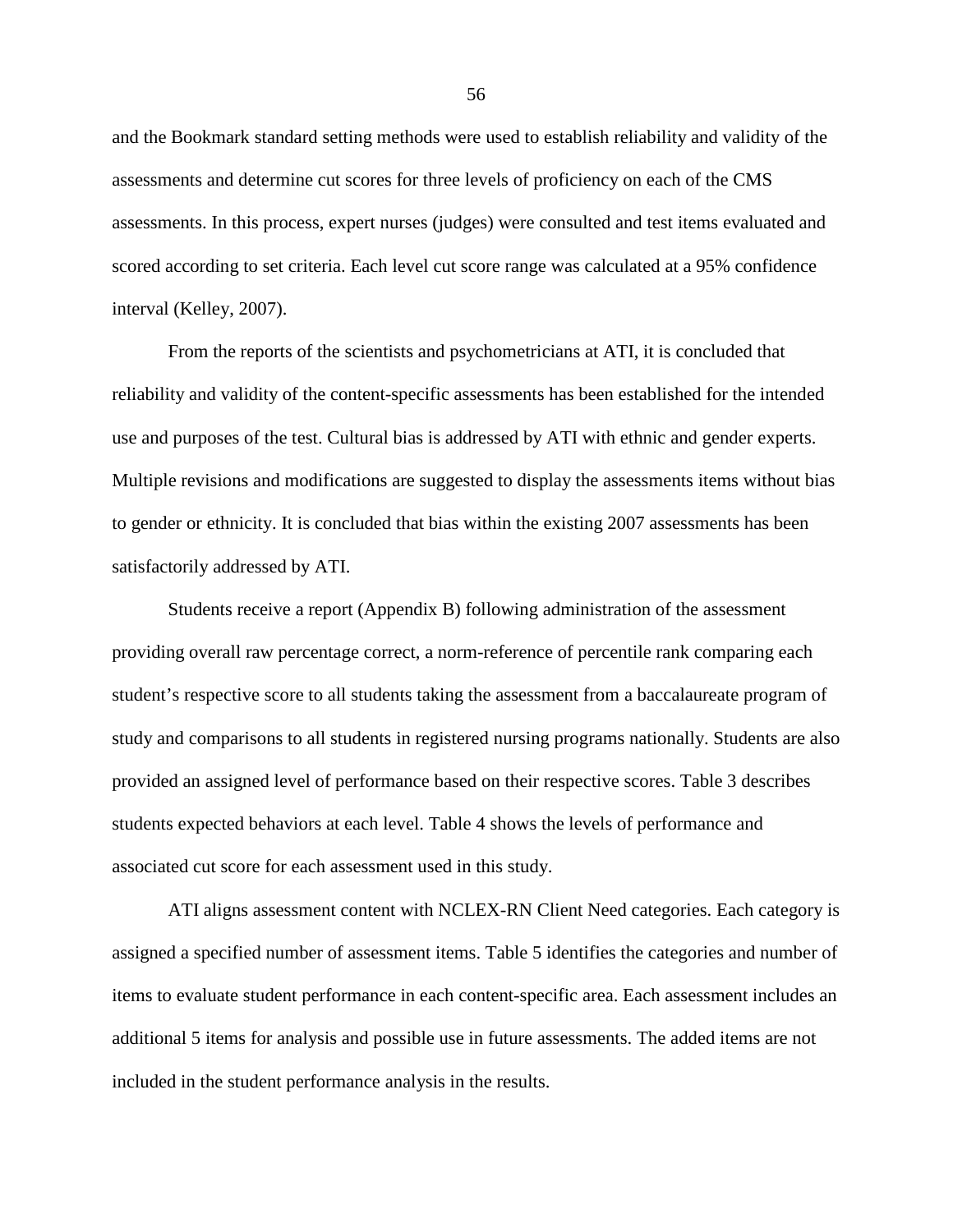# Table 3

| Levels of Proficiency |  |  |
|-----------------------|--|--|
|                       |  |  |

| Level 1 | -is expected to just meet NCLEX-RN<br>standards in this content area.<br>- should demonstrate the minimum level of<br>knowledge in this content area required to<br>support academic readiness for subsequent<br>curricular content.<br>- should meet the absolute minimum<br>expectations for performance in this content<br>area. |
|---------|-------------------------------------------------------------------------------------------------------------------------------------------------------------------------------------------------------------------------------------------------------------------------------------------------------------------------------------|
| Level 2 | - is expected to readily meet NCLEX-RN<br>standards in this content area.<br>- should demonstrate a level of knowledge in<br>this content area that more than adequately<br>supports academic readiness for subsequent<br>curricular content.<br>- should exceed minimum expectations for<br>performance in this content area.      |
| Level 3 | - is expected to exceed NCLEX-RN standards<br>in this content area.<br>- should demonstrate a high level of knowledge<br>in this content area that confidently supports<br>academic readiness for subsequent curricular<br>content.<br>- should exceed most expectations for<br>performance in this content area.                   |

# Table 4

# *Content-Specific Assessment Levels With Cut Scores*

| Assessment                             | Level 1 | Level 2 | Level 3 |
|----------------------------------------|---------|---------|---------|
| Fundamentals                           | 58.3%   | 66.7%   | 80.0%   |
| Pharmacology                           | 50.0%   | 63.3%   | 76.7%   |
| <b>Mental Health</b><br><b>Nursing</b> | 61.7%   | 70.0%   | 85.0%   |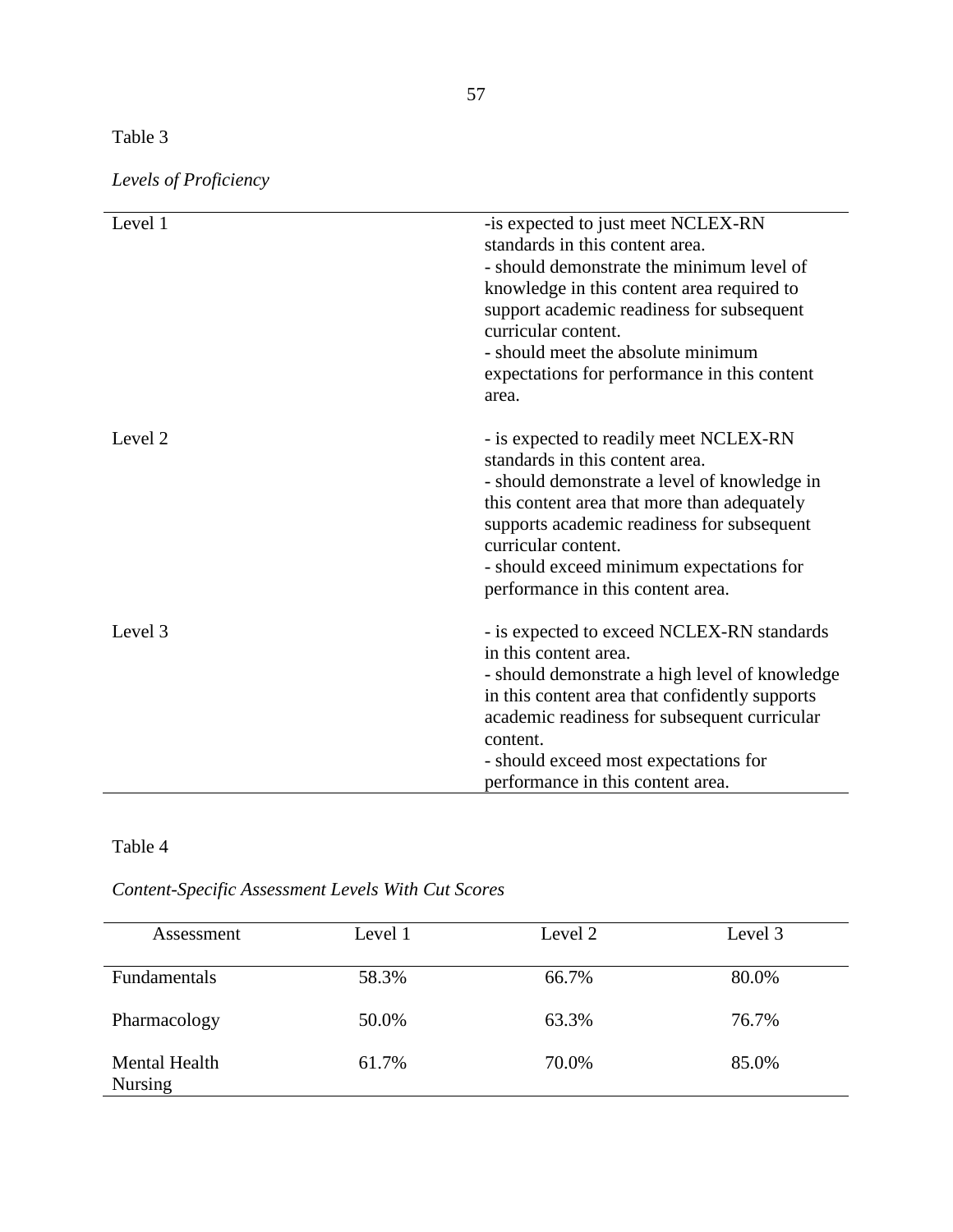## *Fundamentals assessment***.**

 The 65 item assessment evaluates the student's basic comprehension and mastery of the fundamental principles for nursing practice. Concepts assessed include foundations of practice (health care delivery, thinking strategies for nursing practice, communication, professional standards, nursing through the lifespan, health assessment), basic nursing care (admission, transfer and discharge processes, medication administration and error prevention, safety, infection control, comfort and basic needs and care of wounds), support of psychosocial needs (psychosocial, family, cultural and spiritual health, end-of-life), support of physiologic needs (oxygenation, circulatory, fluid, electrolyte and acid-base balance, gastro enteral, elimination, neurosensory) and health assessment (assessment of vital sign and general and system specific assessments).

#### *Pharmacology assessment***.**

 The 65 item assessment evaluates the student's basic comprehension and mastery of pharmacologic principles and knowledge of prototype drugs. Concepts assessed include, basic pharmacologic principles, safe medication administration, medication error prevention, age specific considerations and knowledge related to the safe administration and monitoring of prototype drugs that are used to treat infections, pain and inflammation as well as those that affect the immune, nervous, cardiovascular, respiratory, renal, digestive, endocrine, reproduction systems and the blood.

## *Mental health assessment***.**

 The 65 item assessment evaluates the student's basic comprehension and mastery of mental health nursing principles. Assessed concepts include, basics in mental health nursing (assessment, legal/ethical principles, therapeutic communication, therapeutic nurse-client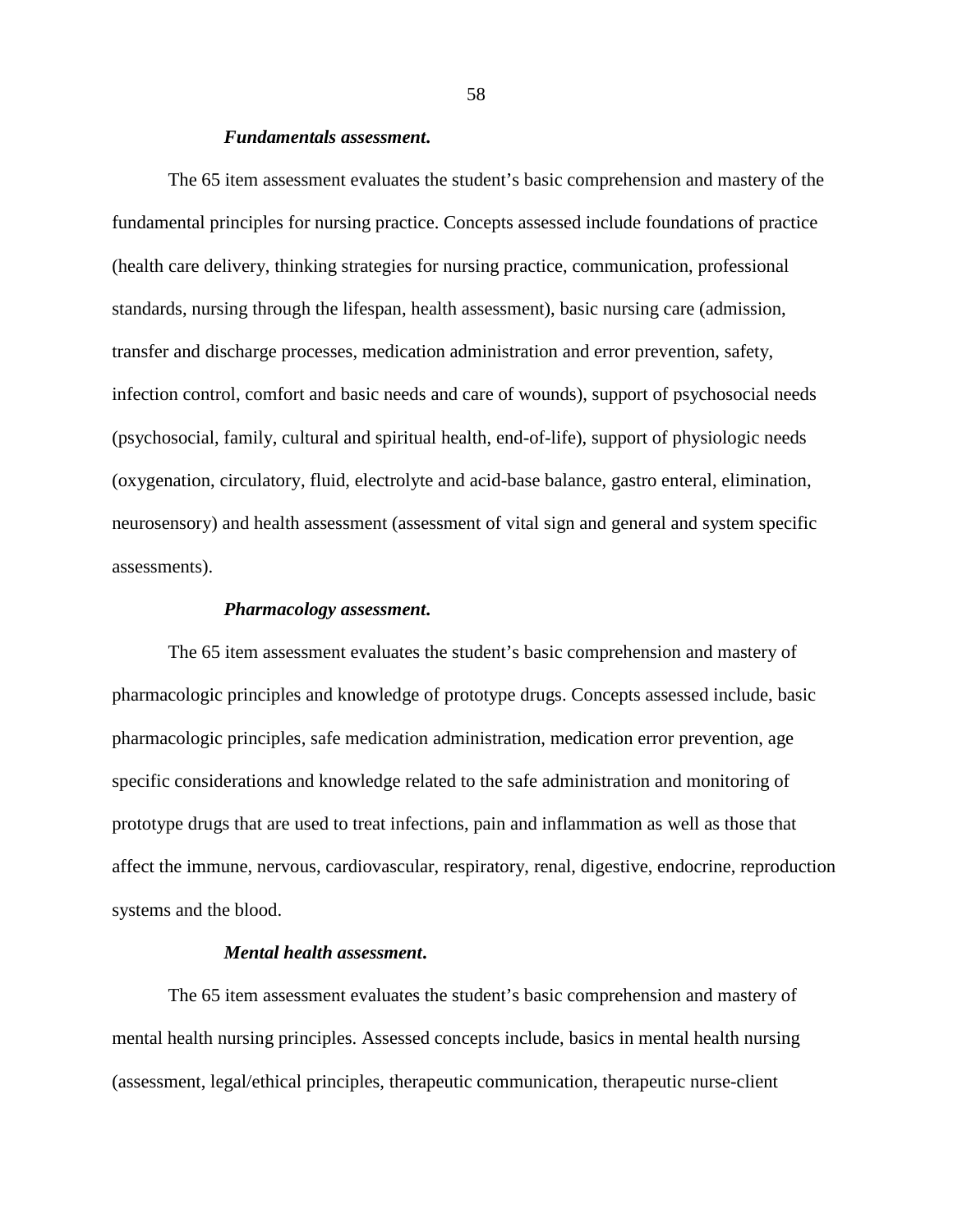relationship, anxiety and defense mechanisms, mental health nursing in diverse populations), non-pharmacologic therapy of mental health disorders, pharmacologic therapy of mental health disorders, and nursing care of clients with various mental health disorders.

Table 5

# *Item Distribution in Client Need Categories*

|                                                    | <b>Content Specific Assessment</b> |                |              |  |
|----------------------------------------------------|------------------------------------|----------------|--------------|--|
| <b>NCLEX-RN Client</b><br><b>Need Categories</b>   | Fundamentals                       | Mental Health  | Pharmacology |  |
| Management of Care                                 | $\overline{4}$                     |                |              |  |
| Safety and Infection<br>Control                    | 8                                  | $\overline{2}$ |              |  |
| <b>Health Promotion and</b><br>Maintenance         | 16                                 |                |              |  |
| Psychosocial Integrity                             | 11                                 | 55             |              |  |
| <b>Basic Care and</b><br>Comfort                   | 13                                 |                |              |  |
| Pharmacological and<br><b>Parenteral Therapies</b> | 5                                  | $\overline{2}$ | 60           |  |
| <b>Reduction of Risk</b><br>Potential              | $\overline{2}$                     | $\mathbf{1}$   |              |  |
| Physiological<br>Adaptation                        | 1                                  |                |              |  |

 *Note*. (-) indicates no test items in the Client Need category

 Two versions of each content-specific assessment are available. Form B is distributed for the initial attempt. If a retake of the assessment becomes necessary (based on program policies), version A is available upon request. Students are typically allowed one minute per test item. Individual testing parameters can be adjusted for special needs.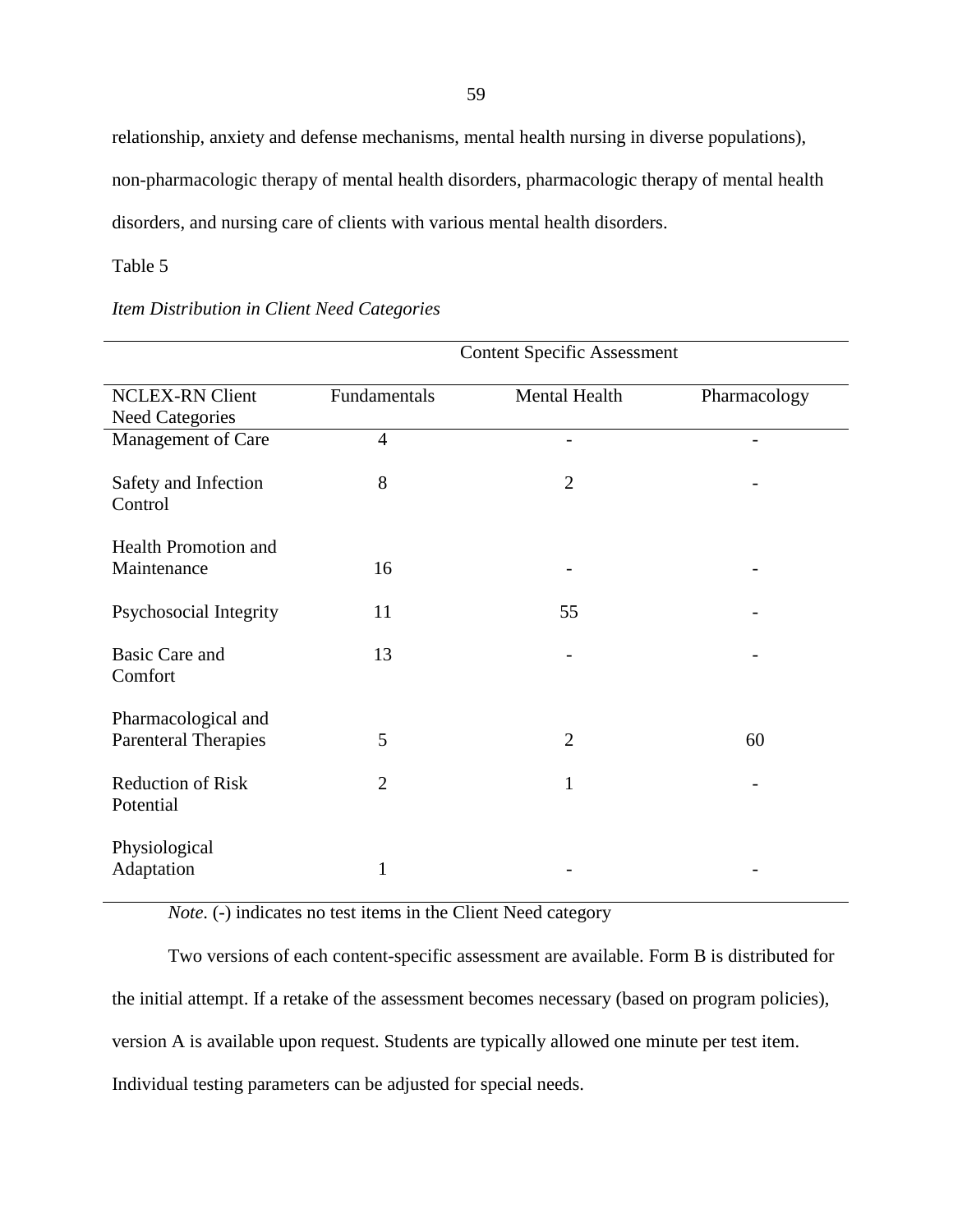## *NCLEX-RN licensure exam***.**

The reliability and validity of NCLEX-RN has been established by the NCSBN. Adjustments are made to the test every three years. Because practice changes over time, the NCSBN performs job practice analysis studies every three years to reflect accurately current nursing performance expectations and provide psychometrically sound and legally defensible licensure examinations. The performance of practice analysis serves to evaluate the validity of the test plan guiding content distribution of the licensure examination. The methodology used for the three year review include: (a) descriptions of subject matter expert panel processes (b) questionnaires (c) sample selection (d) data collection procedures (e) information on assurance of confidentiality (f) response rates and (g) participant representativeness of the population of newly licensed nurses. The process convenes a panel of experts in practice for creating a list of nurse activities and behaviors expected of the newly licensed registered nurse. Data were also collected from a randomized sample of individuals passing the NCLEX-RN examination (Wendt & O'Neill, 2008). For the purposes of this study, the NCLEX-RN serves as the outcome variable of interest. Complete reliability and validity documents are available at www.ncsbn.org.

#### **Description of Data Analysis**

 Once the data were received, an initial exploratory analysis was conducted to determine missing values, outliers and distributions. Parameters describing the sample population data including range, means, variances and standard deviations were calculated using the Statistical Analysis System (SAS), Version 9.2 program and univariate procedure. Assumptions of normality were analyzed. However the use of logistic regression lacks the need for normality to be established. Tables displaying the data and associated distributions were developed. Once the exploratory data analysis was completed the researcher moved forward with the inferential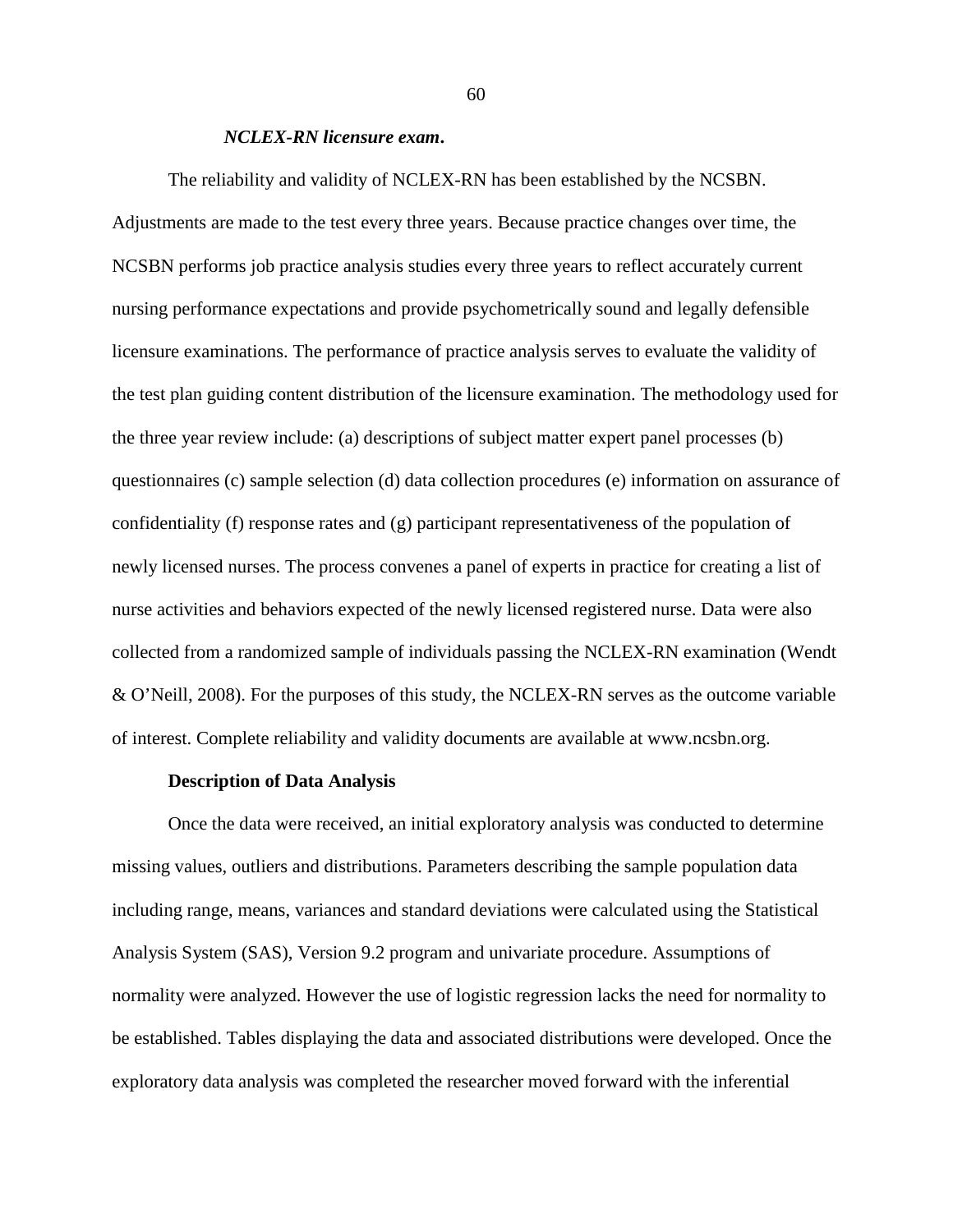statistical analysis of the methods associated with answering the research question. The independent two sample *t*-test procedure was used for between group comparisons.

 To analyze further the data to answer the research question guiding the inquiry, binary logistic regression models of inferential statistical analysis were employed to determine strength of relationship of the three ATI content-specific assessments for predicting NCLEX-RN outcomes. Binary logistic regression was determined to be the appropriate statistical model to fit the observed data. The interval scale used for scoring ATI content-specific assessments combined with the dichotomous dependent outcome of pass or fail support use of the binary logistic regression model. "The outcome of pass or failure NCLEX-RN on the first attempt is mutually exclusive." (Leech et al., 2008, p. 152). The assessment scores aligned with the interval classification because a score of zero cannot accurately determine an absence of knowledge regarding the content on the exam. Because the dependent variable was dichotomous and does not fall on a continuum, the assumptions of bivariate normality cannot be met. Logistical regression does not assume a linear relationship between the independent and dependent variables (Glass & Hopkins, 1996). A condition of binary logistic regression is a large sample size for accuracy. Some researchers indicate a minimum of 20 cases per predictor with a minimum of 60 cases (Leech et al., 2008). Other scientists recommend a minimum of 50 participants per predictor variable (Wright, 1995). For this study, the sample size was selflimiting because of the finite number of graduates and retrospective nature. Increasing the sample size above the available 119 would require participation by schools of nursing outside the University of Arkansas as the administration of the 2007 versions of all the content-specific assessments have been replaced with the updated 2010 versions.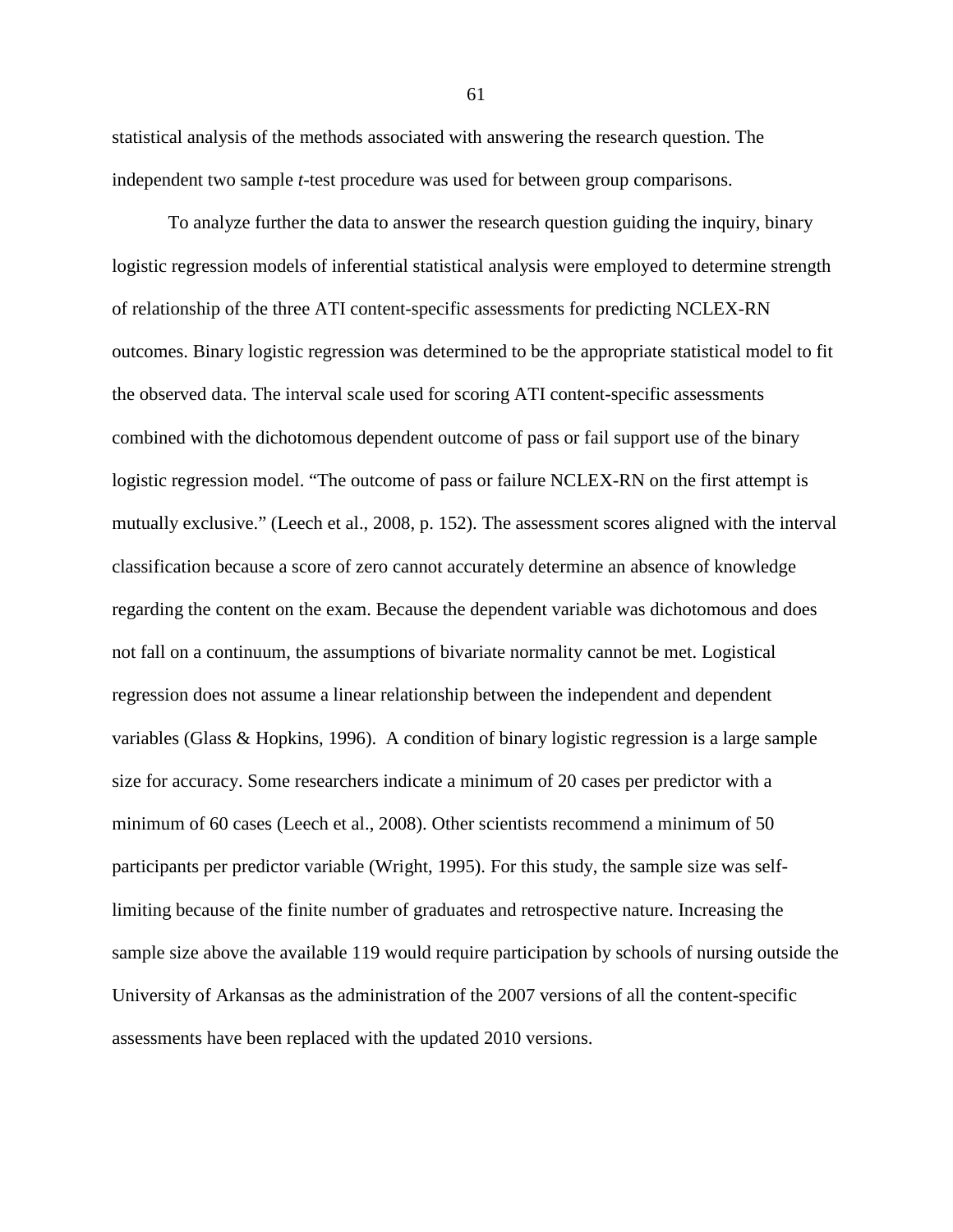The conventional level of significance for risk of error was established at the .05 level. Data were imported for use in the SAS, Version 9.2 program supported by the graduate college at the University of Arkansas. Remote access was provided to the SAS program through purchase from the Information Technology department at the University of Arkansas.

 Correlations between the independent variables were evaluated for multicollinearity. According to Pedhuzar (1982), Multicollinearity suggests a strong linear relationship among the independent variables and could be a potential source of confusing or misleading interpretation of findings. Slight fluctuations in correlations between the multiple independent variables (due to sampling or random errors) and the outcomes coupled with multicollinearity may lead to very large fluctuations in the regression coefficient estimates The definition of a strong linear relationship among independent variables is not consistent within the research community. In fact, Pedhuzar espouses that the definition of multicollinearity is not consistent (p. 246).

Additionally, each score is determined to be independent of each other and linearly related to the natural log of the odds ratio of the dependent variable. The odds ratio describes the strength of association between the two binary values in each of the categories of pass or fails on NCLEX-RN. "The odds ratio is the ratio determining the odds of an event occurring in one group and compared to another group." (Leech et al., 2008, p. 152). This measure is appropriate for data with dichotomous variables.

 Once the calculated values were determined, comparisons were made to any associated critical values. Effect size estimates (*d*) were calculated to further describe between group differences to complement the inferential statistics. Odds ratio estimates were calculated by SAS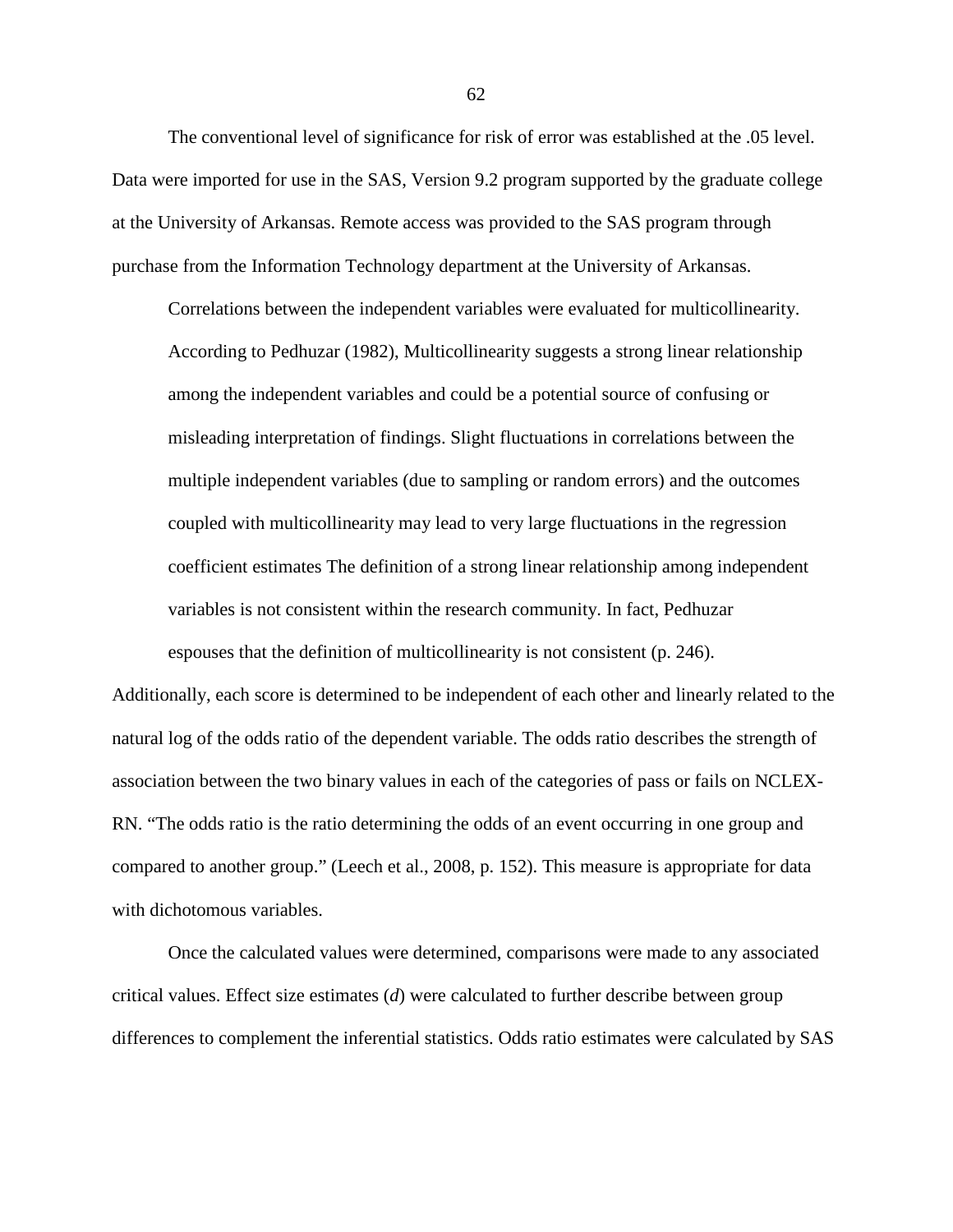and analyzed. Confidence intervals (CI) were calculated for a 95% chance of inclusion in the established range. The results of the data analysis are presented in Chapter Four.

 Even though the sample population of this study was limited to one university and one nursing program, generalizations can be appropriate. External generalizations of the findings provide faculty and students with predictive value of content-specific assessments to identify students at-risk for NCLEX-RN failure. Early identification of students lacking the necessary knowledge level of these content-specific assessments presented during the first academic year of a nursing program serves to inform faculty and students to direct teaching strategies and methods to address NCLEX-RN outcomes. Since ATI acknowledges a relationship with 2100 colleges and universities nationwide utilizing their products, generalizability to some baccalaureate programs is anticipated and feasible (ATI, 2012). Significant findings for any one of the content-specific assessments would inform many baccalaureate nursing programs implementing the CARP developed by ATI.

#### **Description of Data Validation**

The plan for validation of the data was followed to include a visual inspection of values and numerical data for any discrepancies to insure accuracy. The researcher remained aware of the emerging relationships in the data. "The data were validated by considering trustworthiness, credibility, dependability, applicability, consistency, neutrality, reliability, objectivity, transferability and interpretation evident" (Collins et al., 2006, p. 72). Personal bias toward the subject under study was recognized as important in the validation of the results.

# **Description of Data Interpretation**

The plan for interpretation of the statistical analysis presented by the SAS program included careful evaluation of the output for relationships between the independent and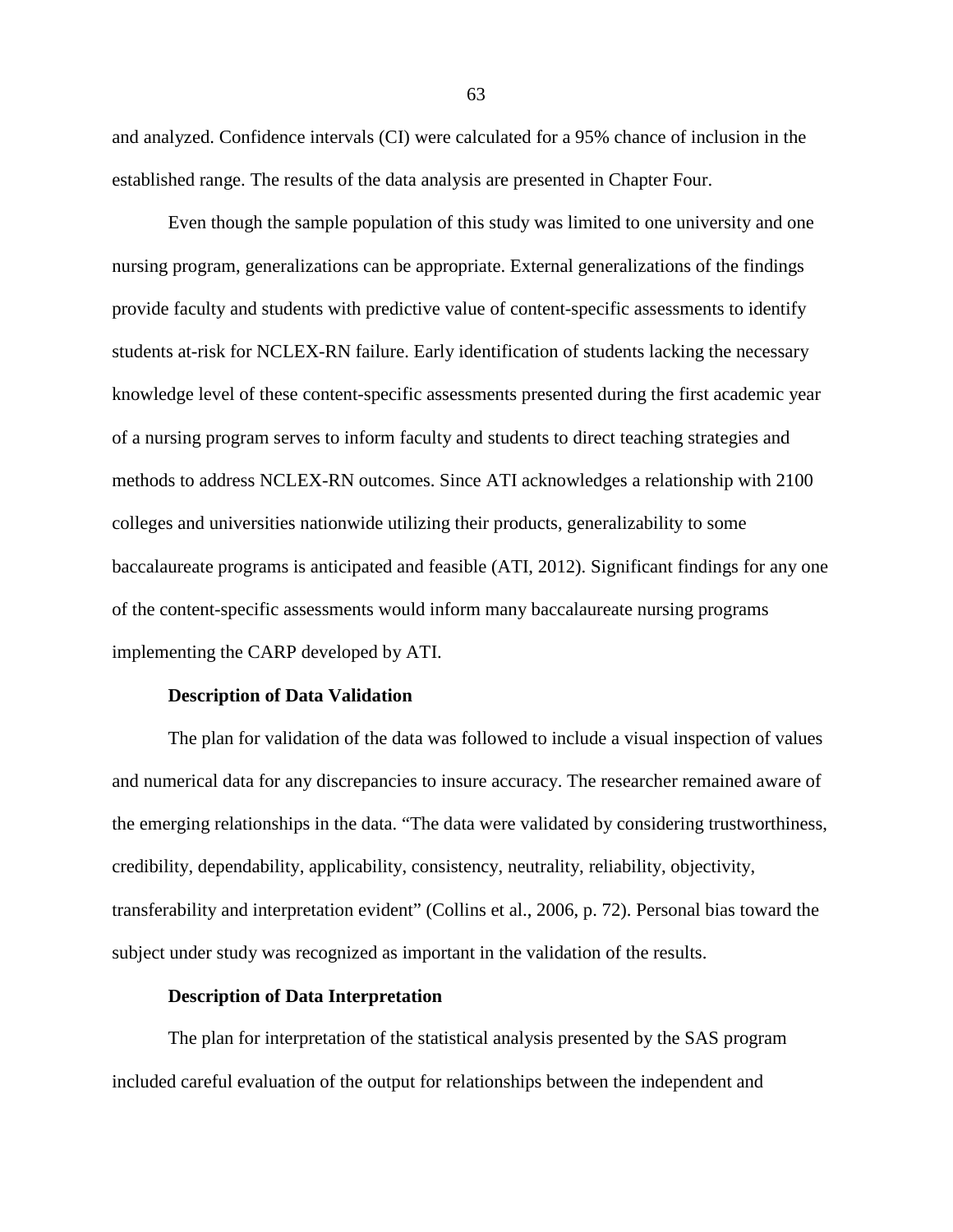dependent variables through inductive reasoning. The principle use of statistical inferences in research is to obtain knowledge about a larger population from a relatively small number of persons intuitively from the particular to the general (Glass & Hopkins, 1996, p. 223). Consideration for the purpose of the study directed the interpretation to answer the research question leading the inquiry. Inferences were identified for generalizability of findings to the population of nursing students in baccalaureate programs.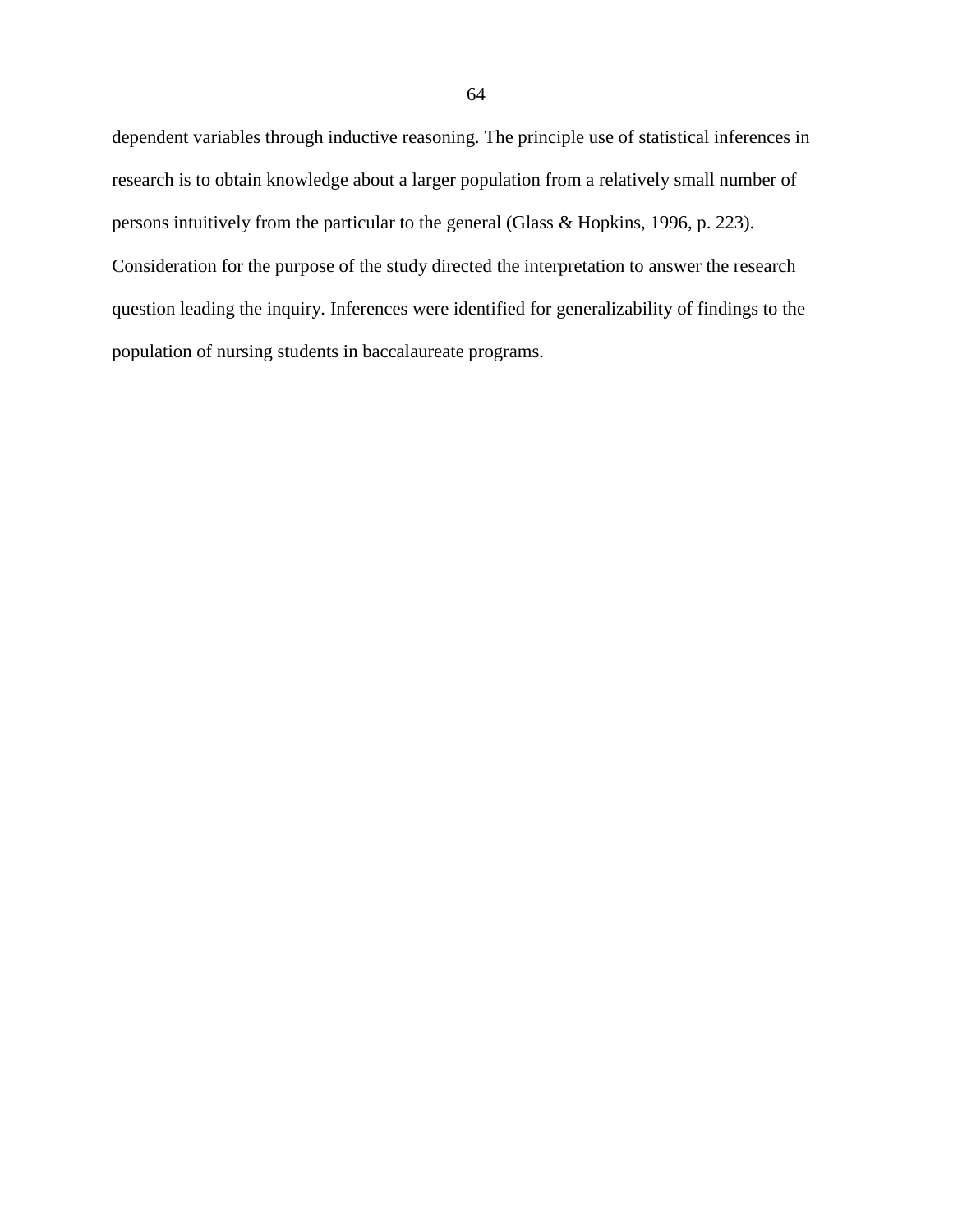# **Chapter Four: Data Analysis**

 The purpose of this retrospective study was to determine the ability of ATI assessments utilized during the first year of a baccalaureate nursing program to predict failure on NCLEX-RN. The question guiding the inquiry was: What are the odds or the probability that student scores on the following ATI assessments: Fundamentals, Pharmacology, and Mental Health will predict their outcome of pass or fail on the NCLEX-RN exam? Pearson's product-moment correlations, *t*-tests and logistic regression were appropriate model fits for the observed data and were utilized to identify relationships with the dichotomous outcome of passing or failing NCLEX-RN.

#### **Sample Description**

 All students who graduated from a generic baccalaureate program between fall 2008 and spring 2010 from one university were included in the sample. Participants must have completed the first year ATI assessments of Fundamentals, Pharmacology and Mental Health and taken the NCLEX-RN at least once. First-attempt scores on the content specific assessments were tested to explain the pass or fail status on the first-attempt of NCLEX-RN.

 The appropriate permissions and letters of approval were obtained from the Research Review Board at the University of Arkansas and the Eleanor Mann School of Nursing. The Dean of the School of Nursing provided written electronic notification of permission. This document was submitted with the Research Protocol form for review by the Institutional Review Board (IRB). The study was granted exempt status with permission to move forward to the archival data collection phase. Appendices C and D provide these documents for review and confirmation of permissions for the study.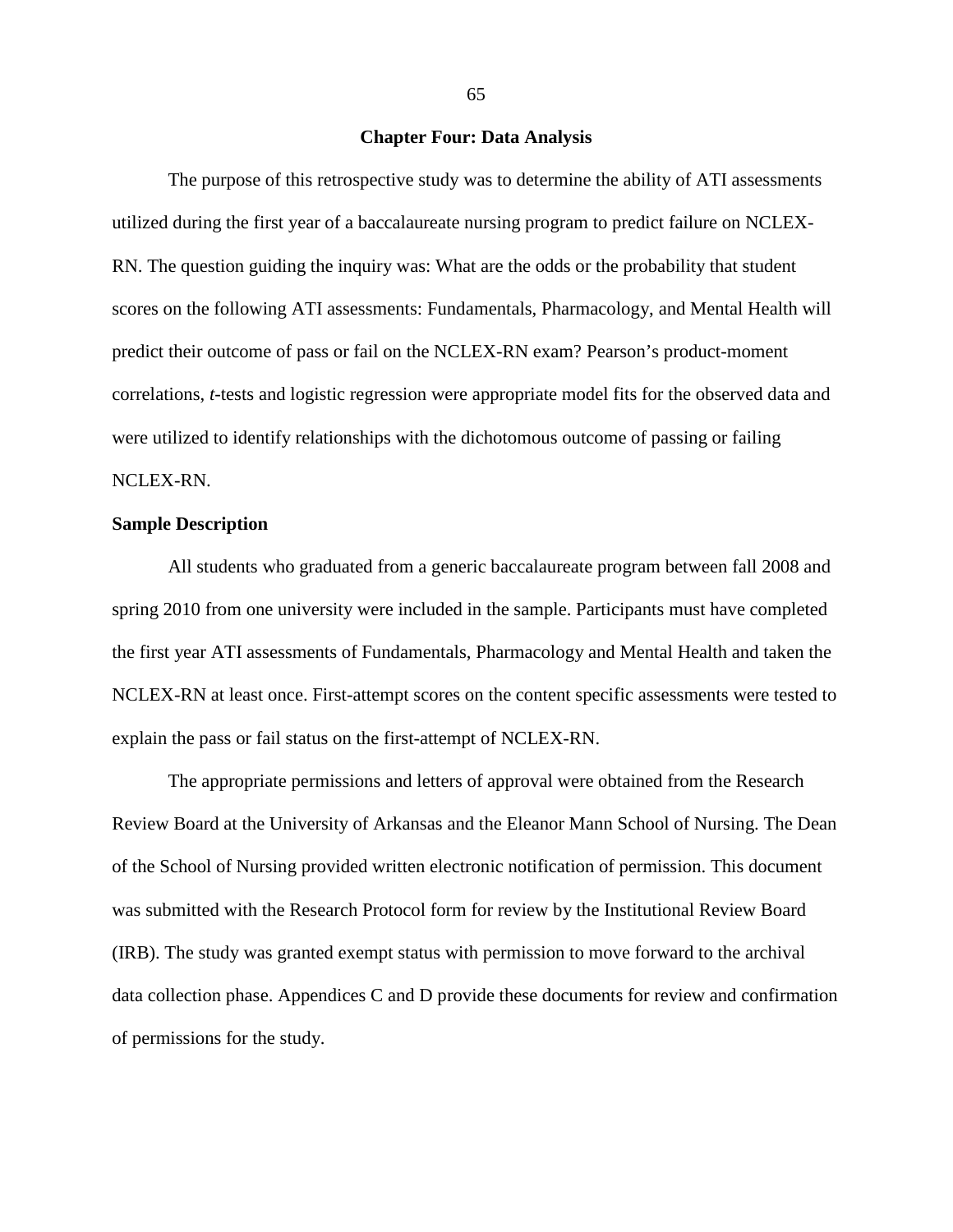All information related to student identify was carefully protected in a secure environment to ensure confidentiality. The electronic version of the dataset was maintained on a personal computer requiring a password for access. Archival data received included age; gender; student scores on the three content specific assessments of fundamentals, mental health and pharmacology provided by ATI; date of first attempt on NCLEX-RN; and pass or fail status on the first attempt of NCLEX-RN. At the conclusion of the study, all names were removed from the original dataset and discarded. Participants were identified by the corresponding number line in the dataset during the analysis.

#### **Data Validation**

 Prior to data analysis, the explanatory variables and binary outcomes of the 167 participants were inspected for accuracy, plausibility, missing information, visual distributions and outliers. Age was calculated from the date of birth and date of first-attempt on NCLEX-RN using functions in the Excel software program. In the age category, one participant was calculated as 19 years of age. This was recognized as a possible error and confirmed through the Eleanor Mann School of Nursing. The age of the participant was determined to be correct. The assigned graduating class for each participant was not provided in the Excel file submitted with the sample data. All categories of data were provided in aggregate form. Participants' data with missed results for any of the assessments or NCLEX-RN were eliminated from the study. The majority of omitted information was due to lack of NCLEX-RN first-attempt status. As reported by the School of Nursing, several participants from the spring 2010 class had not taken NCLEX-RN to date. One participant with incomplete content-specific assessment scores with a corresponding failure status on NCLEX-RN was eliminated. No other participants in the failure category were eliminated from the study. Forty-eight participants with missing results from one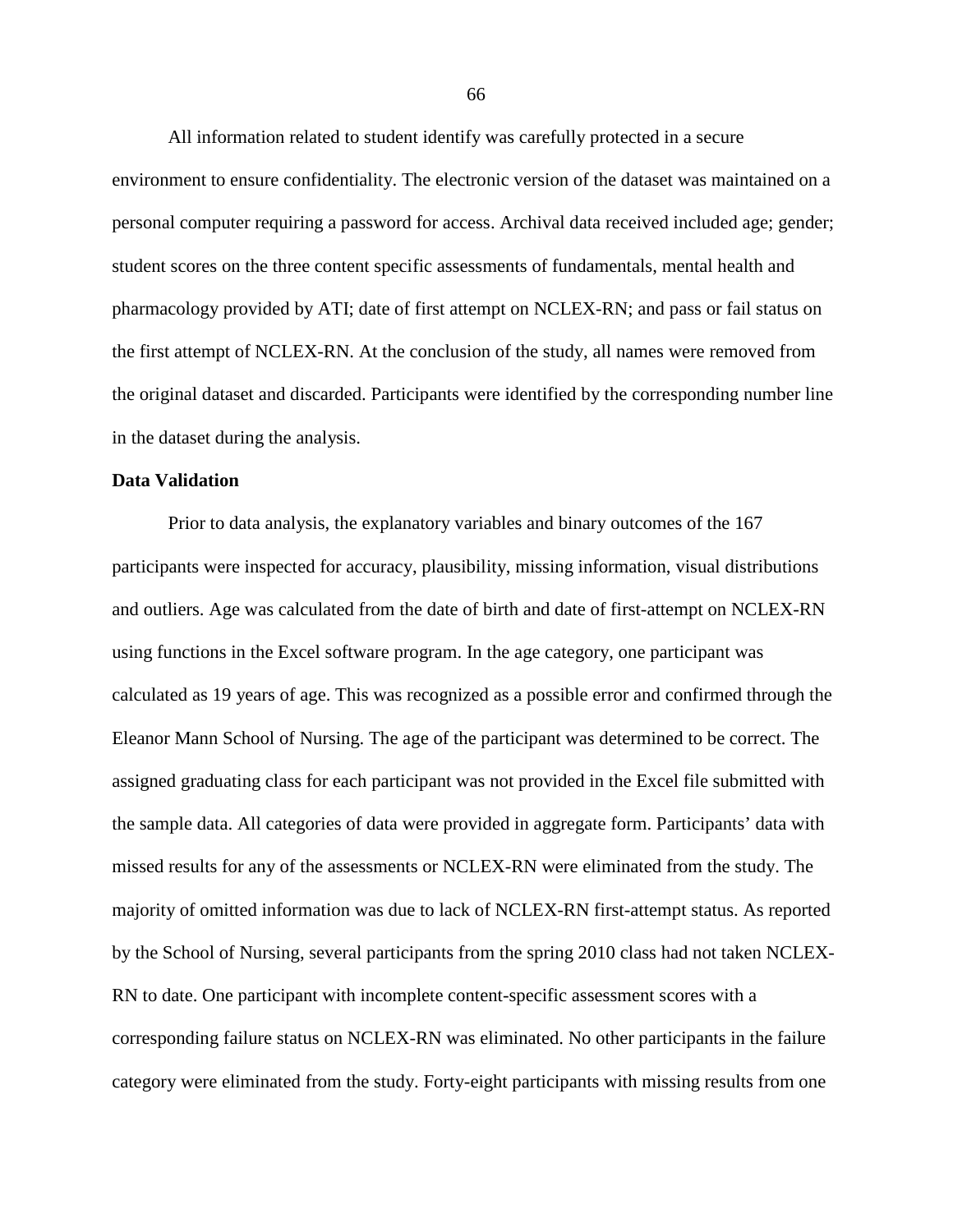or more assessments or NCLEX-RN were eliminated from the study, leaving  $N = 119$ participants. No participant data was removed due to extreme values. The SAS, version 9.2 was utilized as the program for analyzing the dataset.

#### **Data Interpretation**

## **Descriptive analysis.**

 The national average benchmark established by ATI was utilized by the Eleanor Mann School of Nursing to determine those who had met the requirements of the Standardized Testing Policy and those needing remediation and additional instruction. Table 6 provides a comparison of the two groups with the national average on each of the three assessments.

# Table 6

| National Average | <b>Group Scores</b> |  |
|------------------|---------------------|--|
| Pass             | Fail                |  |
| 74.1             | 68.6                |  |
| 80.3             | 76.7                |  |
| 71.1             | 63.1                |  |
| 69.1<br>71.1     | 62.3                |  |

*Group Score Compared to National Average* 

 To calculate the descriptive statistics the PROC UNIVARIATE procedure was used in SAS. The distributions of the variables were visually inspected for normality. The average age of the population sampled at the time of taking NCLEX-RN was  $23.6$ , SD = 4.51 years. Age ranged from the youngest participant reported at 19 years of age and the oldest participant at 58. Seventy-five percent  $(n = 89)$  of the participants were aged 22 or 23. Ninety-three percent of the participants fell in the age range of 19-29, 5% in the 30-39 range and 2% in the 40-49 and 50+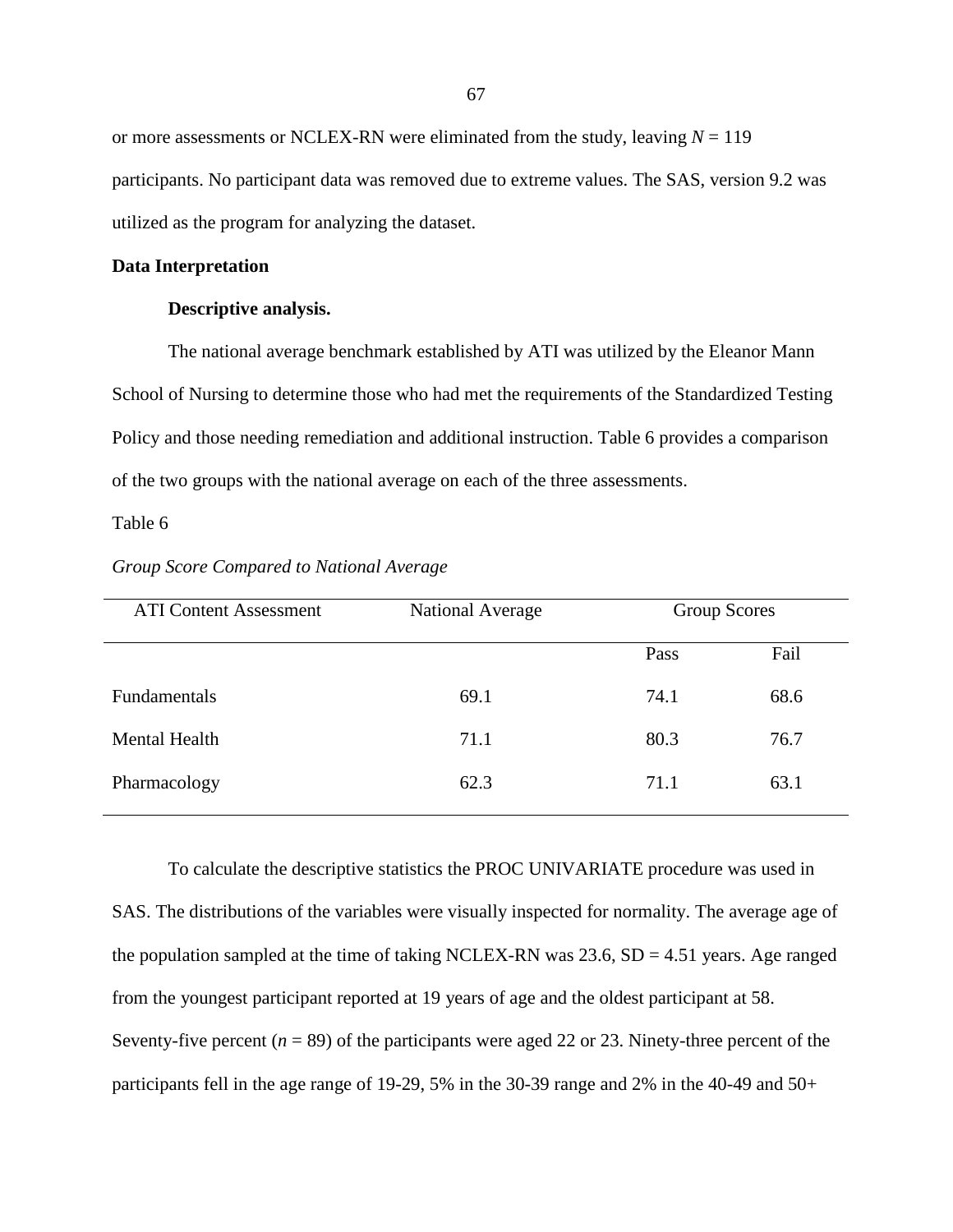categories. The age distribution revealed a positive kurtosis of 30.17 with a leptokurtic shape with the median and mode falling at the age point of 22. The Shapiro-Wilk test for normality statistic revealed  $p < .001$ . This value indicates the distribution of age in the sample violates normality as expected. Table 7 displays the age and gender distributions of participants who passed or failed NCLEX-RN.

# Table 7

|                 | Group  |                      |        |                  |  |
|-----------------|--------|----------------------|--------|------------------|--|
|                 |        | <b>NCLEX-RN Pass</b> |        | NCLEX-RN Fail    |  |
| Age by Category | 19-29  | 104                  | 19-29  | $\overline{7}$   |  |
|                 | 30-39  | 6                    | 30-39  | $\boldsymbol{0}$ |  |
|                 | 40-49  | $\mathbf{1}$         | 40-49  | $\boldsymbol{0}$ |  |
|                 | $50+$  | $\mathbf{1}$         | $50+$  | $\boldsymbol{0}$ |  |
| Gender          | Male   | 12                   | Male   | $\boldsymbol{0}$ |  |
|                 | Female | 100                  | Female | 7                |  |
|                 |        |                      |        |                  |  |

*Participants (N = 119) by Group, Gender and Age* 

 In analysis of gender designation to describe the sample, the vast majority of participants were female at 90% ( $n = 107$ ). All male participants ( $n = 12$ ) successfully passed NCLEX-RN on the first attempt. The seven failures accounted for 6.5% of the female participants. The number of male participants in the sample was consistent with the percentage documented in the literature indicating that "5-10% of the professional nursing workforce is men" (Brown, 2009, p. 120).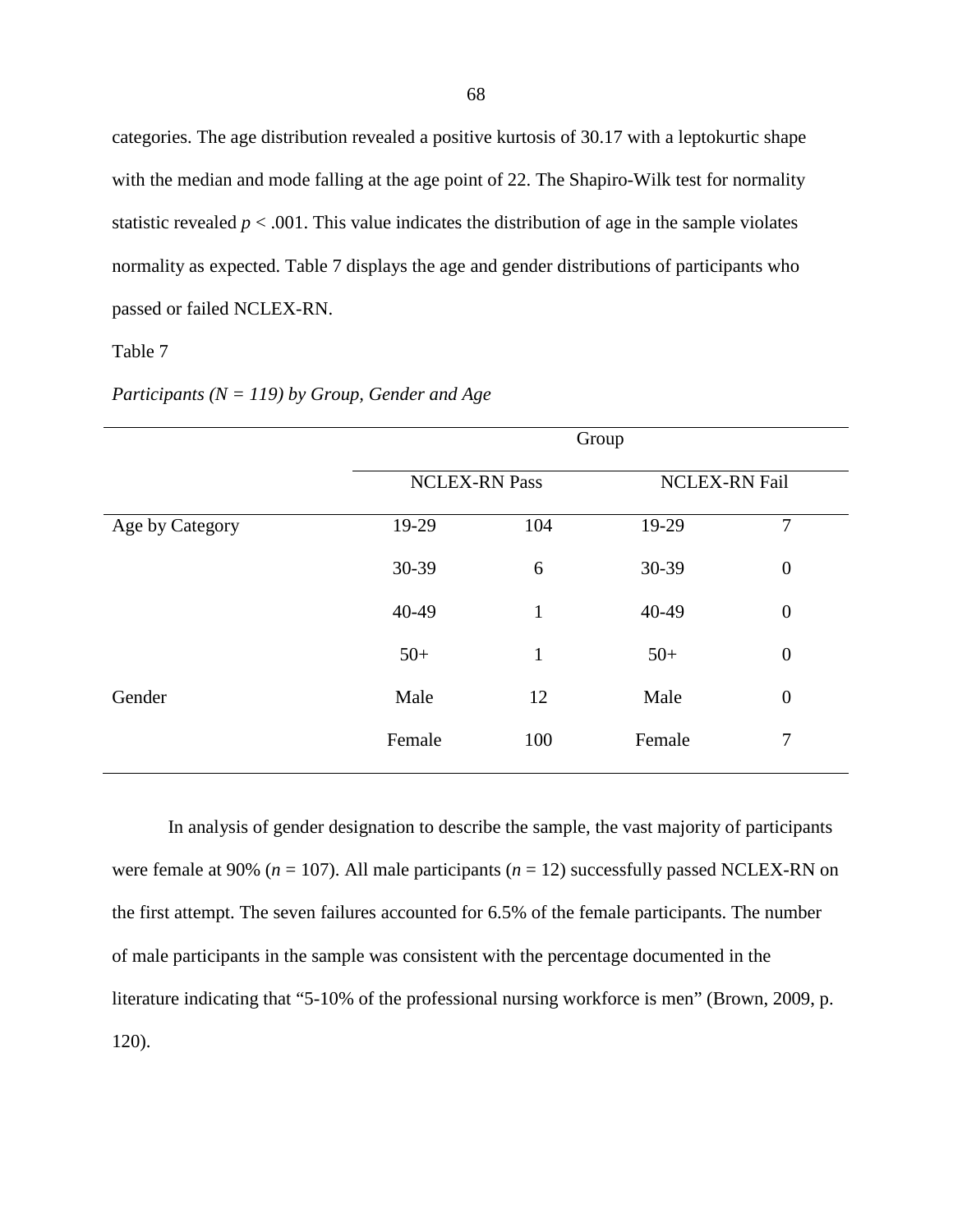# **Group comparisons.**

 Inferential statistical techniques were employed to compare the means of scores between the group that passed NCLEX-RN and the group that failed NCLEX-RN on the first attempt. Independent two sample *t*-tests compared those who failed on the first attempt ( $n = 7$ ) and those who passed  $(n = 112)$  for the three content assessments. In tests for Equality of Variance, *p* values were analyzed to determine the appropriate use of the Pooled or Satterthwaite statistic for equal or unequal variances respectively. Results of the analysis revealed a significant difference between the two groups on the Fundamentals assessment  $t(117) = -2.25$ ;  $p = .03$ . In the Pharmacology assessment two-group comparison showed evidence of a significant difference in the means between those who passed and those who failed  $t(117) = -2.35$ ;  $p = .02$ . For the Mental Health assessment  $t(117) = -1.41$ ;  $p = .16$ , the independent *t*-test statistic findings for equal variances is greater than the established alpha of .05 which indicated no significant differences between the two groups of those passing and those failing NCLEX-RN. For age, the Satterthwaite statistic for unequal variances  $t(14.86) = -0.09$ ;  $p = .93$  indicated no difference in the mean age of the two groups*.* Table 8 displays the means, standard deviations, standard error, confidence intervals and range for group comparison of those passing and those failing NCLEX-RN.

 The index of effect size (*d*) was calculated for each explanatory variable and age to detect the degree of difference in the means of the two groups of those passing and those failing each assessment. The statistic is expressed in terms of standard deviation units (O'Rourke, Hatcher & Stepanski, 2005). According to Cohen (1992) the effect size for Fundamentals  $(d = 0.87)$ indicated a large difference between the two groups. Similar findings were revealed for the Pharmacology assessment  $(d = 0.91)$ . A moderately significant difference was displayed in the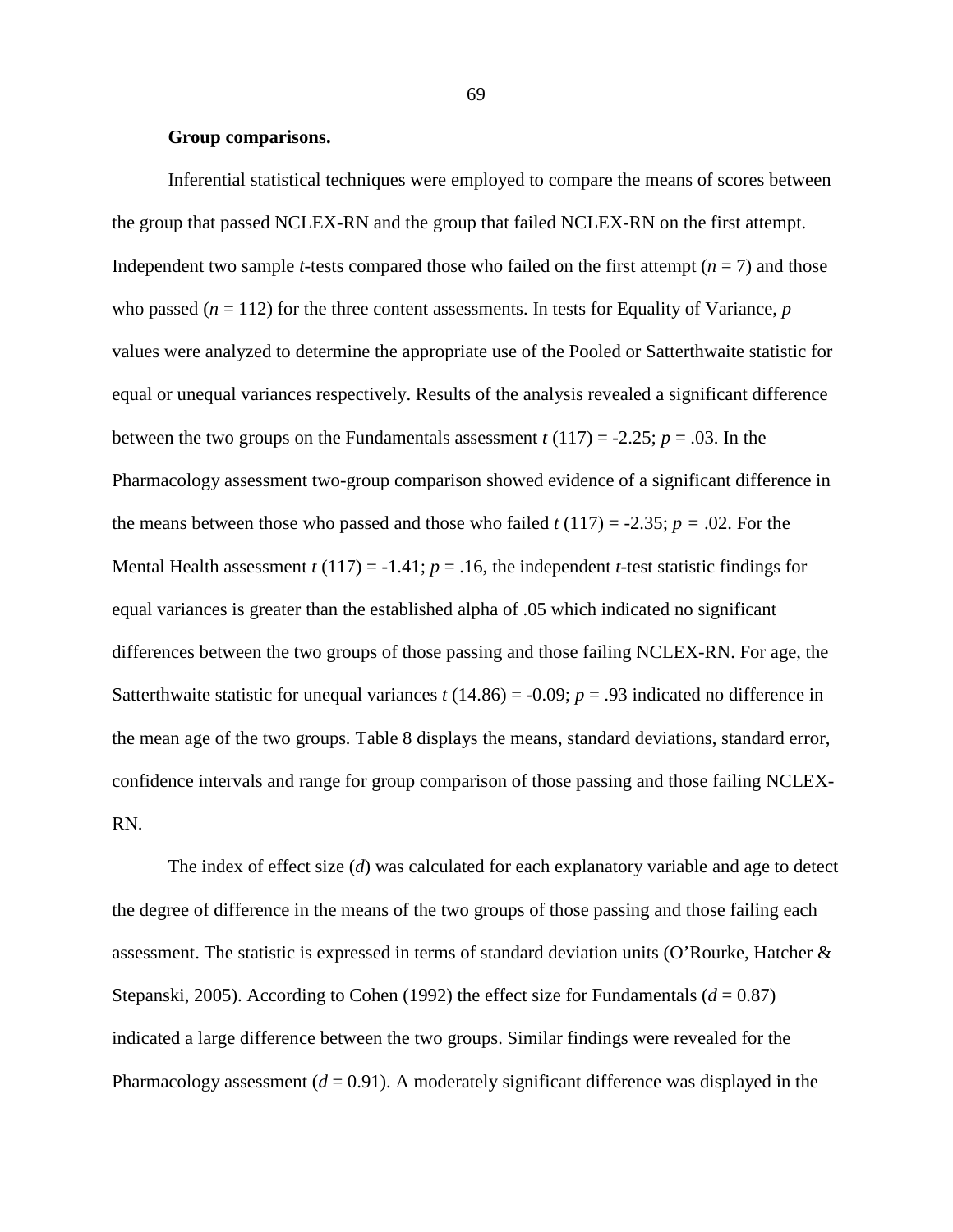Mental Health assessment calculation ( $d = 0.54$ ) between groups. For age ( $d = 0.01$ ) no significant difference was detected in those that passed and those failed NCLEX-RN. Table 8

# *Content Assessment Scores by Group*

| <b>Content Assessment</b> | M    |      | SD   |      | SE   |      | Range           |                  | 95% CI          |                    |
|---------------------------|------|------|------|------|------|------|-----------------|------------------|-----------------|--------------------|
|                           | Pass | Fail | Pass | Fail | Pass | Fail | Pass            | Fail             | Pass            | Fail               |
| <b>Fundamentals</b>       | 74.1 | 68.6 | 6.4  | 4.9  | 0.6  | 1.9  | $56.7-$<br>86.7 | $63.3-$<br>78.3  | 72.94-<br>75.35 | 64-<br>73.14       |
| Mental Health             | 80.3 | 76.7 | 6.4  | 9.2  | 0.6  | 3.5  | $61.7-$<br>93.3 | $61.7 -$<br>86.7 | 79.08-<br>81.46 | 68.19-<br>85.19    |
| Pharmacology              | 71.1 | 63.1 | 8.8  | 8.5  | 0.8  | 3.2  | $46.7 -$<br>90  | $50-$<br>76.7    | 69.48-<br>72.78 | $55.27 -$<br>70.93 |

 Multicollinearity was addressed by examining the computed Pearson's correlation coefficients using the PROC CORR procedure in SAS. The strength of relationship reported by the Pearson's correlation coefficients between the explanatory variables of Fundamentals, Mental Health and Pharmacology assessment scores ranged from  $r = .25$ ;  $p = .007$  to  $r = .39$ ;  $p =$ <.001. No strong relationships were detected between the explanatory variables satisfying the assumption of logistic regression that multicollinearity does not exist between the variables. This conclusion was supported by the SAS, version 9.2 logistic regression analysis which detected no highly correlated variables. Table 9 displays the relationships among the variables.

#### **Binary logistic regression.**

 In analyzing the results, a meaningful relationship was sought between the explanatory variables of assessment scores on three content specific ATI developed tests and the outcome of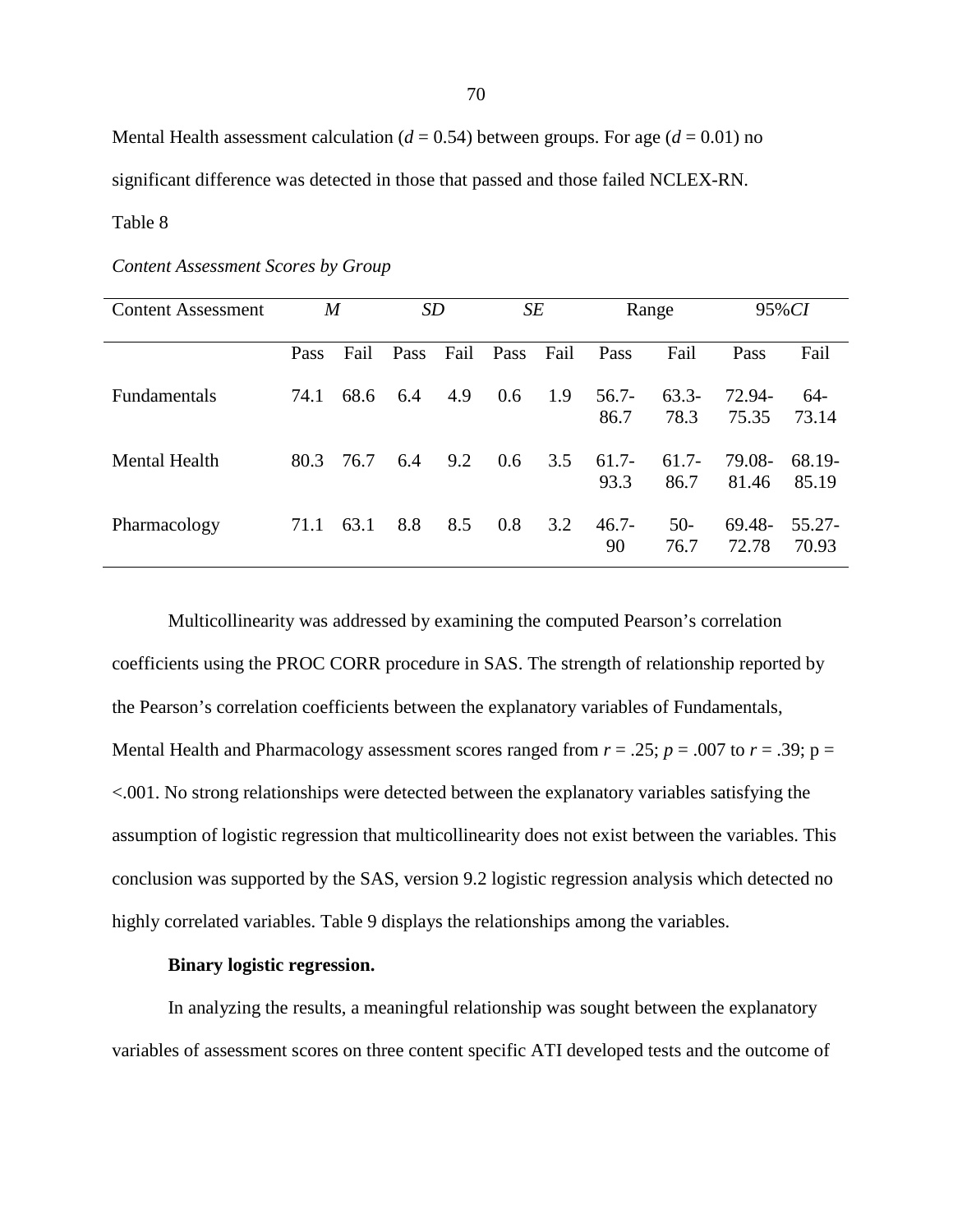pass or failure on NCLEX-RN. The use of the binary logistic regression procedure on the available dataset was appropriate for this study due to the interval assessment scores and the dichotomous outcome. In terms of validating the data at the interval level, a score of zero (0) would not accurately describe the level of knowledge in the content areas of Fundamentals, Mental Health and Pharmacology.

# Table 9

|                      | Fundamentals | Mental Health | Pharmacology |
|----------------------|--------------|---------------|--------------|
| Fundamentals         | 1.00         |               |              |
| <b>Mental Health</b> | $.30*$       | 1.00          |              |
| Pharmacology         | $.25*$       | $.39*$        | 1.00         |

# *Between Variable Correlations*

# *\*p* < .01

 In the initial analysis, the traditional logistic regression procedure was performed for predicting the log likelihood for explaining the outcome. "When a binary outcome variable is modeled using logistic regression, it is assumed that the logit transformation of the outcome variable has a linear relationship with the predictor variables." (Introduction to SAS, 2012). The initial full model with all main effects and possible interactions resulted in no identified significant relationship between the explanatory variables and passing or failing NCLEX-RN. Table 10 displays the main effects and interactions with corresponding *p*-values in the initial analysis.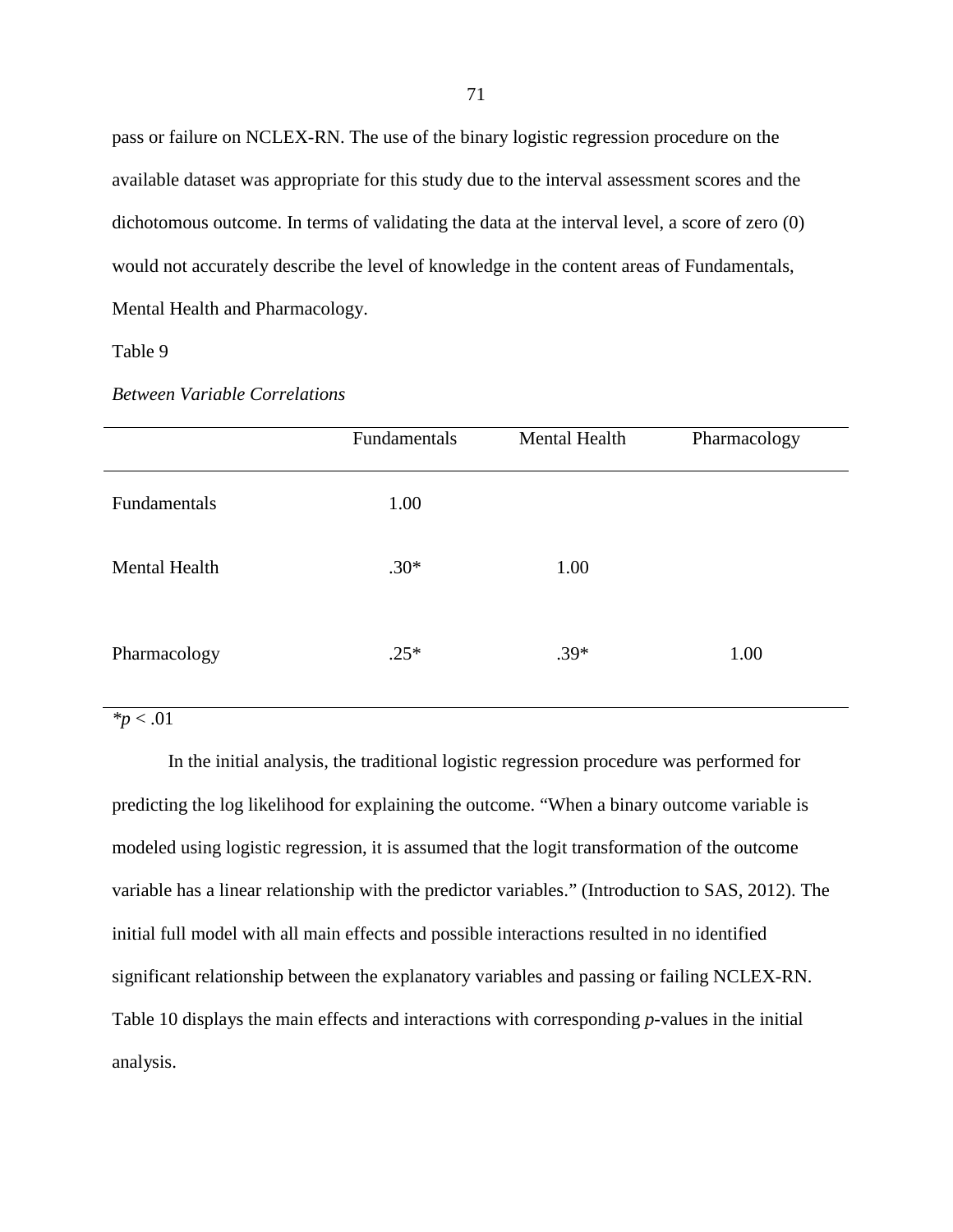# Table 10

| Effects                                   | $p$ -Value |
|-------------------------------------------|------------|
| Fundamentals                              | .7652      |
| <b>Mental Health</b>                      | .8585      |
| Pharmacology                              | .8368      |
| Fundamentals + Mental Health              | .8332      |
| Fundamentals + Pharmacology               | .8014      |
| Mental Health $+$ Pharmacology            | .9106      |
| Fundamentals + Mental Health+Pharmacology | .8838      |

*Full Model Main and Interaction Effects with p-Values* 

 Because the findings showed no significance, the model was possibly over-fitted (D. Zhao, personal communication, March 16, 2012). Over-fitting can occur when a model analyzes random error instead of the underlying relationship between the explanatory variables and the outcomes. To simplify, the model is asking too much of the available data. In addition, overfitting generally occurs when a model is excessively complex resulting in poor predictive ability (Babyak, 2004). To adjust for the over-fit, a model selection command was appropriate for further analysis of the data.

 While many models are available, the Stepwise procedure was chosen as the exploratory technique to answer the research question. This procedure analyzes the data to determine a good model-fit in an effort to explain the relationship between the explanatory variables as they relate to the pass or fail outcome.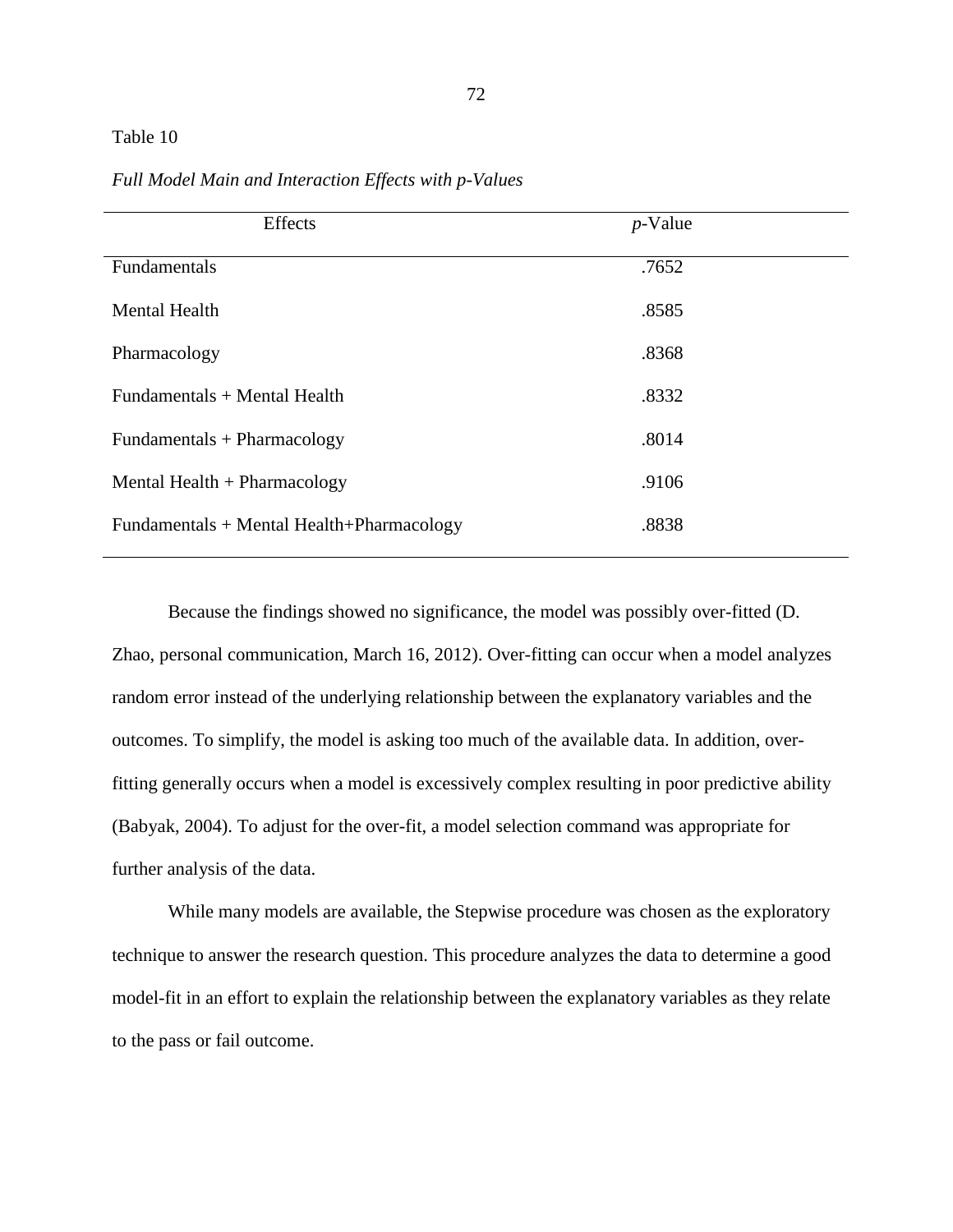Stepwise logistic regression combines forward and backward selection model building strategies. Using the maximum likelihood method, the individual predictor coefficients (*b*) are tested by entering and removing them from the model. Whenever a predictor is entered into the model, other variables in the model are tested for removal. This process continues until all variables are entered and analyzed for significance in explaining the outcomes. The Stepwise logistic regression at any point in the procedure will identify the variable with the highest correlation to the outcome producing the largest likelihood ratio statistics (Wright, 1995).

The Stepwise procedure was coded to remove the explanatory variables from the model deemed insignificant at alpha .05.

 The Stepwise logistic regression procedure output was generated by the SAS program. Logistic regression does not remove the variance components from the model but instead uses a measure of the overall fit expressed as the maximum likelihood, -2 log likelihood (-2LL). -2LL is also referred to as the *deviance* in the literature. The -2LL statistic reflects the chance that the data would be observed given the maximum likelihood parameter estimates. When significance is detected through the testing of the multiple coefficients, the resulting statistics were evaluated to reject the null hypothesis of all regression coefficients (*b*) equals 0 in favor of the alternate hypothesis that at least one regression coefficient (*b*) is not equal to 0 as tenable.

 The model optimization technique used by SAS as the default method was Fisher's scoring. Fisher's scoring is an iterative method of estimating regression parameters that yields estimates of regression coefficients in terms of standard error. To model the probability of those failing (model  $pf = 0$ ) in relation to the explanatory variables, the default order of levels was maintained.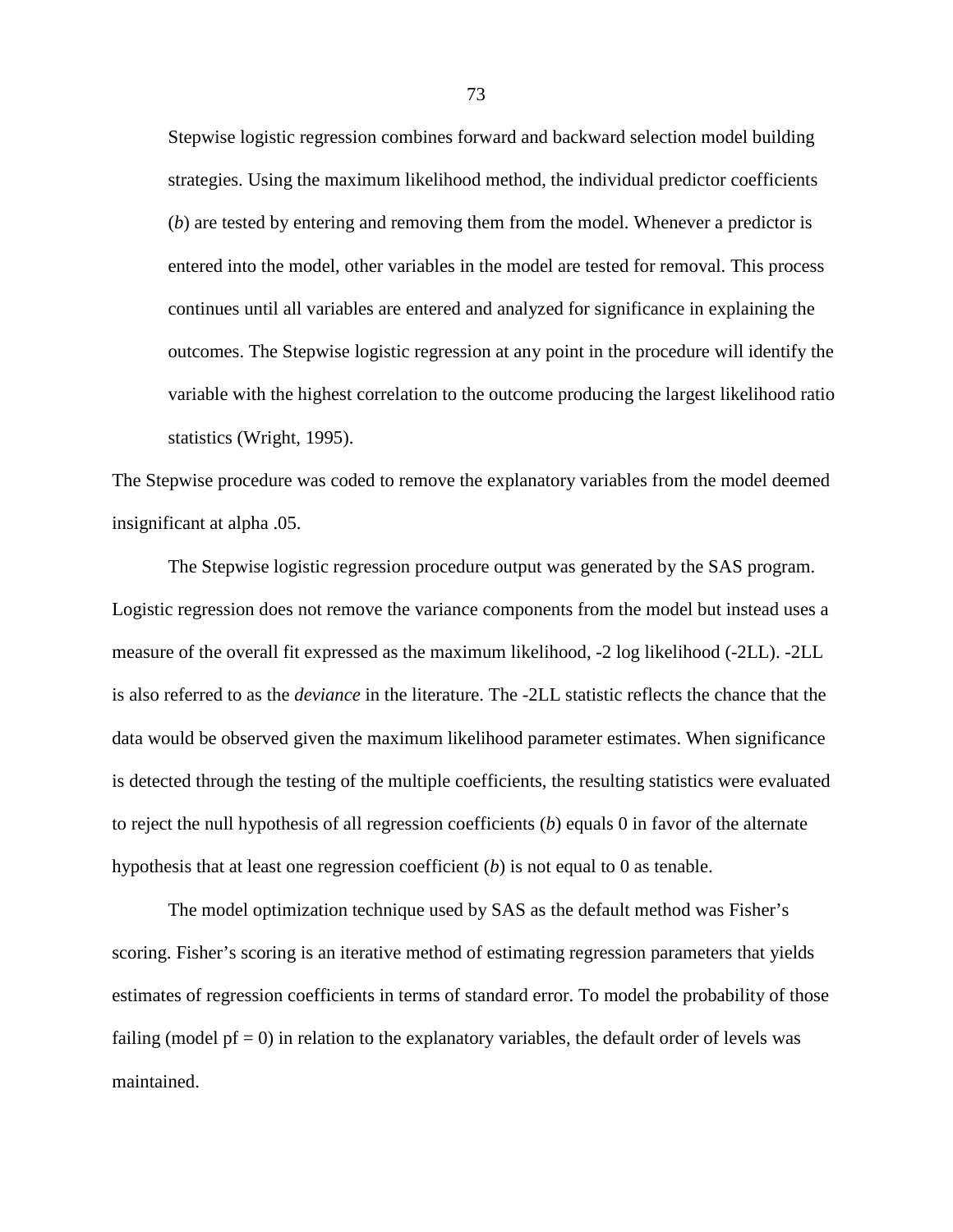Akaike Information Criterion (AIC), Schwarz Criterion (SC) and maximum log likelihood (-2LL) measurements were calculated by the SAS program to evaluate model fit. Each method compares the models using intercept only and intercept combined with covariates in the multivariate distributions. The more complex fitted model, utilizing intercepts and covariates, resulted in the smallest statistic reported and is correct and most desirable for analysis of the variables under study. Table 11 displays the results of the model fit statistics using the Stepwise logistic regression procedure.

# Table 11

#### *Model Fit Statistics*

| Criterion  | Intercept Only | Intercept and Covariates |
|------------|----------------|--------------------------|
| <b>AIC</b> | 55.24          | 51.98                    |
| <b>SC</b>  | 58.02          | 57.54                    |
| $-2$ Log L | 53.25          | 47.98                    |

 To validate the AIC, SC, and -2LL model fit measurements for a binary outcome, the Hosmer-Lemeshow Goodness-of-fit was appropriate for the observed data. Using the LACKFIT procedure in the SAS, the Hosmer-Lemeshow Goodness-of-fit  $\chi^2 = 2.97$ ; *p* = .89 statistic reflects a positive model-fit to the variables and dichotomous outcome and provides support of previous findings. Without such analysis, the inferences may be misleading and contain serious errors that could have been detected through model fitting procedures (Hosmer, Taber & Lemeshow, 1991).

 The model convergence analysis describes whether the maximum-likelihood algorithm has converged or not, using the relative gradient convergence criterion (Introduction to SAS, 2012). For this study, model convergence was satisfied by SAS.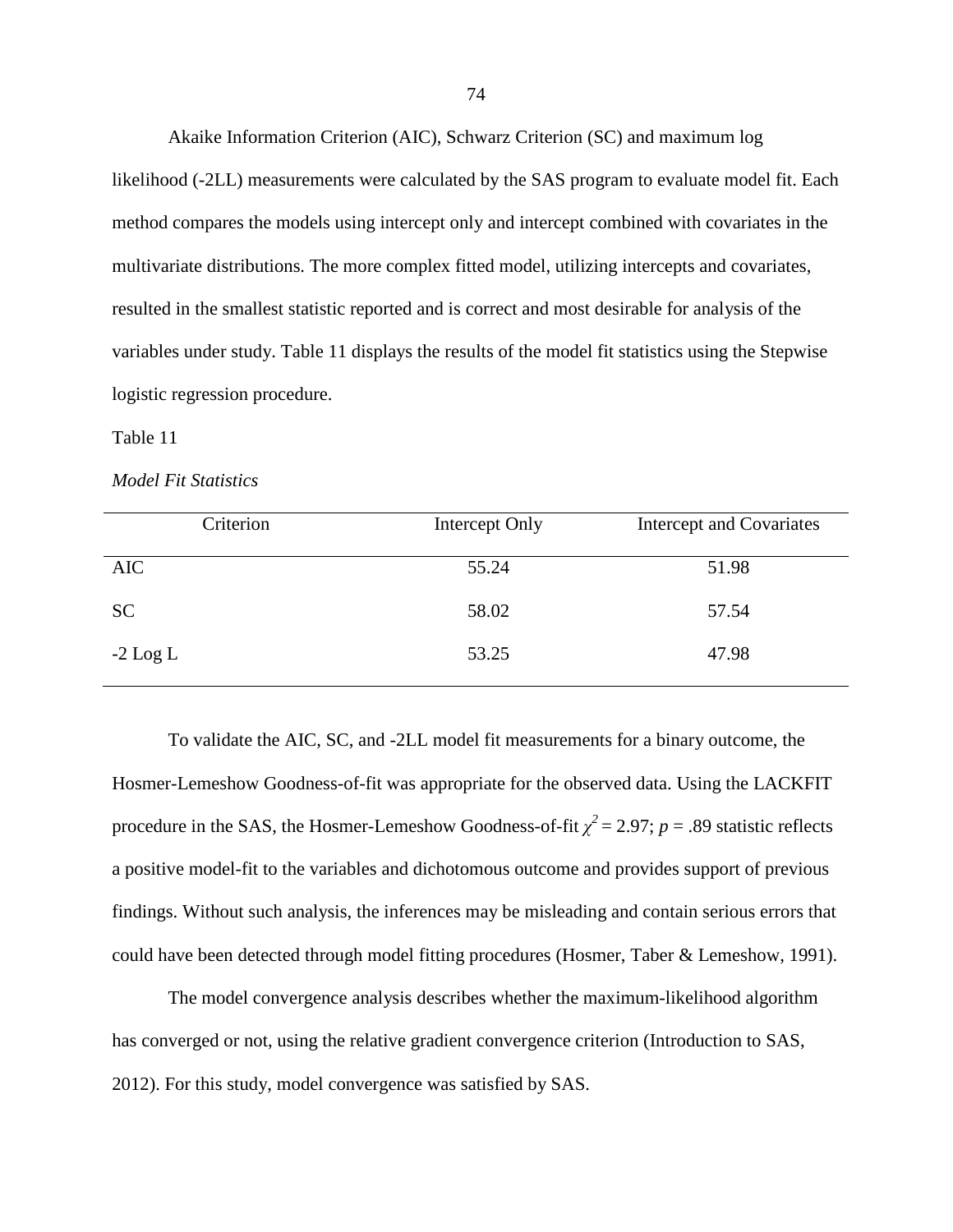From the three explanatory variables of Pharmacology, Fundamentals and Mental Health assessment scores entered into the model, the Pharmacology assessment score remained as significant  $p = .02$ ; <0.05. The Fundamentals and Mental Health assessment scores did not contribute significantly in the model and were eliminated in the Stepwise logistic regression procedure. No interaction modeling contributed significantly to the Pharmacology assessment in explaining pass or failure on NCLEX-RN in the sample at the .05 level.

The Wald Chi-Square  $\chi^2$  = 4.92; *p* = 0.03, Score Chi-Square  $\chi^2$  = 5.36; *p* = 0.02 and Likelihood Ratio Chi-Square  $\chi^2$  = 5.26;  $p$  = 0.02 to test the global null hypothesis of all logistic regression coefficients (*b*) are equal to zero were consistent in rejecting the null in favor of the alternate hypothesis at least one of the predictors regression coefficients (*b*) is not equal to zero as tenable. With alpha established at .05, the procedure tests the data to determine which model is more likely to be correct given the parameter estimates. The residual Chi-Square test statistic also supports the findings of the Global Null Hypothesis test of rejecting the null in favor of the alternate that at least one Chi-Square value is not equal to zero. To summarize the results of the Stepwise logistic regression model selection process, all analyses demonstrate the Pharmacology assessment as significant in relation to the dichotomous outcome of pass or failure on NCLEX-RN.

 Logistic regression determines the extent of predictability in the independent variables of assessment scores on the dichotomous outcome of passing or failing NCLEX-RN. The statistics describing the maximum likelihood estimates for the Pharmacology assessment model using the Stepwise iterative process is found in Table 12. For every one point change in the Pharmacology assessment score, the log odds of failure vs. success on NCLEX-RN increased by 0.10 or 10%. Logistic regression also generates an odds ratio to determine the predictive power of each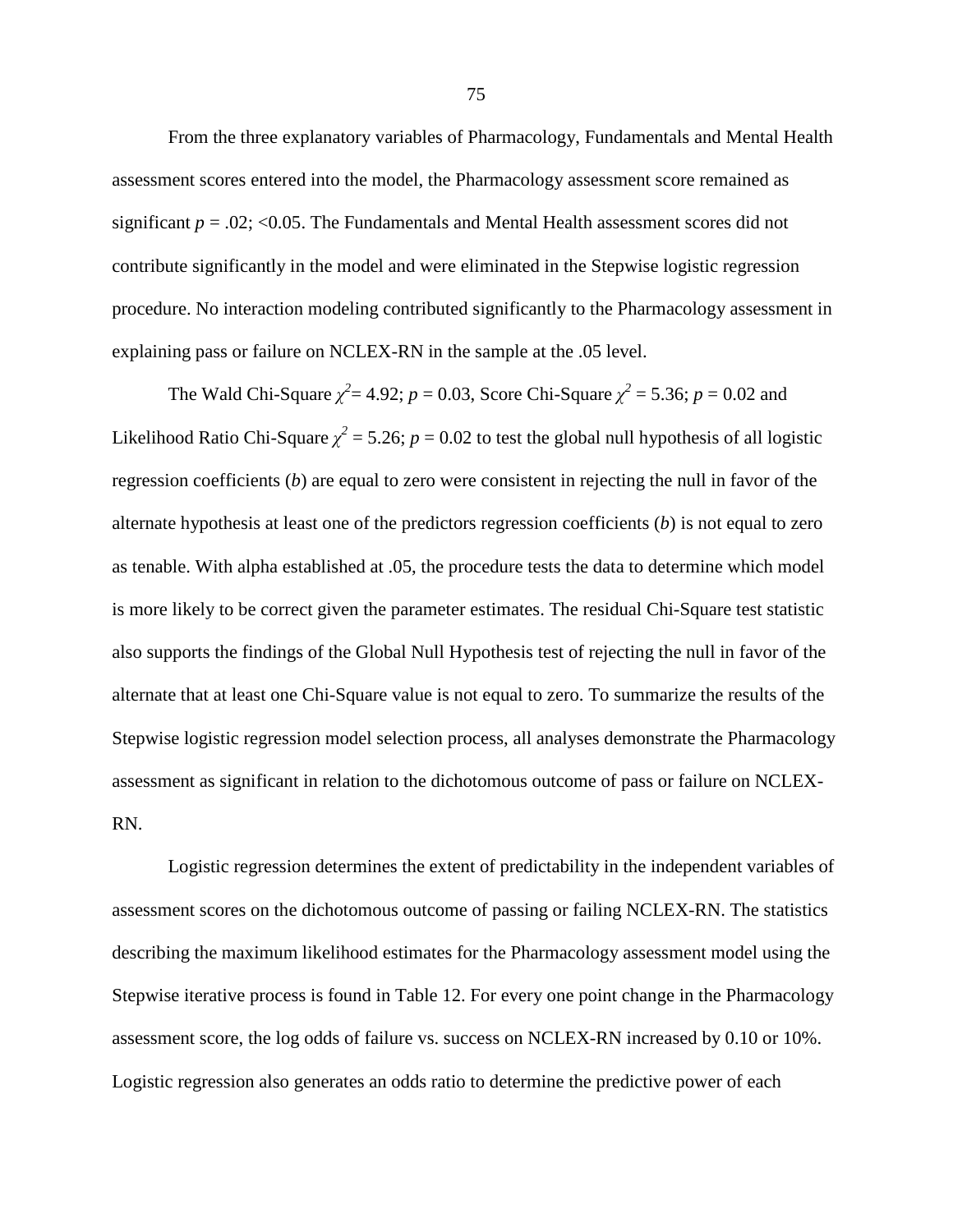independent explanatory variable. The odds ratio estimates the increase or decrease in the odds of membership in either of the dichotomous outcomes for every one unit increase or decrease in the predictor score while controlling for the other predictors in the model (Wright, 1995). The odds ratio was reported at 0.90 with 95% CI [0.83, 0.99]. In other words, the odds of passing decreases 10% for any one point decrease in the score on the pharmacology assessment.

Table 12

| Variable     |         | SE   | Wald | df | Sign. |
|--------------|---------|------|------|----|-------|
| Intercept    | 3.98    | 2.93 | 1.85 |    | 0.17  |
| Pharmacology | $-0.10$ | 0.05 | 4.92 |    | 0.03  |

*Results of Stepwise Logistic Regression* 

 The Association of Predictive Probabilities and Observed Responses presented in the SAS output from the Stepwise logistic regression analysis displayed the average of the positive and negative predictive values across the pass or fail outcome. Logistic regression models do not always yield good classification for each category of dichotomous or categorical outcomes. For this reason, the mean predictive values across the pass or fail outcome is often of greatest interest to researchers (Wright, 1995). The percent concordant indicated the Pharmacology assessment predicts NCLEX-RN outcomes of pass or fails accurately 73.7% of the time. The percent discordant indicated the Pharmacology assessment failed to accurately predict those who failed NCLEX-RN 22.1% of the time. The remaining 4.2% was recorded as tied in the ability to predict the outcome.

 In summary, descriptive analysis of the variables in the study was completed and reported using the appropriate SAS procedures to obtain the needed statistics. Comparisons between the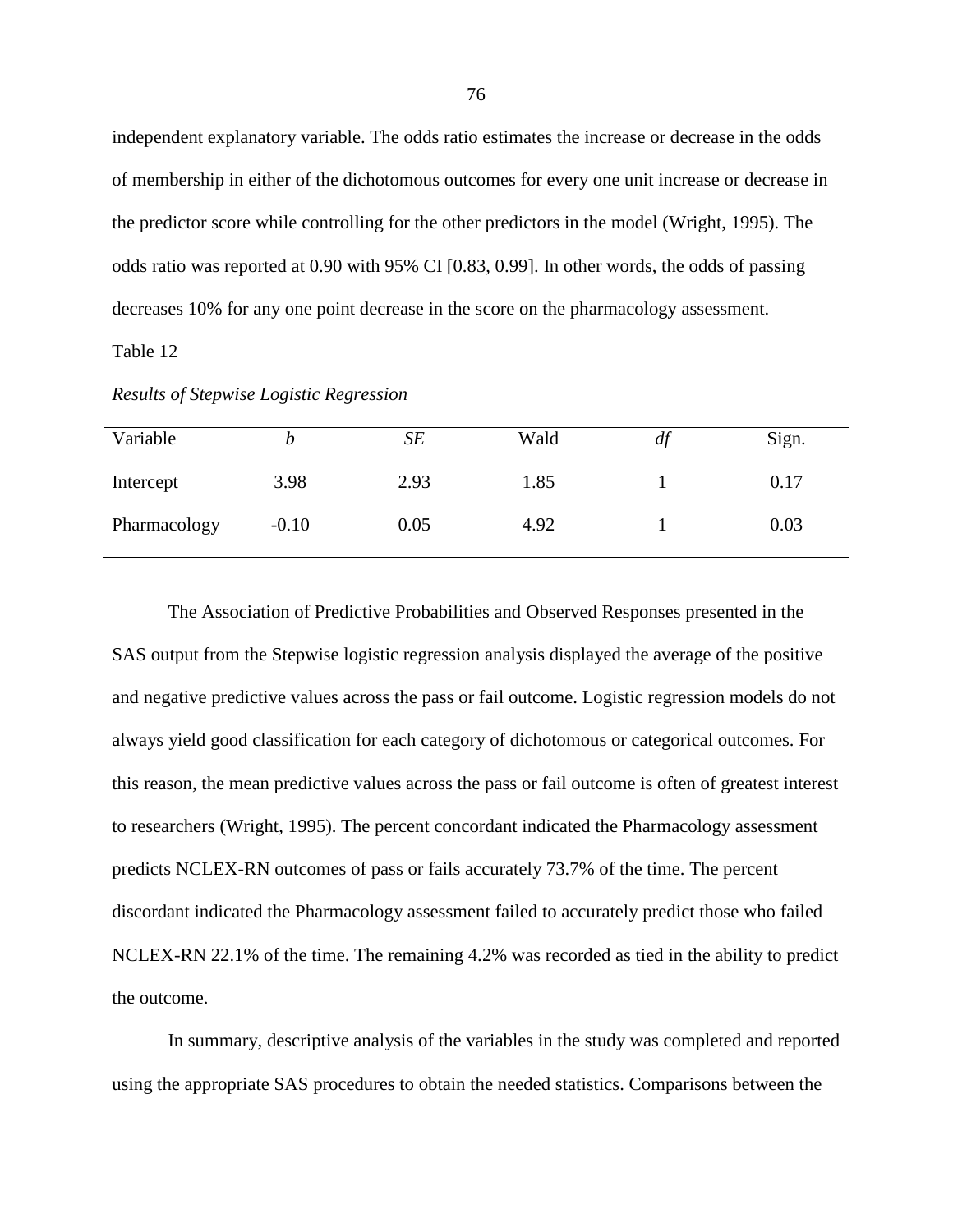groups of those passing NCLEX-RN and those failing NCLEX-RN on the first attempt were described. The correlations among predictors met the multicollinearity assumption of the logistic regression model. To determine the most parsimonious model, the Stepwise logistic regression procedure was performed eliminating the explanatory variables unable to significantly predict success or failure on NCLEX-RN at alpha .05. The analysis identified the Pharmacology assessment as a significant predictor of pass or fail status. This model was accurate 73.7% of the time for predicting NCLEX-RN outcomes.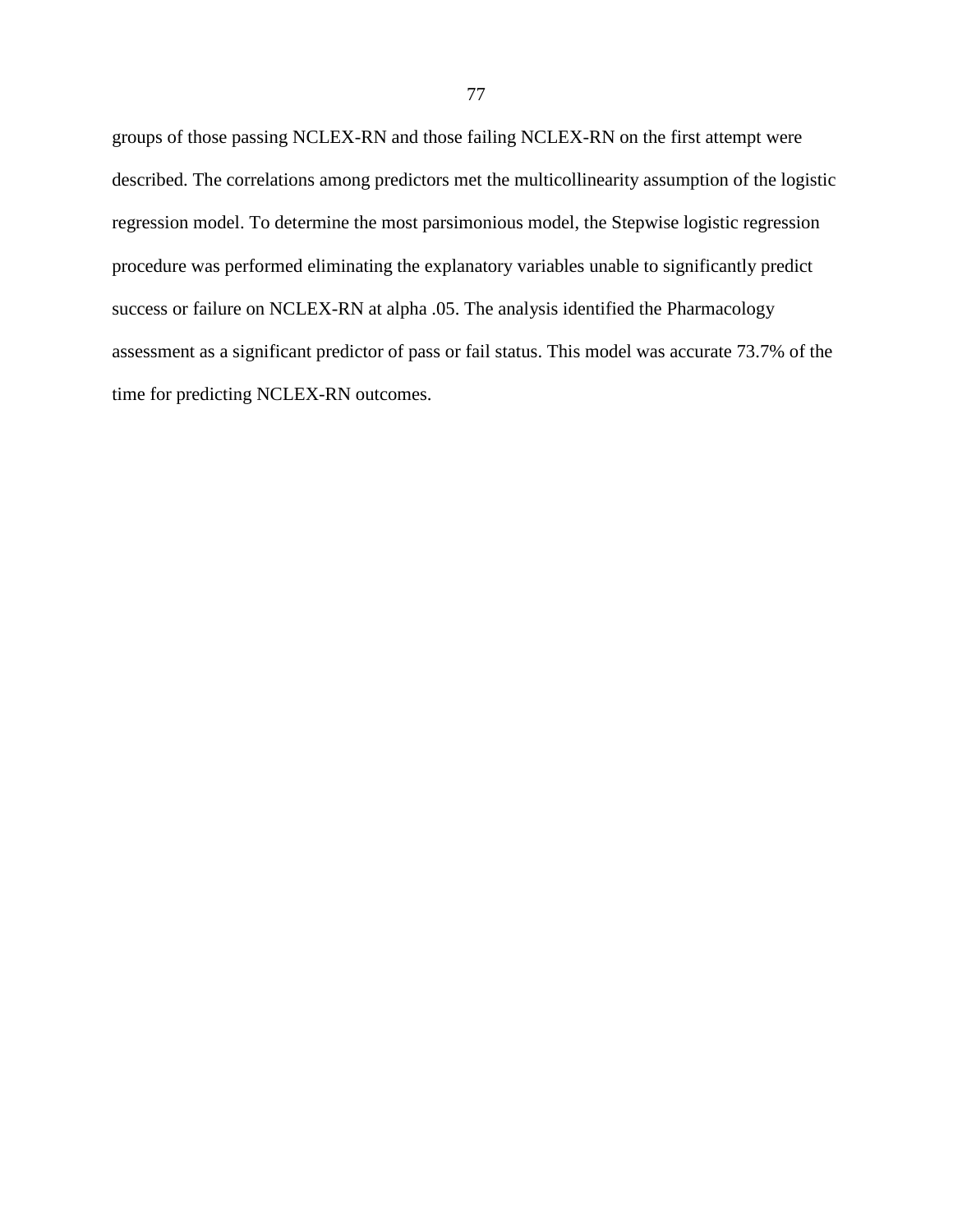# **Chapter Five: Discussion**

 The primary goal of this study was to determine if significant results could be obtained to identify students early in their programs in need of remediation to avoid NCLEX-RN failures. The selection of Pharmacology, Fundamentals and Mental Health assessments to predict NCLEX-RN outcomes was determined by the Eleanor Mann School of Nursing, Standardized Testing Policy (Appendix A). Schools of nursing and students invest enormous resources in commercially prepared standardized assessment packages to assist in preparing for NCLEX-RN. The 2011 end-of-year report from the NCSBN identified the number of first time NCLEX-RN, US educated nursing graduates from all registered nursing programs at 144,583 with a national pass rate at 87.9%. The reported first-attempt failures of 12.1% reflect over 18,000 US educated graduates who are delayed in joining the profession at a time of a severe nursing shortage that is expected to continue with Baby Boomers reaching retirement age resulting in continued increasing need for health care workers (National Council State Boards of Nursing, 2011d).

 Review of the literature clearly supports the ability of the end-of-program comprehensive assessments prepared by multiple vendors, like HESI, Mosby, NLN and ATI, to predict NCLEX-RN success with high levels of consistency and accuracy (Harding, 2010). However, the literature was inconsistent and limited with studies containing content-specific assessments' administered early in a nursing program such as Pharmacology, Fundamentals and Mental Health to predict NCLEX-RN outcomes. The end-of-program comprehensive assessments have traditionally been used to identify at-risk students too late in the educational process for the approximately 10% of the nursing student population failing NCLEX-RN. Recognizing at-risk students earlier in the nursing program can assist educators and institutions of higher learning to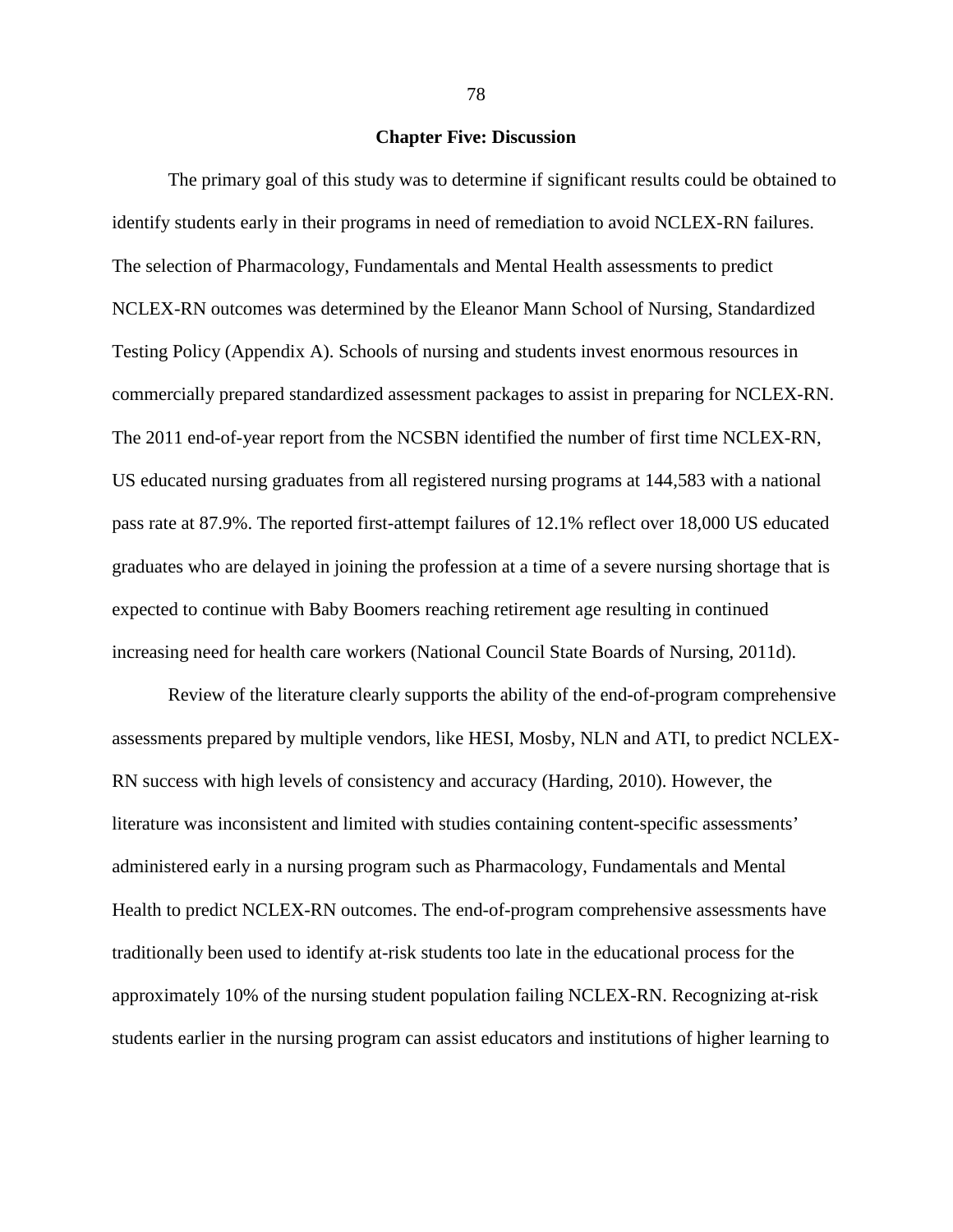intervene well before the first attempt at licensure and ultimately impact the number of NCLEX-RN failures.

The purpose of this retrospective study was to determine the relationship between the explanatory variables of three content-specific standardized assessments developed by ATI and the dichotomous outcome of success or failure on NCLEX-RN. The research question guiding the inquiry was: What are the odds or the probability that student scores on the following ATI assessments: Fundamentals, Pharmacology, and Mental Health will predict their outcome of pass or fail on the NCLEX-RN exam?

The literature on predicting NCLEX-RN outcomes is extensive in the area of standardized testing (Alexander & Brophy, 1997; Bondmass et al, 2008; Carl, 2008; Crow et al, 2004; DeLima et al, 2011; Firth et al, 2005; Grossbach & Kuncel, 2011; Harding, 2010; McGahee et al, 2010; Rogers, 2010; Seldomridge &DiBartolo, 2004; Spurlock & Hunt, 2008; Steunkel 2008; Treas, 2006; Uyehara et al, 2007; Vandenhouten, 2008). Common comprehensive standardized exams used as explanatory variables in the reviewed literature included ACT (Grossbach & Kuncel, 2011; McGahee et al,2010), SAT(Grossbach & Kuncel, 2011; McGahee et al, 2010), Nurse Entrance Exams (Carl, 2008; Esper, 2008; Grossbach & Kuncel, 2011; Sayles et al, 2003; Ukpabi, 2008; Uyehara, et al, 2007) and end-of-program assessments (Alexander & Brophy, 1997; Bondmass et al, 2008; Carl, 2008; DeLima et al, 2011; Firth et al. 2005; Harding, 2010; Sayles et al, 2003; Rogers, 2010; Seldomridge &DiBartolo, 2004; Spurlock & Hunt 2008; Steunkel 2008; Treas, 2006; Uyehara et al, 2007; Vandenhouten, 2008). As mentioned previously, many schools of nursing have adopted use of commercially prepared standardized assessment programs such as those developed by ATI to assist in preparing students for licensure (Alamedia et al., 2011). ATI professes a relationship to more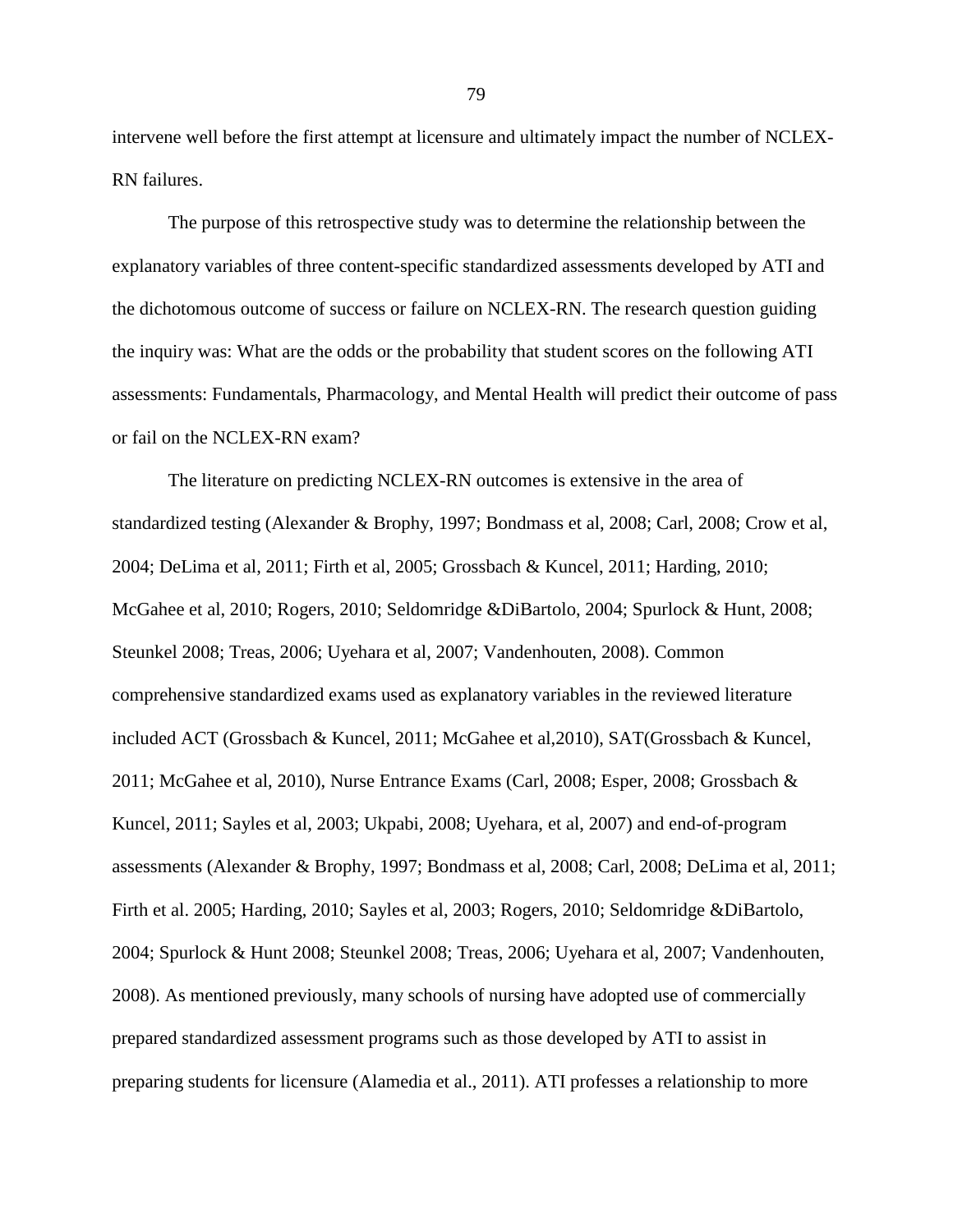than 2100 colleges and universities (Assessment Technologies Institute, 2011). Studies using standardized assessments offered by ATI as predictors of success or failure on NCLEX-RN are evident in the literature but limited, especially studies with samples from baccalaureate programs of nursing. In fact, no studies were found utilizing the three content-specific assessments, collectively, in this research to predict NCLEX-RN outcomes in a baccalaureate program for first year students.

 The literature supports the claim that use of the results on standardized assessments can assist faculty in identifying at-risk students early in the nursing program and prior to sitting for NCLEX-RN. Harding (2010), Matos (2007) along with Pennington and Spurlock (2010) and others recognized the use of standardized assessments throughout nursing programs as beneficial in assisting students and educators to identify areas of weakness when combined with other factors. What has not been established, however, is the predictive value of scores on contentspecific assessment administered during the first year to determine NCLEX-RN performance. To add to the body of research, use of content-specific standardized assessments administered early in the students' educational programs for prediction of NCLEX-RN outcomes has the potential for identifying students, with supporting evidence, in need of rigorous remediation to prevent failure. Firth, et al (2005) declares waiting until the last semester at the end of a program of study before preparing for NCLEX-RN is unwise. Nurse educators should be committed to rapid identification of at-risk students early in nursing programs so that remedial activities can be implemented well before the date of graduation and ultimately before NCLEX-RN attempts.

# **Demographics**

 Demographics collected for analysis included age and gender. While age and gender were not intended as variables for determining significant relationships to the dichotomous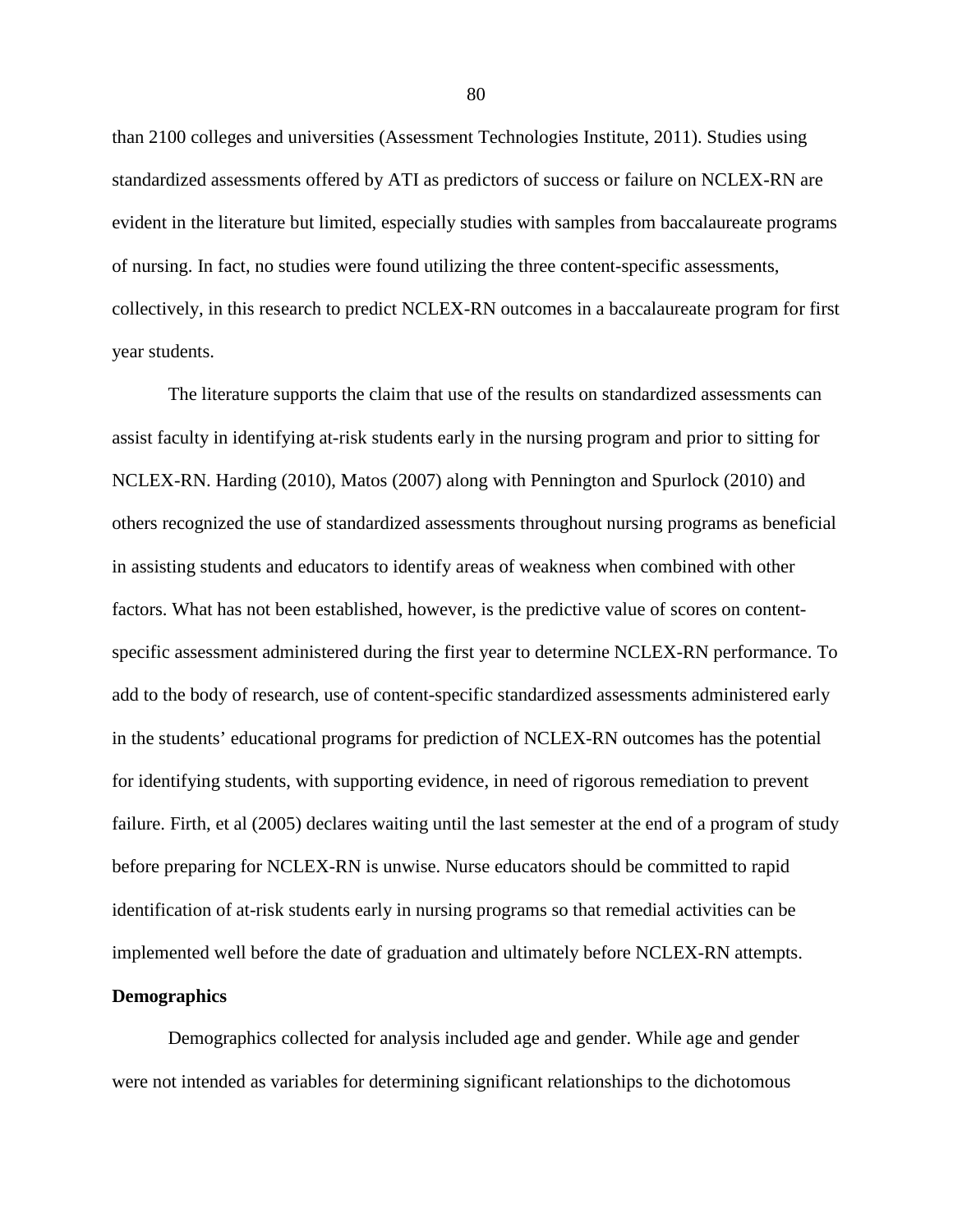outcome, the data were analyzed. In the sample age was not found to have a significant relationship to success or failure. Thus the review of the literature supports the findings of this study that no relationship exists between age and NCLEX-RN outcomes (Alamedia et. al, 2011; Beeson & Kissling, 2001; Giddens & Gloeckner, 2005).

 The sample participants from the one school of nursing were predominantly self-reported as female. In this study, the males (*n*=12) all successfully passed boards on the first attempt. The number of male participants in the sample is consistent with the percentage documented in the literature indicating that "5-10% of the professional nursing workforce is men" (Brown, 2009, p. 120). However, the literature was inconsistent with conclusions surrounding gender and outcomes associated with NCLEX-RN. Haas et al, (2004) and Firth et al, (2005) found that males failed at a significantly higher rate than females while other scientists conclude just the opposite (Alameida et al, 2011; Beeman & Waterhouse, 2001; Giddens & Gloeckner, 2005; Higgins, 2005, Sayles et al., 2003).

#### **Correlation Among Variables**

Even though correlations between the explanatory variables and the dependent outcome of pass or fail status was not sufficient to answer the research question guiding the inquiry, the coefficients were calculated and addressed briefly here. The Pearson's product-moment correlation statistic was calculated among the variables suggesting minimal to moderately weak strength in relationships to the dependent outcome. The strongest correlation among the explanatory variables and pass or fail status was with the Pharmacology assessment *r =* 0.21.The Fundamentals assessment  $r = 0.20$  also revealed similar findings. The Mental Health assessment  $r = 0.13$  showed a minimal relationship to the outcome. One possible explanation for the low correlation statistics is that pharmacology, fundamentals and mental health content continues to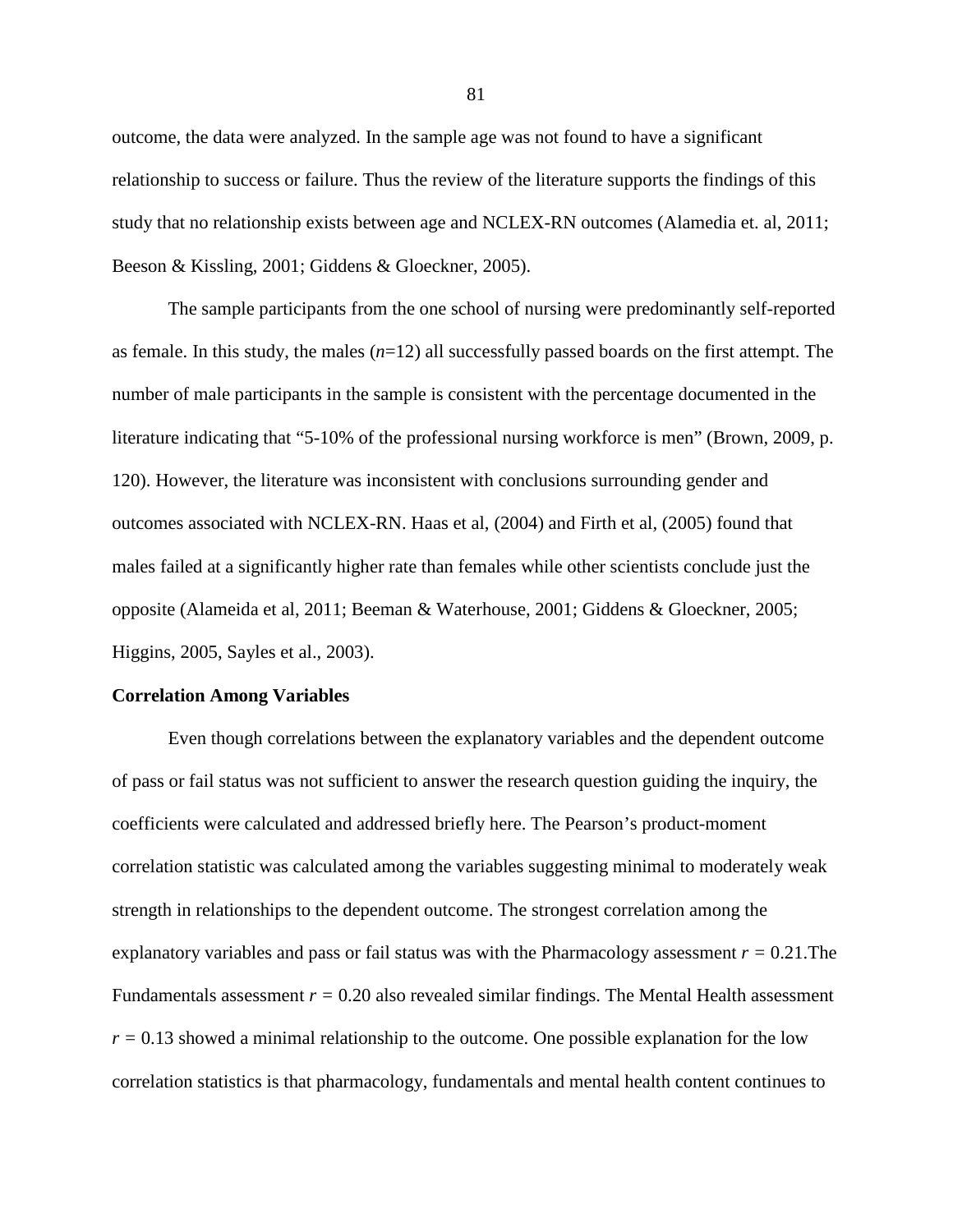be presented throughout the nursing program. Given another year of the program has yet to be completed, the correlations between the content-specific assessments and NCLEX-RN outcome might be expected to be relatively weak during the first year of a nursing program.

#### **Group Comparisons**

 Group scores on the three content-specific standardized assessments were compared, using the independent two sample *t*-test procedure between those passing NCELX-RN and those failing NCLEX-RN on the first attempt. This method of analysis identifies any significant differences in the group means on each of the content-specific assessments. Significance difference was found between the means on the Fundamentals ( $p = 0.03$ ) and Pharmacology ( $p =$ 0.02) assessments for the pass and fail groups. The two group comparison findings associated with the Mental Health assessment  $(p = 0.16)$  resulted in no statistically significant difference in the means. However, the literature shows some studies with significance related to the Mental Health content assessments from a variety of testing companies (Alexander & Brophy, 1997; Crow, et al, 2004; Ukpabi, 2008). DeLima, et al (2011) found the scores on Fundamentals and Mental Health assessments provided by NLN as revealing a significant relationship among the scores and NCLEX-RN successes. Findings were not conclusive in significant relationships to NCLEX-RN failures. In addition, Matos (2007) found a relationship between ERI Pharmacology and Mental Health assessment scores and NCLEX-RN success using two group *t*-test comparisons. The finding in this study of significant differences between the means for the Pharmacology and Fundamentals assessment *t*-test statistics lead to the possibility of similar findings in the robust multivariate analysis.

 In the simple contrast of means between groups, the index of effect size showed a strong significant difference among the Pharmacology (*d =* 0.91) and Fundamentals (*d =* 0.87)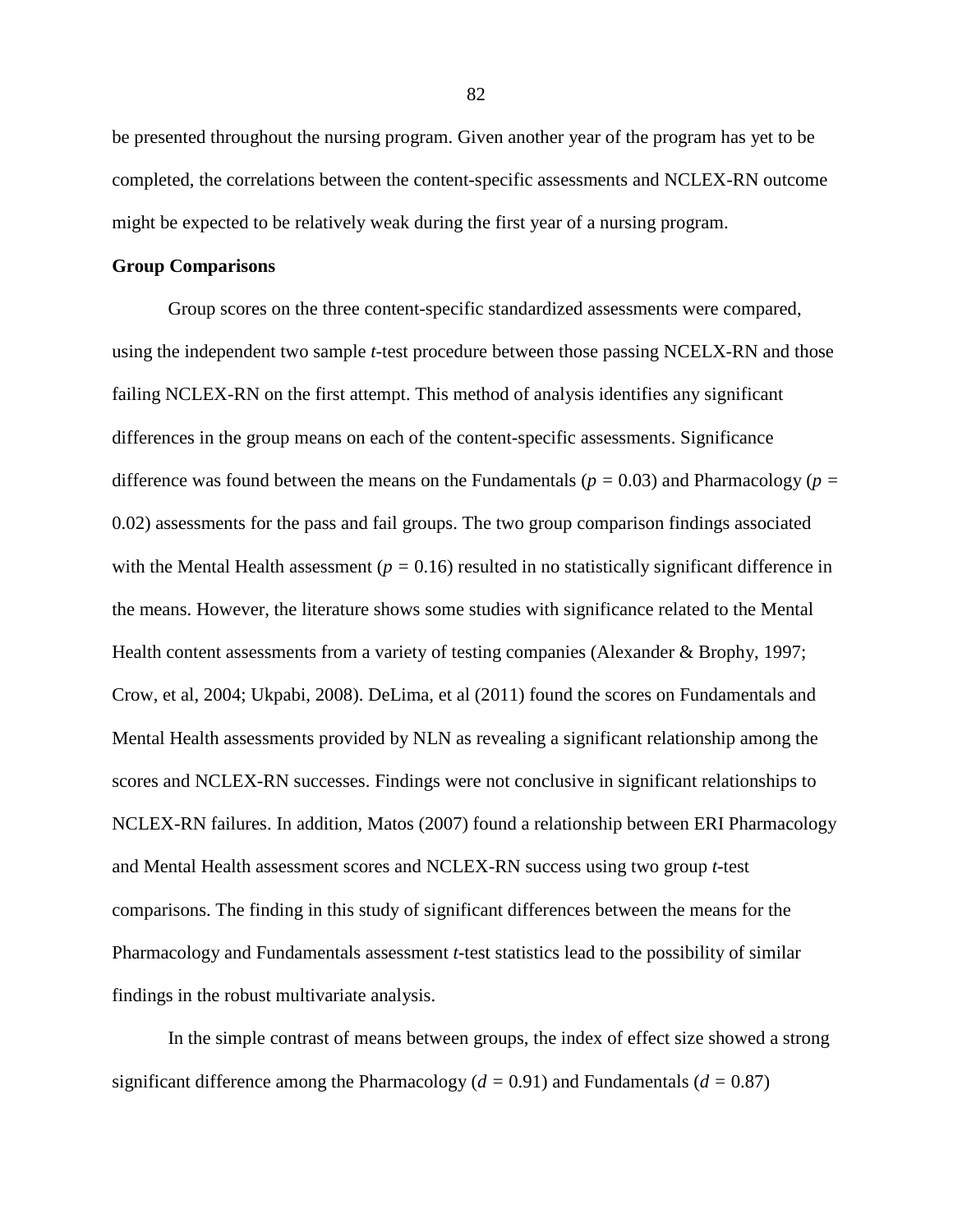assessments. The Mental Health (*d =* 0.57) assessment also demonstrated a moderately strong difference between the mean scores of the two groups. The greater the difference in the means, the more likely the sample of scores was drawn from different populations (O'Rourke, et al, 2005). Pedhazur (1997, p. 172) has indicated that "reliabilities of many measures used in behavioral sciences are, at best, moderate". In this study, effect sizes could be overestimated because the full effects of the additional covariates are not considered. This is a significant concern when determining the accurate model for identifying the *real* relationship between the variables.

 Because the index of effect size and Pearson's product-moment correlation coefficients were inconsistent in strength of relationship, a better model-fit was needed for a more complete and accurate analysis. To further analyze the data and account for possible measurement error, multivariate analysis using logistic regression was found to be appropriate given the sample data.

#### **Binary Logistic Regression**

 Multivariate regression analysis techniques were utilized to further evaluate the data. The logistic regression model was appropriate for the interval assessment scores and dichotomous outcome to answer the inquiry question. An additional benefit of using logistic regression was the lack of assumptions, allowing for a dichotomous outcome and violations of normality in the explanatory variables. In the initial analysis, using the full mode, no relationship among the variables was found with all *p*-values well above the .05 level of significance.

 The Stepwise procedure was used to further the model development to eliminate those variables not found to contribute significantly to the dichotomous outcome. The Stepwise logistic regression iterative analysis indicated a significant positive relationship between the explanatory variable of the Pharmacology assessment and the ability to predict the outcome on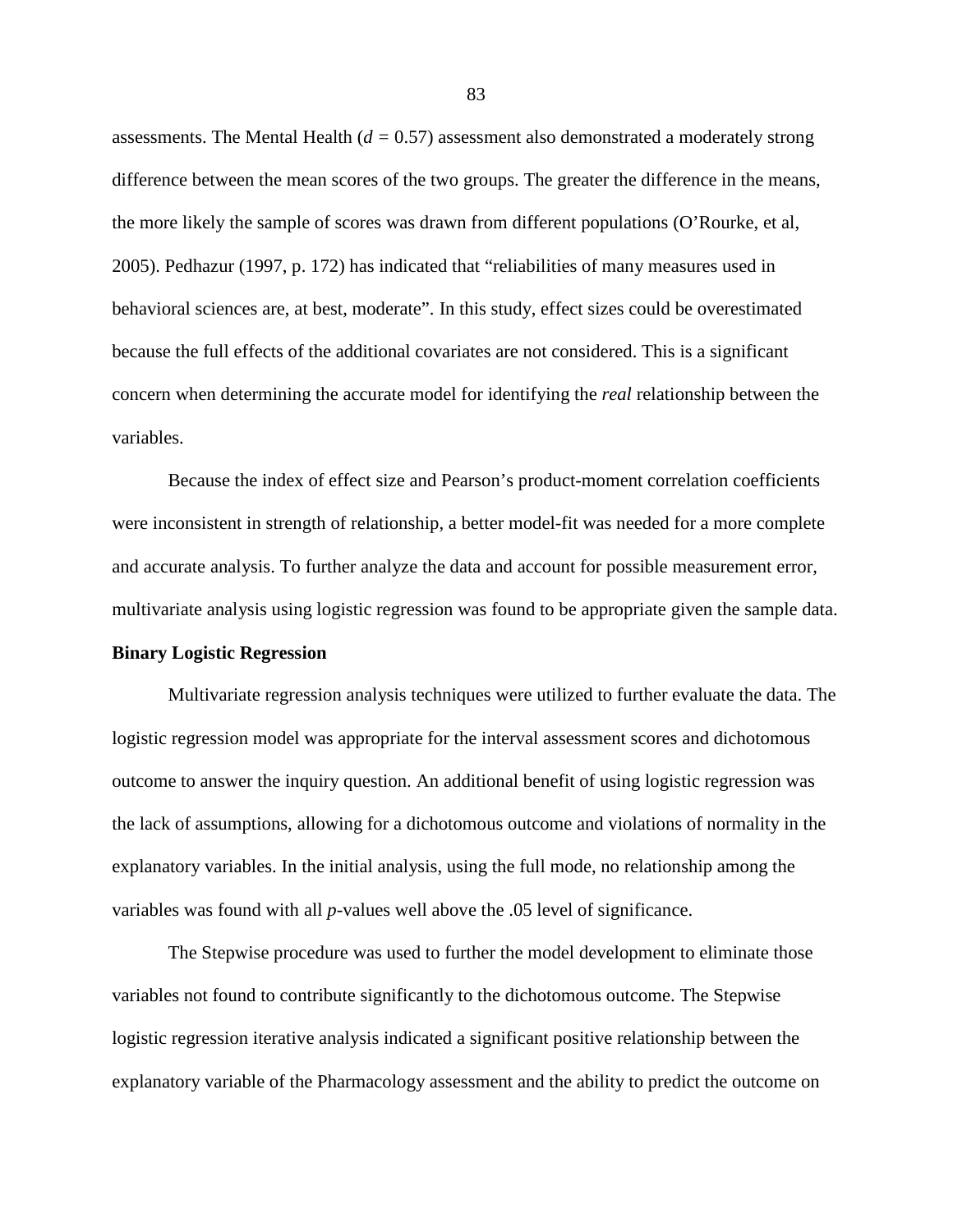NCLEX-RN at the  $p = 0.05$  level. However, according to Hosmer and Lemeshow (as cited in Treas, 2006) some scientists suggest the  $p = 0.05$  level to be too stringent for the Stepwise procedure that could exclude important variables. Had the alpha been reduced, the findings could include additional explanatory variables. Also for consideration, the iterative processes in the Stepwise procedure completed multiple tests of the individual coefficients which could dramatically increase the Type 1 error rate for the overall study, thus supporting the need for cross validation (Wright, 1995).

 The ability of the Pharmacology assessment to correctly classify the outcome of pass or fail 73.7% of the time was viewed as impressive. The result is important in that schools of nursing can utilize this assessment score as an indicator of risk for NCLEX-RN failure. Similar findings have shown to have a predictive relationship between Pharmacology content and NCLEX-RN success with various levels of significance (Bondmass, et al, 2008; Ukpabi, 2008; Treas, 2006; Vandenhouten, 2008). However, the standardized assessments used within each study differed in company of origin and placement within the curriculum. Ukpabi (2008) found Pharmacology in combination with other factors as significant in predicting NCLEX-RN outcomes. The ability of the Pharmacology assessment alone to predict pass or fail was not reported. Vandenhouten (2008) in a study involving baccalaureate students (*n* = 219) found ATI Fundamentals used in the first semester of study as worthy of evaluation to identify at-risk students earlier in the curriculum. In the same study, Pharmacology content assessment scores were found to have the most predictive ability in identifying NCLEX-RN outcomes. However, the Pharmacology assessment was administered at the end of the nursing program and not during the first academic year.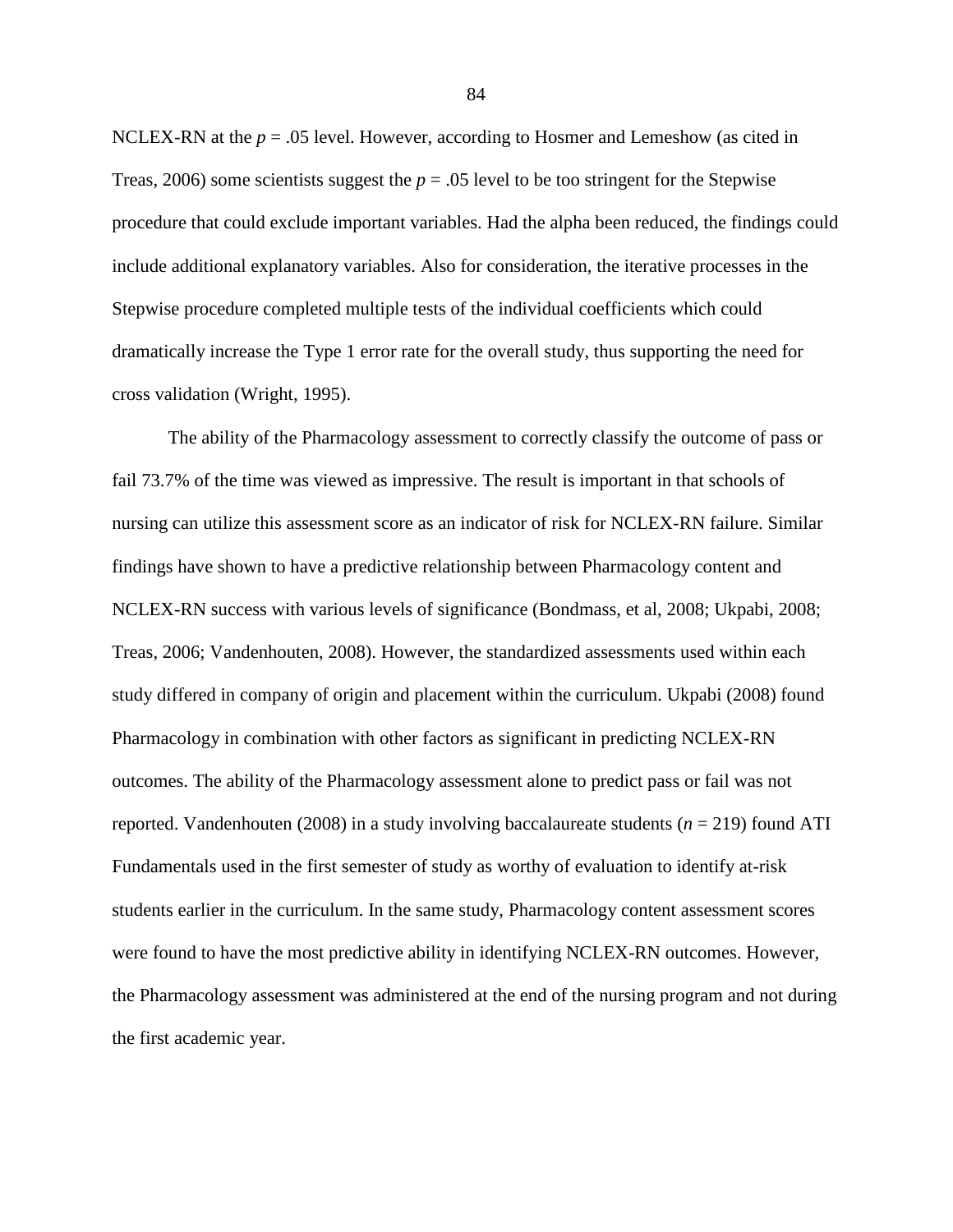The finding of this study should be considered with the existing literature as valuable based on the NCLEX-RN test plan that includes Pharmacology as a major component tested for licensure. The NCSBN reports Pharmacology content comprises 13-19% of the licensure exam. Also reported in the *2010 NCLEX-RN Detailed Test Plan*, Psychosocial and Basic Care and Comfort categories aligning with the mental health and fundamentals concepts, account for 6- 12% of the licensure exam, respectively. The literature recognizes fundamentals and mental health content as possibly significant and warrants further study.

 The odds ratio indicates for every 1 point variation in the Pharmacology assessment score, the odds of passing or failing NCLEX-RN increased or decreased respectively by 10%. This is an indication that the lower the score on the Pharmacology assessment the more likely of NCLEX-RN failure.

#### **Implications**

 This study have several implications for generalization to baccalaureate nursing programs utilizing ATI standardized content exams in the first academic year of nursing education. First, it should be noted that, the complete content assessment package offered by ATI includes an online remediation option which may or may not be used by the nursing program. Thus, remediation standards across nursing programs vary greatly based on assessments purchased and expectations of use by faculty. Second, this study supports that scores on the Pharmacology assessment provided early in nursing programs can be used to predict with some accuracy pass or fail status on NCLEX-RN. The study finding of the Pharmacology assessment to accurately predict pass or fail outcomes at 73.7% supports careful consideration by nurse educators in both identifying students in need of remediation and developing formal rigorous remedial activities to avoid NCLEX-RN failure.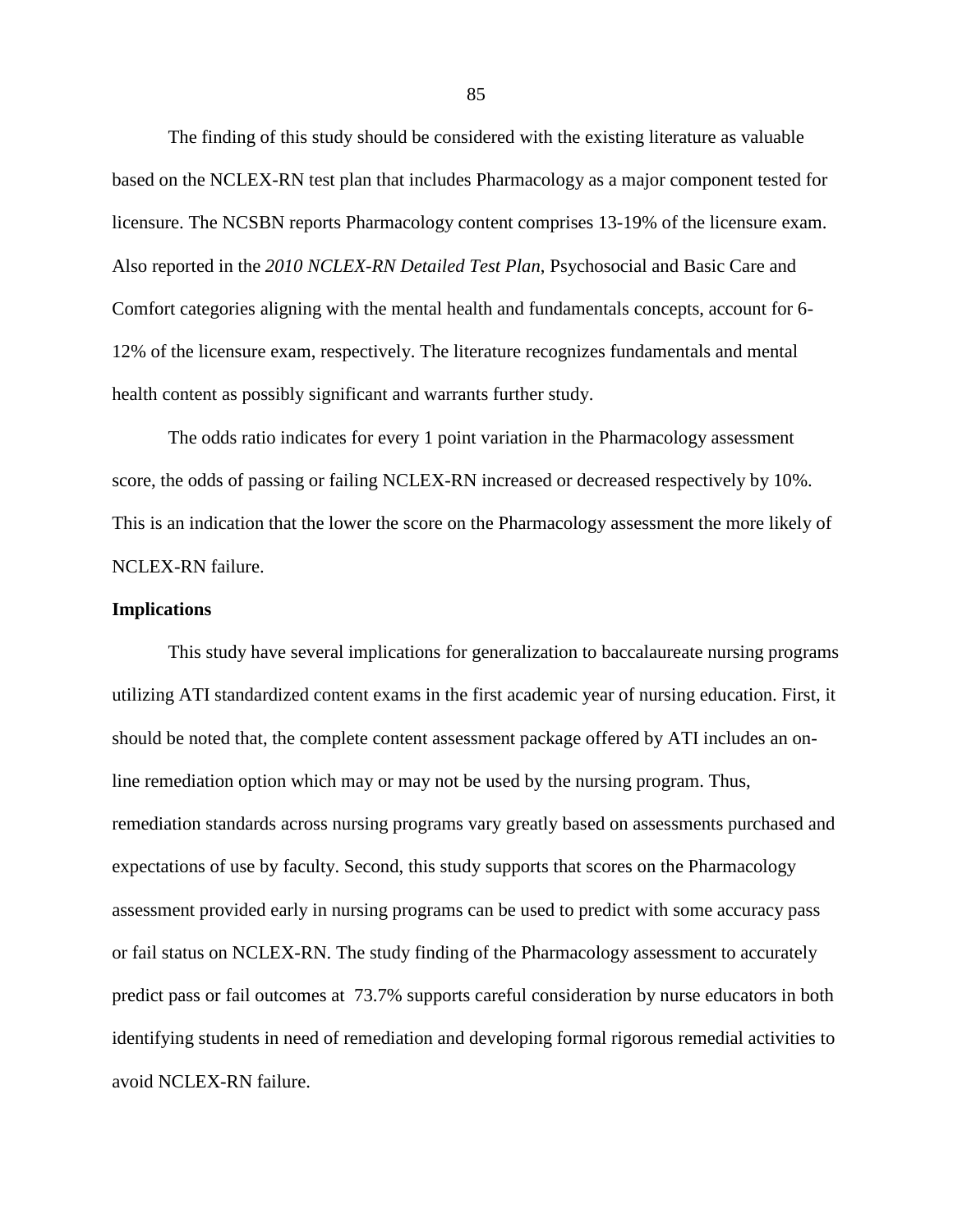Scores on the Pharmacology content assessment may be useful for early identification of students at-risk for NCLEX-RN failure. Academic advising and development of remedial activities may be warranted to increase student success on the first attempt on NCLEX-RN. Findings can inform educators to consider that students with lower standardized assessments scores on the Pharmacology content may require rigorous remediation to increase their knowledge level for improved probability of NCLEX-RN success. Treas (2006), Ukpabi (2008) and Vandenhouten (2008) are consistent in findings of predictive ability in the Pharmacology content-specific assessments from ATI as indicators for pass or fail on NCLEX-RN given at various times throughout a nursing program. These findings support the conclusions of this study to recognize that Pharmacology content-specific assessments scores should be carefully considered for implementation of rigorous remediation plans to maximize efforts to decrease the likelihood of failing NCLEX-RN.

#### **Limitations**

Retrospective studies have multiple limitations. In this study, the Stepwise iterative process to determine significance in the explanatory variables was used for model selection. Scientists warn that overall classification results for pass or fail status revealed in the logistic regression analysis should be interpreted with caution. One reason is the correct logistic regression model doesn't always yield good classifications for both groups. Ideally, a study with a goal of classification accuracy should fit the model on one group and then apply the model to another group for cross validation to determine generalizability of accuracy across samples (Wright, 1995). Thus, generalizability of the findings in this study should be used with caution until cross validation can be obtained. There is also some risk in using the Stepwise logistic regression procedure as the model fitting is reliant on the algorithms within the program. It is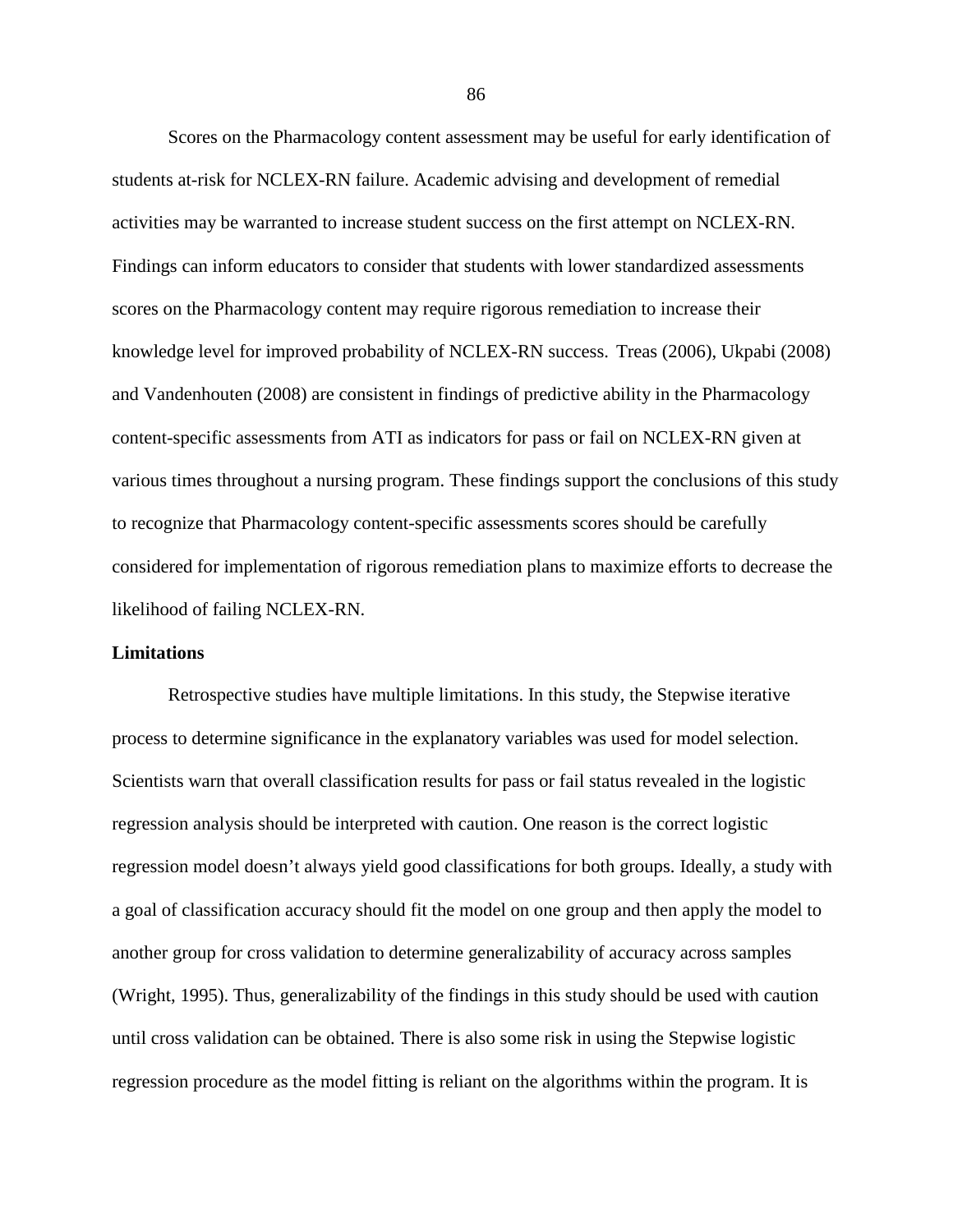recommended that the procedure be used as an exploratory analysis for generating hypotheses. Further studies should be used to confirm the relationship found here (L. DeShea, personal communication, April 4, 2012).

This study has little known controls over the testing environment to insure consistency across the multiple graduating classes. Of critical importance would be the activities of students in efforts to increase knowledge levels during the second year of nursing education prior to firstattempt on NCLEX-RN. The remedial activities and individual motivation are extraneous variables not controlled in this study.

The sample of 119 was from one university. A larger sample from multiple schools of nursing would provide support for the findings presented here. Small sample size in the failure category did not lend itself to a predictive analysis on NCLEX-RN failures only. The rarity of failure on NCLEX-RN for the sample may have limited the analysis. A larger sample would provide more information for the logistic regression procedure to perform the model fitting (L. DeShea, personal communication, April 4, 2012).

# **Recommendations for Practice**

The student failure rate in first-time NCLEX-RN takers contributes to the shortage of qualified registered nurses for an increasing need in society**.** Faculty and students should recognize and understand that waiting until the last semester of a nursing program to prepare for the licensure exam is unwise (Firth et al., 2005). Understanding the implications of performance on standardized content-specific assessments early in the nursing program can contribute to identification of at-risk students during the first year of a nursing program. Identification of areas of weakness beginning with the foundations of nursing practice such as Pharmacology can assist nursing educators and students for success on NCLEX-RN. It is recommended that the findings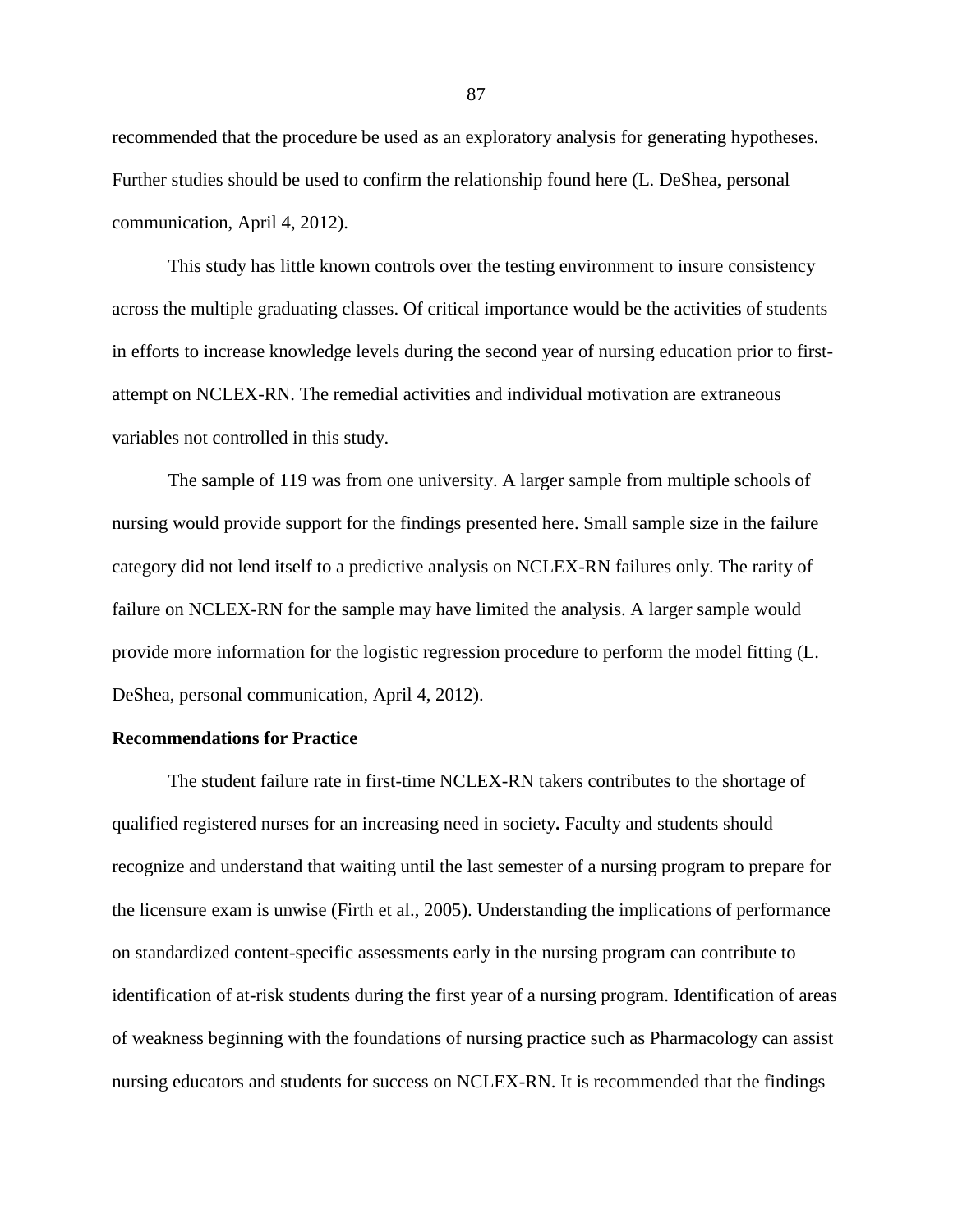of this study be considered carefully as part of the body of literature surrounding standardized content-specific exams.

# **Recommendations for Future Research**

Further research with ATI standardized content-specific assessments in baccalaureate programs is needed as this is the first study utilizing these assessments to predict NCLEX-RN outcomes in baccalaureate nursing students during the first year of a nursing program. Based upon the evidence found in this study and in the existing literature, cross validation of the findings is warranted. A replication of the study is recommended using a larger sample size over multiple baccalaureate programs. Additionally, the enhanced 2010 versions of the ATI content assessments should be used as the instruments to more accurately reflect the current NCLEX-RN exam. The updated versions of ATI include the alternate items now seen on NCLEX-RN exam which was last revised in 2010. A study with a sample using only those students failing NCLEX-RN on the first attempt could prove valuable to educators.

#### **Summary**

Nurse scientists continue to strive to identify and predict outcomes for licensure in an effort to meet the elusive 100% pass rate consistently. In this changing health care climate the nursing shortage continues to impact the profession and quality health care. Identifying strategies to increase NCLEX-RN success rates is important to nursing programs and society in general. Predicting NCLEX-RN outcomes continues to be a challenge for nurse educators. Institutions of learning should continue to improve educational strategies to assist students for success. Many schools of nursing are opting to adopt standardized assessments as an integral part of the nursing curricula (Firth, et al, 2005). Early identification of at-risk students with content-specific assessments from companies, like ATI, maximizes the available time to the end of a nursing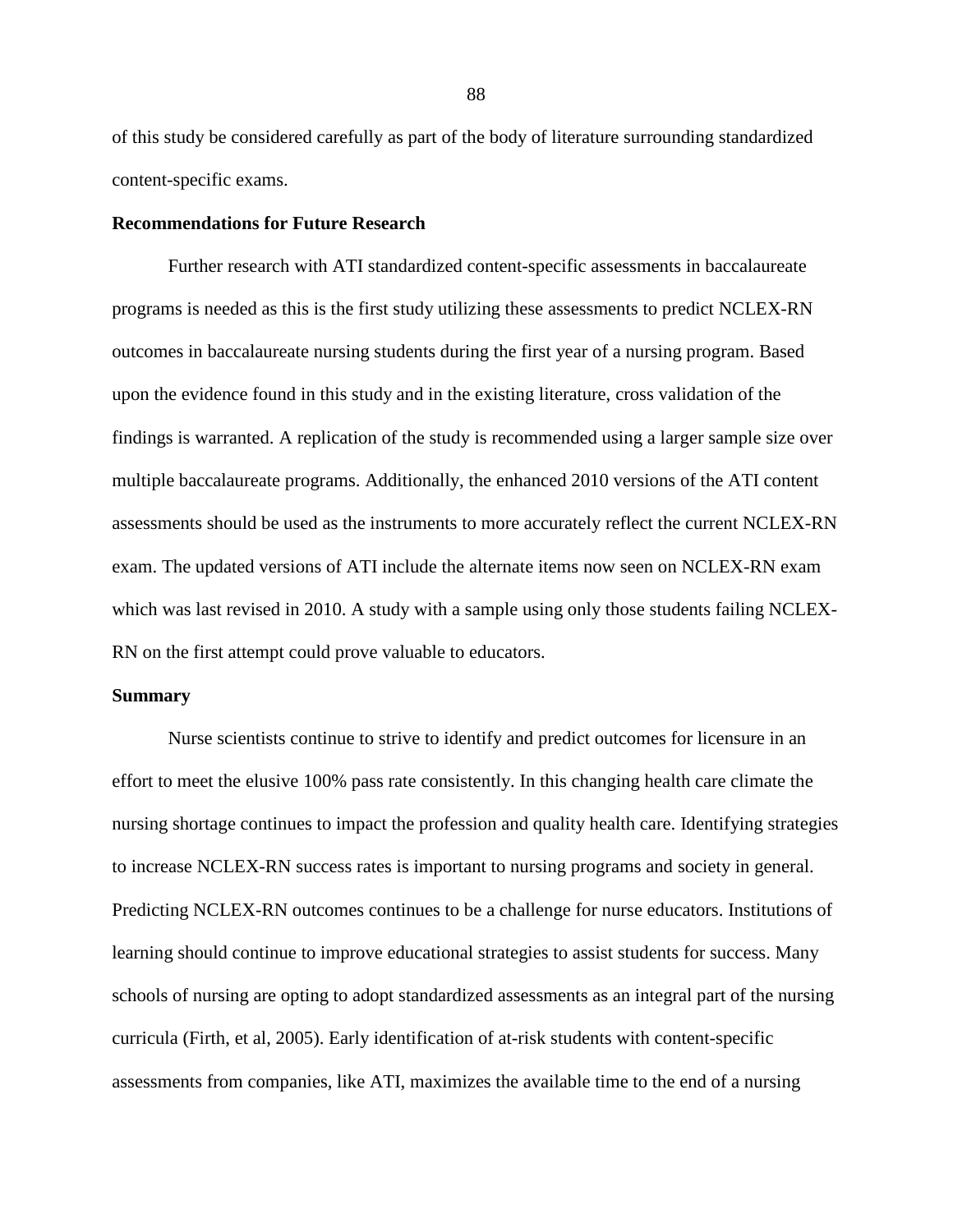program to implement a comprehensive rigorous remediation plan in continued efforts to minimize NCLEX-RN failures.

First year nursing courses provide the foundations of nursing practice. Bondmass, et al (2008) espouse that fundamentals, pharmacology and mental health are critical assessments necessary for progression in acquiring needed nursing knowledge. Without an adequate understanding of nursing foundations, further concepts and knowledge are more difficult to gain. Therefore, first year assessments could possibly predict NCLEX-RN outcomes. Utilizing scores on the Pharmacology content-specific standardized assessment can assist educators in making another step toward predicting NCLEX-RN outcomes.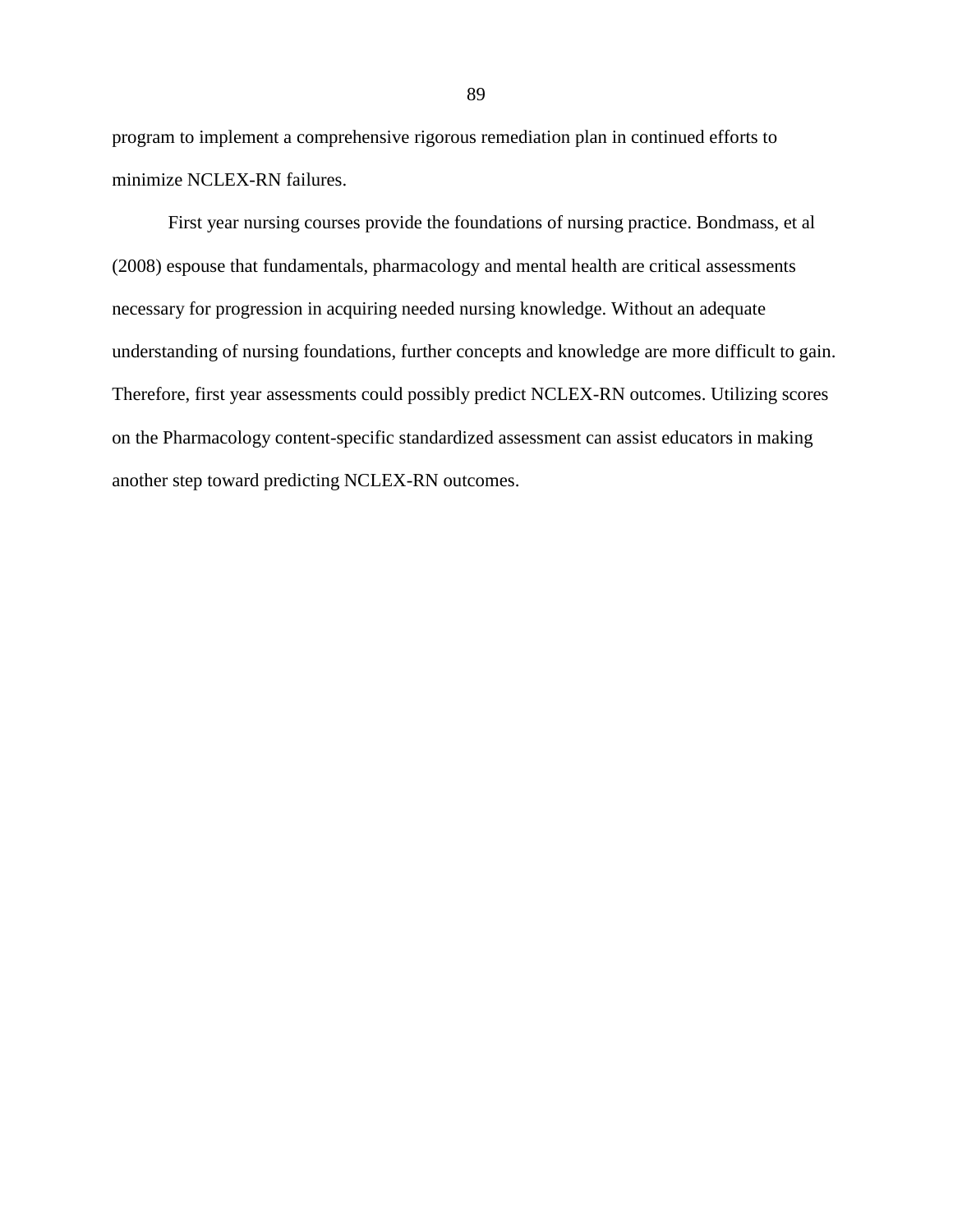# **References**

References marked with an asterisk indicate studies included in the meta-analysis.

- Aguinis, H. (Presenter), (September 23, 2011). *Debunking myths and urban legends about Meta analysis.* [CARMA Webcast]. United States: University of Oklahoma Health Sciences Center, Bird Library projected to Tulsa campus.
- Alamedia, M., Privet, A., Davis, H., Landry, L., Renan-Boyle, A., & Dunham, M. (2011). Predicting NCLEX-RN in a diverse student population. *Journal of Nursing Education*, *50*, 261–267.
- Alexander, J., & Brophy, G. (1997). A five-year study of graduates' performance on NCLEX- RN. *The Journal of Nursing Education*, *36*, 443–445.
- Airasian, P. (2005). Commercial standardized achievement tests. In *Classroom assessment: Key concepts and application (* $5^{th}$  *ed.), pp. 332–362.* New York, NY: McGraw-Hill
- Arkansas Board of Nursing (2011). Licensure exam results 2007-2011. *Nursing programs- NCLEX pass rates-Arkansas.* Retrieved from http://www.arsbn.arkansas.gov/education
- Assessment Technologies Institute, LLC (2011a). Our customer service is better than customer service. *Product Homepage*. Retrieved from https://www.atitesting.com/home.aspx
- Assessment Technologies Institute, LLC (2011b). RN 2010 proctored assessments. *Faculty Resources*. Retrieved from http://www.atitesting.com.
- Babyak, M. A. (2004). What you see may not be what you get: A brief, nontechnical introduction to overfitting in regression-type models. *Psychosomatic Medicine*, *66*(3), 411–421.
- \*Bauwens, E., & Gerhard, G. (1987). The use of the Watson Glaser critical thinking appraisal to predict success in a baccalaureate nursing program. *Journal of Nursing Education, 26*, 278–281.
- \*Beeman, P., & Waterhouse, J. (2001). NCLEX-RN performance: Predicting success on the computerized examination. *Journal of Professional Nursing, 17*, 158–165.
- \*Beeson, S. A., & Kissling, G. (2001). Predicting success for baccalaureate graduates on the NCLEX-RN. *Journal of Professional Nursing, 17*, 121–127.
- \*Bentley, R. (2006). Comparison of traditional and accelerated baccalaureate nursing graduates. *Computer, Informatics, Nursing, 31*, 79–85.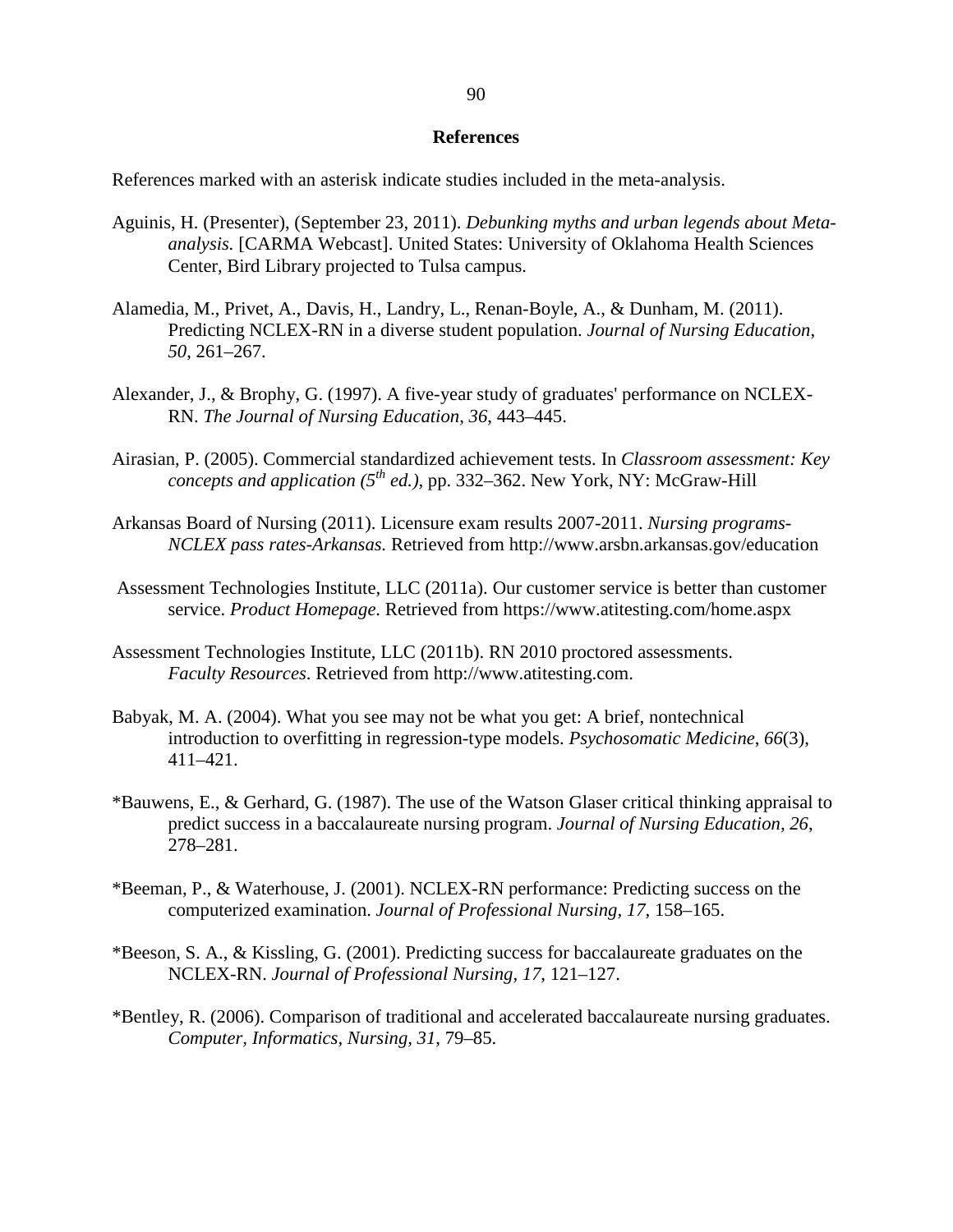- Billings, D. M. & Halstead, J. A. (2005). *Teaching in nursing: A guide for faculty*. St. Louis, MO: Elsevier Saunders.
- \* Bondmass, M., Moonie, S., & Kowalski, S. (2008). Comparing NET and ERI standardized exam scores between baccalaureate graduates who pass or fail the NCLEX-RN. *International Journal of Nursing Education Scholarship*, *5*(1), 1–15.
- Bourke, M. P., & Ihrke, B. A. (2005). The evaluation process. In D. Billings & J. Halstead (Eds.), *Teaching in nursing*  $(2^{nd}$  *ed.*), (pp. 443-464). St. Louis, MO: Elsevier Saunders Company.
- Brown, B. (2009). Men in nursing: Re-evaluating masculinities, re-evaluating gender. *Contemporary Nurse, 2*(33), 120–129.
- Button, H. W. & Provenzo, E. F. (1989). Scientific pedagogy, teachers, curriculum, depression, and war. In *History of education and culture in America* (2<sup>nd</sup> ed.), (pp.229–258). Englewood Cliffs, NJ: Prentice Hall
- Carl, L. C. (2008). *Assessment Technology Institute test scores, NCLEX-RN pass-fail, nursing program evaluation, and catastrophic events in Pennsylvania*. (Doctoral dissertation). Retrieved from ProQuest Digital Dissertation. (UMI 3292150)
- Carrick, J. A. (2011). Student achievement and NCLEX-RN success: Problems that persist. *Nursing Education Perspectives, 32*(2), 78–83.
- Collins, K., Onwuegbuzie, A. & Sutton, I. (2006). A model for incorporating the rationale and purpose for conducting mixed-methods research in special education and beyond. *Learning Disabilities: A Contemporary Journal, 4*(1), 67–100.
- Crocker, L. & Algina, J. (1986). Preface. In *Classical test theory*, (pp. v-vii). New York, NY: Saunders College Publishing.
- Crow, C., Handley, M., Morrison, R., & Shelton, M. (2004). Requirements and interventions used by BSN programs to promote and predict NCLEX-RN success: A national study. *Journal of Professional Nursing 20*(3), 174–186.
- \*Daley, L., Kirkpatrick, B. L., Frazier, S. K., Chung, M. L., & Moser, D. K. (2003). Predictors of NCLEX-RN success in a baccalaureate nursing program as a foundation for remediation. *Journal of Nursing Education, 42*, 390–398.
- Damon, W. (2005). Good? Bad? Or, none of the above? *Education next*. Retrieved from http://media.hoover.org/sites/default/files/documents/ednext20052\_20.pdf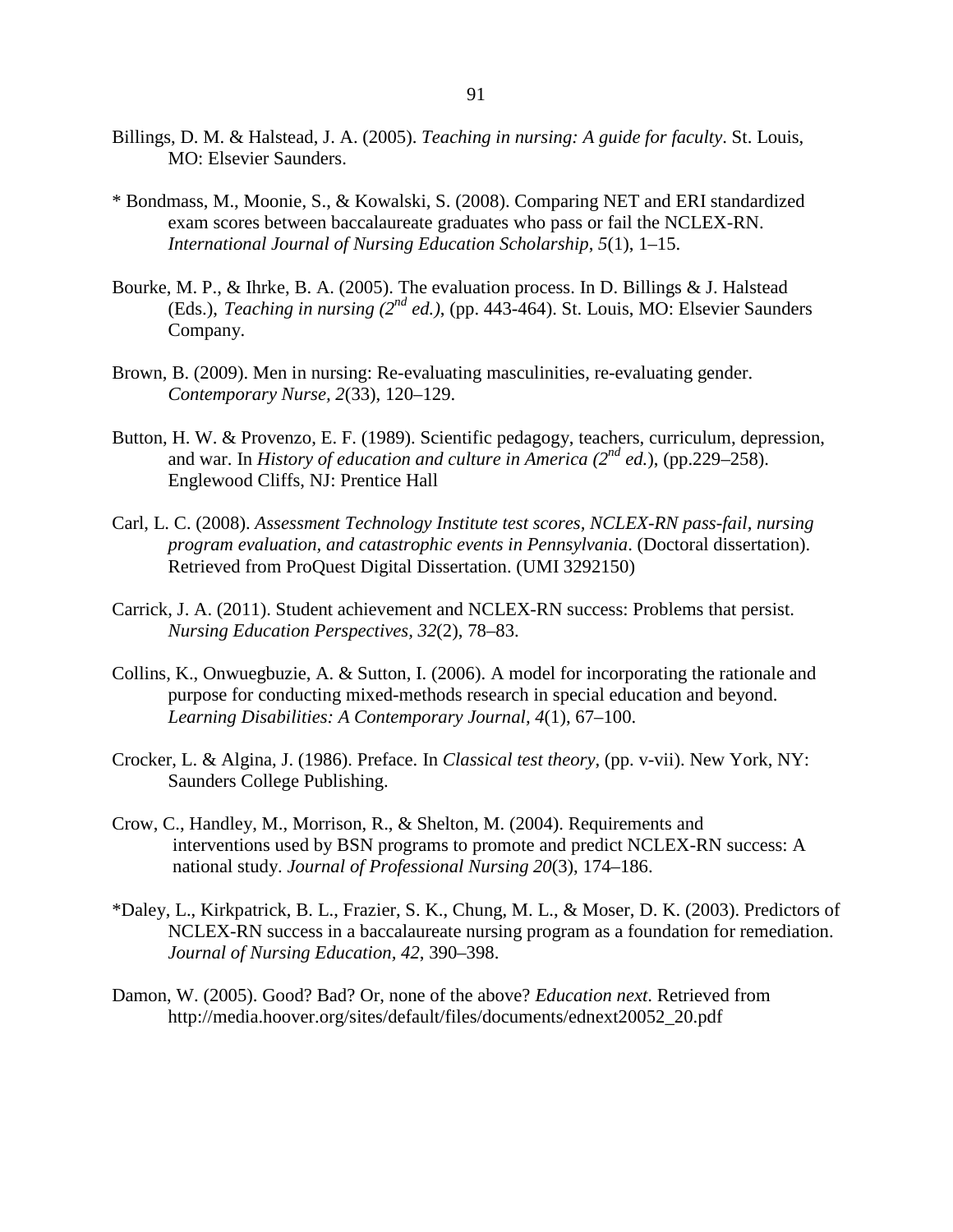- De Lima, M., London, L., & Manieri, E. (2011). Looking at the past to change the future: A retrospective study of associate degree in nursing graduates' National Council Licensure Examination scores. *Teaching and Learning in Nursing, 6*, 119–123.
- Department of Consumer Affairs (2011). Board of Registered Nursing. *Applicant General Questions.* Retrieved from http://www.rn.ca.gov/applicants/lic-faqs.shtml#lic5
- DiBartolo, M. C. & Seldomridge, L. A. (2004). Can success and failure be predicted for baccalaureate graduates on the computerized NCLEX-RN? *Journal of Professional Nursing, 20*, 361–368.
- \*Endres, D. (1997). A comparison of predictors of success on NCLEX-RN for African American, foreign born and white baccalaureate graduates. *Journal of Nursing Education, 36.* 365–371.
- Esper, L. (2009). *Admission variables as a predictor of first semester student success: A quantitative investigation of an Associate Degree in Nursing program*. Retrieved from EBSCO*host*. (AAI 3344549)
- Fain, J. A. (1999). Selecting the sample and setting. In *Reading, understanding and applying nursing research: A text and workbook*, (pp. 69–86). Philadelphia, PA: F.A. Davis Company.
- \*Felts, J. (1986). Performance predictors of nursing courses and NCLEX-RN. *Journal of Nursing Education. 25, 372*–377.
- Firth, K., Sewell, K., Clark, D., (2005). Best practice in NCLEX-RN readiness preparation for baccalaureate student success. *CIN: Computers, Informatics, Nursing, 23*, pp. 322–329.
- \*Foti, I., & DeYoung, S. (1991). Predicting success on the National Council Licensure Examination Registered Nurse: Another piece of the puzzle. *Journal of Professional Nursing, 7*(2), 99–104.
- \*Fowles, E. (1992). Predictors of success on the NCLEX-RN and within the nursing curriculum: Implications for early intervention. *Journal of Nursing Education, 31*(2), 53–57.
- \*Giddens, J., & Gloeckner, G. W. (2005). The relationship of critical thinking to performance on the NCLEX-RN. *Journal of Nursing Education, 44*(2), 85–89.
- Glass, G. V., & Hopkins, K. D. (1995). Regression and prediction. In *Statistical methods in education and psychology* ( $3<sup>rd</sup>$  ed.), pp. 152–196. Needham Heights, MA: Allyn and Bacon.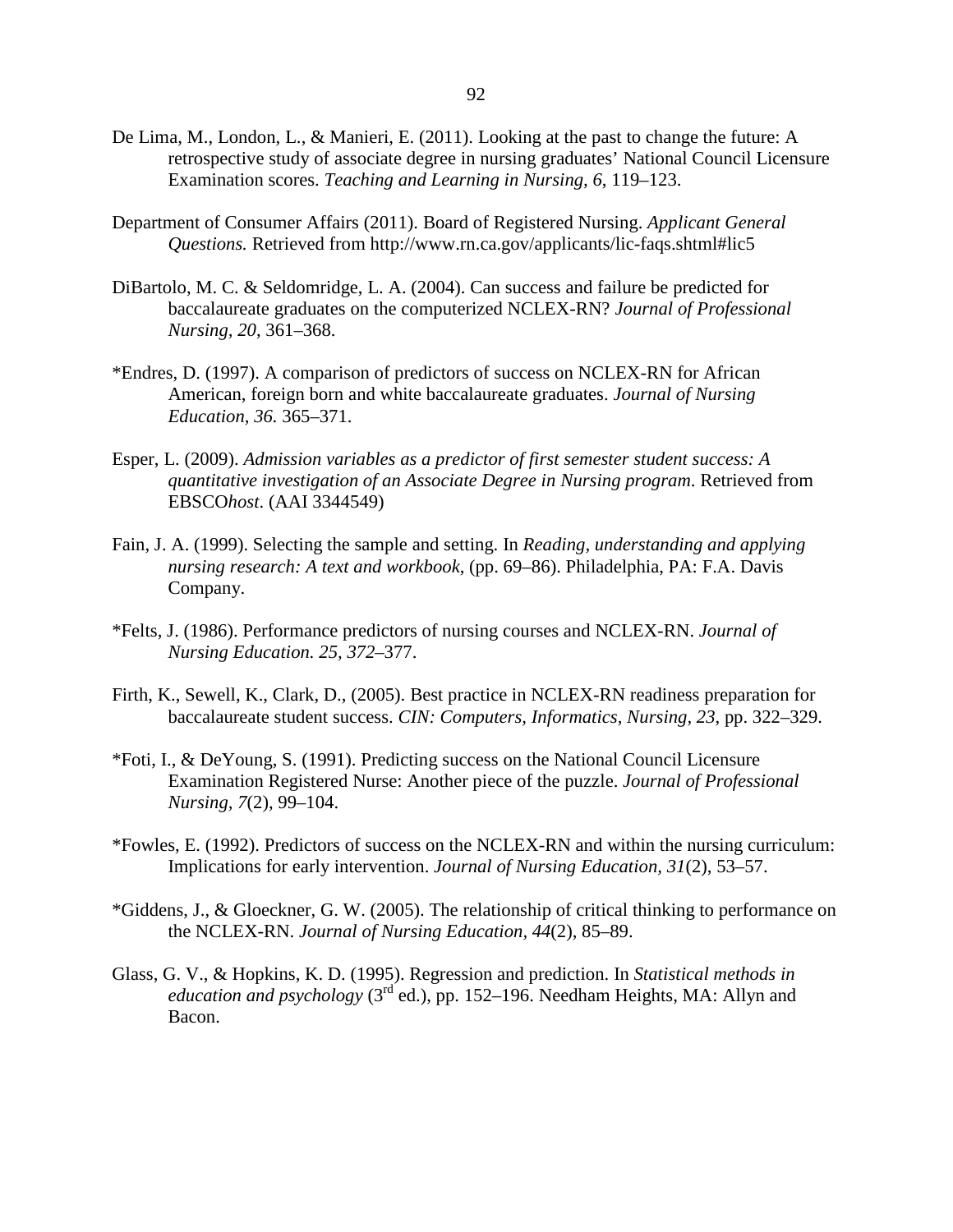- \*Glick, O., McClelland, E., & Yang, J. (1986). NCLEX-RN: Predicting the performance of graduates of an integrated baccalaureate nursing program. *Journal of Professional Nursing, 2*(2), 98–103.
- Gordon, M. (2009). Toward a pragmatic discourse of constructivism: Reflections on lessons from practice. *Journal of the American Educational Studies Association, 45*, 39–58. doi: 10.1080/00131940802546894
- Gredler, M. E. (2005). *Learning and instruction: Theory into practice* (5<sup>th</sup> Ed.). Upper Saddle River: NJ. Pearson Education, Inc.
- Green, J. (2007). Mixed methods data analysis. In *Mixed methods for social inquiry*. (pp. 142– 163).San Fransisco: CA. Jossey-Bass.
- Grossbach, A., & Kuncel, N. (2011). The predictive validity of nursing admission measures for performance on the National Council Licensure Examination: A meta-analysis. *Journal of Professional Nursing, 27*(2), 124–128.
- \*Haas, R., Nugent, K., & Rule, R. (2004). The use of discriminate function analysis to predict student success on the NCLEX-RN. *The Journal of Nursing Education*, *43*(10), 440–446.
- Harding, M. (2010). Predictability associated with exit examinations: A literature review. *The Journal of Nursing Education*, *49*(9), 493–497.
- \*Heupel, C. (1994). A model for intervention and predicting success on the National Council Licensure Examination for Registered Nurses. *Journal of Professional Nursing, 10*(1), 57–60.
- Hoffman, J. (2006). *The relationships between critical thinking, program outcomes, and NCLEX-RN performance in traditional and accelerated nursing students*. (Doctoral dissertation). Retrieved from ProQuest Digital Dissertations. (UMI 3223910)
- Holstein, B. L., Zangrilli, B. F., & Taboas, P. (2006). Standardized testing tools to support quality educational outcomes. *Quality Management in Health Care, 15*, 300–308.
- Hosmer, D., Taber. S., & Lemeshow, S. (1991). The importance of assessing the fit of logistic regression models: A case study*. American Journal of Public Health, 81*(12), 1630– 1635. doi: 10.2105/AJPH.81.12.1630
- Introduction to SAS. UCLA: Academic Technology Services, Statistical Consulting Group. from http://www.ats.ucla.edu/stat/sas/notes2/ (accessed April 5, 2012).
- Jacobs, P., & Koehn, M. (2006). Implementing a standardized testing program: Preparing students for the NCLEX-RN. *Journal of Professional Nursing, 22*(6), 373–379.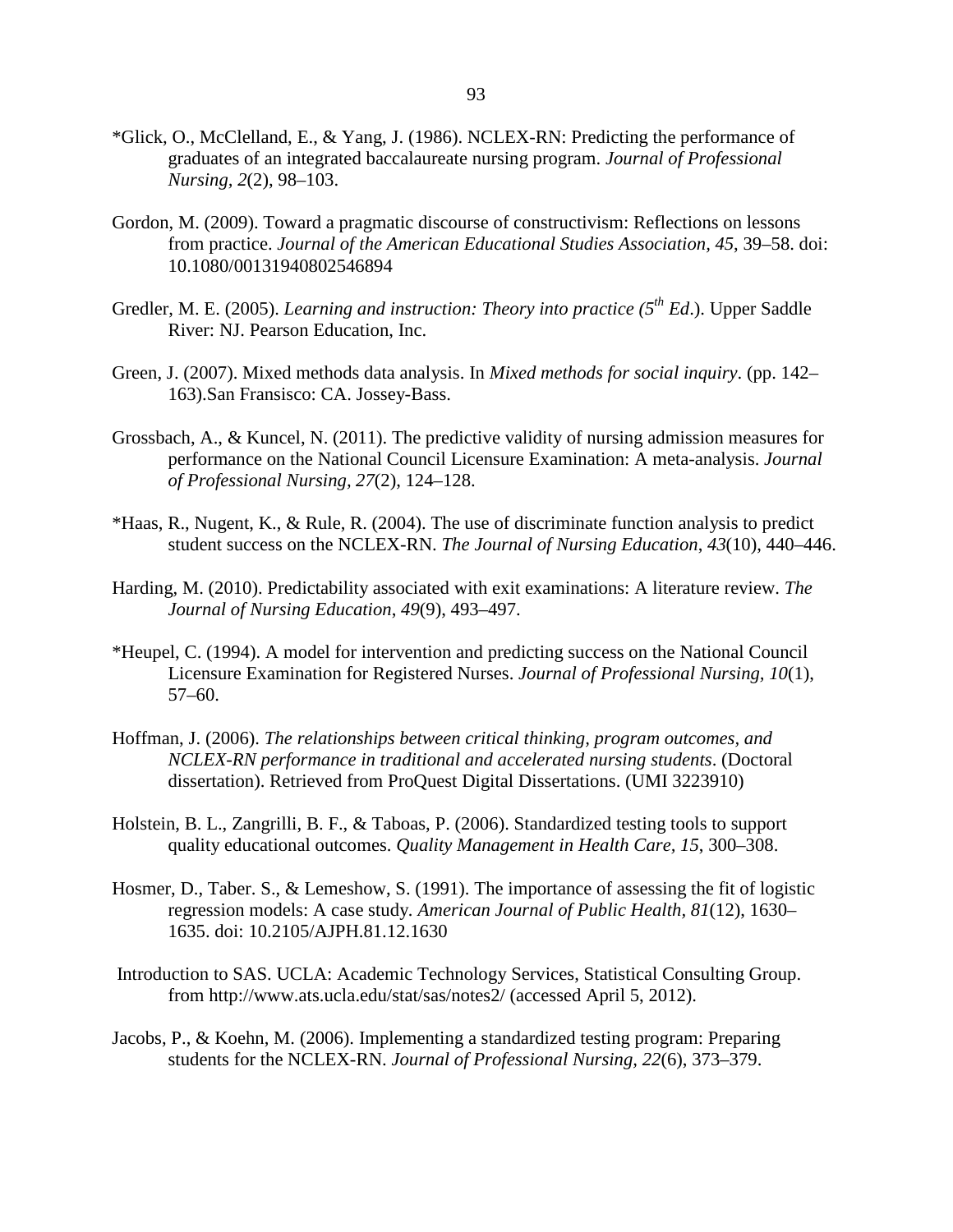- \*Jenks, J., Selekman, J., & Bross, T. (1989). Success in NCLEX-RN: Identifying predictors and optimal timing for intervention. *Journal of Nursing Education, 28*(3), 112–118.
- Johnson, E. G., & Halstead, J. A. (2005). The academic performance of students: Legal and ethical issues. In D. Billings & J. Halstead (Eds.), *Teaching in nursing* (2<sup>nd</sup> ed.), (pp. 41– 66). St. Louis, MO: Elsevier Saunders Company.
- Johnson, J. (1988). Differences in the performance of baccalaureate, associate degree and diploma nurses: A meta-analysis. *Research in Nursing and Health, 11*, 183–197. doi:10.1002/nur.4770110307
- Kelley, J. (2007). RN Content Mastery Series 2007 National Standard Setting Study. Retrieved from http://www.atitesting.com/ati\_next\_gen/Faculty/FacultyLanding.aspx#
- Kirk, R. E. (1995). Research strategies and the control of nuisance variables. In *Experimental*  design (3<sup>rd</sup> ed.), (pp. 1–36). Pacific Grove, CA: Brooks/Cole Publishing Company
- \*Krupa, K., Quick, M., & Whitley, T. (1988). The effectiveness of nursing grades in predicting performance on NCLEX-RN. *Journal of Professional Nursing, 4*(4), 294–298.
- Leech, N. L., Barrett, K. C., & Morgan, G. A. (2008). *SPSS for intermediate statistics: Use and interpretation* (3rd ed.). New York: Lawrence Erlbaum Associates.
- Li, W. (2007). Sociocultural learning theories and information literacy teaching activities in higher education. *Reference & User Services Quarterly, 47*(2), 149–158.
- Matos, E. (2007). *Factors affecting success or failure on national council licensure examination for registered nurses*. (Doctoral dissertation). Retrieved from ProQuest Digital Dissertation. (UMI 3255627)
- \*McClelland, E., Yang, J., & Glick, O. (1992). Statewide study of academic variables affecting performance of baccalaureate nursing graduates on licensure examination. *Journal of Professional Nursing, 8,* 342–350.
- McGahee, T. W., Grambling, L., & Reid, T. F. (2010). NCLEX-RN® success: Are there predictors? *Southern On-line Journal of Nursing Research*, *10*(4), 208–221.
- \*McKinney, J., Small, S., & O'Dell, N. (1988). Identification of predictors of success for the NCLEX and students at risk for NCLEX failure in a baccalaureate nursing program.  *Journal of Professional Nursing*, *4*(1), 55–59.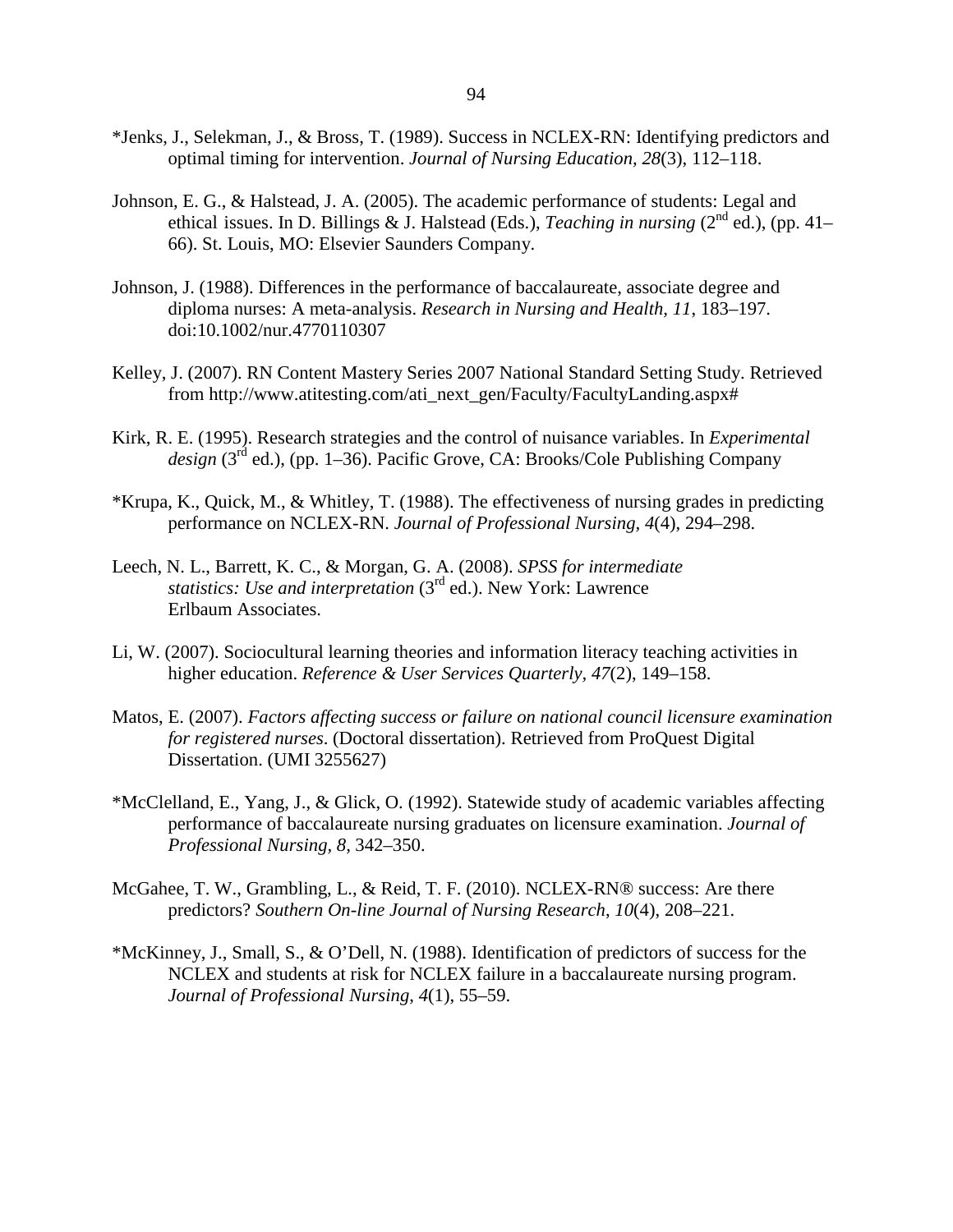- \*Mills, A., Becker, A., Sampel, M., & Pohlman, V. (1992). Success-failure on the National Council Licensure Examination for Registered Nurses by nurse candidates from and accelerated baccalaureate nursing program. *Journal of Professional Nursing, 8,* 351– 357.
- Mosser, N., Williams, J., & Wood, C. (2006). Use of progression testing throughout nursing programs: How two colleges promote success on the NCLEX-RN. *Annual Review of Nursing Education*, *4*, 305–319.
- National Council State Boards of Nursing (2011a). National council licensing examination for registered nurses. *NCLEX examination pass rates*. Retrieved from http://www.ncsbn.org/pdfs/NCLEX\_fact\_sheet.
- National Council State Boards of Nursing (2011b). *Reliability and Validity*. Retrieved from https://www.ncsbn.org/Reliability.pdf.
- National Council State Boards of Nursing (2011c). *Our Mission*. https://www.ncsbn.org/index.htm
- National Council State Boards of Nursing (2011d). 2011 NCLEX pass rates. *NCLEX Statistics from NCSBN*. Retrieved from https://www.ncsbn.org/1232.htm
- National Council State Boards of Nursing (2010a). *2010 NCLEX-RN detailed test plan.* Retrieved from https://www.ncsbn.org/2010\_NCLEX\_RN\_Detailed\_Test\_Plan\_Educator.pdf
- Newton, S. E., Smith, L. H., Moore, G., & Magnan, M. (2007). Predicting early academic achievement in a baccalaureate nursing program. *Journal of Professional Nursing*, *23*(3), 144–149.
- Nibert, A. T., Young, A., & Adamson, C. (2002). The HESI exit exam: Progression benchmark and remediation guide. *Nurse Educator, 23*(3), 141–145.
- Nightingale, F. (2007:1859). *Notes on nursing: What it is and what it isn't*. New York, NY: Barnes & Noble.
- Noel, V. (2009). *Efficacy of a progression policy: Implementing an exit exam benchmark score as a predictor for success on NCLEX-RNRTM*. (Doctoral dissertation). Retrieved from ProQuest Digital Dissertation. (UMI 3354654)
- Norton, B. (1998). From teaching to learning. In D. Billings, & J. Halstead (Eds.), *Teaching in nursing* (pp. 212–246). Philadelphia, PA: W. B. Saunders Company.
- O'Rourke, N., Hatcher, L., & Stepanski, E. (2005). *A step-by-step approach to using SAS for univariate & multivariate statistics* (2<sup>nd</sup> Ed.). Carey, NC: John Wiley & Sons.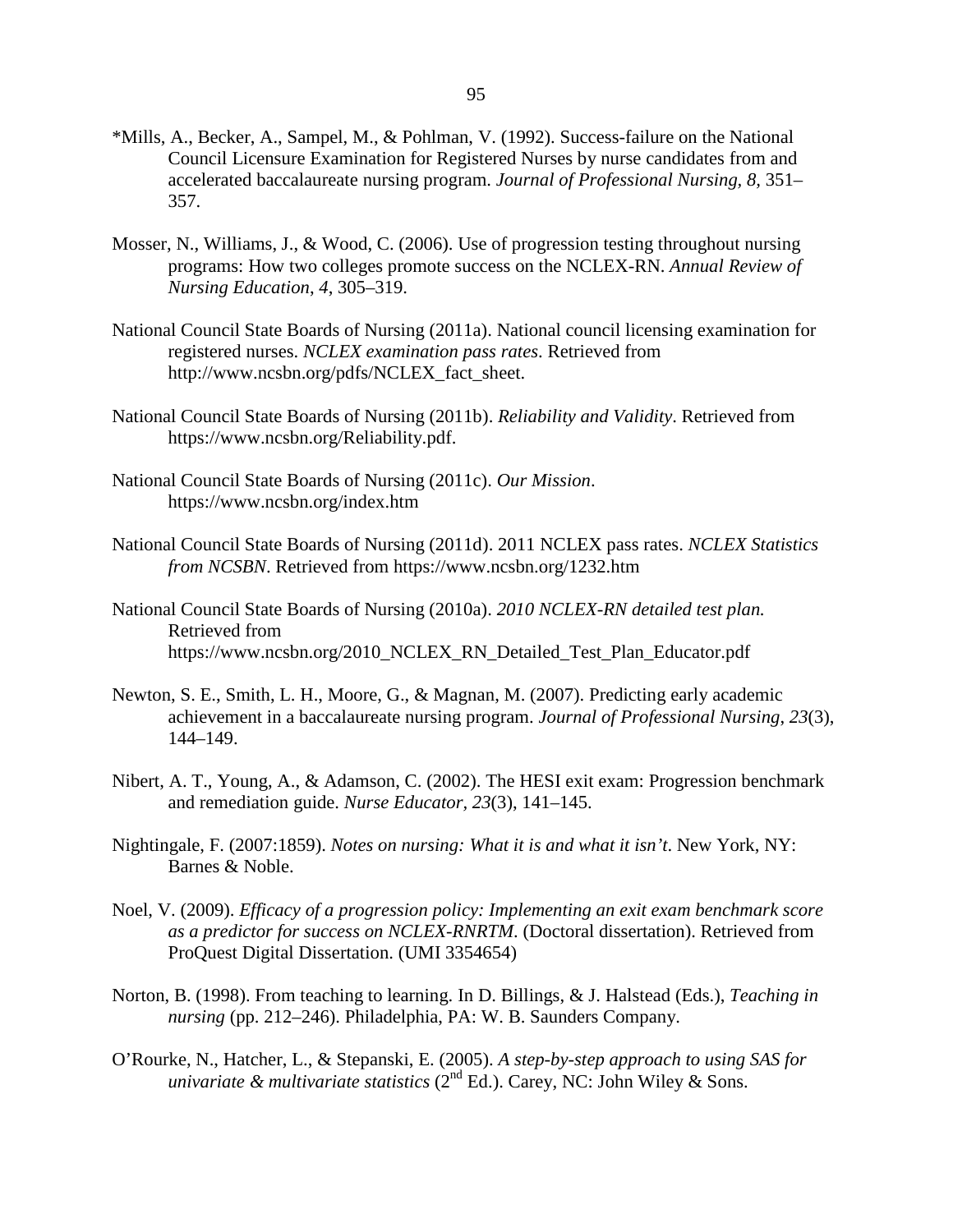- \*Payne, M., & Duffey, M. (1986). An investigation of the predictability of NCLEX scores on BSN graduates using academic predictors. *Journal of Nursing Education, 35*, 23–38.
- Pedhazur, E. J. (1982). Explanation: The analysis of effects. In *Multiple regression in behavioral research: Explanation and prediction*  $(2^{nd}$  *ed.*) (pp. 221–260). New York, NY: CBS Publishing Co.
- Pennington, T. D. & Spurlock, D. (2010). A systematic review of the effectiveness of remediation interventions to improve NCLEX-RN pass rates. *Journal of Nursing Education, 49*, 485–492.
- \*Poorman, S., & Martin, J. (1991). The role of nonacademic variables on passing the National Council Licensure Examination. *Journal of Professional Nursing, 7,* 25–32.
- \*Quick, M., Krupa, K., & Whitney, T. (1985). Using admission data to predict success on the NCLEX-RN in a baccalaureate program. *Journal of Professional Nursing, 1*, 364–368.
- \*Rami, J. (1992). Predicting nursing student's success on NCLEX-RN. *The ABNF Journal, 3,* 67–71.
- Richards, E., & Stone, C. (2008). Student evaluation of a standardized comprehensive testing program. *Nursing Education Perspectives*, *29*(6), 363–365.
- Roa, M., Shipman, D., Hooten, J. & Carter, M. (2011). The costs of NCLEX-RN failure. *Nurse Education Today, 31*, 373–377.
- Roat, C. A. (2008). *Admission academic predictors of student outcomes in two baccalaureate nursing programs*. (Doctoral dissertation). Retrieved from ProQuest Digital Dissertations. (UMI 3306681)
- Rogers, T. L. (2010). Prescription for success in an Associate Degree nursing program. *Journal of Nursing Education, 49*(2). 96–100.
- Sayles, S., Shelton, D., & Powell, H. (2003). Predictors of success in nursing education. *ABNF Journal*, *14*(6), 116–120.
- \*Schoenfish, S. A. (1983). *Predictors of Florida baccalaureate nursing graduates success on the National Council Licensure Examination*. (Doctoral dissertation). Retrieved from Digital Dissertations On-line.
- \*Seldomridge, L., & DiBartolo, M. (2004). Can success and failure be predicted for baccalaureate graduates on the computerized NCLEX-RN? *Journal of Professional Nursing, 20*, 361–368.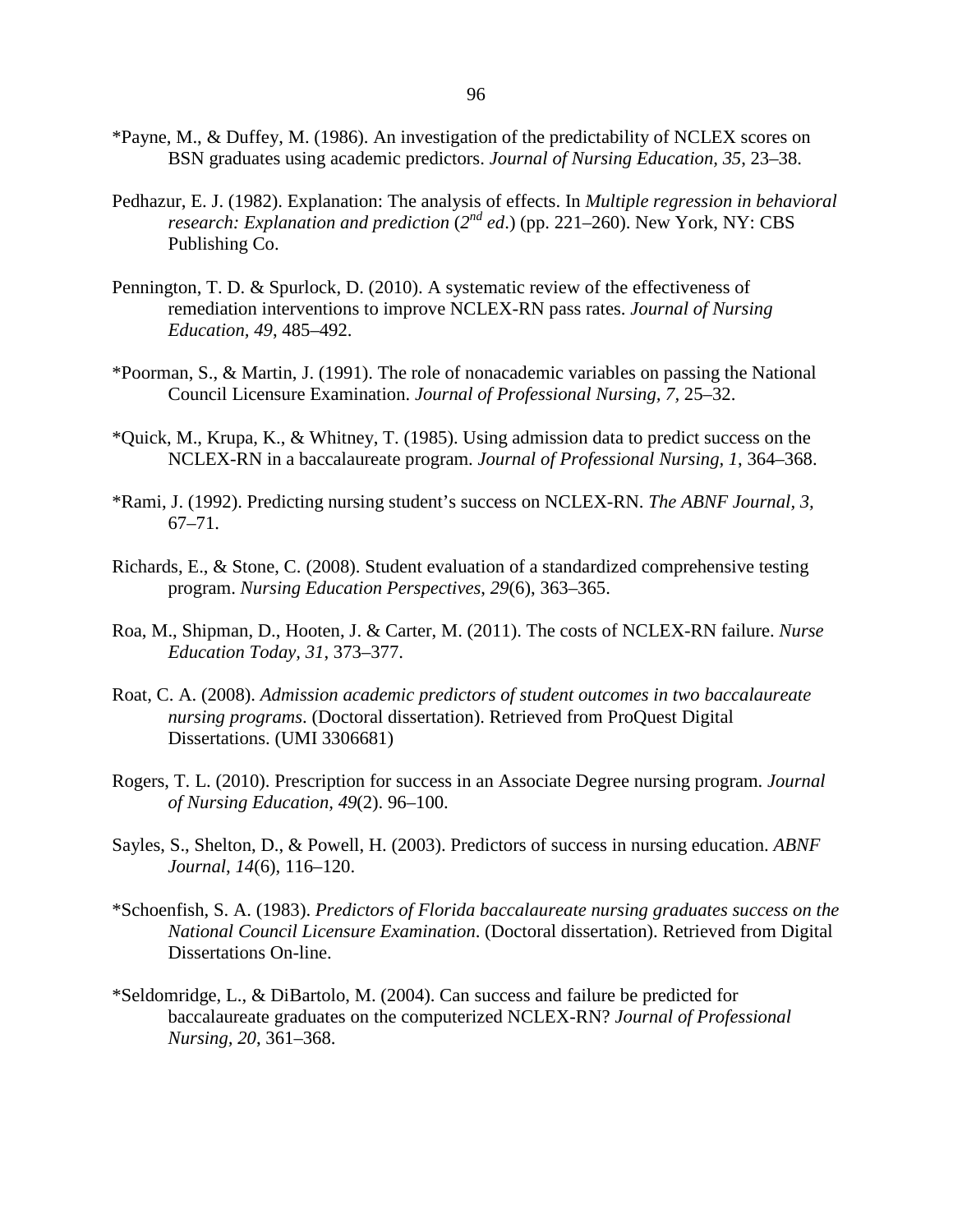- Siler, B., DeBasio, N., & Roberts, K. (2008). Profile of non-nurse college graduates enrolled in accelerated baccalaureate curricula: Results of a national study. *Nursing Education Perspectives*, *29*(6), 336–341.
- Spurlock, D. R. & Hanks, C. (2004). Establishing progression policies with the HESI exit examination: A review of the evidence. *Journal of Nursing Education, 43*, 435–448.
- Spurlock, D. R., & Hunt, L. A. (2008). A study of the usefulness of the HESI exit exam in predicting NCLEX-RN failure. *Journal of Nursing Education, 47*(4), 157–166.
- Steunkel, D. (2006). At-risk students: Do theory grades + standardized examinations = success? *Nurse Educator, 31*(5), 207–212.
- Treas, L. S. (2006). *Using logistic regression-based procedures to establish predictability of NCLEX-RN.* (Doctoral Dissertation) Retrieved from ProQuest Digital Dissertations (UMI 2307590).
- Ukpabi, C. (2008). Predictors of successful nursing education outcomes: A study of the North Carolina Central University's nursing program. *Educational Research Quarterly*, *32*(2), 30–40.
- United States Department of Education (2011). *Accreditation in the United States*. Retrieved from http://infousa.state.gov/education/overview/accreditation.html
- University of Arkansas (2011a). *Learn about us*. Retrieved from http://admissions.uark.edu/1419.php
- University of Arkansas College of Health Professions (2011b). *BS in nursing undergraduate program*. Retrieved from http://nurs.uark.edu/1347.php
- Uyehara, J., Magnussen, L., Itano, J., & Zhang, S. (2007). Facilitating program and NCLEX-RN success in a generic BSN program. *Nursing Forum, 27*(1), 31–38.
- Vandenhouten, C. L. (2008). *Predictors of success and failure on NCLEX-RN for baccalaureate graduates*.(Doctoral dissertation). Retrieved from ProQuest Digital Dissertations (UMI 3306523).
- Vandeveer, M. & Norton, B. (2005). From teaching to learning. In D. Billings & J. Halstead (Eds.), *Teaching in nursing (2nd Ed.)*, (pp. 231–282). St. Louis, MO: Elsevier Saunders Company.
- \*Waterhouse, J., & Beeman, P. (2003). Predicting NCLEX-RN success: Can it be simplified? *Nursing Education Perspectives, 24*, 35–39.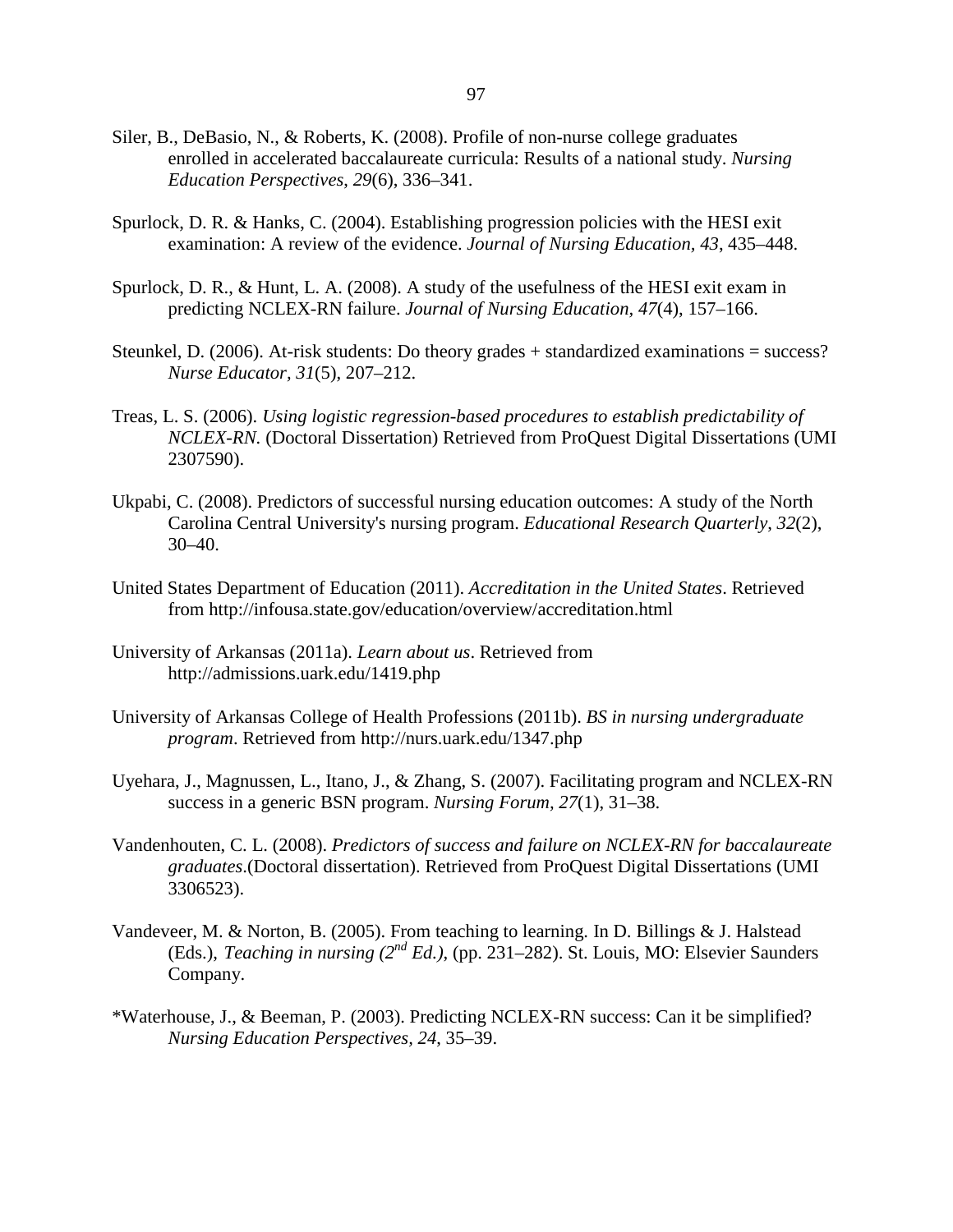- Wendt, A. & O'Neill, T. (2008). Report on Findings from the 2008 RN practice analysis: Linking the NCLEX-RN examination to practice. *NCSBN Research Brief*, 21. Retrieved from https://www.ncsbn.org/vol\_21\_web.pdf
- \*Whitney, M., & Chadwick, P. (1986). Baccalaureate education and NCLEX: The causes of success. *Journal of Nursing Education, 25,* 94–101.
- Wiggins, G. (1991). Standards, not standardization: Evoking quality student work. *Educational Leadership, 48*(5), pp. 18–25.
- Wiggins, G. & McTighe, J. (2005). *Understanding by design*. Alexandria, VA: Association for Supervision and Curriculum Development.
- Woolfolk, A. (2010). *Educational psychology: Active learning addition (11th Ed.)*. Boston, MA: Pearson Publications.
- Wright, R. E. (1995). Logistic Regression. In *Reading and understanding multivariate statistics*, L. Grimm & P. Yarnold (Eds). Washington, D.C.pp.217–241. American Psychological Association
- \*Yang, J., Glick, O., & McClelland, E. (1987). Academic correlations of baccalaureate graduate performance in NCLEX-RN. *Journal of Professional Nursing*, *8*(6), 342–350.
- Yates, L. (2007). *The relationship of aptitude, course grades, and program length to performance on a standards based test (NCLEX-RN)*. (Doctoral dissertation). Retrieved from ProQuest Digital Dissertations. (UMI 3268670)
- \*Younger, J., & Grap, M. (1992). An epidemiological study of NCLEX. *Nurse Educator, 17,* 24–28.
- Zwirn, E. E. (2005). Using media, multimedia and technology-rich learning. In D. Billings & J. Halstead (Eds.), *Teaching in nursing (2nd Ed.)*, (pp. 377–396). St. Louis, MO: Elsevier Saunders Company.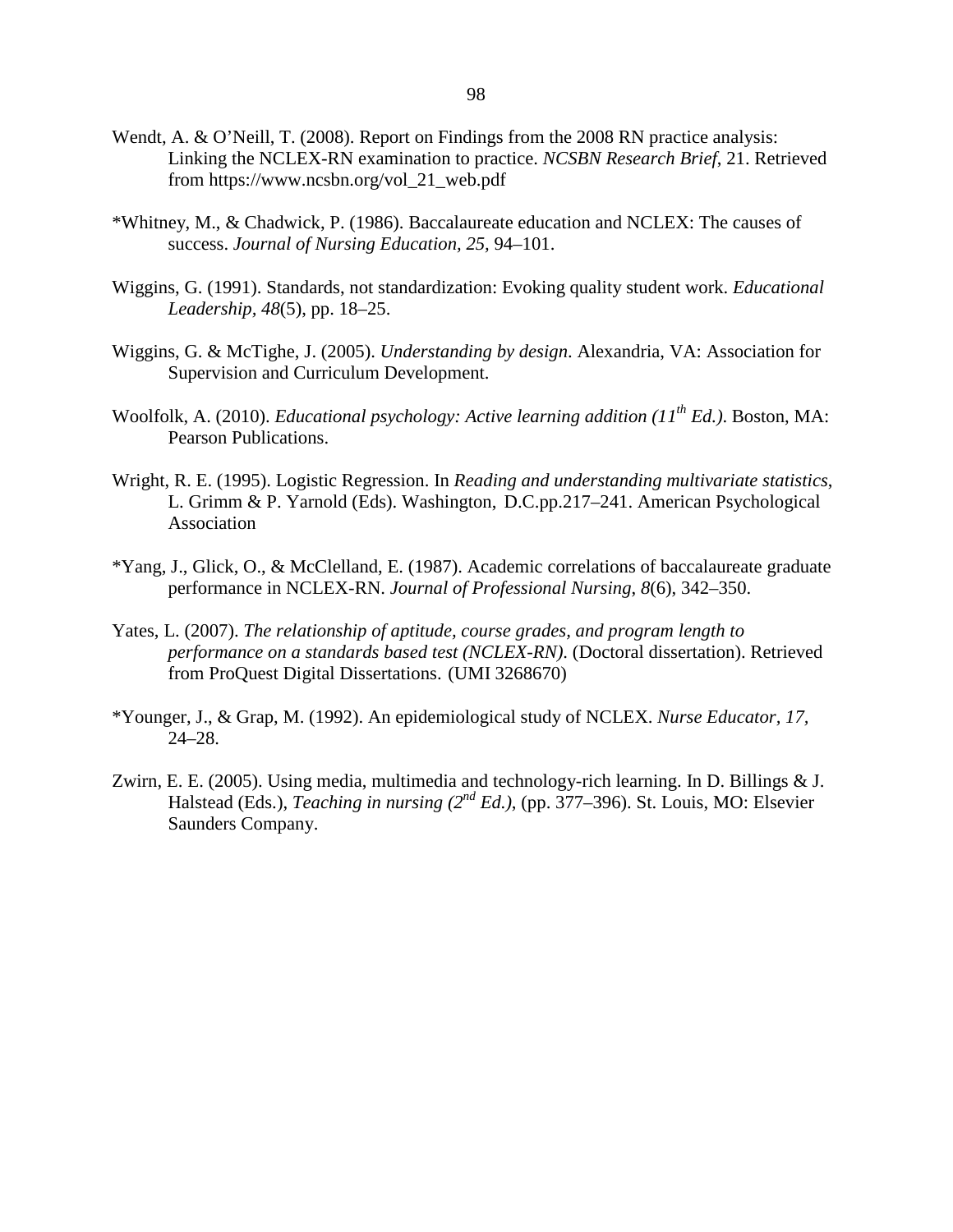## Appendix A

## **Standardized Tests**

## **1. Content Mastery Testing**

All students (except RNs) enrolled in the Eleanor Mann School of Nursing BSN Program will take the secured, computer-generated Assessment Technologies Institute, LLC (ATI) Content Mastery Test(s) at the end of the semester in which they are assigned (See Table 1). For full-time students, these exams will be administered during the 4 semesters of the professional nursing course work.

To be eligible for the RN Comprehensive Predictor at the end of the last semester of nursing studies, a student must have successfully completed ALL required BSN Courses with a grade of C or higher and achieved the National average or higher on the Group Mean final score for all Content Mastery Tests.

| <b>Content Mastery Test</b>      | <b>Associated Nursing Course</b>       |  |  |  |  |  |
|----------------------------------|----------------------------------------|--|--|--|--|--|
| <b>RN</b> Fundamentals           | NURS 3422: Foundations                 |  |  |  |  |  |
| <b>RN</b> Pharmacology           | NURS 3634: Adult Health and Illness I  |  |  |  |  |  |
| <b>RN</b> Mental Health          | NURS 3742: Mental Health and Illness   |  |  |  |  |  |
| <b>RN</b> Adult Medical-Surgical | NURS 4262: Adult Health and Illness II |  |  |  |  |  |
| <b>RN</b> Maternal Newborn       | NURS 4154: Children and Family         |  |  |  |  |  |
| RN Nursing Care of Children      | NURS 4154: Children and Family         |  |  |  |  |  |
| RN Leadership                    | NURS 4242: Management in Nursing       |  |  |  |  |  |

Table 1: Content Mastery Tests

The Content Mastery Tests will be used to achieve the following goals: assessment of student progress in achieving professional nursing knowledge as compared to other BSN students, identification of nursing knowledge deficiencies to aid in development of student selfremediation plans, and improvement of student National Council of State Boards of Nursing (NCLEX) passing rates.

a) To be eligible to take a Content Mastery Test, a student must have successfully completed the associated nursing course with a grade of C or higher. Upon completion of each computerized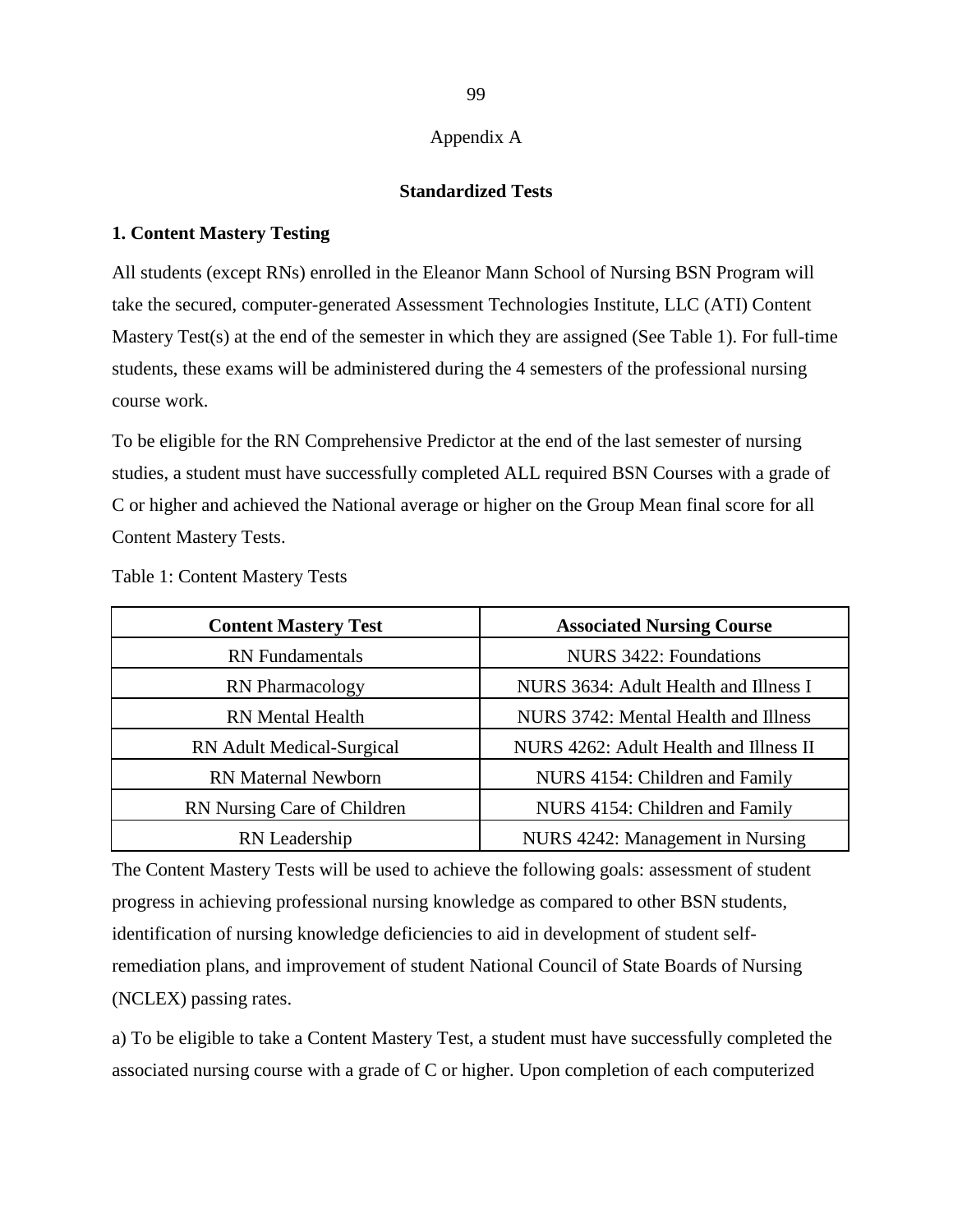test, students will receive a computer-generated report that indicates their subset scores within each test as well as their composite final score, as compared to the national average. Students meeting or exceeding the national average on the composite final score on the first attempt will receive an additional 2 percent bonus on their course grade except for NURS 3313, Pharmacology and N3634, Adult Health and Illness.

b) Students receiving a score lower than the national average on the composite final score on the first attempt will enroll in one credit hour of NURS 3171: Independent Study the following semester. For students with more than one ATI content exam lower than the national average in a given semester, he/she must enroll in a one credit hour Independent Study for each Content Mastery Exam they failed. Students will be allowed to progress to the next level while they complete this Independent Study. Content Mastery Exams must be retaken after presenting evidence of remediation. (See Academic Enhancement Policy)

c) If a student is enrolled in a remediation Independent Study during their final semester of the program and do not pass, he/she will need to meet with the Assistant Director or Director concerning the areas in which they need remediation, as indicated by the diagnostic indicators for improvement (nursing process, client needs, critical thinking process, and nursing topics) found on the student report. The Assistant Director or Director will advise the student of resources available for remediation including coaching material, web links, content coaching DVDs provided to each student, textbooks, assignments, and other resources associated with courses. The students are responsible for their remediation plan. The student must complete all content mastery exams at national level before they will be allowed to take the RN Comprehensive Predictor exam.

### **2. Content Mastery Test for LPN Exemption**

LPN students who are admitted to the program will be permitted to receive credit for NURS 3634 Nursing Concept: Adult Health and NURS 3643 Professional Role Implementation II: Caregiver through a validation examination. The Adult Medical Surgical ATI Content Mastery exam will be administered for this validation. The LPN student will have only one opportunity to take this exam; if they do not meet the national average, they will be expected to enroll in both courses.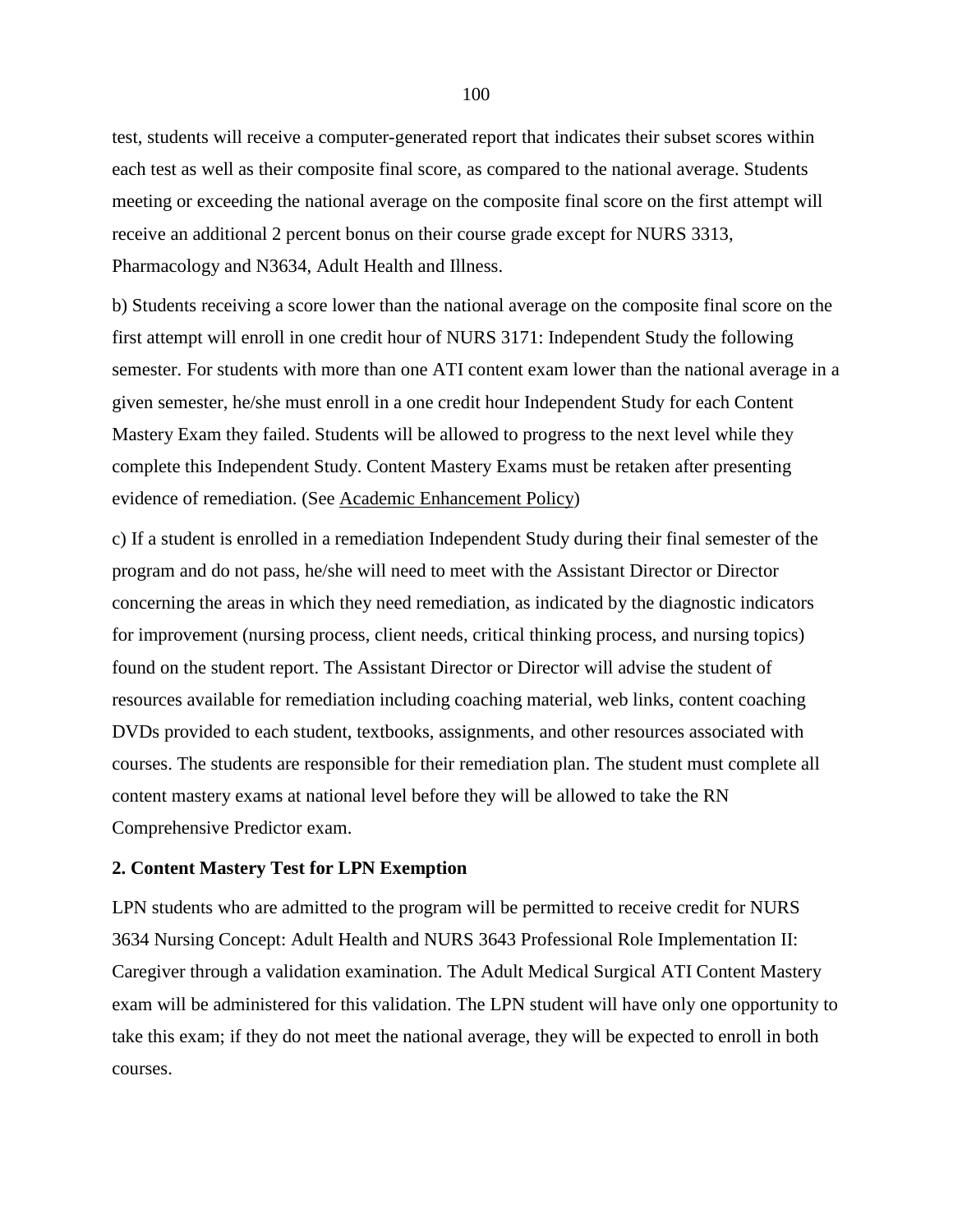#### **3. RN Comprehensive Predictor**

All students (except RNs) enrolled in the Eleanor Mann School of Nursing BSN Program will take a secured, computerized ATI RN Comprehensive Predictor in the last semester of their program of study and prior to graduation. **Students must achieve the National average or higher before the Eleanor Mann School of Nursing director will sign the student's state board of nursing license examination application.**

The RN Comprehensive Predictor requirement is designed to achieve the following goals: assessment of student progress in achieving a professional nursing knowledge as compared to other BSN students, identification of nursing knowledge deficiencies to assist in student development of a self-remediation plan, and improvement of student passing rates on the National Council of State Boards of Nursing (NCLEX).

a) To be eligible for the RN Comprehensive Predictor, a student must have successfully completed all required BSN courses with a grade of C or higher and achieve the National average or higher on the composite final score for all content mastery tests listed in Table 1.

b) Students receiving a score less than the National average on the RN Comprehensive Predictor composite final score will be scheduled for advisement regarding plans to improve their performance on content associated with the National Council of State Boards of Nursing (NCLEX).

c) The EMSON assistant director or director will advise students about the diagnostic indicators for improvement (nursing process, client needs, critical thinking process, content topics, and client needs subtopics) as found on their student report(s). Students are responsible for developing and implementing self-remediation plans, based upon their identified nursing knowledge deficiencies. The plan will contain the following items:

- Develop a calendar with detailed accounting of your preparation and time on task (clock hours);
- Write detailed handwritten notes about the information from the Content Master Exams and the RN Comprehensive Predictor reports identified for remediation;
- Identify textbook readings related to Content Exams and the RN Comprehensive Predictor

101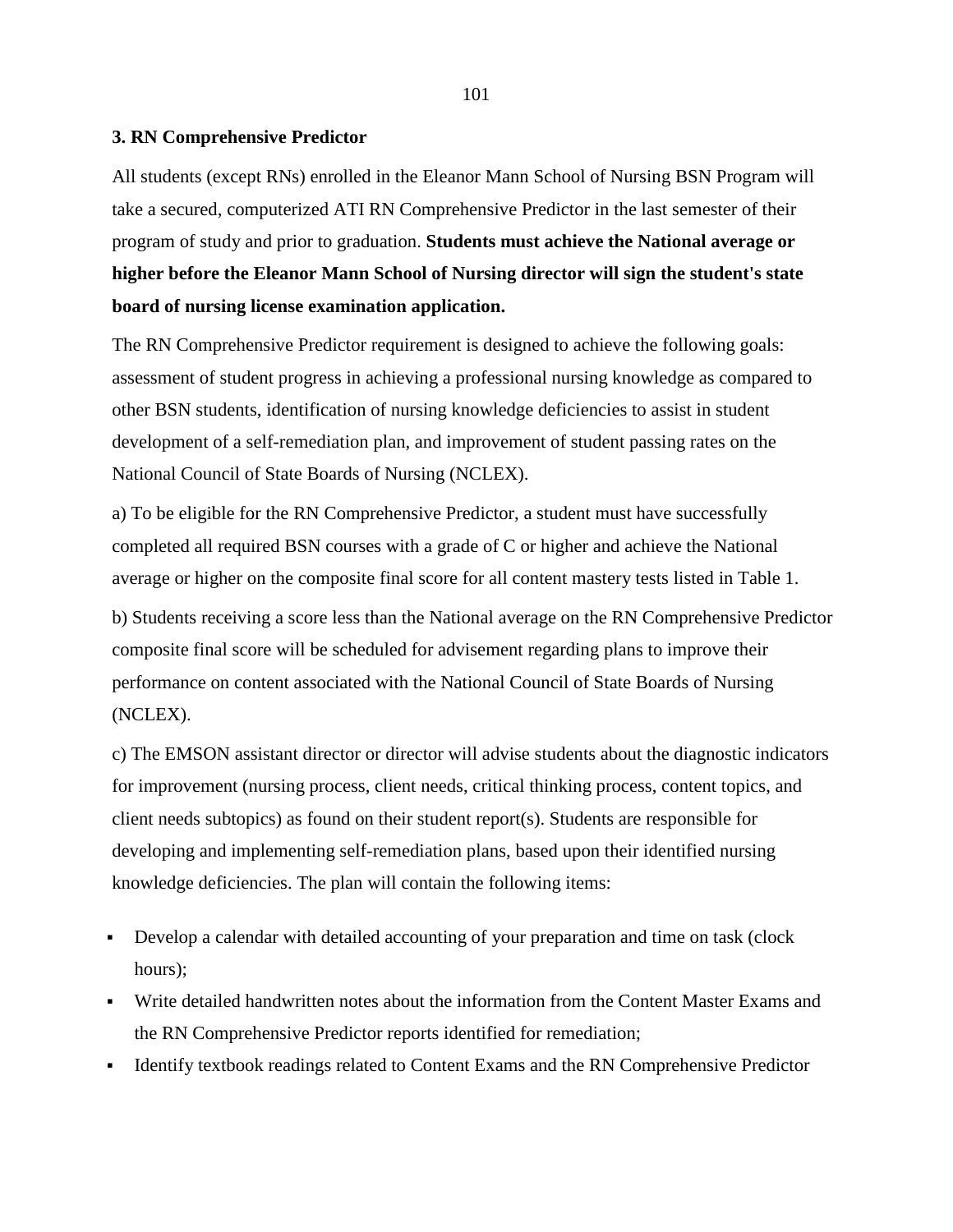Describe and implement other activities to achieve NCLEX success such as NCLEX review courses, review manuals, tutoring, and provide proof of your work.

d) The remediation plan will include coaching material web-links found on the student report, content coaching on DVDs provided to each student, specific course textbooks, assignments, and other resources. Students are expected to complete their remediation plan, retest, and obtain a score of the national average or higher.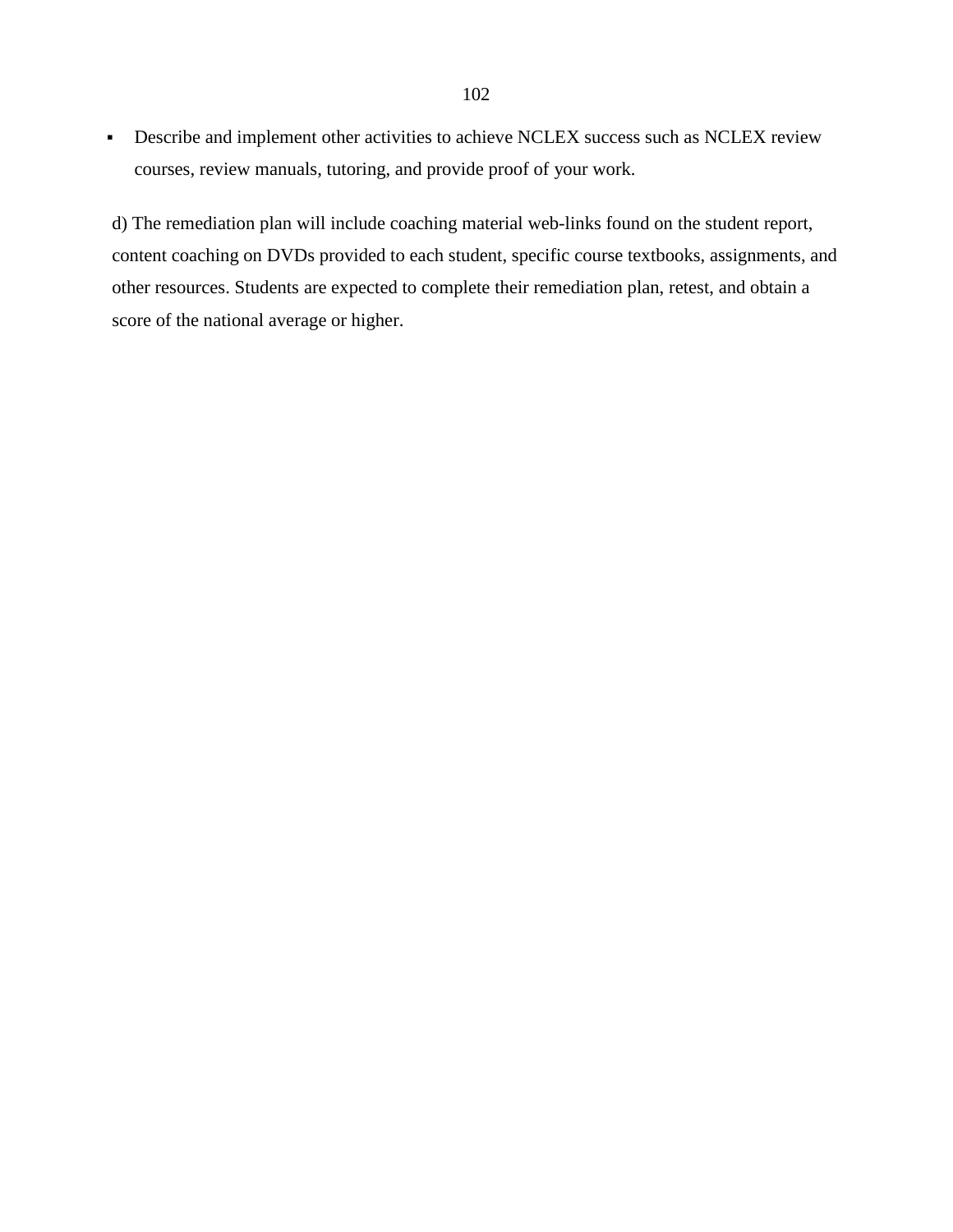# Assessment Results from ATI

|                                                                                                                                                                                                                                                                                                                                                                                                                                                                                                                                                                                                                          | <b>RN Fundamentals 2007</b> |                            |                          |                          |                                   |                                                                                                                                                                     |   |   |   |                                                                |             |
|--------------------------------------------------------------------------------------------------------------------------------------------------------------------------------------------------------------------------------------------------------------------------------------------------------------------------------------------------------------------------------------------------------------------------------------------------------------------------------------------------------------------------------------------------------------------------------------------------------------------------|-----------------------------|----------------------------|--------------------------|--------------------------|-----------------------------------|---------------------------------------------------------------------------------------------------------------------------------------------------------------------|---|---|---|----------------------------------------------------------------|-------------|
| <b>Individual Name:</b><br>Student Number:<br>Institution:<br>Program Type.<br><b>BSN</b><br><b>Test Date:</b><br>10/29/2010                                                                                                                                                                                                                                                                                                                                                                                                                                                                                             |                             |                            |                          |                          |                                   | Adjusted Individual Total Score:<br><b>ATI Proficiency Level:</b><br>Mean - National:<br>Mean Program:<br>Percentile Rank - National:<br>Percentile Rank - Program: |   |   |   | 60.0%<br>Level 1<br>69.9%<br>70.3%<br>15<br>15                 |             |
| # of Questions:<br>60                                                                                                                                                                                                                                                                                                                                                                                                                                                                                                                                                                                                    |                             |                            |                          |                          |                                   |                                                                                                                                                                     |   |   |   |                                                                |             |
| Individual Performance in the Major Content Areas                                                                                                                                                                                                                                                                                                                                                                                                                                                                                                                                                                        |                             |                            |                          |                          |                                   |                                                                                                                                                                     |   |   |   |                                                                |             |
| Sub-Scale                                                                                                                                                                                                                                                                                                                                                                                                                                                                                                                                                                                                                | 雸<br>ltems                  | <b>Individual</b><br>Score |                          | Mean                     | National Program National Program | <b>Percentile Rank</b>                                                                                                                                              | 1 |   |   | Individual Score (% Correct)<br>10 20 30 40 50 60 70 80 90 100 |             |
| <b>Management of Care</b>                                                                                                                                                                                                                                                                                                                                                                                                                                                                                                                                                                                                | 4                           | 50.0%                      | <b>N/A</b>               | <b>Type</b><br>N/A       | N/A                               | Type<br>N/A                                                                                                                                                         |   |   | ▲ |                                                                |             |
| <b>Safety and Infection Control</b>                                                                                                                                                                                                                                                                                                                                                                                                                                                                                                                                                                                      | 8                           | 37.5%                      | 63.6%                    | 63.1%                    | 12                                | 13                                                                                                                                                                  |   | ▲ |   |                                                                |             |
| Health Promotion and<br>Maintenance                                                                                                                                                                                                                                                                                                                                                                                                                                                                                                                                                                                      | 16                          | 62.5%                      | 70.9%                    | 72.4%                    | 33                                | 28                                                                                                                                                                  |   |   |   | ▲                                                              |             |
| Psychosocial Integrity                                                                                                                                                                                                                                                                                                                                                                                                                                                                                                                                                                                                   | 11                          | 17.1%                      | <b>688 99%</b>           | 69.6%                    | 754                               | 73                                                                                                                                                                  |   |   |   |                                                                |             |
| <b>Basic Care and Comfort</b><br><b>Pharmacological and Parenteral</b>                                                                                                                                                                                                                                                                                                                                                                                                                                                                                                                                                   | 13<br>5                     | 61.5%<br>60.0%             | G4.2%<br>69.6%           | G4.4%<br>70.0%           | 52<br>47                          | 51<br>46                                                                                                                                                            |   |   |   | ▲                                                              |             |
| <b>Therapies</b>                                                                                                                                                                                                                                                                                                                                                                                                                                                                                                                                                                                                         |                             | 50.0%                      |                          |                          |                                   |                                                                                                                                                                     |   |   |   | ▴                                                              |             |
| <b>Reduction of Risk Potential</b><br><b>Physiological Adaptation</b>                                                                                                                                                                                                                                                                                                                                                                                                                                                                                                                                                    | 2<br><b>ET</b>              | 0.0%                       | <b>N/A</b><br><b>NIA</b> | <b>N/A</b><br><b>NAA</b> | N/A<br>NIA                        | N/A<br><b>NIA</b>                                                                                                                                                   | ▲ |   | ▲ |                                                                |             |
| NOTE: Means and percentile ranks are not presented for sub-scales with fewer than five items                                                                                                                                                                                                                                                                                                                                                                                                                                                                                                                             |                             |                            |                          |                          |                                   |                                                                                                                                                                     |   |   |   |                                                                |             |
| Admission Process: Managing Client Valuables (RM Fundamentals 6.1 Chp 41)<br><b>Safety and Infection Control (8 items)</b>                                                                                                                                                                                                                                                                                                                                                                                                                                                                                               |                             |                            |                          |                          |                                   |                                                                                                                                                                     |   |   |   |                                                                |             |
| <b>Accident Prevention (1 Item)</b><br>Infant (Birth to 1 Year), Crib Safety<br>Safe Use of Equipment (1 item)<br>Client Safety: IV Medication Administration Per Pump<br>Standard/Transmission-Based/Other Precautions (2 items)<br>Infection Control: Recognizing Modes of Direct Transmission<br>Urinary Elimination Needs: Home Care of a Client with an Indwelling Catheter<br>Use of Restraints/Safety Devices (1 item)<br>Client Safety: Assessing Client Response to Restraints<br>mease see page 4 for an explanation of the Scores and Topics to Review sections<br>Report Created on: 10/24/2011 11:40 AM CDT |                             |                            |                          | ----------------         |                                   |                                                                                                                                                                     |   |   |   | REP_COMP_3_0_IndividualProctored_3_0                           | Page 1 of 4 |
| <b>Topics To Review</b>                                                                                                                                                                                                                                                                                                                                                                                                                                                                                                                                                                                                  |                             |                            |                          |                          |                                   |                                                                                                                                                                     |   |   |   |                                                                |             |
| <b>Health Promotion and Maintenance (16 items)</b><br>Aging Process (1 item)                                                                                                                                                                                                                                                                                                                                                                                                                                                                                                                                             |                             |                            |                          |                          |                                   |                                                                                                                                                                     |   |   |   |                                                                |             |
| Middle Adult: Abnormal Physical Assessment Findings                                                                                                                                                                                                                                                                                                                                                                                                                                                                                                                                                                      |                             |                            |                          |                          |                                   |                                                                                                                                                                     |   |   |   |                                                                |             |
| Developmental Stages and Transitions (3 items)                                                                                                                                                                                                                                                                                                                                                                                                                                                                                                                                                                           |                             |                            |                          |                          |                                   |                                                                                                                                                                     |   |   |   |                                                                |             |
| Adolescent (12 to 20 years): Client Independence (RM Fundamentals 6.1 Chp 19)                                                                                                                                                                                                                                                                                                                                                                                                                                                                                                                                            |                             |                            |                          |                          |                                   |                                                                                                                                                                     |   |   |   |                                                                |             |
| Adolescent (12 to 20 years): Therapeutic Communication (RM Fundamentals 6.1 Chp 19)<br><b>Family Systems (1 item)</b>                                                                                                                                                                                                                                                                                                                                                                                                                                                                                                    |                             |                            |                          |                          |                                   |                                                                                                                                                                     |   |   |   |                                                                |             |
| Nursing Care of the Family: Family Structure (RM Fundamentals 6.1 Chp 5)                                                                                                                                                                                                                                                                                                                                                                                                                                                                                                                                                 |                             |                            |                          |                          |                                   |                                                                                                                                                                     |   |   |   |                                                                |             |
| <b>Health Promotion Programs (1 item)</b>                                                                                                                                                                                                                                                                                                                                                                                                                                                                                                                                                                                |                             |                            |                          |                          |                                   |                                                                                                                                                                     |   |   |   |                                                                |             |
| Older Adult: Planning Education Programs                                                                                                                                                                                                                                                                                                                                                                                                                                                                                                                                                                                 |                             |                            |                          |                          |                                   |                                                                                                                                                                     |   |   |   |                                                                |             |
| <b>High Rick Behaviors (1 item)</b>                                                                                                                                                                                                                                                                                                                                                                                                                                                                                                                                                                                      |                             |                            |                          |                          |                                   |                                                                                                                                                                     |   |   |   |                                                                |             |
| Adolescent (12 to 20 Years): Nutritional Needs (RM Fundamentals 6.1 Chp 19)                                                                                                                                                                                                                                                                                                                                                                                                                                                                                                                                              |                             |                            |                          |                          |                                   |                                                                                                                                                                     |   |   |   |                                                                |             |
| Psychosocial Integrity (11 items)<br>Grief and Loss (2 Items)                                                                                                                                                                                                                                                                                                                                                                                                                                                                                                                                                            |                             |                            |                          |                          |                                   |                                                                                                                                                                     |   |   |   |                                                                |             |
| Grief and Loss: Coping With a Sudden Death<br>Sensory/Perceptual Alterations (1 item)                                                                                                                                                                                                                                                                                                                                                                                                                                                                                                                                    |                             |                            |                          |                          |                                   |                                                                                                                                                                     |   |   |   |                                                                |             |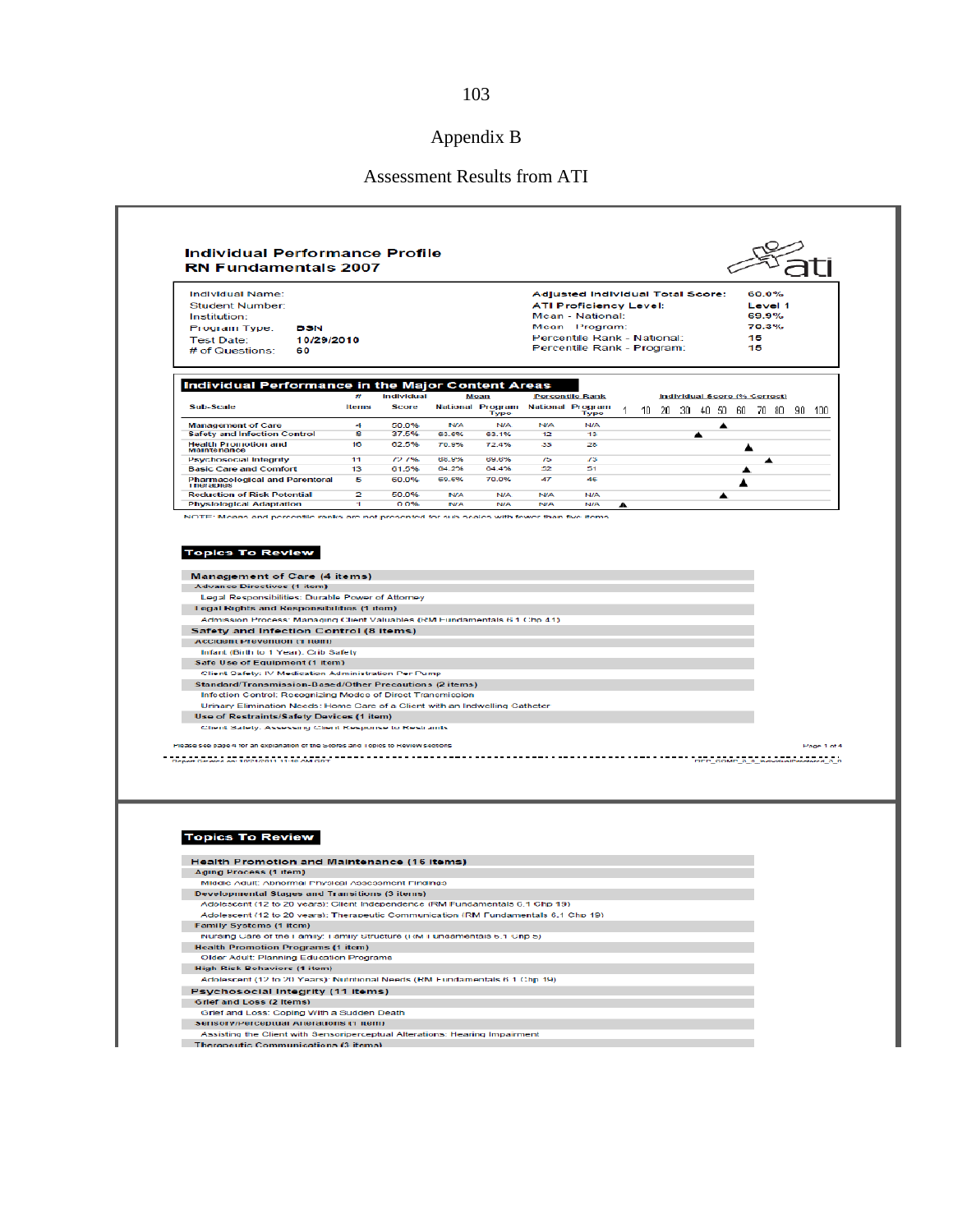# 104

# Appendix C

## February 23, 2012

#### MEMORANDUM

| TO:                             | DeAnna Jan Emory<br>Tom E.C. Smith                                                                                                                           |
|---------------------------------|--------------------------------------------------------------------------------------------------------------------------------------------------------------|
| FROM:                           | Ro Windwalker<br><b>IRB Coordinator</b>                                                                                                                      |
| RE:                             | New Protocol Approval                                                                                                                                        |
| IRB Protocol #:                 | 12-02-499                                                                                                                                                    |
| Protocol Title:                 | Use of Standardized Mastery Content Assessments Given During<br>the First Year of a Baccalaureate Nursing Program for Predicting<br><b>NCLEX-RN Failures</b> |
| Review Type:                    | $\boxtimes$ EXEMPT $\Box$ EXPEDITED $\Box$ FULL IRB                                                                                                          |
| <b>Approved Project Period:</b> | Start Date: 02/23/2012 Expiration Date: 02/21/2013                                                                                                           |

Your protocol has been approved by the IRB. Protocols are approved for a maximum period of one year. If you wish to continue the project past the approved project period (see above), you must submit a request, using the form Continuing Review for IRB Approved Projects, prior to the expiration date. This form is available from the IRB Coordinator or on the Research Compliance website (http://vpred.uark.edu/210.php). As a courtesy, you will be sent a reminder two months in advance of that date. However, failure to receive a reminder does not negate your obligation to make the request in sufficient time for review and approval. Federal regulations prohibit retroactive approval of continuation. Failure to receive approval to continue the project prior to the expiration date will result in Termination of the protocol approval. The IRB Coordinator can give you guidance on submission times.

**This protocol has been approved for 250 participants.** If you wish to make any modifications in the approved protocol, including enrolling more than this number, you must seek approval prior to implementing those changes. All modifications should be requested in writing (email is acceptable) and must provide sufficient detail to assess the impact of the change.

If you have questions or need any assistance from the IRB, please contact me at 210 Administration Building, 5-2208, or irb@uark.edu.